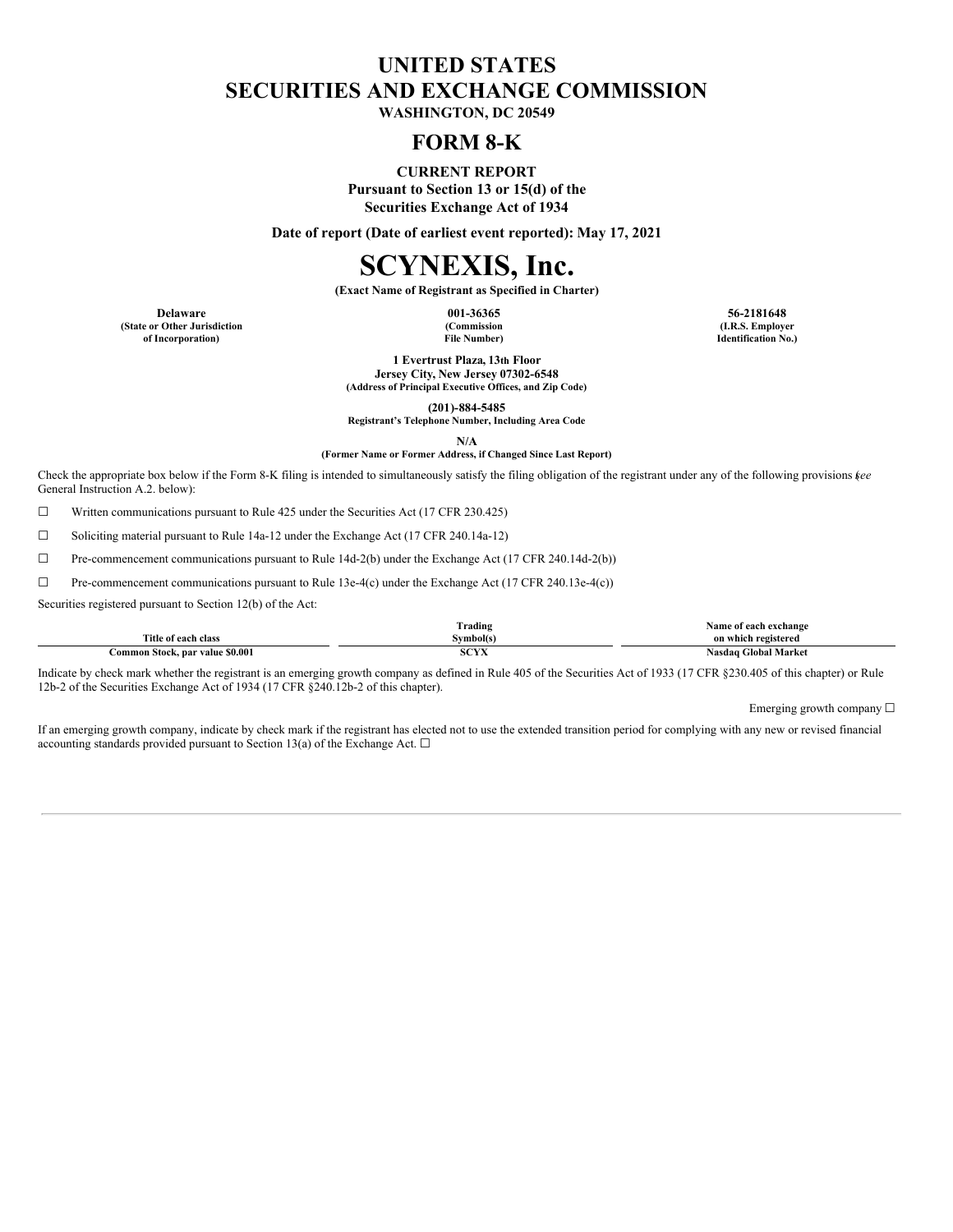## **Item 8.01 Other Events.**

On May 17, 2021, SCYNEXIS, Inc. entered into Controlled Equity OfferingSM Sales Agreements (the "Sales Agreements") with each of Cantor Fitzgerald & Co. ("Cantor") and Ladenburg Thalmann & Co. Inc. ("Ladenburg," and together with Cantor, the "Agents"), pursuant to which SCYNEXIS may sell from time to time, at its option, up to an aggregate of \$50 million of shares of its Common Stock, through the Agents, as sales agents. Pursuant to the Sales Agreements, the sales of Common Stock, if any, will be made under SCYNEXIS's previously filed and currently effective Registration Statement on Form S-3 (File No. 333-251851), at market prices by any method that is deemed to be an "at-the-market" offering as defined in Rule 415 under the Securities Act of 1933, as amended (the "Securities Act"), including sales made directly on the Nasdaq Global Market and any other trading market for the Common Stock, and sales to or through a market maker other than on an exchange.

The aggregate compensation payable to the Agents as sales agents shall be equal to 3.0% of the gross sales price of the Common Stock sold through them pursuant to the Sales Agreements. In addition, SCYNEXIS has agreed in the Sales Agreements to provide indemnification and contribution to the Agents against certain liabilities, including liabilities under the Securities Act.

SCYNEXIS is not obligated to make any sales of Common Stock under the Sales Agreements. The offering of Common Stock pursuant to the Sales Agreements will terminate upon (a) the sale of all of the shares of Common Stock subject to the Sales Agreements or (b) the termination of the Sales Agreements by SCYNEXIS or by the Agents.

The Sales Agreements are attached to this Current Report on Form 8-K as Exhibits 1.1 and 1.2 and are incorporated herein by reference. The foregoing description of the material terms of the Sales Agreements does not purport to be complete and is qualified in its entirety by reference to the exhibits attached hereto.

This Current Report on Form 8-K shall not constitute an offer to sell or the solicitation of an offer to buy the Common Stock discussed herein, nor shall there be any offer, solicitation, or sale of the Common Stock in any state in which such offer, solicitation or sale would be unlawful prior to registration or qualification under the securities laws of any such state.

## **Item 9.01 Financial Statements and Exhibits.**

| <b>Exhibit No.</b> | <b>Description</b>                                                                                                                    |
|--------------------|---------------------------------------------------------------------------------------------------------------------------------------|
| 1.1                | Controlled Equity Offering SM Sales Agreement, dated May 17, 2021, between SCYNEXIS, Inc. and Cantor Fitzgerald & Co.                 |
| 1.2                | Controlled Equity Offering SM Sales Agreement, dated May 17, 2021, between SCYNEXIS, Inc. and Ladenburg Thalmann & Co.<br><u>lnc.</u> |
| 5.1                | Legal Opinion of Cooley LLP                                                                                                           |
| 23.1               | Consent of Cooley LLP (included in Exhibit 5.1)                                                                                       |
| 104                | Cover Page Interactive Data File (formatted as Inline XBRL)                                                                           |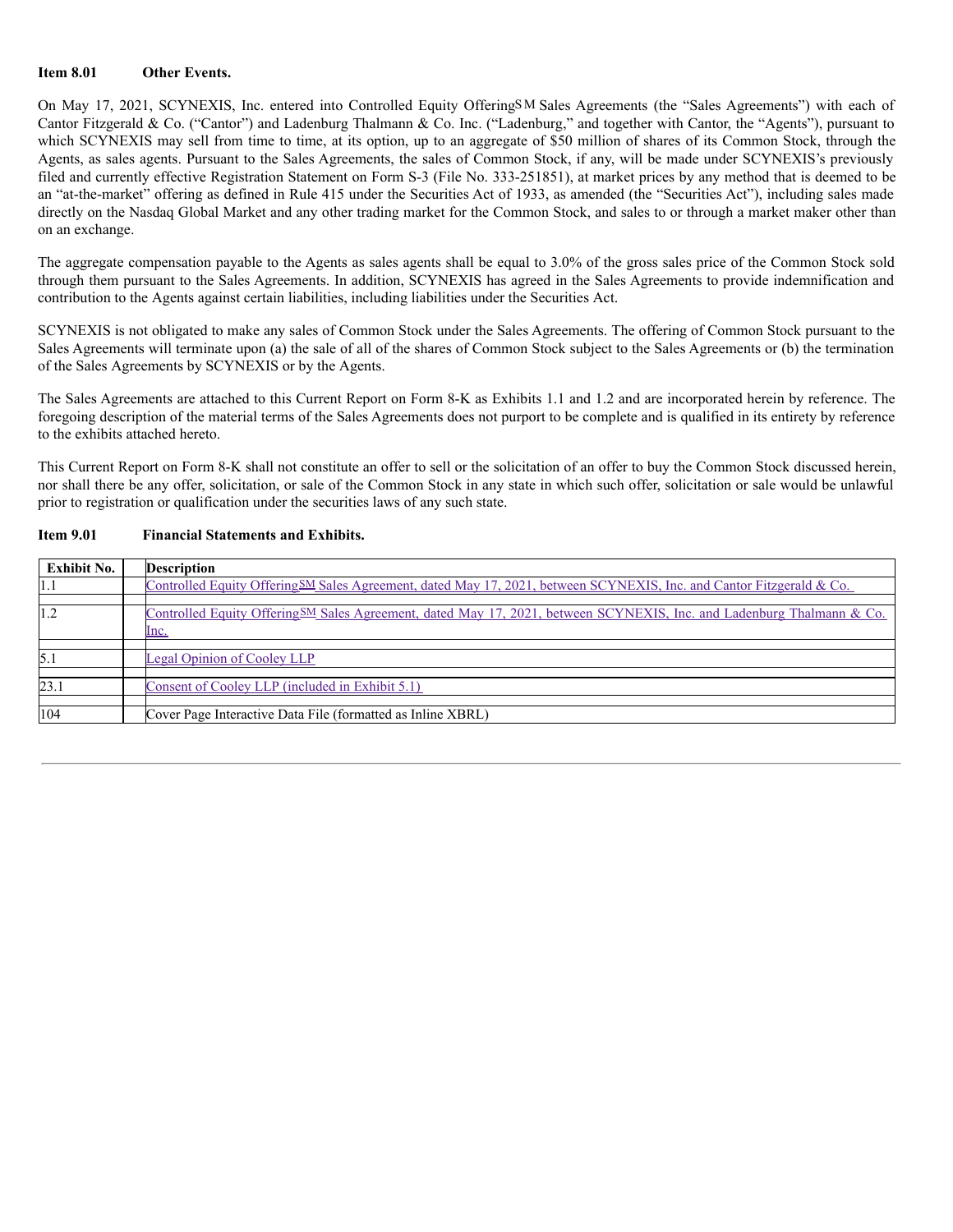# **Signature**

Pursuant to the requirements of the Securities Exchange Act of 1934, the registrant has duly caused this report to be signed on its behalf by the undersigned hereunto duly authorized.

# **SCYNEXIS, Inc.**

Date: May 18, 2021 By: /s/ Marco Taglietti

Name: Marco Taglietti, M.D. Its: Chief Executive Officer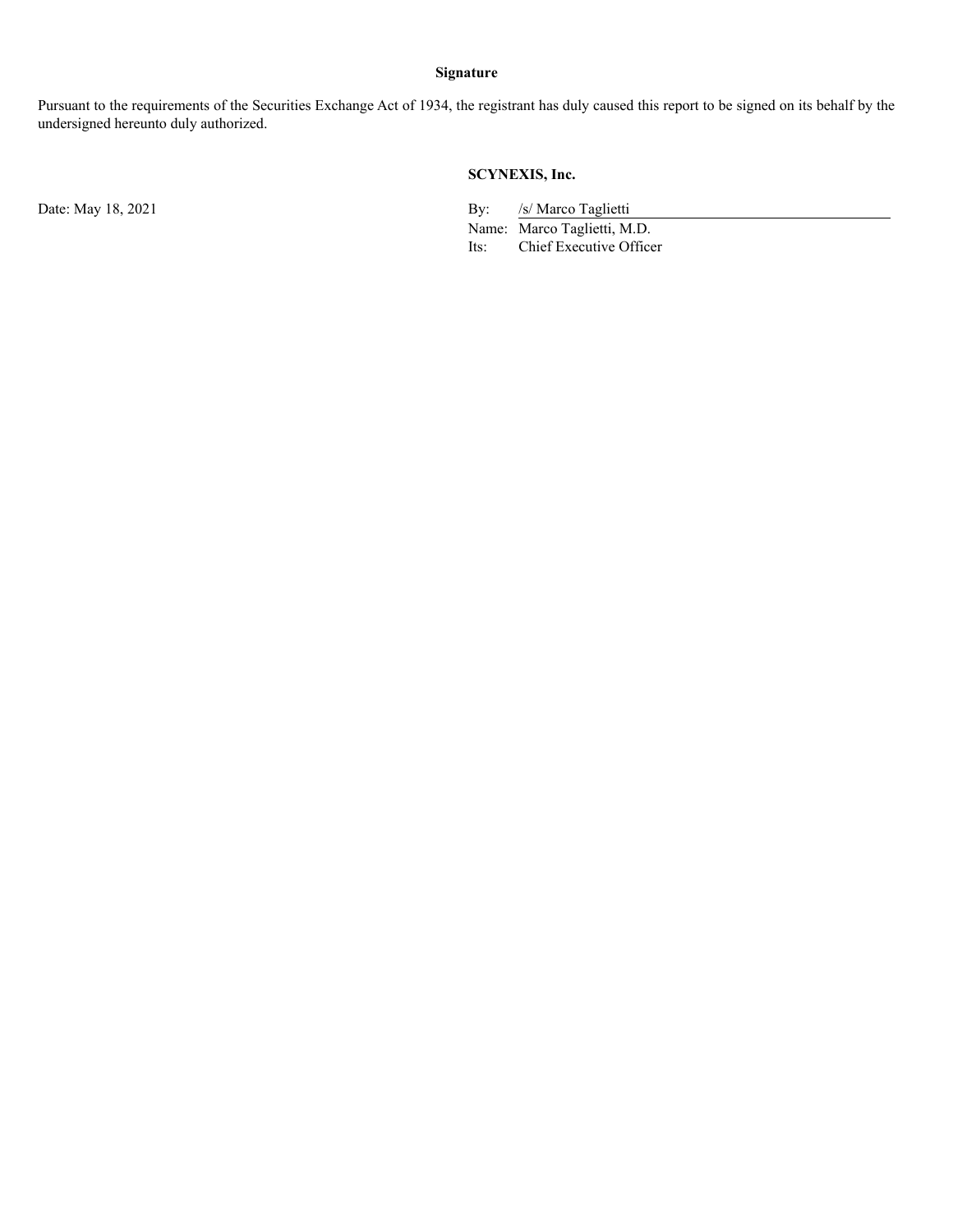#### **SCYNEXIS, INC.**

Shares of Common Stock (par value \$0.001 per share)

#### **Controlled Equity OfferingSM**

#### **Sales Agreement**

May 17, 2021

Cantor Fitzgerald & Co. 499 Park Avenue New York, NY 10022

## Ladies and Gentlemen:

SCYNEXIS, Inc. (the "**Company**"), confirms its agreement (this "**Agreement**") with Cantor Fitzgerald & Co. ("**Cantor**"), as follows:

1. Issuance and Sale of Shares. The Company agrees that, from time to time during the term of this Agreement, on the terms and subject to the conditions set forth herein, it may issue and sell through Cantor, acting as agent, shares of the Company's common stock, par value \$0.001 per share (the "**Common Stock**"); *provided*, *however*, that in no event shall the Company issue or sell through Cantor such number or dollar amount of shares of Common Stock that would, together with sales of shares of Common Stock made pursuant to the Alternative Sales Agreement (as defined below) (the shares of Common Stock sold or to be sold pursuant to this Agreement and the Alternative Sales Agreement are collectively referred to herein as the **"Placement Shares"**) (a) exceed the number or dollar amount of shares of Common Stock registered on the effective Registration Statement (as defined below) pursuant to which the offering is being made, (b) exceed the number of authorized but unissued shares of Common Stock (less shares of Common Stock issuable upon exercise, conversion or exchange of any outstanding securities of the Company or otherwise reserved from the Company's authorized capital stock), (c) exceed the number or dollar amount of shares of Common Stock permitted to be sold under Form S-3 (including General Instruction I.B.6 thereof, if applicable) or (d) exceed the number or dollar amount of shares of Common Stock for which the Company has filed a Prospectus (as defined below) (the lesser of (a), (b), (c) and (d), the "**Maximum Amount**"). Notwithstanding anything to the contrary contained herein, the parties hereto agree that compliance with the limitation set forth in this **Sections 1** and **5(c)** on the number of shares of Common Stock issued and sold under the Sales Agreements (as defined below) shall be the sole responsibility of the Company, and Cantor shall have no obligation in connection with such compliance. The offer and sale of Placement Shares through Cantor will be effected pursuant to the Registration Statement filed or to be filed by the Company and which has been or will be declared effective by the Securities and Exchange Commission (the "**Commission**"), although nothing in this Agreement shall be construed as requiring the Company to use the Registration Statement to issue the Common Stock.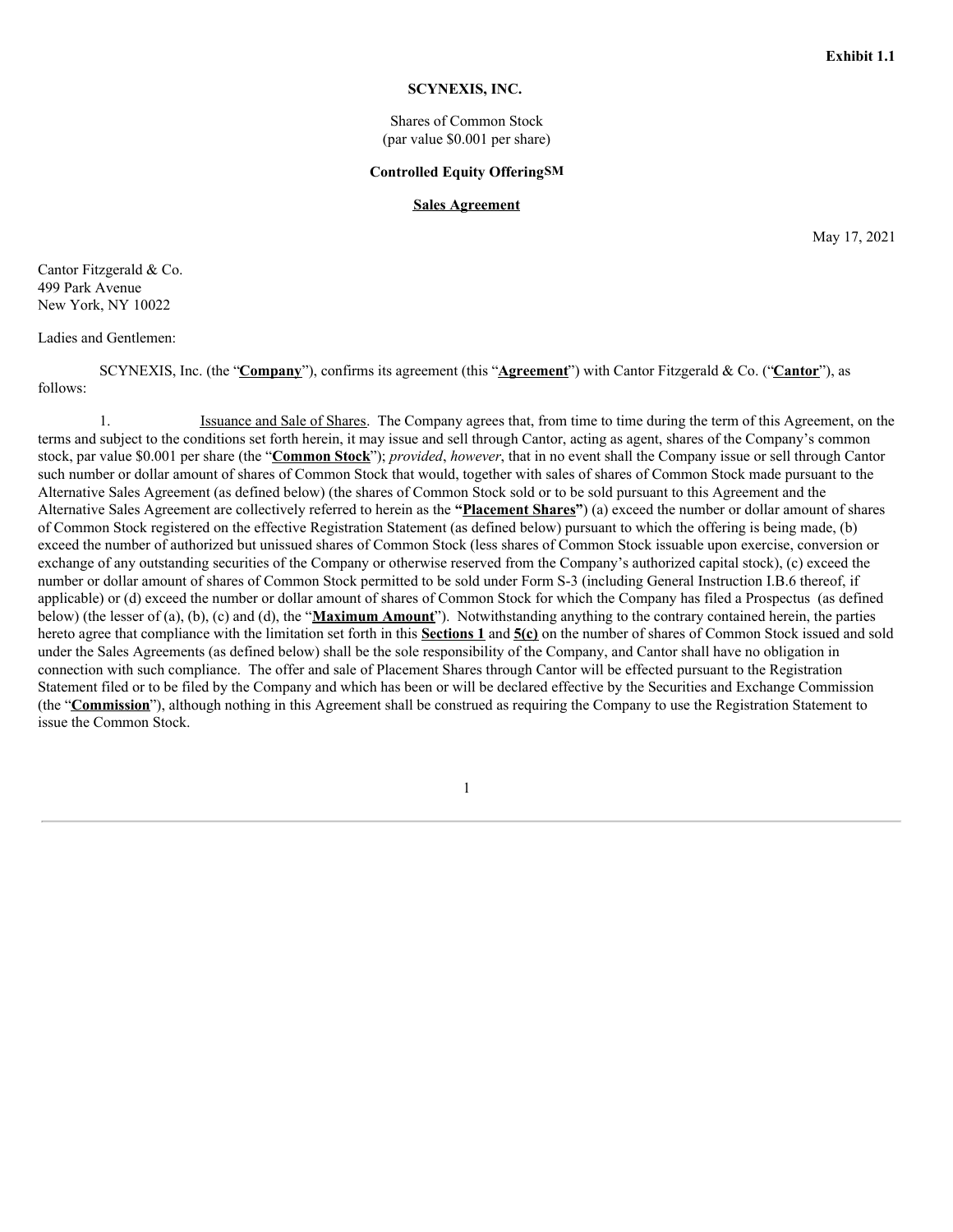The Company has also entered into a sales agreement (the "**Alternative Sales Agreement**") of even date herewith with Ladenburg Thalmann & Co., Inc. (the "**Alternative Agent**") for the issuance and sale from time to time to or through the Alternative Agent of Placement Shares on the terms set forth in the Alternative Sales Agreement. Cantor and the Alternative Agent are collectively referred to herein as the "**Agents**." This Agreement and the Alternative Sales Agreement are collectively referred to herein as the "**Sales Agreements**."

The Company has filed or will file, in accordance with the provisions of the Securities Act of 1933, as amended, and the rules and regulations thereunder (collectively, the "**Securities Act**"), with the Commission a registration statement on Form S-3, including a base prospectus, relating to certain securities, including the Common Stock, to be issued from time to time by the Company, which incorporates by reference documents that the Company has filed or will file in accordance with the provisions of the Securities Exchange Act of 1934, as amended, and the rules and regulations thereunder (collectively, the "**Exchange Act**"). The Company has prepared or will prepare a prospectus or a prospectus supplement to the base prospectus included as part of the registration statement, which prospectus or prospectus supplement relates to the Placement Shares to be issued from time to time by the Company. The Company has furnished or will furnish to Cantor, for use by Cantor, copies of the prospectus or prospectus supplement and related base prospectus relating to the Placement Shares included as part of such registration statement. The Company may file one or more additional registration statements from time to time that will contain a prospectus or a base prospectus and related prospectus supplement, if applicable, with respect to the Placement Shares. Except where the context otherwise requires, such registration statement(s), including all documents filed as part thereof or incorporated by reference therein, and including any information contained in a Prospectus (as defined below) subsequently filed with the Commission pursuant to Rule 424(b) under the Securities Act or deemed to be a part of such registration statement pursuant to Rule 430B or 462(b) of the Securities Act, is herein called the "**Registration Statement.**" The prospectus, or the base prospectus or base prospectuses and related prospectus supplement or prospectus supplements, as applicable, including all documents incorporated therein by reference, included in the Registration Statement, as it may be supplemented, if necessary, by any prospectus supplement or prospectus supplements, as applicable, relating to the Placement Shares, in the form in which such prospectus or prospectuses and/or prospectus supplement or prospectus supplements and related base prospectus, have most recently been filed by the Company with the Commission pursuant to Rule 424(b) under the Securities Act, together with the then issued Issuer Free Writing Prospectus(es) (as defined below), is herein called the "**Prospectus**." Any "issuer free writing prospectus," as defined in Rule 433 of the Securities Act ("**Rule 433**"), relating to the Placement Shares that (i) is required to be filed with the Commission by the Company or (ii) is exempt from filing pursuant to Rule  $433(d)(5)(i)$ , in each case in the form filed or required to be filed with the Commission or, if not required to be filed, in the form retained in the Company's records pursuant to Rule 433(g), is herein called an "**Issuer Free Writing Prospectus**." Any reference herein to the Registration Statement, any Prospectus, Issuer Free Writing Prospectus or any amendment or supplement thereto shall be deemed to refer to and include the documents incorporated by reference therein, and any reference herein to the terms "amend," "amendment" or "supplement" with respect to the Registration Statement, any Prospectus or any Issuer Free Writing Prospectus shall be deemed to refer to and include the filing after the execution hereof of any document with the Commission deemed to be incorporated by reference therein. For purposes of this Agreement, all references to the Registration Statement, any Prospectus or to any amendment or supplement thereto shall be deemed to include any copy filed with the Commission pursuant to the Electronic Data Gathering Analysis and Retrieval system ("**EDGAR**").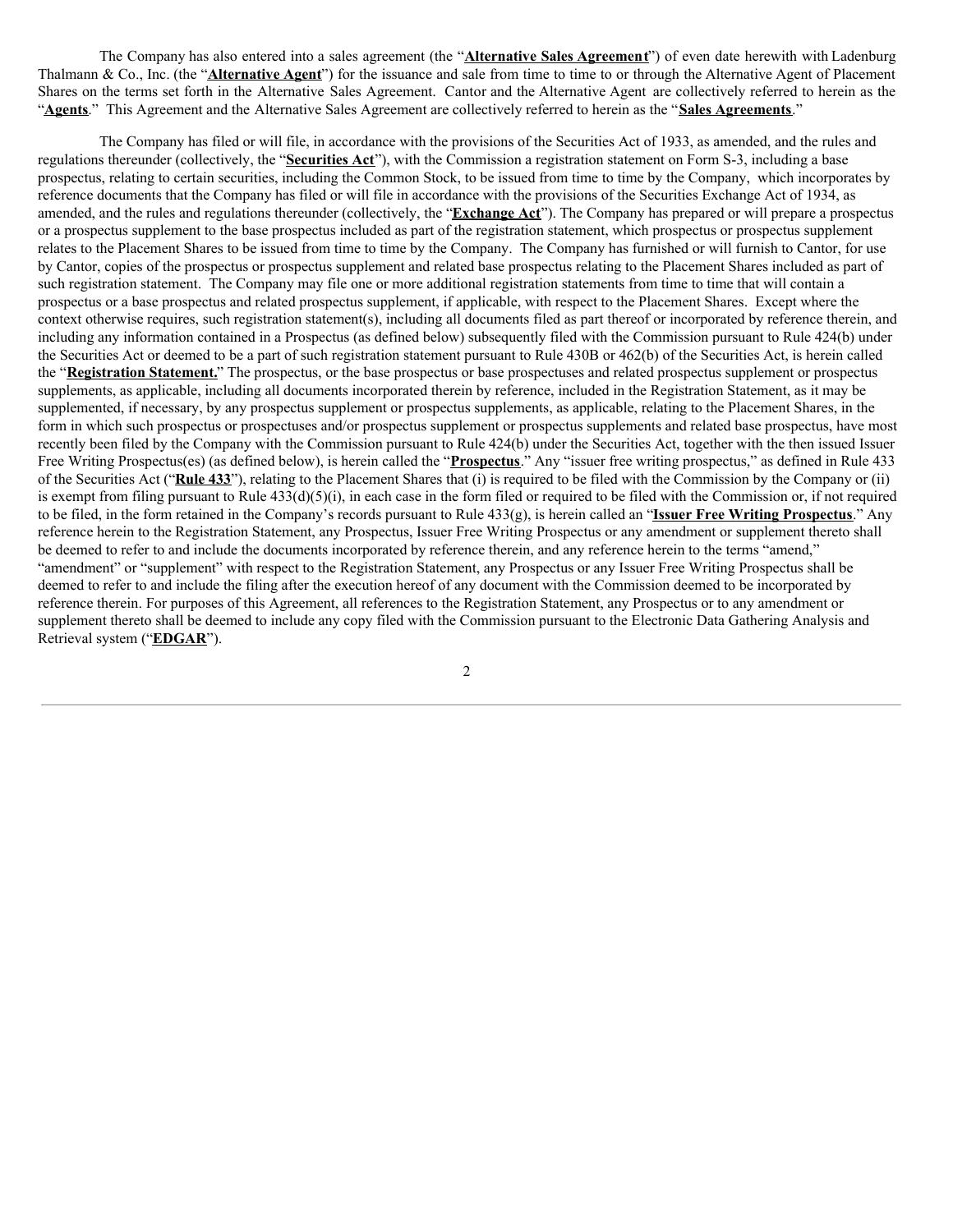2. Placements. Each time that the Company wishes to issue and sell the Placement Shares to Cantor hereunder (each, a "**Placement**"), it will notify Cantor by email notice (or other method mutually agreed to in writing by the parties) (a "**Placement Notice**") containing the parameters in accordance with which it desires such Placement Shares to be sold, which shall at a minimum include the number of Placement Shares to be issued, the time period during which sales are requested to be made, any limitation on the number of Placement Shares that may be sold in any one Trading Day (as defined in **Section 3**) and any minimum price below which sales may not be made, a form of which containing such minimum sales parameters necessary is attached hereto as **Schedule 1**. The Placement Notice shall originate from any of the individuals from the Company set forth on **Schedule 2** (with a copy to each of the other individuals from the Company listed on such schedule), and shall be addressed to each of the individuals from Cantor set forth on **Schedule 2**, as such **Schedule 2** may be amended in writing from time to time. The Placement Notice shall be effective upon receipt by Cantor unless and until (i) in accordance with the notice requirements set forth in **Section 4**, Cantor declines to accept the terms contained therein for any reason, in its sole discretion, (ii) the entire amount of such Placement Shares have been sold, (iii) in accordance with the notice requirements set forth in **Section 4**, the Company suspends or terminates the Placement Notice, (iv) the Company issues a subsequent Placement Notice with parameters superseding those on the earlier dated Placement Notice, or (v) the Agreement has been terminated under the provisions of **Section 11**. The amount of any discount, commission or other compensation to be paid by the Company to Cantor in connection with the sale of such Placement Shares shall be calculated in accordance with the terms set forth in **Schedule 3.** It is expressly acknowledged and agreed that neither the Company nor Cantor will have any obligation whatsoever with respect to a Placement or any Placement Shares unless and until the Company delivers a Placement Notice to Cantor and Cantor does not decline such Placement Notice pursuant to the terms set forth above, and then only upon the terms specified therein and herein. In the event of a conflict between the terms of this Agreement and the terms of a Placement Notice, the terms of the Placement Notice will control.

3. Sale of Placement Shares by Cantor. Subject to the terms and conditions herein set forth, upon the Company's delivery of a Placement Notice, and unless the sale of the Placement Shares described therein has been declined, suspended, or otherwise terminated in accordance with the terms of this Agreement, Cantor, for the period specified in the Placement Notice, will use its commercially reasonable efforts consistent with its normal trading and sales practices and applicable state and federal laws, rules and regulations and the rules of the Nasdaq Stock Market, Inc. ("**Nasdaq**") to sell such Placement Shares up to the amount specified in, and otherwise in accordance with the terms of, such Placement Notice. Cantor will provide written confirmation to the Company (including by email correspondence to each of the individuals of the Company set forth on **Schedule 2**, if receipt of such correspondence is actually acknowledged by any of the individuals to whom the notice is sent, other than via auto-reply) no later than the opening of the Trading Day (as defined below) immediately following the Trading Day on which it has made sales of Placement Shares hereunder setting forth the number of Placement Shares sold on such day, the volume-weighted average price of the Placement Shares sold, and the Net Proceeds (as defined below) payable to the Company. Cantor may sell Placement Shares by any method permitted by law deemed to be an "at the market offering" as defined in Rule 415(a)(4) of the Securities Act, including sales made directly on or through Nasdaq, on any other existing trading market for the Common Stock or to or through a market maker. If expressly authorized by the Company in a Placement Notice, Cantor may also sell Placement Shares in negotiated transactions. Notwithstanding the provisions of **Section 6(aaa)**, Cantor shall not purchase Placement Shares for its own account as principal unless expressly authorized to do so by the Company in a Placement Notice. The Company acknowledges and agrees that (i) there can be no assurance that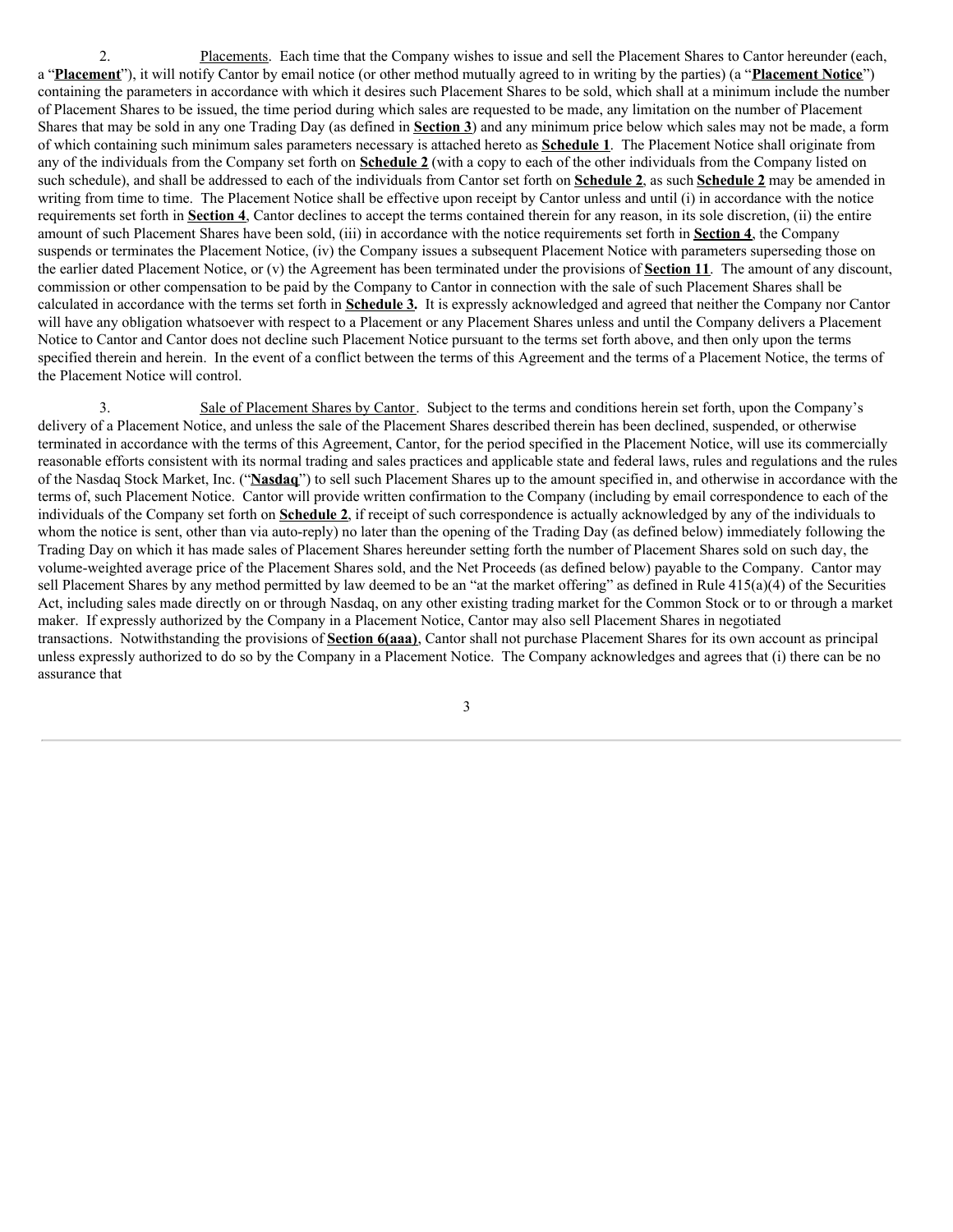Cantor will be successful in selling Placement Shares, and (ii) Cantor will incur no liability or obligation to the Company or any other person or entity if it does not sell Placement Shares for any reason other than a failure by Cantor to use its commercially reasonable efforts consistent with its normal trading and sales practices to sell such Placement Shares as required under this **Section 3**. For the purposes hereof, "**Trading Day**" means any day on which the Company's Common Stock is purchased and sold on the principal market on which the Common Stock is listed or quoted.

# 4. Suspension of Sales.

(i) The Company or Cantor may, upon notice to the other party in writing (including by email correspondence to each of the individuals of the other party set forth on **Schedule 2**, if receipt of such correspondence is actually acknowledged by any of the individuals to whom the notice is sent, other than via auto-reply) or by telephone (confirmed immediately by verifiable facsimile transmission or email correspondence to each of the individuals of the other party set forth on **Schedule 2**), suspend any sale of Placement Shares; *provided, however*, that such suspension shall not affect or impair either party's obligations with respect to any Placement Shares sold hereunder prior to the receipt of such notice. Each of the parties agrees that no such notice under this **Section 4** shall be effective against the other unless it is made to one of the individuals named on **Schedule 2** hereto, as such schedule may be amended in writing from time to time.

(b) Notwithstanding any other provision of this Agreement, during any period in which the Company is in possession of material non-public information, the Company and Cantor agree that (i) no sale of Placement Shares will take place, (ii) the Company shall not request the sale of any Placement Shares, and (iii) Cantor shall not be obligated to sell or offer to sell any Placement Shares.

(c) If, any time after the exemptive provisions set forth in Rule  $101(c)(1)$  of Regulation M under the Exchange Act ("**Regulation M**") become applicable to the Company, either Cantor or the Company has reason to believe that such exemptive provisions are not satisfied with respect to the Common Stock, it shall promptly notify the other party, and Cantor may, at its sole discretion, suspend sales of the Placement Shares under this Agreement.

# 5. Settlement.

(a) Settlement of Placement Shares. Unless otherwise specified in the applicable Placement Notice, settlement for sales of Placement Shares by Cantor will occur on the second (2nd) Trading Day (or such earlier day as is industry practice for regular-way trading) following the date on which such sales are made (each, a "**Settlement Date**"). The amount of proceeds to be delivered to the Company on a Settlement Date against receipt of such Placement Shares sold (the "**Net Proceeds**") will be equal to the aggregate sales price received by Cantor at which such Placement Shares were sold, after deduction for (i) Cantor's commission, discount or other compensation for such sales payable by the Company pursuant to **Section 2** hereof, (ii) any other amounts due and payable by the Company to Cantor hereunder pursuant to **Section 7(g)** (Expenses) hereof, and (iii) any transaction fees imposed by any Governmental Authority (as defined below) in respect of such sales.

(b) Delivery of Placement Shares. On or before each Settlement Date, the Company will, or will cause its transfer agent to, electronically transfer the Placement Shares being sold by Cantor by crediting Cantor's or its designee's account (provided Cantor shall have given the Company written notice of such designee at least one Trading Day prior to the Settlement Date) at The Depository Trust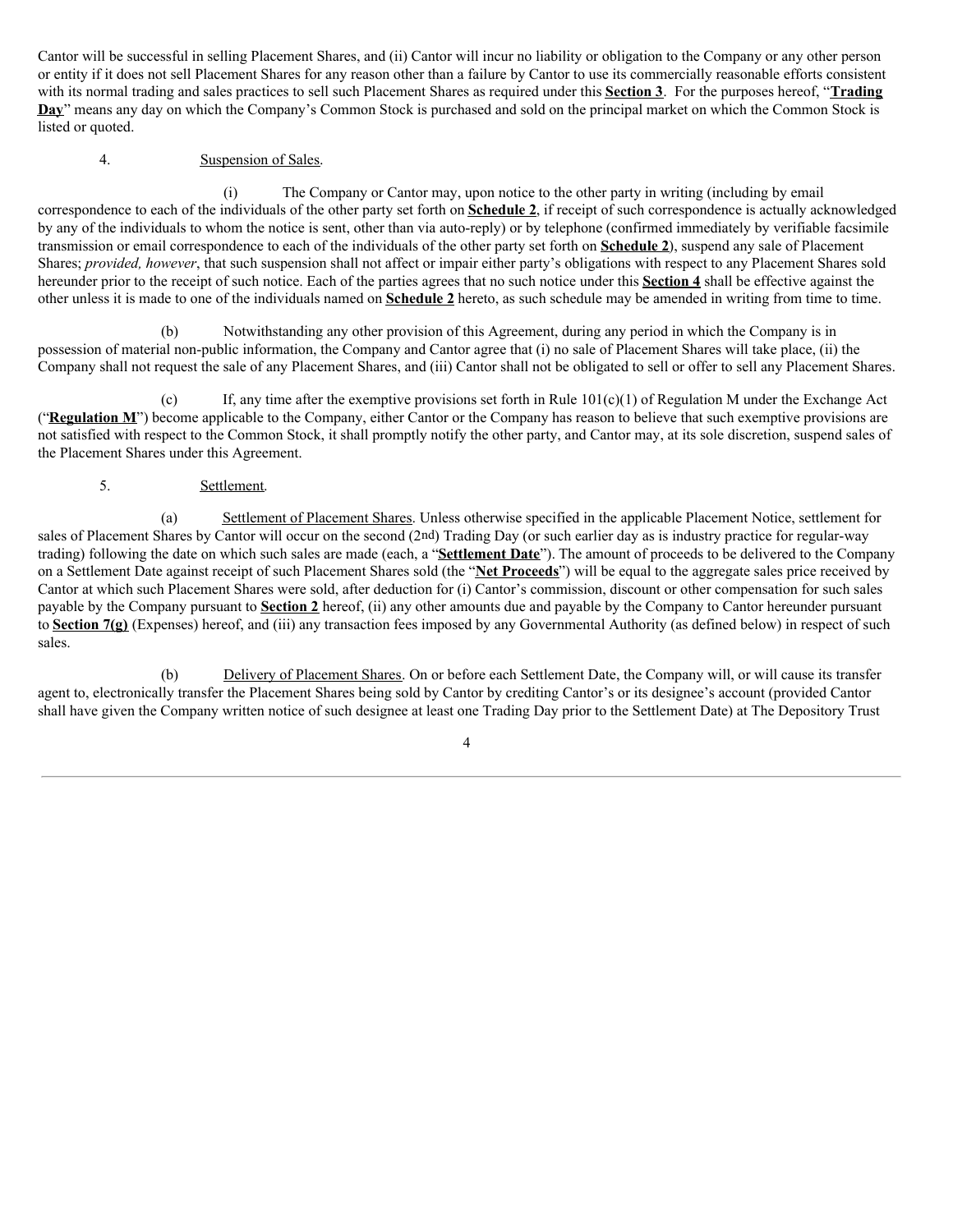Company through its Deposit and Withdrawal at Custodian System or by such other means of delivery as may be mutually agreed upon by the parties hereto which in all cases shall be freely tradeable, transferable, registered shares in good deliverable form. On each Settlement Date, Cantor will deliver the related Net Proceeds in same day funds to an account designated by the Company on, or prior to, the Settlement Date. Cantor will be responsible for providing DWAC instructions or instructions for delivery by other means with regard to the transfer of such Placement Shares being sold. The Company agrees that if the Company, or its transfer agent (if applicable), defaults in its obligation to deliver duly authorized Placement Shares on a Settlement Date (other than as a result of a failure by Cantor to provide instructions for delivery), the Company agrees that in addition to and in no way limiting the rights and obligations set forth in **Section 9(a)** (Indemnification and Contribution) hereto, it will (i) hold Cantor harmless against any loss, claim, damage, or reasonable, documented expense (including reasonable and documented legal fees and expenses), as incurred, arising out of or in connection with such default by the Company and (ii) pay to Cantor (without duplication) any commission, discount, or other compensation to which it would otherwise have been entitled absent such default.

(c) One Agent. The Company agrees that any offer to sell Placement Shares, any solicitation of an offer to buy Placement Shares, or any sales of Placement Shares shall only be effected by or through only one of the Agents on any single given day and the Company shall in no event request that both Cantor and the Alternative Agent offer or sell Placement Shares on the same day.

(d) Limitations on Offering Size. In no event shall the Company issue or sell through Cantor and the Alternative Agent such number or dollar amount of Placement Shares that would exceed the lesser of (A) together with all sales of Placement Shares under the Sales Agreements, the Maximum Amount and (B) the amount authorized from time to time to be issued and sold under the Sales Agreements by the Company's board of directors, a duly authorized committee thereof or a duly authorized executive committee, and notified to Cantor and the Alternative Agent in writing. Further, under no circumstances shall the Company cause or permit the aggregate offering amount of Placement Shares sold pursuant to the Sales Agreements to exceed the Maximum Amount.

6. Representations and Warranties of the Company. The Company represents and warrants to, and agrees with, Cantor that as of the date of this Agreement (other than with respect to the Registration Statement and the Prospectus, each representations are made as of the effective date of the Registration Statement), each Representation Date (as defined in **Section 7(m)**), each date on which a Placement Notice is given, and any date on which Placement Shares are sold hereunder:

(a) Compliance with Registration Requirements. The Registration Statement and any Rule 462(b) Registration Statement have been or will be declared effective by the Commission under the Securities Act. The Company has complied with all requests of the Commission for additional or supplemental information. No stop order suspending the effectiveness of the Registration Statement or any Rule 462(b) Registration Statement is in effect and no proceedings for such purpose have been instituted or are pending or, to the best knowledge of the Company, contemplated or threatened by the Commission. The Company meets the requirements for use of Form S-3 under the Securities Act. The sale of the Placement Shares hereunder meets the requirements or General Instruction I.B.1 of Form S-3.

(b) No Misstatement or Omission. The Prospectus as of its date and, as amended or supplemented, if applicable, will comply in all material respects with the Securities Act. Each of the Registration Statement, any Rule 462(b) Registration Statement, the Prospectus and any post-effective amendments or supplements thereto, at the time it becomes or became effective or its date, as applicable,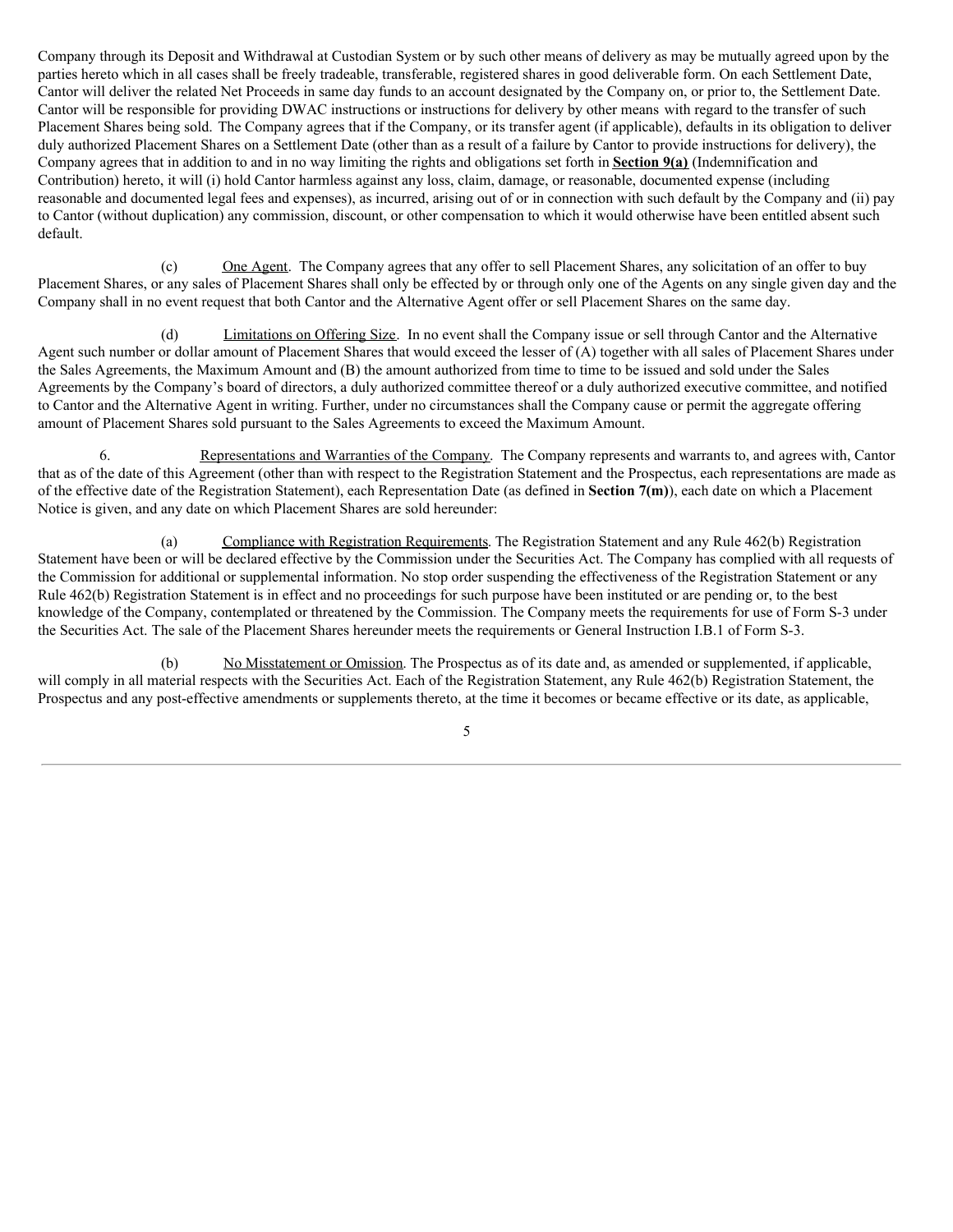complied or will comply and as of each of the Settlement Dates, if any, complied or will comply in all material respects with the Securities Act and did not or will not and, as of each Settlement Date, if any, did notor will not contain any untrue statement of a material fact or omit to state a material fact required to be stated therein or necessary to make the statements therein not misleading. The Prospectus, as amended or supplemented, as of its date, did not or will not and, as of each of the Settlement Dates, if any, will not contain any untrue statement of a material fact or omit to state a material fact necessary in order to make the statements therein, in the light of the circumstances under which they were made, not misleading. The representations and warranties set forth in the two immediately preceding sentences do not apply to statements in or omissions from the Registration Statement, any Rule 462(b) Registration Statement, or any post-effective amendment thereto, or the Prospectus, or any amendments or supplements thereto, made in reliance upon and in conformity with information relating to Cantor furnished to the Company in writing by Cantor expressly for use therein. There are no contracts or other documents required to be described in the Prospectus or to be filed as exhibits to the Registration Statement which have not been described or filed as required.

(c) Offering Materials Furnished to Cantor. The Company has delivered or will deliver to Cantor one complete copy of the Registration Statement and a copy of each consent and certificate of experts filed as a part thereof, and conformed copies of the Registration Statement (without exhibits) and the Prospectus, as amended or supplemented, in such quantities and at such places as Cantor has reasonably requested.

(d) Conformity with Securities Act and Exchange Act. The Registration Statement, the Prospectus, any Issuer Free Writing Prospectus or any amendment or supplement thereto, and the documents incorporated by reference in the Registration Statement, the Prospectus or any amendment or supplement thereto, when such documents were or are filed with the Commission under the Securities Act or the Exchange Act or became or become effective under the Securities Act, as the case may be, conformed or will conform in all material respects with the requirements of the Securities Act and the Exchange Act, as applicable.

(e) Not an Ineligible Issuer. The Company currently is not an "ineligible issuer," as defined in Rule 405 of the rules and regulation of the Commission. The Company agrees to notify Cantor promptly upon the Company becoming an "ineligible issuer."

(f) Distribution of Offering Material By the Company. The Company has not distributed and will not distribute, prior to the completion of Cantor's distribution of the Placement Shares, any offering material in connection with the offering and sale of the Placement Shares other than the Prospectus or the Registration Statement or any free writing prospectus (as defined in Rule 405 under the Securities Act) prepared by it and reviewed and consented to in advance in writing by Cantor, such free writing prospectus a "Permitted Free Writing Prospectus." The Company represents and warrants that it has treated and agrees that it will treat each Permitted Free Writing Prospectus as an "issuer free writing prospectus," as defined in Rule 433, and has complied and will comply with the requirements of Rule 433 applicable to any Permitted Free Writing Prospectus, including timely filing with the Commission where required, legending and record keeping.

(g) The Sales Agreement. This Agreement has been duly authorized, executed and delivered by, and is a valid and binding agreement of, the Company, enforceable against the Company in accordance with its terms, except as rights to indemnification hereunder may be limited by applicable law and except as the enforcement hereof may be limited by bankruptcy, insolvency, reorganization,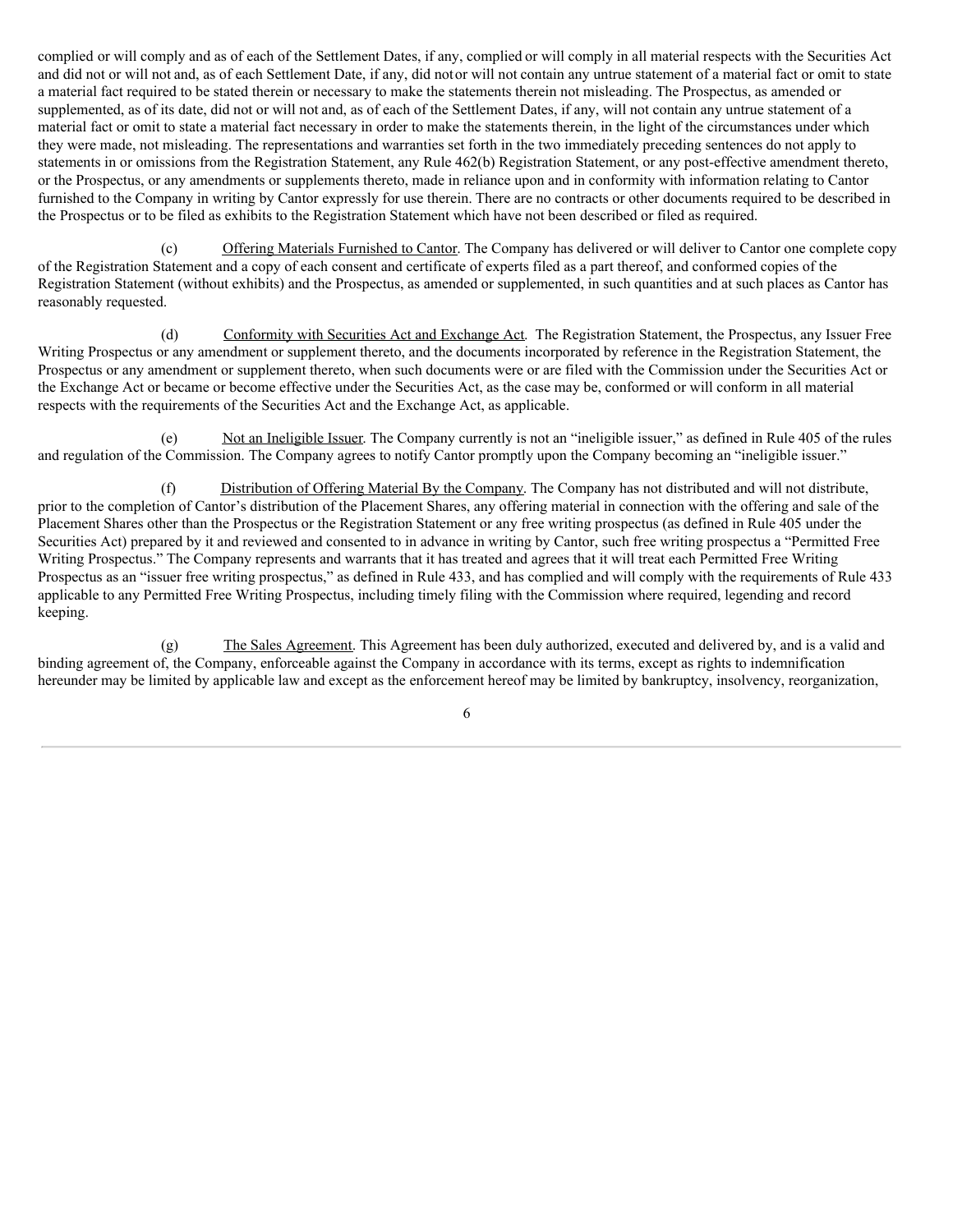moratorium or other similar laws relating to or affecting the rights and remedies of creditors or by general equitable principles.

(h) Authorization of the Common Stock. The Placement Shares to be sold by Cantor, when issued and delivered, will be duly authorized for issuance and sale pursuant to this Agreement and, when issued and delivered by the Company against payment therefor pursuant to this Agreement, will be duly authorized, validly issued, fully paid and nonassessable.

(i) No Applicable Registration or Other Similar Rights. There are no persons with registration or other similar rights to have any equity or debt securities registered for sale under the Registration Statement or included in the offering contemplated by this Agreement, except for such rights as have been duly waived.

No Material Adverse Change. Except as otherwise disclosed in the Prospectus or in any Issuer Free Writing Prospectus, subsequent to the respective dates as of which information is given in the Prospectus: (i) there has been no material adverse change, or any development that could reasonably be expected to result in a material adverse change, in the condition, financial or otherwise, or in the earnings, business, operations or prospects, whether or not arising from transactions in the ordinary course of business, of the Company and its Subsidiaries (as defined below), considered as one entity (any such change is called a "**Material Adverse Change**"); (ii) neither the Company nor any of its Subsidiaries has incurred any material liability or obligation which is material to the Company and its Subsidiaries taken as a whole, indirect, direct or contingent, not in the ordinary course of business nor entered into any transaction or agreement not in the ordinary course of business which is material to the Company and its Subsidiaries taken as a whole: and (iii) there has been no dividend or distribution of any kind declared, paid or made by the Company.

(k) Independent Accountants. Deloitte & Touche LLP, who has expressed its opinion with respect to the financial statements (which term as used in this Agreement includes the related notes thereto) and supporting schedules filed with the Commission or incorporated by reference as a part of the Registration Statement and included in the Prospectus, is, to the knowledge of the Company, an independent registered public accounting firm as required by the Securities Act and the Exchange Act.

(l) Preparation of the Financial Statements. The consolidated financial statements of the Company, together with related notes and schedules as set forth in or incorporated by reference in the Registration Statement and the Prospectus, present fairly in all material respects the consolidated financial position and the results of operations and cash flows of the Company and its Subsidiaries, at the indicated dates and for the indicated periods. Such financial statements and related schedules have been prepared in accordance with U.S. generally accepted principles of accounting ("**GAAP**"), consistently applied throughout the periods involved, except as disclosed therein, and all adjustments necessary for a fair presentation of results for such periods have been made. There are no financial statements (historical or pro forma) that are required to be included in the Registration Statement or the Prospectus that are not included as required. The pro forma financial statements, including the notes thereto, included in the Registration Statement and the Prospectus include assumptions that provide a reasonable basis for presenting the significant effects directly attributable to the transactions and events described therein, the related pro forma adjustments give appropriate effect to those assumptions, and the pro forma adjustments reflect the proper application of those adjustments to the historical financial statement amounts in the pro forma financial statements included in the Registration Statements and the Prospectus. The pro forma financial statements, including the notes thereto, included in the Registration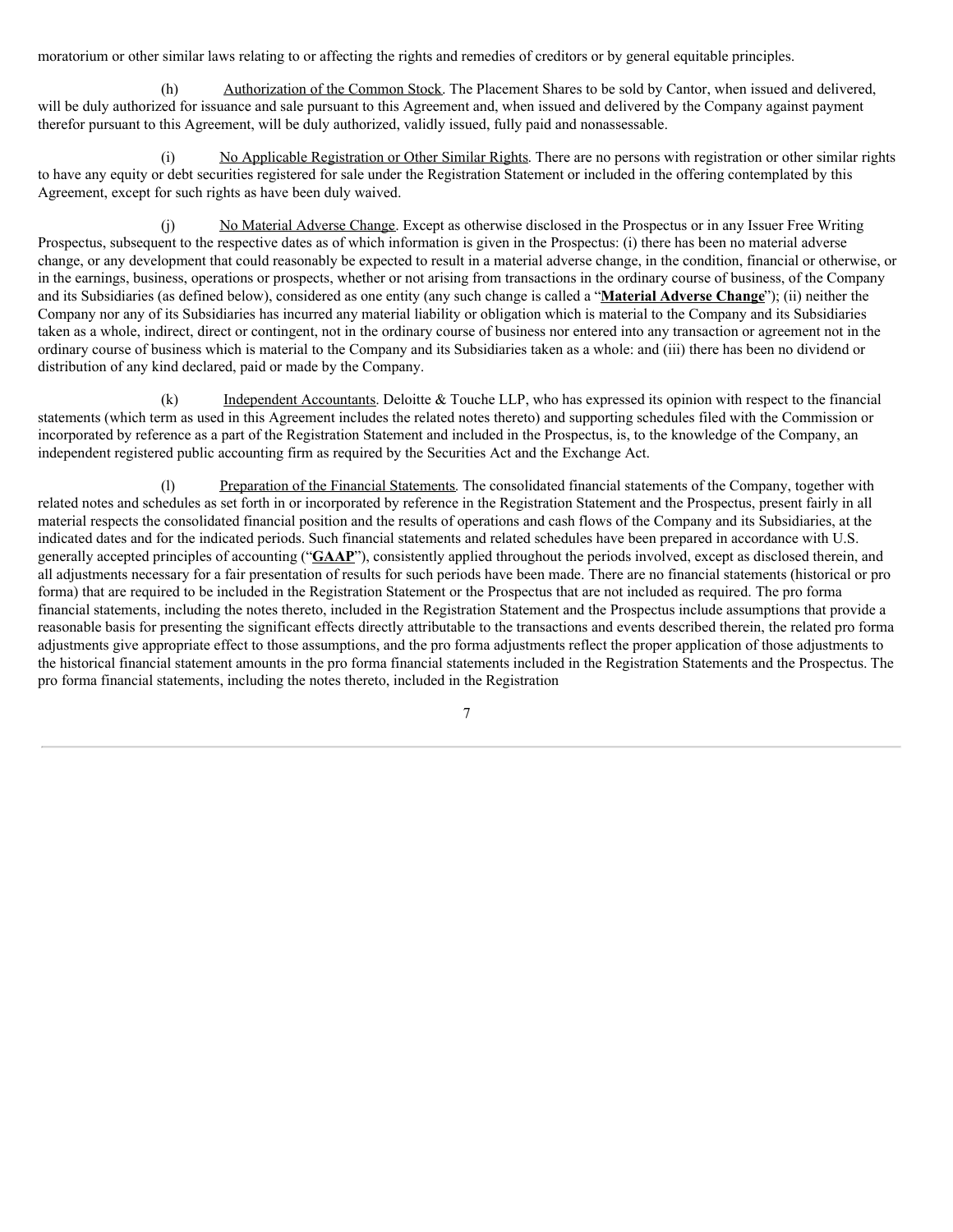Statement and the Prospectus comply as to form in all material respects with the applicable accounting requirements of Regulation S-X under the Securities Act and the pro forma adjustments have been properly applied to the historical amounts in the compilation of those statements. No other financial statements are required to be included in the Registration Statement or the Prospectus.

(m) XBRL. The interactive data in eXtensible Business Reporting Language included or incorporated by reference in each Registration Statement and Prospectus fairly presents the information called for in all material respects and has been prepared in accordance with the Commission's rules and guidelines applicable thereto.

(n) Title to Assets. The Company and its Subsidiaries have good and marketable title to all of the properties and assets reflected in the financial statements (or as described in the Prospectus) hereinabove described, subject to no lien, mortgage, pledge, charge or encumbrance of any kind except those reflected in such financial statements (or as described in the Prospectus) or which are not material in amount. The Company and its Subsidiaries occupy their leased properties under valid and binding leases conforming in all material respects to the description thereof set forth in the Prospectus.

(o) Incorporation and Good Standing of the Company. Each of the Company and its Subsidiaries has been duly incorporated and is validly existing as a corporation in good standing under the laws of its jurisdiction of organization and has corporate power and authority to own, lease and operate its properties and to conduct its business as described in the Prospectus and to enter into and perform its obligations under this Agreement, as applicable. The Company and its Subsidiaries are each duly qualified as a foreign corporation or foreign partnership to transact business and is in good standing in each jurisdiction in which such qualification is required, whether by reason of the ownership or leasing of property or the conduct of business, except for such jurisdictions where the failure to so qualify or to be in good standing would not, individually or in the aggregate, result in a Material Adverse Change.

(p) Subsidiaries. The subsidiaries set forth on Schedule 4 (collectively, the "**Subsidiaries**"), are the Company's only significant subsidiaries (as such term is defined in Rule 1‑02 of Regulation S‑X promulgated by the Commission). Except as set forth in the Registration Statement and in the Prospectus, the Company owns, directly or indirectly, all of the equity interests of the Subsidiaries free and clear of any lien, charge, security interest, encumbrance, right of first refusal or other restriction, and all the equity interests of the Subsidiaries are validly issued and are fully paid, nonassessable and free of preemptive and similar rights. No Subsidiary is currently prohibited, directly or indirectly, from paying any dividends to the Company, from making any other distribution on such Subsidiary's capital stock, from repaying to the Company any loans or advances to such Subsidiary from the Company or from transferring any of such Subsidiary's property or assets to the Company or any other Subsidiary of the Company.

(q) Capital Stock Matters. The Common Stock conforms in all material respects to the description thereof contained in the Prospectus. All of the issued and outstanding shares of Common Stock have been duly authorized and validly issued, are fully paid and nonassessable and have been issued in compliance with federal and state securities laws. None of the outstanding shares of Common Stock were issued in violation of any preemptive rights, rights of first refusal or other similar rights to subscribe for or purchase securities of the Company. There are no authorized or outstanding options, warrants, preemptive rights, rights of first refusal or other rights to purchase, or equity or debt securities convertible into or exchangeable or exercisable for, any capital stock of the Company other than those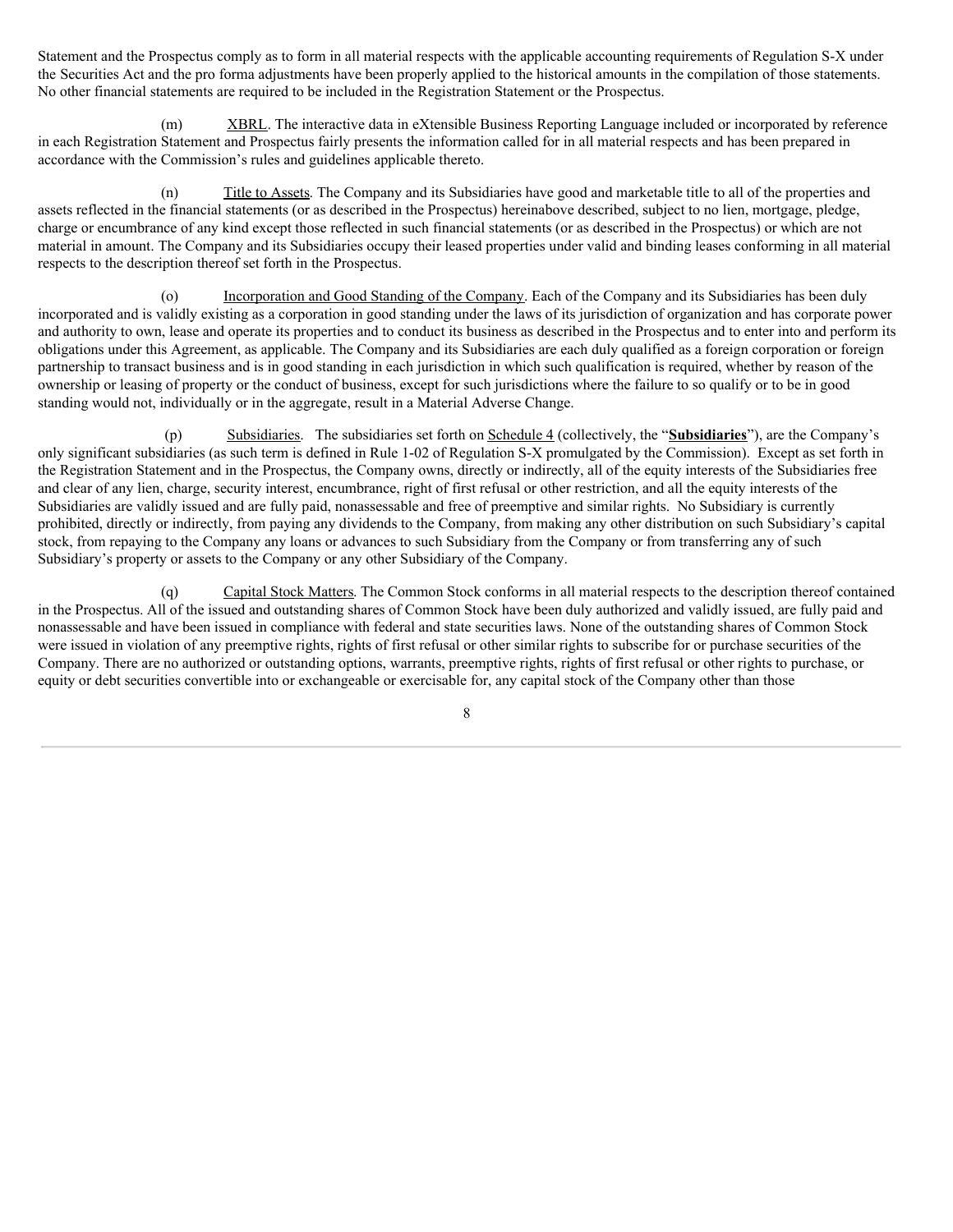accurately described in all material respects in the Prospectus. The description of the Company's stock option, stock bonus and other stock plans or arrangements, and the options or other rights granted thereunder, set forth in the Prospectus accurately and fairly presents in all material respects the information required to be shown with respect to such plans, arrangements, options and rights.

(r) Non-Contravention of Existing Instruments; No Further Authorizations or Approvals Required. Neither the Company nor any of its Subsidiaries is in violation of its charter or by-laws or is in default (or, with the giving of notice or lapse of time, would be in default) ("**Default**") under any indenture, mortgage, loan or credit agreement, note, contract, franchise, lease or other instrument to which the Company or any of its Subsidiaries is a party or by which it may be bound, or to which any of the property or assets of the Company or any of its Subsidiaries is subject (each, an "**Existing Instrument**"), except for such Defaults as would not, individually or in the aggregate, result in a Material Adverse Change. The Company's execution, delivery and performance of this Agreement and consummation of the transactions contemplated hereby and by the Prospectus (i) have been duly authorized by all necessary corporate action and will not result in any violation of the provisions of the charter or by-laws of the Company or any of its Subsidiaries, (ii) will not conflict with or constitute a breach of, or Default under, or result in the creation or imposition of any lien, charge or encumbrance upon any property or assets of the Company or any of its Subsidiaries pursuant to, or require the consent of any other party to, any Existing Instrument, except for such conflicts, breaches, Defaults, liens, charges or encumbrances as would not, individually or in the aggregate, result in a Material Adverse Change and (iii) will not result in any violation of any law, administrative regulation or administrative or court decree applicable to the Company or any of its Subsidiaries. No consent, approval, authorization or other order of, or registration or filing with, any Governmental Authority, is required for the Company's execution, delivery and performance of this Agreement and consummation of the transactions contemplated hereby and by the Prospectus, except such as have been obtained or made by the Company and are in full force and effect under the Securities Act, applicable state securities or blue sky laws and from the Financial Industry Regulatory Authority ("**FINRA**"). "**Governmental Authority**" means (i) any federal, provincial, state, local, municipal, national or international government or governmental authority, regulatory or administrative agency, governmental commission, department, board, bureau, agency or instrumentality, court, tribunal, arbitrator or arbitral body (public or private); (ii) any self-regulatory organization; or (iii) any political subdivision of any of the foregoing.

(s) Enforceability of Agreements. All agreements between the Company or any of its Subsidiaries and third parties expressly referenced in the Prospectus are legal, valid and binding obligations of the Company or its Subsidiaries, as applicable, enforceable in accordance with their respective terms, except to the extent that (i) enforceability may be limited by bankruptcy, insolvency, reorganization, moratorium or similar laws affecting creditors' rights generally and by general equitable principles and (ii) the indemnification provisions of certain agreements may be limited by federal or state securities laws or public policy considerations in respect thereof.

(t) No Material Actions or Proceedings. Except as disclosed in the Registration Statement or the Prospectus, there are no legal or governmental actions, suits or proceedings pending or, to the best of the Company's knowledge, threatened (i) against or affecting the Company or any of its Subsidiaries, (ii) which has as the subject thereof any officer or director of, or property owned or leased by, the Company or any of its Subsidiaries or (iii) relating to environmental or discrimination matters, where in any such case would reasonably be expected to result in a Material Adverse Change or adversely affect the consummation of the transactions contemplated by this Agreement. No labor problem or dispute with the employees of the Company or any of its Subsidiaries exists or, to the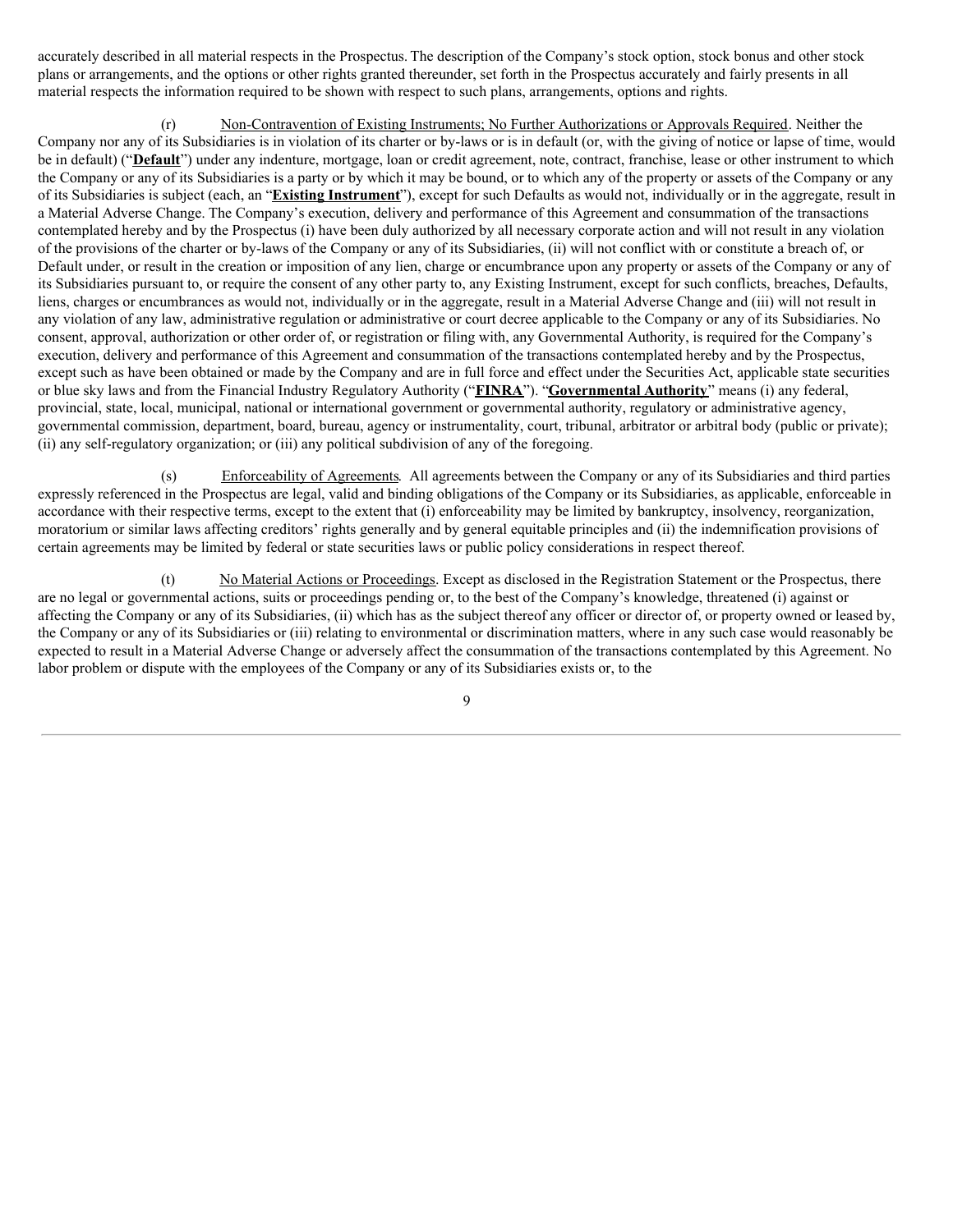Company's knowledge, is threatened or imminent, and the Company is not aware of any existing or imminent labor disturbance by the employees of any of its principal suppliers, manufacturers, contractors or customers, in each case that might, individually or in the aggregate, have a Material Adverse Change. To the Company's knowledge, no union organizing activities are currently taking place concerning the employees of the Company or any of its Subsidiaries, and there has been no material violation of any federal, state, local or foreign law relating to discrimination in the hiring, promotion or pay of employees, any applicable wage or hour laws or any provision of the Employee Retirement Income Security Act of 1974, as amended, or the rules and regulations promulgated thereunder concerning the employees of the Company or any of its Subsidiaries.

(u) All Necessary Permits, etc. The Company and its Subsidiaries each have all licenses, certifications, permits, franchises, approvals, clearances, exemptions, registrations and other regulatory authorizations ("**Permits**") from governmental authorities as are necessary to conduct its businesses as currently conducted and to own, lease and operate its properties in the manner described in the Prospectus except for such, individually or in the aggregate, would reasonably be expected to have a Material Adverse Change. There is no claim, proceeding or controversy, pending or, to the knowledge of the Company, threatened, involving the status of or sanctions under any of the Permits which, individually or in the aggregate, would reasonably be expected to have a Material Adverse Change. The Company and its Subsidiaries (and to Company's knowledge, after reasonable inquiry, each third party carrying out activities on the Company's or its Subsidiaries' behalf) has fulfilled and performed all of its material obligations with respect to the Permits, and to the Company's knowledge, no event has occurred which allows, or after notice or lapse of time would reasonably be expected to allow, the revocation, termination, modification or other impairment of the rights of the Company or any of its Subsidiaries under such Permits or of any Permit of any third party carrying out activities on Company's behalf, except for such, individually or in the aggregate, would reasonably be expected to have a Material Adverse Change.

(v) Tax Law Compliance. Each of the Company and its Subsidiaries has filed, or has properly requested extensions for, all material federal, state, local, foreign and other tax returns which have been required to be filed by or with respect to it, and has paid all taxes shown on said tax returns and all written assessments received by it to the extent that such taxes have become due and payable, except for any such taxes as are being contested in good faith and for which adequate reserves for accrual have been established in accordance with GAAP. All material amounts of the tax liabilities of the Company and its Subsidiaries have been adequately provided for in the consolidated financial statements of the Company as required in accordance with GAAP, and the Company does not know of any actual or proposed additional material tax assessments.

(w) Transfer Taxes. There are no transfer taxes or other similar fees or charges under federal law or the laws of any state, or any political subdivision thereof, required to be paid in connection with the execution and delivery of this Agreement or the issuance by the Company or sale by the Company of the Placement Shares sold by Cantor.

(x) Company Not an "Investment Company". The Company has been advised of the rules and requirements under the Investment Company Act of 1940, as amended (the "**Investment Company Act**"). The Company is not, and after receipt of payment for the Common Stock will not be, an "investment company" within the meaning of Investment Company Act.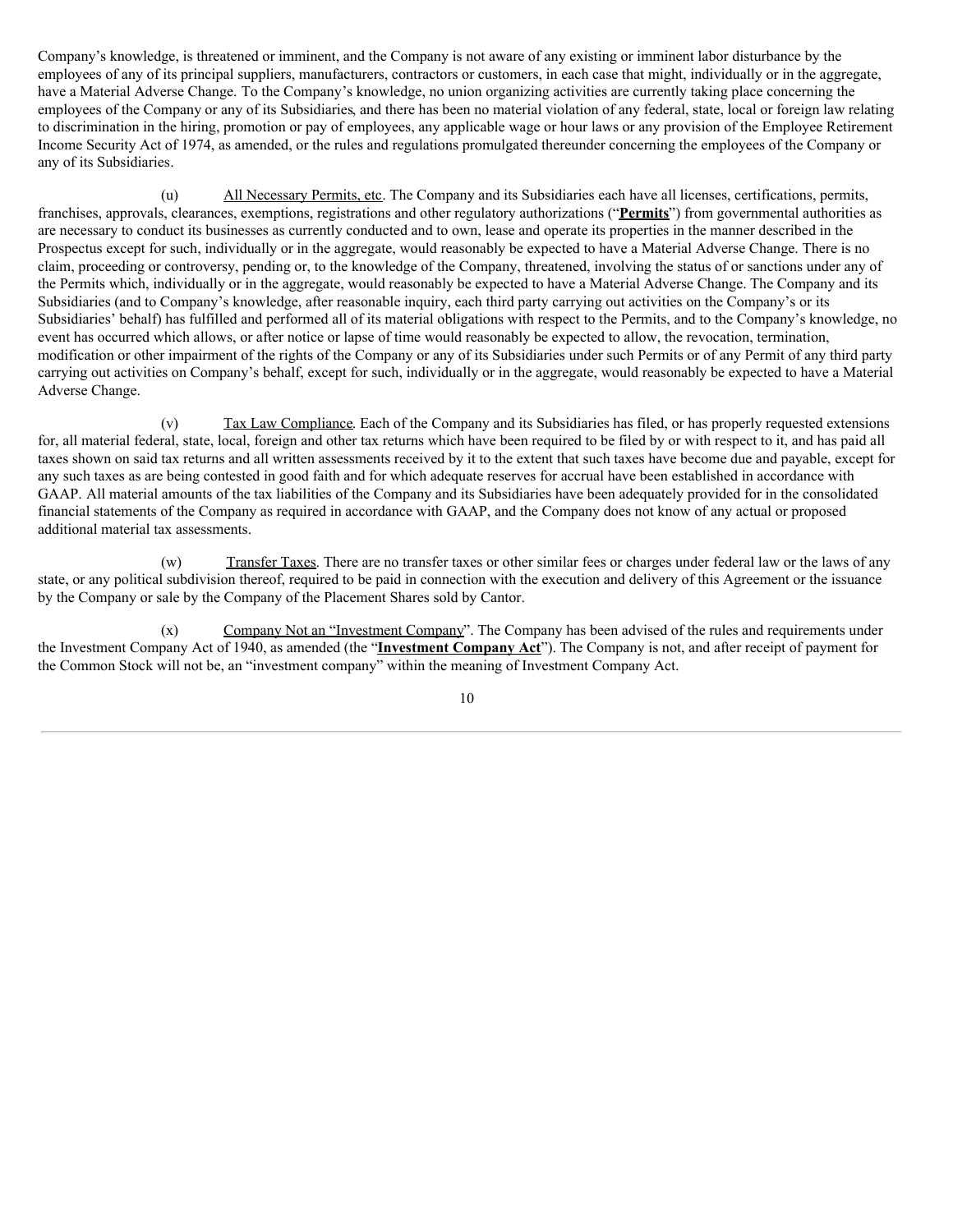(y) Insurance. Except as otherwise described in the Prospectus, the Company and each of its Subsidiaries is insured by insurers of recognized financial responsibility with policies in such amounts and with such deductibles and covering such risks as are generally deemed prudent and customary for the business for which it is engaged including, but not limited to, policies covering real and personal property owned or leased by the against theft, damage, destruction, acts of vandalism and earthquakes. The Company has no reason to believe that it will not be able (i) to renew its existing insurance coverage as and when such policies expire or (ii) to obtain comparable coverage from similar institutions as may be necessary or appropriate to conduct its business as now conducted and at a cost that would not result in a Material Adverse Change.

(z) No Price Stabilization or Manipulation. Neither the Company, nor to the Company's knowledge, any of its affiliates, has taken or may take, directly or indirectly, any action designed to cause or result in, or which has constituted or which might reasonably be expected to constitute, the stabilization or manipulation of the price of the Placement Shares to facilitate the sale or resale of the Placement Shares. The Company acknowledges that Cantor may engage in passive market making transactions in the Placement Shares to be sold by Cantor on the Nasdaq Global Market in accordance with Regulation M.

(aa) Benefit Plans. The Company, each of its Subsidiaries and their applicable employee benefit plans are in compliance in all material respects with all presently applicable provisions of the Employee Retirement Income Security Act of 1974, as amended, including the regulations and published interpretations thereunder ("**ERISA**"); no "reportable event" (as defined in ERISA) has occurred with respect to any "pension plan" (as defined in ERISA) for which the Company or any of its Subsidiaries could have any material liability; neither the Company nor any of its Subsidiaries has incurred or expects to incur liability under (i) Title IV of ERISA with respect to termination of, or withdrawal from, any "pension plan" or (ii) Sections 412 or 4971 of the Internal Revenue Code of 1986, as amended, including the regulations and published interpretations thereunder (the "**Code**"); and each "pension plan" for which the Company or any of its Subsidiaries would have any liability that is intended to be qualified under Section 401(a) of the Code is so qualified and nothing has occurred, whether by action or by failure to act, which could reasonably be expected to cause the loss of such qualification.

(bb) No Changes. Since the date of the most recent consolidated financial statements of the Company included in each of the Registration Statement and the Prospectus (i) there has not been any change in the capital stock or long-term debt of the Company, or any dividend or distribution of any kind declared, set aside for payment, paid or made by the Company on any class of capital stock, or any material adverse change, or any development involving a prospective material adverse change, in or affecting the business, properties, prospects, earnings, rights, assets, management, financial position, or results of operations of the Company, other than stock issued, or equity awards granted, pursuant to the Company's equity incentive plans disclosed in the Prospectus; (ii) neither the Company nor any of its Subsidiaries has entered into any transaction or agreement that is material to the Company or incurred any liability or obligation, direct or contingent, that is material to the Company; and (iii) neither the Company nor any of its Subsidiaries has sustained any material loss or interference with its business from fire, explosion, flood or other calamity, whether or not covered by insurance, or from any labor disturbance or dispute or any action, order or decree of any Governmental Authority, except in each case as otherwise disclosed in each of the Registration Statement and the Prospectus.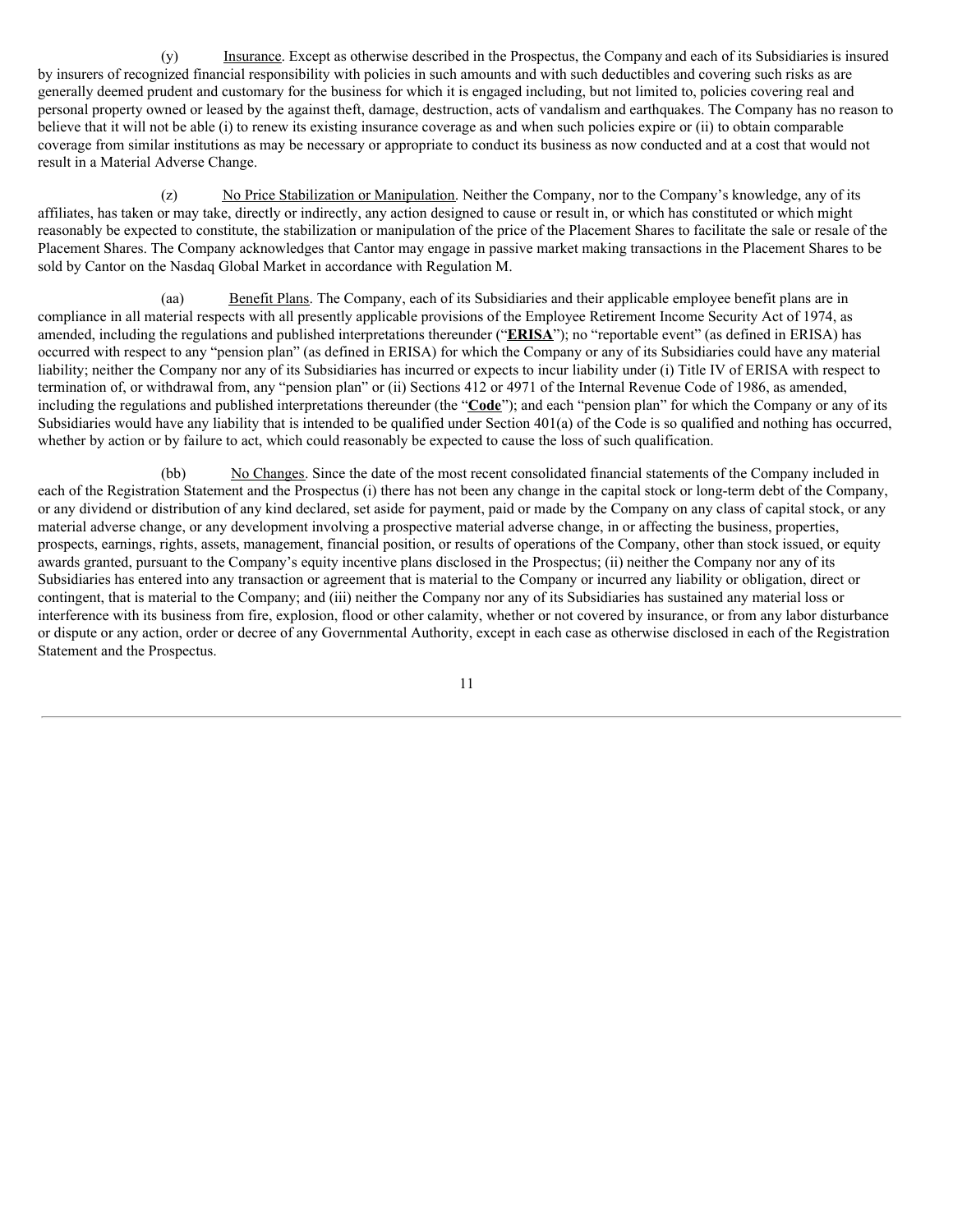(cc) Related Party Transactions. There are no business relationships or related-party transactions involving the Company or any of its Subsidiaries or any other person required to be described in the Prospectus which have not been described as required.

(dd) Exchange Act Compliance. The documents incorporated or deemed to be incorporated by reference in the Prospectus, at the time they were or hereafter are filed with the Commission, complied and will comply in all material respects with the requirements of the Exchange Act, and, when read together with the other information in the Prospectus, at the Settlement Dates, will not contain an untrue statement of a material fact or omit to state a material fact required to be stated therein or necessary to make the fact required to be stated therein or necessary to make the statements therein, in the light of the circumstances under which they were made, not misleading.

(ee) No Unlawful Contributions or Other Payments. No payments or inducements have been made or given, directly or indirectly, to any federal or local official or candidate for, any federal or state office in the United States or foreign offices by the Company or its Subsidiaries, by any of their respective officers, directors, employees or agents or, to the knowledge of the Company, by any other person in connection with any opportunity, contract, permit, certificate, consent, order, approval, waiver or other authorization relating to the business of the Company or its Subsidiaries, except for such payments or inducements as were lawful under applicable laws, rules and regulations. Neither the Company, nor its Subsidiaries, nor, to the knowledge of the Company, any director, officer, agent, employee or other person associated with or acting on behalf of the Company or its Subsidiaries has, (i) used any corporate funds for any unlawful contribution, gift, entertainment or other unlawful expense relating to political activity; (ii) made any direct or indirect unlawful payment to any government official or employee from corporate funds; (iii) violated or is in violation of any provision of the Foreign Corrupt Practices Act of 1977; or (iv) made any bribe, unlawful rebate, payoff, influence payment, kickback or other unlawful payment in connection with the business of the Company or its Subsidiaries.

(ff) Compliance with Money Laundering Laws. The operations of the Company and its Subsidiaries are and have been conducted at all times in compliance with applicable financial recordkeeping and reporting requirements of the USA Patriot Act, the Bank Secrecy Act of 1970, as amended, the money laundering statutes of all applicable jurisdictions, the rules and regulations thereunder and any related or similar rules, regulations or guidelines, issued, administered or enforced by any governmental agency (collectively, the "**Money Laundering Laws**") and no action, suit or proceeding by or before any court or governmental agency, authority or body or any arbitrator or non-governmental authority involving the Company or its Subsidiaries with respect to the Money Laundering Laws is pending or, to the Issuer's knowledge, threatened.

# (gg) Compliance with OFAC and Other Sanction Authorities.

(i) None of the Company, its Subsidiaries and, to the knowledge of the Company, any director, officer, agent, employee or affiliate of the Company is currently the subject or the target of any applicable sanctions administered or enforced by the U.S. Government (including, without limitation, the Office of Foreign Assets Control of the U.S. Department of the Treasury ("**OFAC**")), the United Nations Security Council ("**UNSC**"), the European Union, Her Majesty's Treasury ("**HMT**"), or other relevant sanctions authority (collectively, "**Sanctions**"), nor are the Company or its Subsidiaries located, organized or resident in a country or territory that is the subject or target of Sanctions; and the Company and its Subsidiaries will not directly or indirectly knowingly use the proceeds of the offering hereunder, or knowingly lend, contribute or otherwise make available such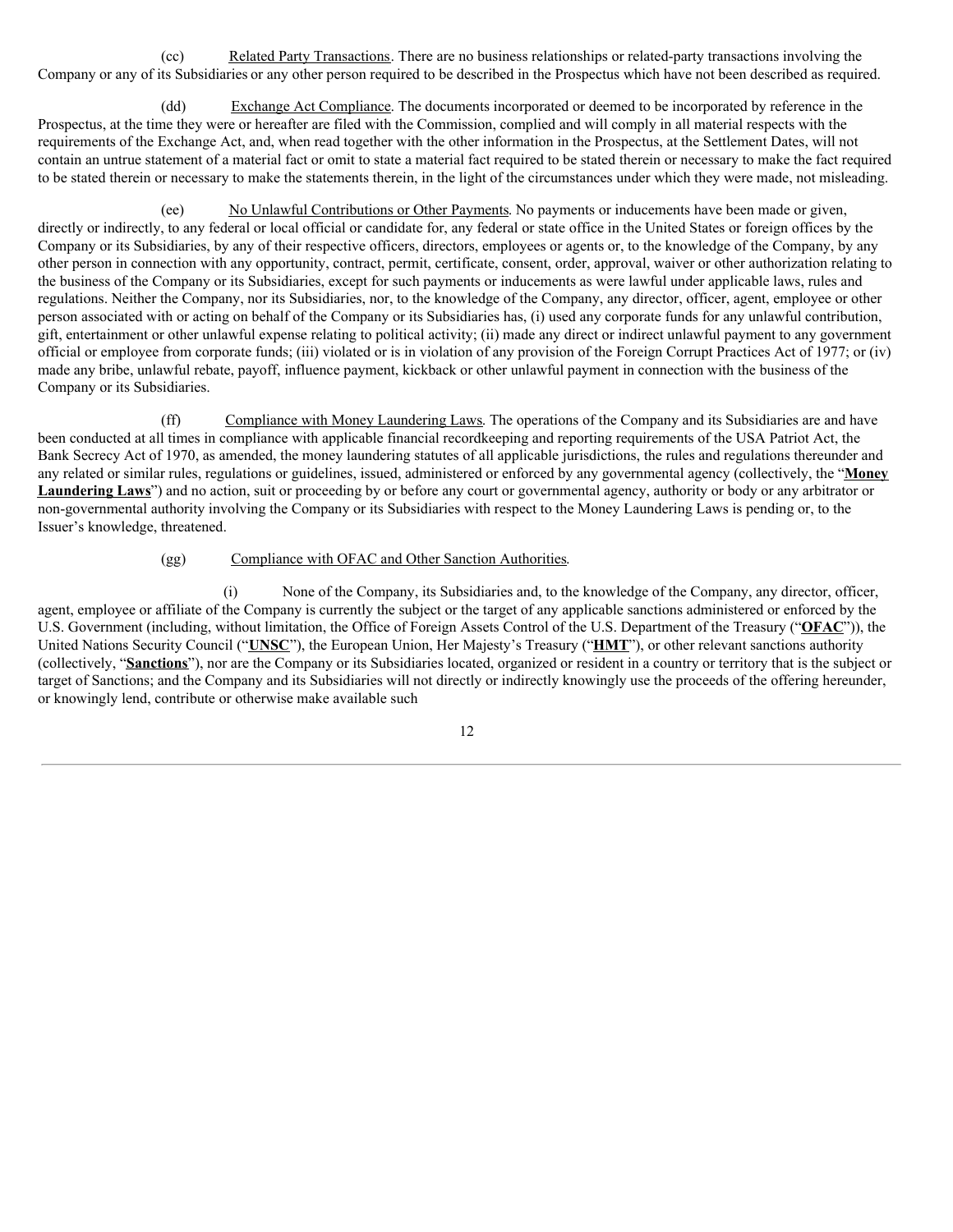proceeds to any subsidiary, joint venture partner or other person or entity (i) to fund any activities of or business with any person, or in any country or territory, that, at the time of such funding, is the subject of Sanctions or (ii) in any other manner that will result in a violation by any person (including any person participating in the transaction, whether as underwriter, advisor, investor or otherwise) of Sanctions.

(ii) Neither the Company, nor its Subsidiaries, nor, to the knowledge of the Company, any director, officer, agent, employee or affiliate of the Company and its Subsidiaries, is a person that is, or is 50% or more owned or otherwise controlled by a person that is: (i) the subject of any Sanctions; or (ii) located, organized or resident in a country or territory that is, or whose government is, the subject of Sanctions that broadly prohibit dealings with that country or territory (currently, the Crimea region of Ukraine, Cuba, Iran, North Korea, and Syria) (collectively, "**Sanctioned Countries**" and each, a "**Sanctioned Country**").

(iii) Except as has been disclosed to Cantor or is not material to the analysis under any Sanctions, to the Company's knowledge the Company and its Subsidiaries have not engaged in any dealings or transactions with or for the benefit of a Sanctioned Person, or with or in a Sanctioned Country, in the preceding five years, nor do the Company and its Subsidiaries have any plans to increase its dealings or transactions with Sanctioned Persons, or with or in Sanctioned Countries.

(hh) Company's Accounting System. The Company and each of its Subsidiaries maintains a system of "internal" control over financial reporting" (as such term is defined in Rule 13a-15(f) of the General Rules and Regulations under the Exchange Act (the "**Exchange Act Rules**")) that complies with the requirements of the Exchange Act and has been designed by their respective principal executive and principal financial officers, or under their supervision, to provide reasonable assurances that (i) transactions are executed in accordance with management's general or specific authorizations; (ii) transactions are recorded as necessary to permit preparation of financial statements in conformity with GAAP and to maintain accountability for assets; (iii) access to assets is permitted only in accordance with management's general or specific authorization; and (iv) the recorded accountability for assets is compared with existing assets at reasonable intervals and appropriate action is taken with respect to any differences. The Company's internal control over financial reporting is effective at the reasonable assurance level. Except as described in the Prospectus, since the end of the Company's most recent audited fiscal year, there has been (A) no material weakness in the Company's internal control over financial reporting (whether or not remediated) and (B) no change in the Company's internal control over financial reporting that has materially affected, or is reasonably likely to materially affect, the Company's internal control over financial reporting.

(ii) Sarbanes-Oxley. There is and has been no failure on the part of the Company or any of the Company's directors or officers, in their capacities as such, to comply in all material respects with any applicable provisions of the Sarbanes-Oxley Act and the rules and regulations promulgated thereunder. Each of the principal executive officer and the principal financial officer of the Company (or each former principal executive officer of the Company and each former principal financial officer of the Company as applicable) has made all certifications required by Sections 302 and 906 of the Sarbanes-Oxley Act with respect to all reports, schedules, forms, statements and other documents required to be filed by it or furnished by it to the Commission. For purposes of the preceding sentence, "principal executive officer" and "principal financial officer" shall have the meanings given to such terms in the Sarbanes-Oxley Act.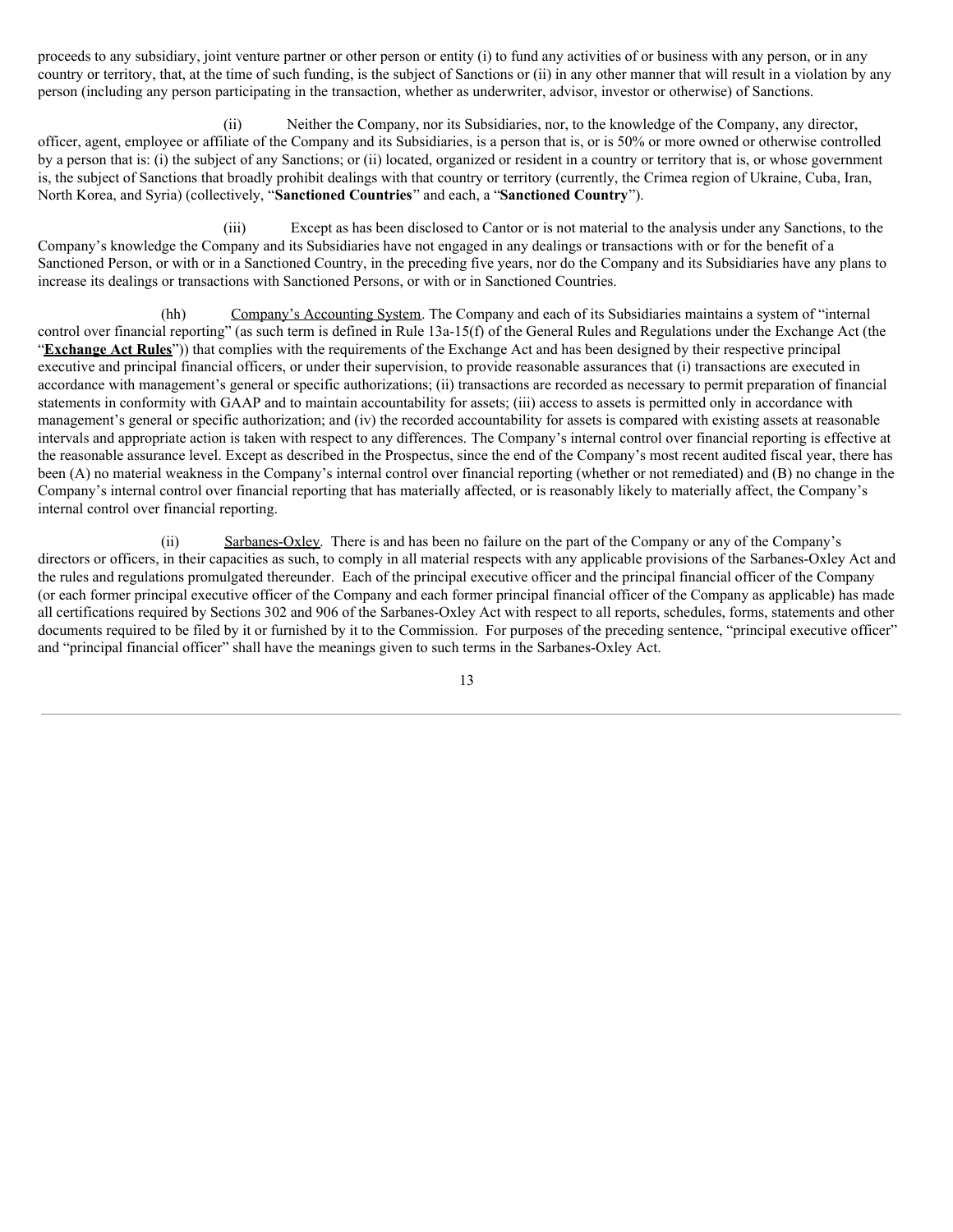(jj) Disclosure Controls. The Company maintains disclosure controls and procedures (as such is defined in Rule 13a-15 and 15d-15 of the Exchange Act Rules) that comply with the requirements of the Exchange Act; such disclosure controls and procedures have been designed to provide reasonable assurance that information required to be disclosed by the Company in reports that it files or submit under the Exchange Act is recorded, processed, summarized and reported within the time periods specified in the Commission's rules and forms, including controls and procedures designed to provide reasonable assurance that such information is accumulated and communicated to the Company's management to allow timely decisions regarding disclosures. The Company has conducted evaluations of the effectiveness of their disclosure controls as required by Rule 13a-15 of the Exchange Act.

(kk) Compliance with Environmental Laws. Neither the Company nor any of its Subsidiaries (A) is in violation of any statute, any rule, regulation, decision or order of any Governmental Authority, domestic or foreign, relating to the use, disposal or release of hazardous chemicals, toxic substances or radioactive and biological materials or relating to the protection or restoration of the environment or human exposure to hazardous chemicals, toxic substances or radioactive and biological materials (collectively, "**Environmental Laws**"), and (B) owns or operates any real property contaminated with any substance that is subject to any Environmental Laws, is not liable for any off-site disposal or contamination pursuant to any Environmental Laws, nor is subject to any claim relating to any Environmental Laws, which violation, contamination, liability or claim, in each case as would individually or in the aggregate have a Material Adverse Change; and the Company is not aware of any pending investigation which might lead to such a claim.

(ll) Intellectual Property. Except to the extent described in the Prospectus, the Company and each of its Subsidiaries owns, licenses, or otherwise has rights in all United States and foreign patents, trademarks, service marks, tradenames, copyrights, trade secrets and other proprietary rights necessary for the conduct of its business as currently carried on and as proposed to be carried on as described in the Prospectus (collectively and together with any applications or registrations for the foregoing, the "**Intellectual Property**"). Except as specifically described in the Prospectus, (i) no third parties have obtained, or will reasonably be expected to be able to establish, any interest in or rights to any such Intellectual Property from the Company or any of its Subsidiaries, other than licenses granted in the ordinary course; (ii) to the Company's knowledge, there is no infringement, misappropriation, or other violation by third parties of any such Intellectual Property; (iii) there is no pending or, to the Company's knowledge, threatened action, suit, proceeding or claim by others challenging the Company's or any of its Subsidiaries' rights in or to any such Intellectual Property, and the Company is unaware of any facts which would form a basis for any such claim; (iv) there is no pending or, to the Company's knowledge, threatened action, suit, proceeding or claim by others challenging the validity, enforceability, or scope of any such Intellectual Property, and the Company is unaware of any facts which would form a reasonable basis for any such claim; (v) there is no prior, pending or, to the Company's knowledge, threatened action, suit, proceeding or claim by others that the Company or any of its Subsidiaries has infringed, misappropriated or violated, does infringe, misappropriate or otherwise violate, or would upon further development or commercialization of any product, product candidates, or services described in the Prospectus as under development, infringe, misappropriate or violate, any Intellectual Property of others, and the Company is unaware of any facts which would form a reasonable basis for any such claim; (vi) to the Company's knowledge there is no patent or patent application that contains claims that would interfere with or cover (or may interfere with or cover) the claims of any patent or patent application included in the Company Intellectual Property described in the Prospectus or the Disclosure Package or that interferes with the issued or pending claims of any such Intellectual Property; (vii) there is no prior art or public or commercial activity of which the Company is aware that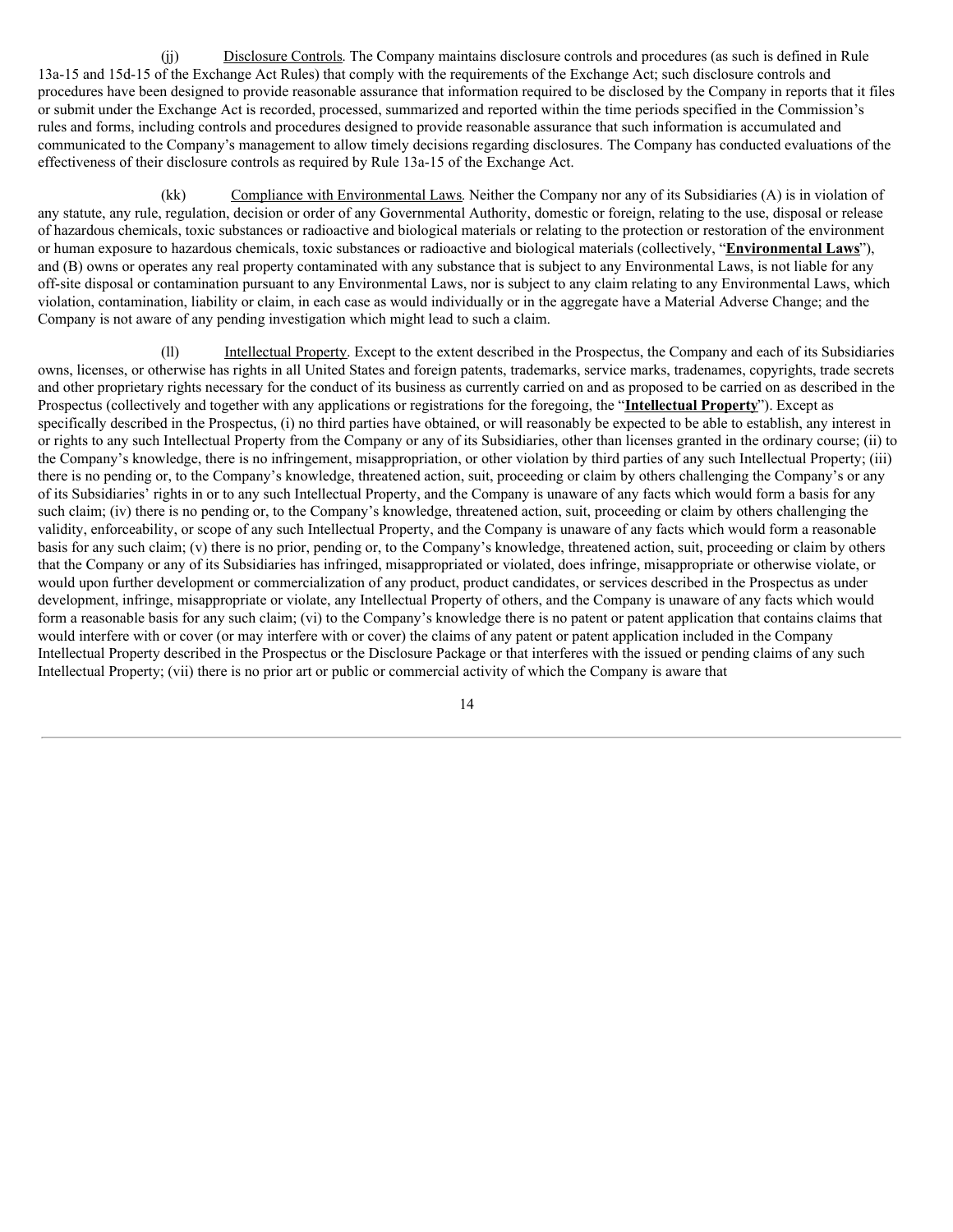may render any patent held by the Company or any of its Subsidiariesinvalid or that would preclude the issuance of any patent on any patent application held by the Company or any of its Subsidiaries unpatentable which has not been disclosed to the U.S. Patent and Trademark Office or, if required to be disclosed, to a relevant foreign patent authority, as the case may be; (viii) neither the Company nor any of its Subsidiaries has committed any act or omitted to undertake any act the effect of such commission or omission would render the Intellectual Property invalid or unenforceable in whole or in part; (ix) to the Company's knowledge, the claims of the issued patents included in its and its Subsidiaries' Intellectual Property are valid and enforceable and the Company is unaware of any facts that would preclude the issuance of a valid and enforceable patent on any pending application included in the Company's or any of its Subsidiaries' Intellectual Property; (x) the manufacture, use and sale of the products or product candidates described in the Prospectus as under development by the Company fall within the scope of one or more claims of the patents or patent applications included in the Company's Intellectual Property; (xi) the Company has taken reasonable steps necessary to secure the interest of the Company and its Subsidiaries in their respective Intellectual Property purported to be owned by the Company or any of its Subsidiariesfrom any employees, consultants, agents or contractors that developed (in whole or in part) such Intellectual Property; (xii) there are no outstanding options, licenses or agreements of any kind relating to the Company's or any of its Subsidiaries' Intellectual Property or Intellectual Property of any other person or entity that are required to be described in the Prospectus that are not so described therein; and (xiii) no governmental agency, facilities or resources of a university, college, other educational institution or research center has asserted any claim or right in or to any such of the Company's or any of its Subsidiaries' Intellectual Property. To the Company's knowledge, none of the technology employed by the Company or any of its Subsidiaries has been obtained or is being used by the Company or any of its Subsidiariesin violation of the rights of any person or third party.

(mm) Compliance with Laws. The conduct of business by each of the Company and its Subsidiaries complies, and at all times has complied, in all material respects with federal, state, local and foreign laws (whether national or regional), statutes, ordinances, rules, regulations, decrees, orders, Permits and other similar items ("**Laws**") applicable to its business and operations, including, without limitation, (a) the Federal Food, Drug and Cosmetic Act (the "**FD&C Act**"), (b) the Occupational Safety and Health Act, (c) the Environmental Protection Act, the Toxic Substances Control Act and Laws applicable to hazardous or regulated substances and radioactive or biologic materials, (d) the federal Anti-Kickback Statute, (e) the False Claims Act, (f) the Physician Payment Sunshine Act, (g) the Health Insurance Portability and Accountability Act of 1996 as amended by the Health Information Technology for Economic and Clinical Health Act, (h) the federal False Statements Act, (i) the federal Program Fraud Civil Penalties Act, (j) the Public Health Service Act, (k) licensing and certification Laws covering any aspect of the business or operations of the Company or any of its Subsidiaries, (l) similar federal, state, local and foreign (whether national or regional) Laws and (m) the regulations promulgated pursuant to all such Laws. Neither the Company nor any of its Subsidiaries has received any written notification asserting, or has knowledge of, any present or past failure by it to comply with, or violation of, any such Laws.

(nn) Clinical Trials. Except to the extent disclosed in the Registration Statement and the Prospectus, the preclinical, clinical, and other studies, tests and research conducted by or on behalf of or sponsored by the Company (and with respect to such studies, tests, and research sponsored by third parties, to the Company's knowledge) are, and at all times have been, conducted in all material respects in accordance with the FD&C Act and the regulations and guidelines promulgated thereunder, including all U.S. Food and Drug Administration ("**FDA**") regulations and guidelines governing clinical trials, including good laboratory practice and good clinical practice regulations, as well as other applicable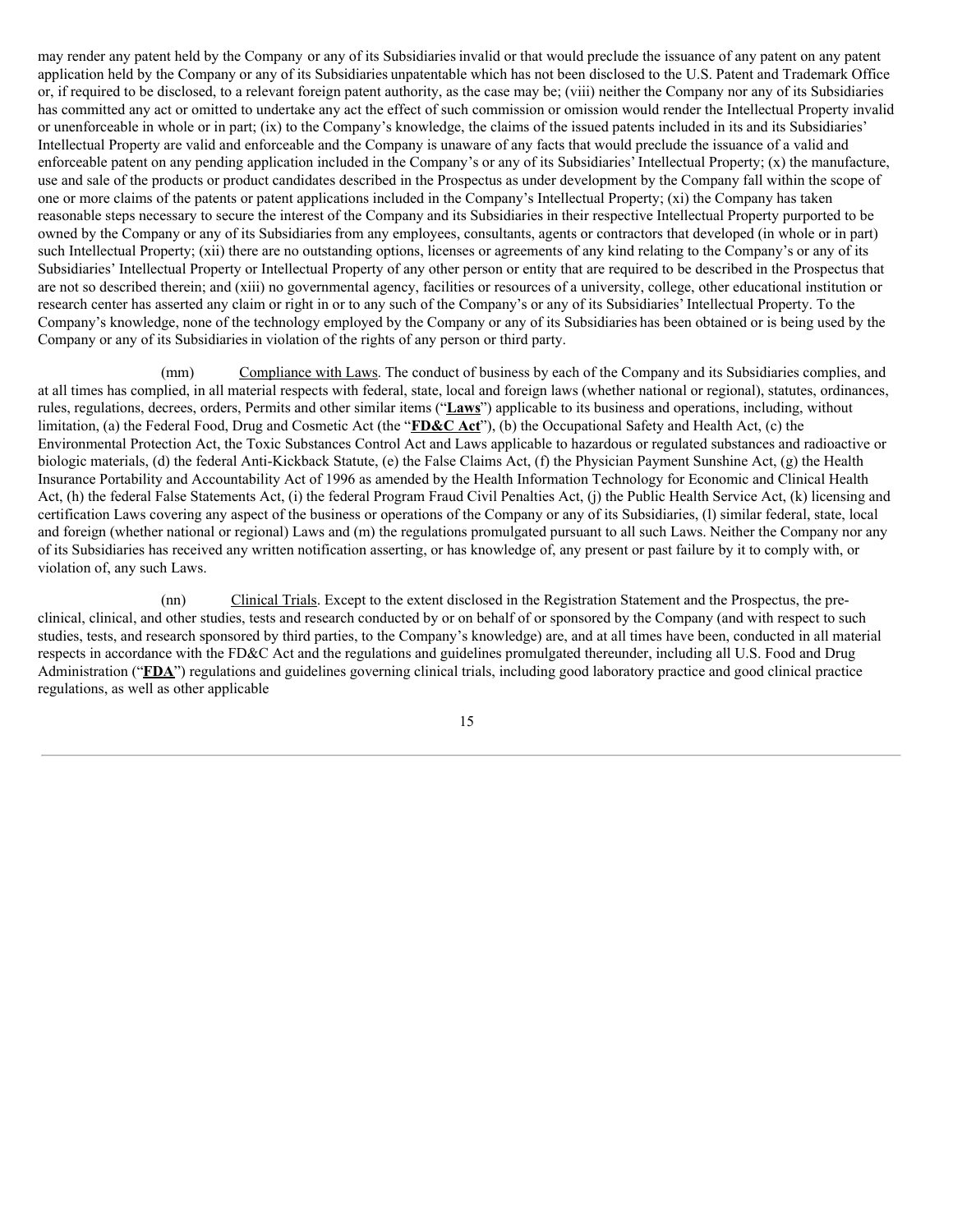federal, state, local and foreign (whether national or regional) Laws, and consistent with the protocols submitted to the FDA or any other applicable regulatory authority and procedures and controls generally used by qualified experts in the pre-clinical and clinical development of drugs. The descriptions of the results of such trials, studies, tests and research are accurate and complete in all material respects and fairly present the data derived from such trials, studies, tests and research, and the Company does not have any knowledge of any other trials, studies, tests or research the results of which are materially inconsistent with or otherwise call into question the results described or referred to in the Registration Statement and the Prospectus. Except to the extent disclosed in the Registration Statement and the Prospectus, no safety concerns have emerged with respect to any clinical or pre-clinical trials, studies, tests or research that are described in the Registration Statement and the Prospectus, or the results of which are referred to in the Registration Statement and the Prospectus, and the Company has reported all adverse events and potential safety concerns that are required by Law to be reported to FDA or any other applicable regulatory authority. Except to the extent disclosed in the Registration Statement and the Prospectus, neither the Company nor any of its Subsidiaries has received any notices or other correspondence from the FDA or any other Governmental Authority with respect to any clinical or pre-clinical trials, studies, tests or research that are described in the Registration Statement and the Prospectus or the results of which are referred to in the Registration Statement and the Prospectus that require the termination, suspension, delay or modification of such trials, studies, tests or research, otherwise require the Company or any of its Subsidiariesto engage in any remedial activities with respect to such trials, studies, tests or research, or threaten to impose or actually impose any fines or other disciplinary actions.

(oo) FDA. All the operations of the Company and its Subsidiaries, and, to the best of the Company's knowledge, all the manufacturing facilities and operations of the Company's and its Subsidiaries' suppliers and manufacturers of product candidates and the components thereof that are intended to be used in clinical trials are in compliance in all material respects with applicable FDA and other governmental regulations, including current good manufacturing practice regulations and applicable standards set forth in FDA guidance documents, the FD&C Act and other applicable federal, state, local or foreign (whether national or regional) Laws.

(pp) Market Capitalization. At the time the Registration Statement was or will be originally declared effective, and at the time the Company's most Annual Report on Form 10-K for the year ended December 31, 2020, was filed with the Commission, the Company met or will meet the then applicable requirements for the use of Form S-3 under the Securities Act, including, but not limited to, Instruction I.B.6 of Form S-3. The aggregate market value of the outstanding voting and non-voting common equity (as defined in Securities Act Rule 405) of the Company held by persons other than affiliates of the Company (pursuant to Securities Act Rule 144, those that directly, or indirectly through one or more intermediaries, control, or are controlled by, or are under common control with, the Company) (the "**Non-Affiliate Shares**"), at such times was equal to or greater than \$75 million (calculated by multiplying (x) the highest price at which the common equity of the Company closed on the Nasdaq Global Market within 60 days of such date of determination times (y) the number of Non-Affiliate Shares). The Company is not a shell company (as defined in Rule 405 under the Securities Act) and has not been a shell company for at least 12 calendar months previously and if it has been a shell company at any time previously, has filed current Form 10 information (as defined in Instruction I.B.6 of Form S-3) with the Commission at least 12 calendar months previously reflecting its status as an entity that is not a shell company.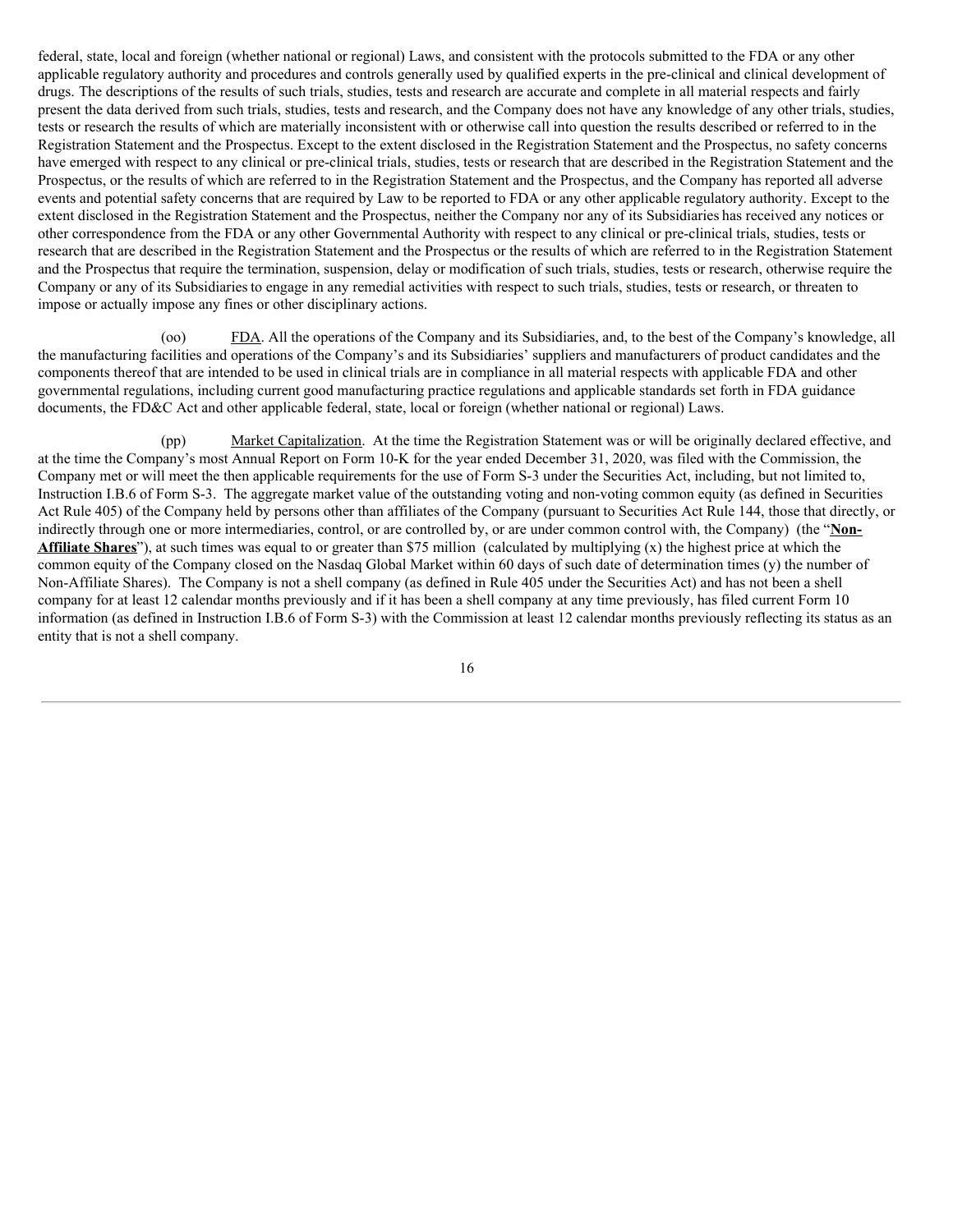(qq) Listing. The Company is subject to and in compliance in all material respects with the reporting requirements of Section 13 or Section 15(d) of the Exchange Act. The Common Stock is registered pursuant to Section 12(b) or Section 12(g) of the Exchange Act and is listed on the Nasdaq Global Market, and the Company has taken no action designed to, or reasonably likely to have the effect of, terminating the registration of the Common Stock under the Exchange Act or delisting the Common Stock from the Nasdaq Global Market, nor has the Company received any notification that the Commission or Nasdaq is contemplating terminating such registration or listing.

(rr) Brokers. Except for the Agents, there is no broker, finder or other party that is entitled to receive from the Company any brokerage or finder's fee or other fee or commission as a result of any transactions contemplated by the Sales Agreements.

(ss) Off-Balance Sheet Arrangements. There are no transactions, arrangements and other relationships between and/or among the Company or any of its Subsidiaries, and/or any of their respective affiliates and any unconsolidated entity, including, but not limited to, any structural finance, special purpose or limited purpose entity (each, an "**Off-Balance Sheet Transaction**") that could reasonably be expected to affect materially the Company's liquidity or the availability of or requirements for its capital resources, including those Off-Balance Sheet Transactions described in the Commission's Statement about Management's Discussion and Analysis of Financial Conditions and Results of Operations (Release Nos. 33‑8056; 34‑45321; FR‑61), required to be described in the Prospectus which have not been described as required.

(tt) Underwriter Agreements. The Company is not a party to any current agreement with an agent or underwriter for any other "at the market" or continuous equity transaction.

(uu) Forward-Looking Statements. The information contained in the Registration Statement and the Prospectus that constitutes "forward-looking" information within the meaning of the Securities Act was made by the Company on a reasonable basis and reflects the Company's good faith belief and/or estimate of the matters described therein.

(vv) Margin Rules. Neither the issuance, sale and delivery of the Placement Shares nor the application of the proceeds thereof by the Company as described in the Registration Statement and the Prospectus will violate Regulation T, U or X of the Board of Governors of the Federal Reserve System or any other regulation of such Board of Governors.

(ww) Market Data. All statistical or market-related data included in the Registration Statement and the Prospectus are based on or derived from sources that the Company reasonably and in good faith believes to be reliable and accurate.

(xx) No Outstanding Loans or Other Indebtedness. Except as described in the Prospectus, there are no outstanding loans, advances (except normal advances for business expenses in the ordinary course of business) or guarantees or indebtedness by the Company or any of its Subsidiaries to or for the benefit of any of the officers or directors of the Company or any of the members of any of them.

(yy) No Integration. Neither the Company nor any of its affiliates has, prior to the date hereof, made any offer or sale of any securities which could be "integrated" for purposes of the Securities Act or the rules and regulations promulgated thereunder with the offer and sale of the Placement Shares pursuant to the Registration Statement. Except as disclosed in the Prospectus, neither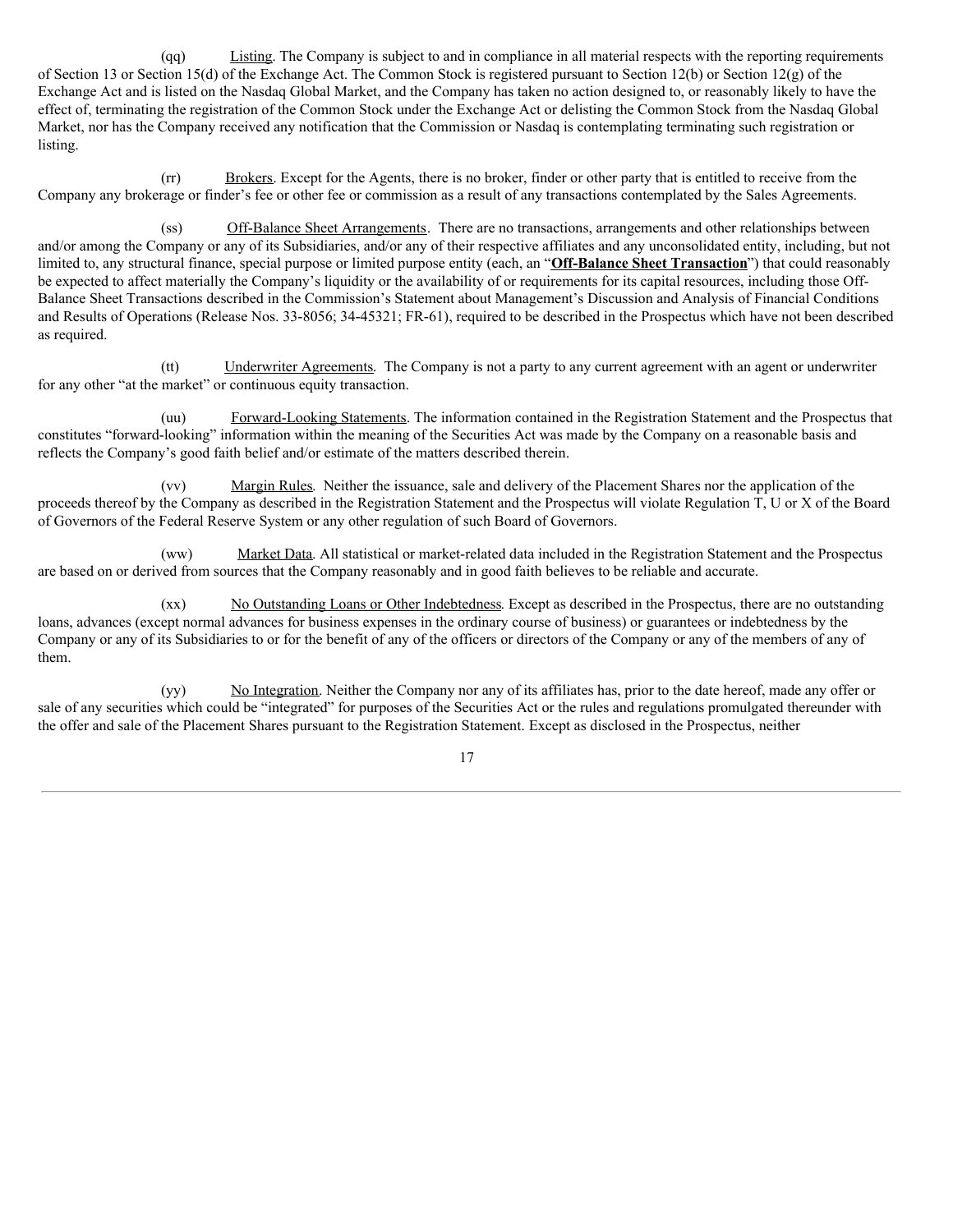the Company nor any of its affiliates has sold or issued any security during the six–month period preceding the date of the Prospectus, including but not limited to any sales pursuant to Rule 144A or Regulation D or S under the Securities Act, other than (i) shares of Common Stock issued pursuant to employee benefit plans, qualified stock option plans or the employee compensation plans or pursuant to outstanding options, rights or warrants or (ii) as otherwise described in the Registration Statement and the Prospectus.

(zz) Broker/Dealer Relationships. The Company (i) is not required to register as a "broker" or "dealer" in accordance with the provisions of the Exchange Act and (ii) does not, directly or indirectly through one or more intermediaries, control and is not a "person associated with a member" or "associated person of a member" (within the meaning set forth in the FINRA Manual).

(aaa) No Reliance. The Company has not relied upon Cantor or legal counsel for Cantor for any legal, tax or accounting advice in connection with the offering and sale of the Placement Shares.

(bbb) Cantor Purchases. The Company acknowledges and agrees that Cantor has informed the Company that Cantor may, to the extent permitted under the Securities Act and the Exchange Act, purchase and sell shares of Common Stock for its own account while this Agreement is in effect; this acknowledgment and agreement shall not be deemed to be an authorization or consent by the Company to such purchases or sales by Cantor.

(ccc) Cybersecurity. The Company and its Subsidiaries' information technology assets and equipment, computers, systems, networks, hardware, software, websites, applications, and databases (collectively, "**IT Systems**") are adequate for, and operate and perform in all material respects as required in connection with the operation of the business of the Company as currently conducted, free and clear of all material bugs, errors, defects, Trojan horses, time bombs, malware and other corruptants. The Company and its Subsidiaries have implemented and maintained commercially reasonable physical, technical and administrative controls, policies, procedures, and safeguards to maintain and protect their material confidential information and the integrity, continuous operation, redundancy and security of all IT Systems and data, including all "Personal Data" (defined below) and all sensitive, confidential or regulated data ("**Confidential Data**") used in connection with their businesses. "**Personal Data**" means (i) a natural person's name, street address, telephone number, e-mail address, photograph, social security number or tax identification number, driver's license number, passport number, credit card number, bank information, or customer or account number; (ii) any information which would qualify as "personally identifying information" under the Federal Trade Commission Act, as amended; (iii) "personal data" as defined by GDPR (as defined below); (iv) any information which would qualify as "protected health information" under the Health Insurance Portability and Accountability Act of 1996, as amended by the Health Information Technology for Economic and Clinical Health Act (collectively, "**HIPAA**"); (v) any "personal information" as defined by the California Consumer Privacy Act ("**CCPA**"); and (vi) any other piece of information that allows the identification of such natural person, or his or her family, or permits the collection or analysis of any data related to an identified person's health or sexual orientation. There have been no breaches, violations, outages or unauthorized uses of or accesses to same, except for those that have been remedied without material cost or liability or the duty to notify any other person, nor any incidents under internal review or investigations relating to the same. The Company and its Subsidiaries are presently in material compliance with all applicable laws or statutes and all judgments, orders, rules and regulations of any court or arbitrator or governmental or regulatory authority, internal policies and contractual obligations relating to the privacy and security of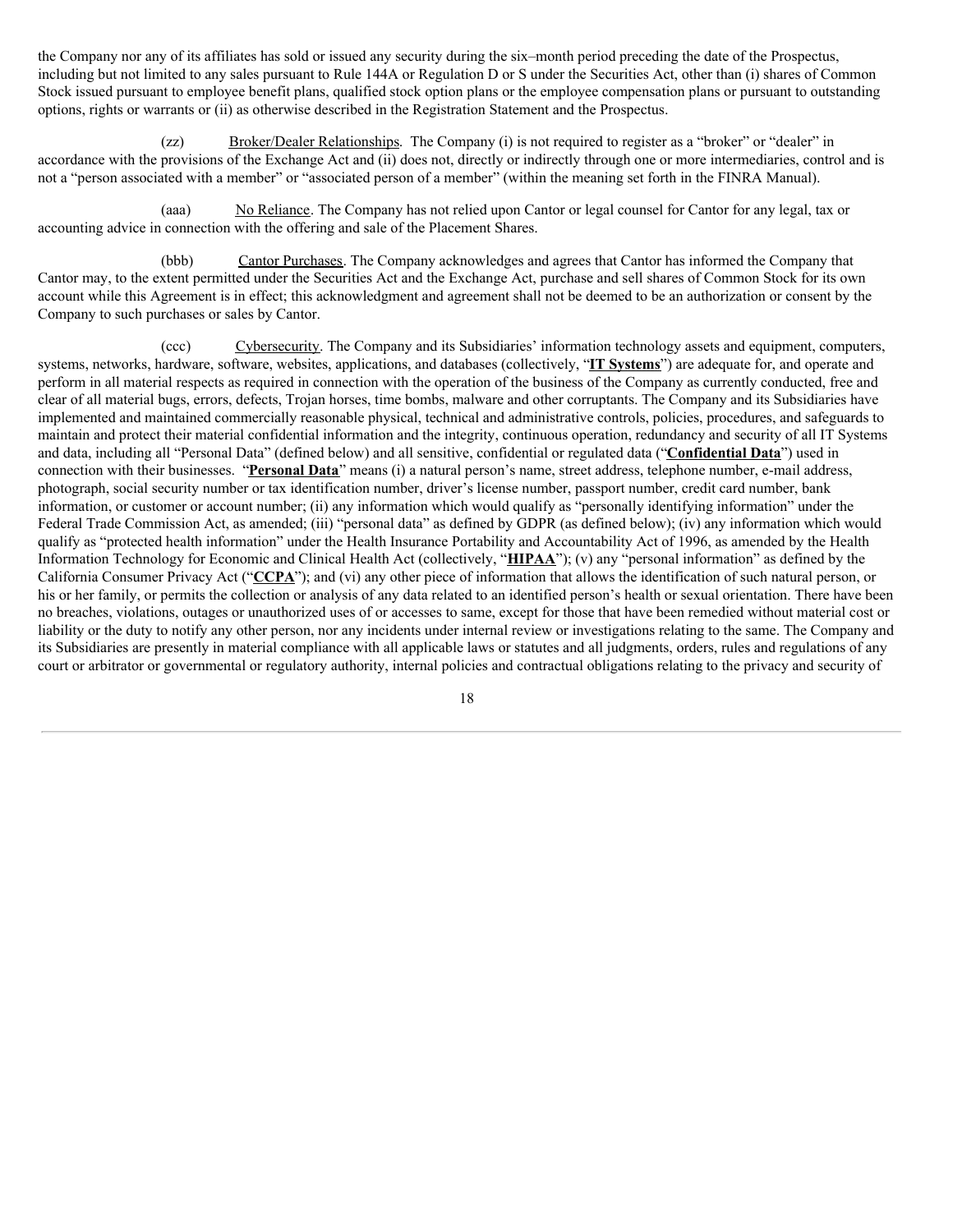IT Systems, Confidential Data, and Personal Data and to the protection of such IT Systems, Confidential Data, and Personal Data from unauthorized use, access, misappropriation or modification.

(ddd) Compliance with Data Privacy Laws. The Company and its Subsidiaries are, and at all prior times were, in material compliance with all applicable state and federal data privacy and security laws and regulations, including without limitation HIPAA, CCPA, and the European Union General Data Protection Regulation ("**GDPR**") (EU 2016/679) (collectively, the "**Privacy Laws**"). To ensure compliance with the Privacy Laws, the Company has in place, complies with, and takes appropriate steps to ensure compliance in all material respects with their policies and procedures relating to data privacy and security and the collection, storage, use, processing, disclosure, handling, and analysis of Personal Data and Confidential Data (the "**Policies**"). The Company has at all times made all disclosures to users or customers required by applicable laws and regulatory rules or requirements, and none of such disclosures made or contained in any Policy have been inaccurate or in violation of any applicable laws and regulatory rules or requirements in any material respect. The Company further certifies that neither it nor any subsidiary: (i) has received notice of any actual or potential liability under or relating to, or actual or potential violation of, any of the Privacy Laws, and has no knowledge of any event or condition that would reasonably be expected to result in any such notice; (ii) is currently conducting or paying for, in whole or in part, any investigation, remediation, or other corrective action pursuant to any Privacy Law; or (iii) is a party to any order, decree, or agreement that imposes any obligation or liability under any Privacy Law.

Any certificate signed by an officer of the Company and delivered to Cantor or to counsel for Cantor in connection with this Agreement shall be deemed to be a representation and warranty by the Company to Cantor as to the matters set forth therein.

The Company acknowledges that Cantor and, for purposes of the opinions to be delivered pursuant to **Section 7** hereof, counsel to the Company and counsel to Cantor, will rely upon the accuracy and truthfulness of the foregoing representations and hereby consents to such reliance.

7. Covenants of the Company. The Company covenants and agrees with Cantor that:

(a) Registration Statement Amendments. After the date of this Agreement and during any period in which a Prospectus relating to any Placement Shares is required to be delivered by Cantor under the Securities Act (including in circumstances where such requirement may be satisfied pursuant to Rule 172 under the Securities Act), (i) the Company will notify Cantor promptly of the time when any subsequent amendment to the Registration Statement has been filed with the Commission and/or has become effective or any subsequent supplement to the Prospectus has been filed and of any request by the Commission for any amendment or supplement to the Registration Statement or Prospectus or for additional information, (ii) the Company will prepare and file with the Commission, promptly upon Cantor's request, any amendments or supplements to the Registration Statement or Prospectus that, in Cantor's reasonable opinion, may be necessary or advisable in connection with the distribution of the Placement Shares by Cantor (*provided, however*, that the failure of Cantor to make such request shall not relieve the Company of any obligation or liability hereunder, or affect Cantor's right to rely on the representations and warranties made by the Company in this Agreement); (iii) the Company will not file any amendment or supplement to the Registration Statement or Prospectus, other than documents incorporated by reference, relating to the Placement Shares or a security convertible into the Placement Shares unless a copy thereof has been submitted to Cantor within a reasonable period of time before the filing and Cantor has not reasonably objected thereto (*provided, however*, that the failure of Cantor to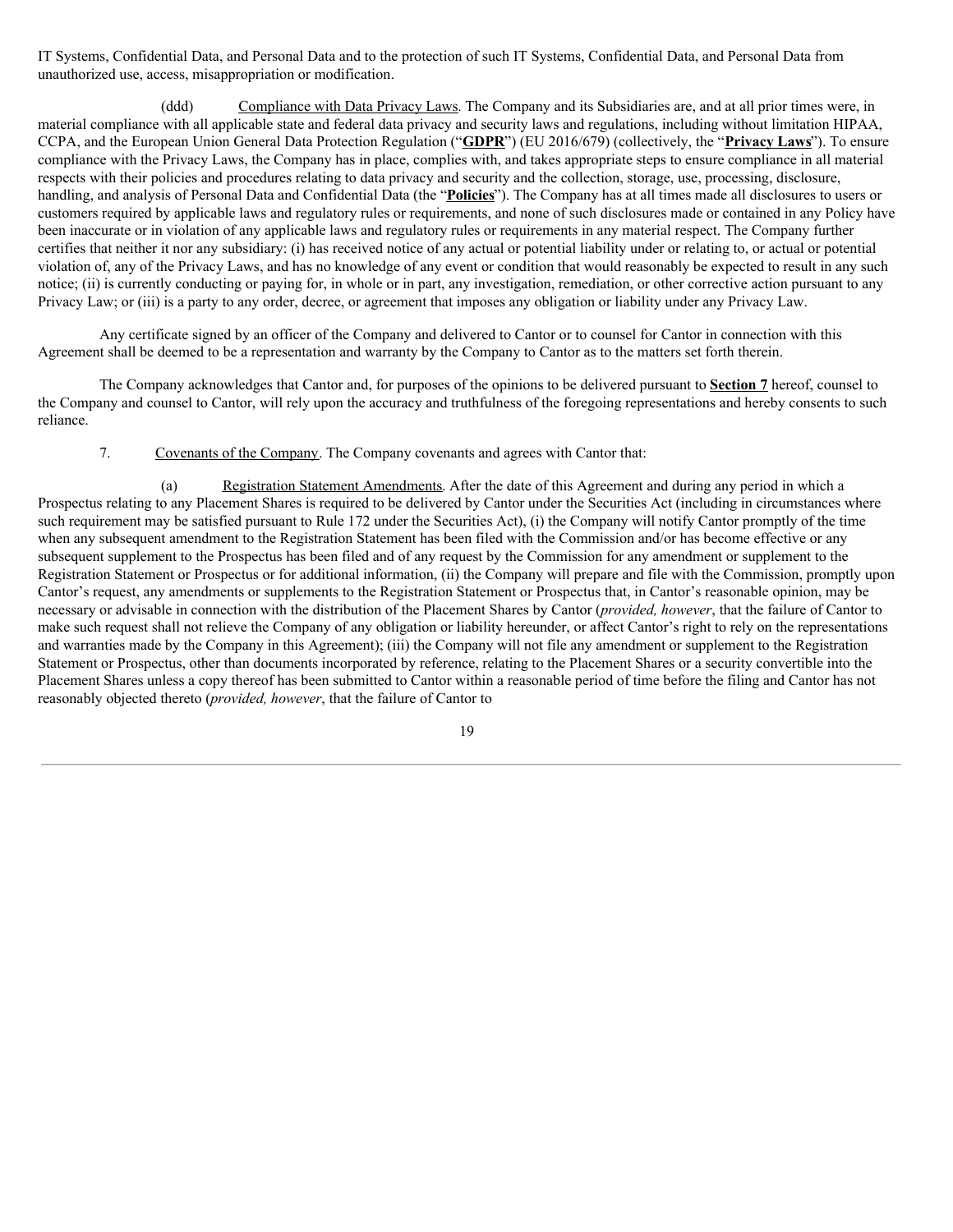<span id="page-22-0"></span>make such objection shall not relieve the Company of any obligation or liability hereunder, or affect Cantor's right to rely on the representations and warranties made by the Company in this Agreement) and the Company will furnish to Cantor at the time of filing thereof a copy of any document that upon filing is deemed to be incorporated by reference into the Registration Statement or Prospectus, except for those documents available via EDGAR; and (iv) the Company will cause each amendment or supplement to the Prospectus, other than documents incorporated by reference, to be filed with the Commission as required pursuant to the applicable paragraph of Rule 424(b) of the Securities Act.

(b) Notice of Commission Stop Orders. The Company will advise Cantor, promptly after it receives notice or obtains knowledge thereof, of the issuance or threatened issuance by the Commission of any stop order suspending the effectiveness of the Registration Statement, of the suspension of the qualification of the Placement Shares for offering or sale in any jurisdiction, or of the initiation or threatening of any proceeding for any such purpose; and it will promptly use its commercially reasonable efforts to prevent the issuance of any stop order or to obtain its withdrawal if such a stop order should be issued. The Company will advise Cantor promptly after it receives any request by the Commission for any amendments to the Registration Statement or any amendment or supplements to the Prospectus or any Issuer Free Writing Prospectus or for additional information related to the offering of the Placement Shares or for additional information related to the Registration Statement, the Prospectus or any Issuer Free Writing Prospectus.

(c) Delivery of Prospectus; Subsequent Changes. During any period in which a Prospectus relating to the Placement Shares is required to be delivered by Cantor under the Securities Act with respect to a pending sale of the Placement Shares, (including in circumstances where such requirement may be satisfied pursuant to Rule 172 under the Securities Act), the Company will comply with all requirements imposed upon it by the Securities Act, as from time to time in force, and to file on or before their respective due dates all reports and any definitive proxy or information statements required to be filed by the Company with the Commission pursuant to Sections 13(a), 13(c), 14, 15(d) or any other provision of or under the Exchange Act. If during such period any event occurs as a result of which the Prospectus as then amended or supplemented would include an untrue statement of a material fact or omit to state a material fact necessary to make the statements therein, in the light of the circumstances then existing, not misleading, or if during such period it is necessary to amend or supplement the Registration Statement or Prospectus to comply with the Securities Act, the Company will promptly notify Cantor to suspend the offering of Placement Shares during such period and the Company will promptly amend or supplement the Registration Statement or Prospectus (at the expense of the Company) so as to correct such statement or omission or effect such compliance.

(d) Listing of Placement Shares. During any period in which the Prospectus relating to the Placement Shares is required to be delivered by Cantor under the Securities Act with respect to a pending sale of the Placement Shares (including in circumstances where such requirement may be satisfied pursuant to Rule 172 under the Securities Act), the Company will use its commercially reasonable efforts to cause the Placement Shares to be listed on Nasdaq and to qualify the Placement Shares for sale under the securities laws of such jurisdictions as Cantor reasonably designates and to continue such qualifications in effect so long as required for the distribution of the Placement Shares; *provided, however,* that the Company shall not be required in connection therewith to qualify as a foreign corporation or dealer in securities or file a general consent to service of process in any jurisdiction.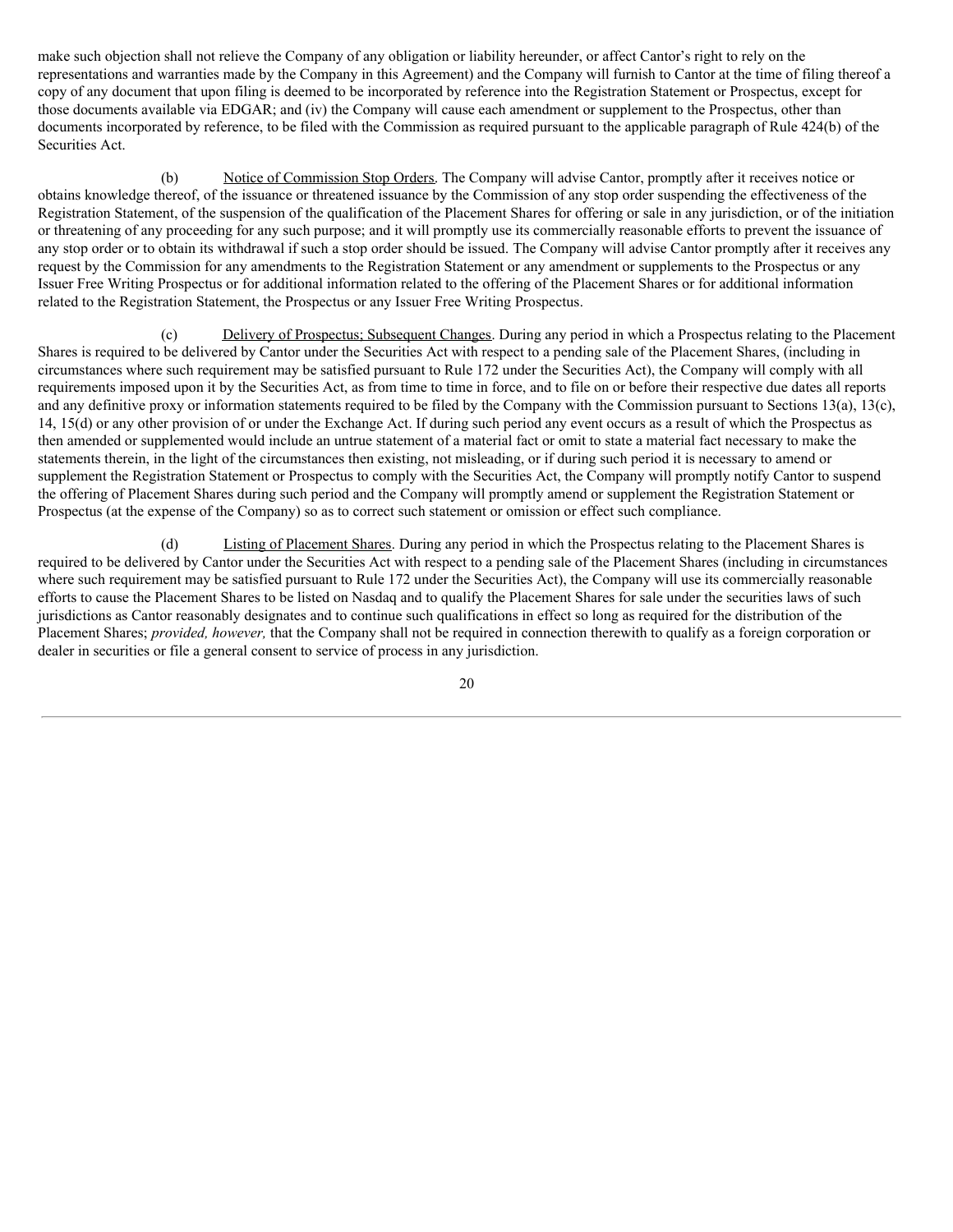(e) Delivery of Registration Statement and Prospectus. The Company will furnish to Cantor and its counsel (at the expense of the Company) copies of the Registration Statement, the Prospectus (including all documents incorporated by reference therein) and all amendments and supplements to the Registration Statement or Prospectus that are filed with the Commission during any period in which a Prospectus relating to the Placement Shares is required to be delivered under the Securities Act (including all documents filed with the Commission during such period that are deemed to be incorporated by reference therein), in each case as soon as reasonably practicable and in such quantities as Cantor may from time to time reasonably request and, at Cantor's request, will also furnish copies of the Prospectus to each exchange or market on which sales of the Placement Shares may be made; *provided, however,* that the Company shall not be required to furnish any document (other than the Prospectus) to Cantor to the extent such document is available on EDGAR.

(f) Earnings Statement. The Company will make generally available to its security holders as soon as practicable, but in any event not later than 15 months after the end of the Company's current fiscal quarter, an earnings statement covering a 12-month period that satisfies the provisions of Section 11(a) and Rule 158 of the Securities Act.

(g) Expenses. The Company, whether or not the transactions contemplated hereunder are consummated or this Agreement is terminated, in accordance with the provisions of **Section 11** hereunder, will pay the following expenses all incident to the performance of its obligations hereunder, including, but not limited to, expenses relating to (i) the preparation, printing and filing of the Registration Statement and each amendment and supplement thereto, of each Prospectus and of each amendment and supplement thereto, (ii) the preparation, issuance and delivery of the Placement Shares, (iii) the qualification of the Placement Shares under securities laws in accordance with the provisions of **Section 7(d)** of this Agreement, including filing fees (provided, however, that any fees or disbursements of counsel for Cantor in connection therewith shall be paid by Cantor except as set forth in (vii) below), (iv) the printing and delivery to Cantor of copies of the Prospectus and any amendments or supplements thereto, and of this Agreement, (v) the fees and expenses incurred in connection with the listing or qualification of the Placement Shares for trading on Nasdaq, (vi) the filing fees and expenses, if any, of the Commission, (vii) the filing fees and associated legal expenses of the Agents' outside counsel (not to exceed \$10,000, collectively) for filings with the FINRA Corporate Financing Department and, (viii) the reasonable fees and disbursements of the Agents' counsel in an amount not to exceed \$50,000 collectively.

(h) Use of Proceeds. The Company will use the Net Proceeds as described in the Prospectus in the section entitled "Use of Proceeds."

(i) Notice of and Consent to Other Sales. During the pendency of any Placement Notice given hereunder, and for five Trading Days following the termination of any Placement Notice given hereunder, the Company shall provide Cantor notice as promptly as reasonably possible before it offers to sell, contracts to sell, sells, grants any option to sell or otherwise disposes of any shares of Common Stock (other than Placement Shares offered pursuant to the provisions of the Sales Agreements) or securities convertible into or exchangeable for Common Stock, warrants or any rights to purchase or acquire Common Stock; and without the prior written consent of Cantor, the Company and will not directly or indirectly in any other "at the market" or continuous equity transaction offer to sell, sell, contract to sell, grant any option to sell or otherwise dispose of any Common Stock (other than the Placement Shares offered pursuant to the Sales Agreements) or securities convertible into or exchangeable for Common Stock, warrants or any rights to purchase or acquire, Common Stock prior to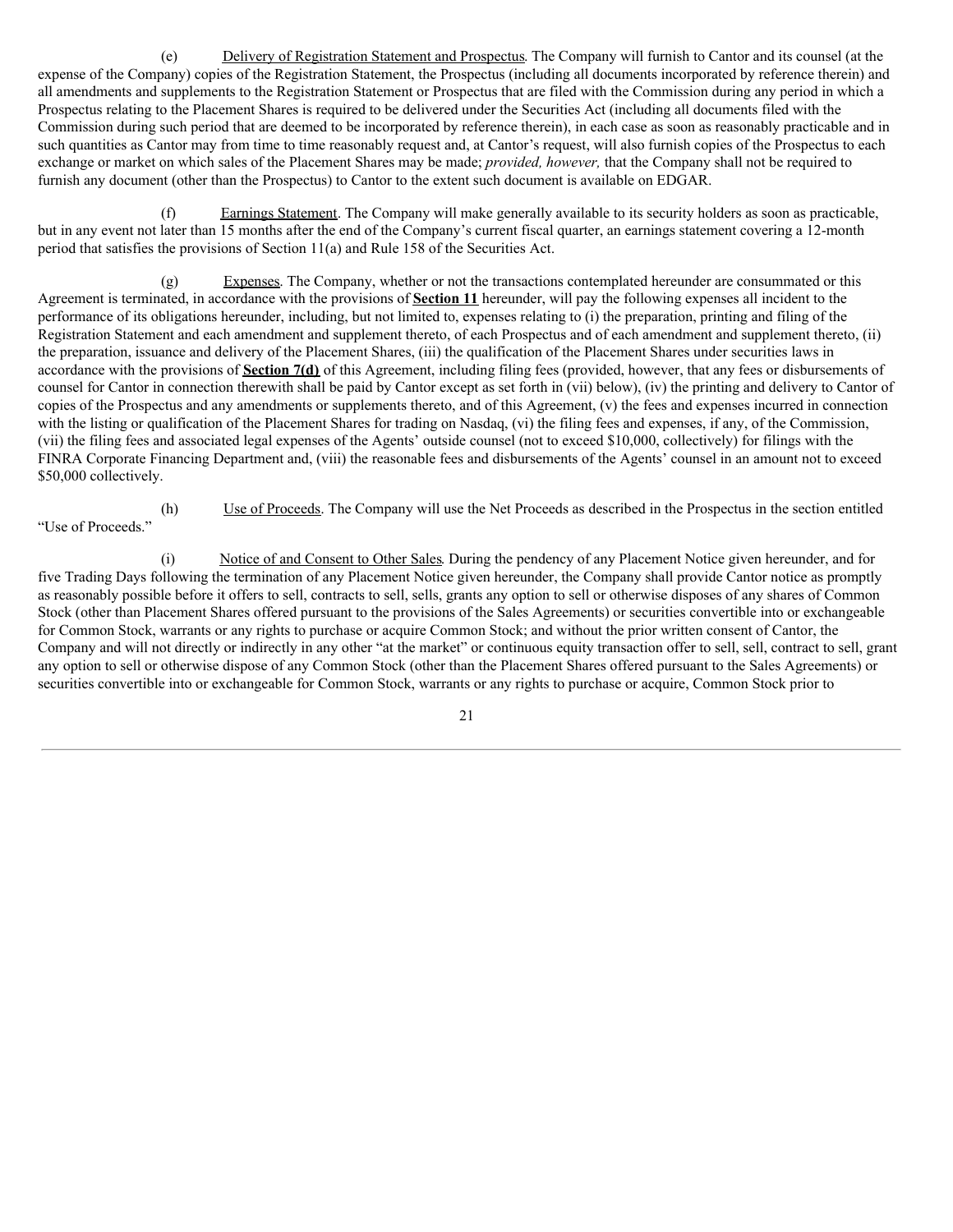the later of the termination of this Agreement and the sixtieth (60th) day immediately following the final Settlement Date with respect to Placement Shares sold pursuant to such Placement Notice; *provided*, that such notice or restrictions shall not be required in connection with the (i) issuance, grant or sale of Common Stock, options or other equity awards to purchase or acquire shares of Common Stock or Common Stock issuable upon the exercise of options or vesting of other equity awards pursuant to any stock option, stock bonus or other stock plan or arrangement described in the Prospectus, (ii) the issuance of securities in connection with an acquisition, merger or sale or purchase of assets or (iii) the issuance or sale of Common Stock pursuant to any dividend reinvestment plan that the Company may adopt from time to time provided the implementation of such is disclosed to Cantor in advance or (iv) any shares of common stock issuable upon the exchange, conversion or redemption of securities or the exercise of warrants, options or other rights in effect or outstanding.

(j) Change of Circumstances. The Company will, prior to the delivery of a Placement Notice (or during the pendency of a Placement Notice if not known prior thereto), advise Cantor promptly after it shall have received notice or obtained knowledge thereof, of any information or fact that would alter or affect in any material respect any opinion, certificate, letter or other document provided to Cantor pursuant to this Agreement.

(k) Due Diligence Cooperation. The Company will cooperate with any reasonable due diligence review conducted by Cantor or its agents in connection with the transactions contemplated hereby, including, without limitation, providing information and making available documents and senior corporate officers, during regular business hours and at the Company's principal offices, as Cantor may reasonably request.

(l) Required Filings Relating to Placement of Placement Shares. The Company agrees that on such dates as the Securities Act shall require, the Company will (i) file a prospectus supplement with the Commission under the applicable paragraph of Rule 424(b) under the Securities Act (each and every filing under Rule 424(b), a "**Filing Date**"), which prospectus supplement will set forth, within the relevant period, the amount of Placement Shares sold through Cantor, the Net Proceeds to the Company and the compensation payable by the Company to Cantor with respect to such Placement Shares, and (ii) deliver such number of copies of each such prospectus supplement to each exchange or market on which such sales were effected as may be required by the rules or regulations of such exchange or market.

(m) Representation Dates; Certificate. On or prior to the date of the first Placement Notice and each time during the term of this Agreement the Company (i) amends or supplements the Registration Statement or the Prospectus relating to the Placement Shares (other than a prospectus supplement filed in accordance with **Section 7(l)** of this Agreement) by means of a post-effective amendment, sticker, or supplement but not by means of incorporation of document(s) by reference to the Registration Statement or the Prospectus relating to the Placement Shares; (ii) files an Annual Report on Form 10-K under the Exchange Act; (iii) files its Quarterly Reports on Form 10-Q under the Exchange Act; or (iv) files a Current Report on Form 8-K containing amended financial information (other than an earnings release or other information "furnished" and not "filed") under the Exchange Act (each date of filing of one or more of the documents referred to in clauses (i) through (iv) shall be a "**Representation Date**"); the Company shall furnish Cantor and the Alternative Agent (but in the case of clause (iv) above only if (1) a Placement Notice is pending and (2) Cantor and the Alternative Agent reasonably determine that the information contained in such Form 8-K is material to a holder of Common Stock) with a certificate, in the form attached hereto as **Exhibit 7(m)** within three (3) Trading Days of any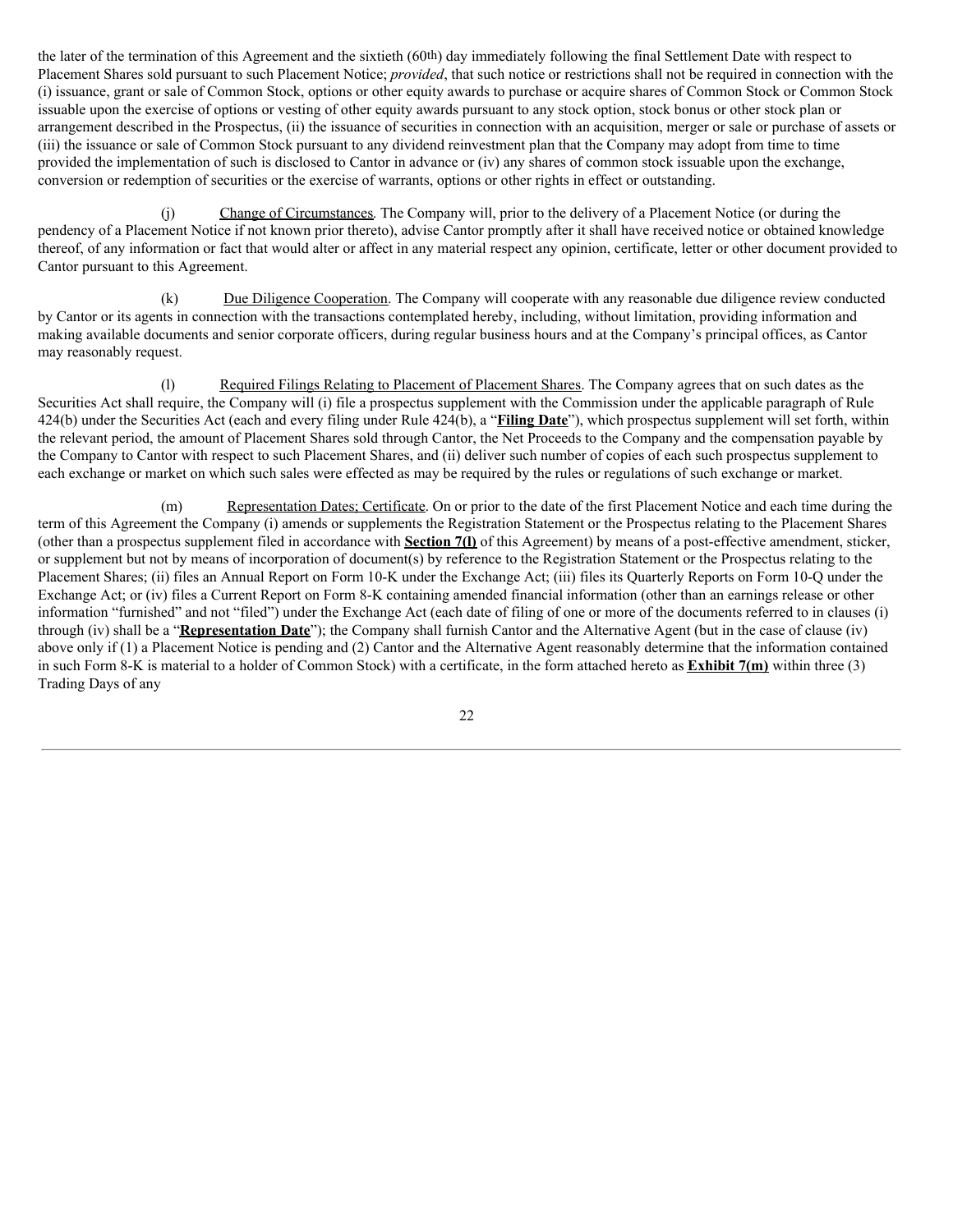Representation Date if requested by Cantor or the Alternative Agent. The requirement to provide a certificate under this **Section 7(m)** shall be waived for any Representation Date occurring at a time at which no Placement Notice is pending, which waiver shall continue until the earlier to occur of the date the Company delivers a Placement Notice hereunder (which for such calendar quarter shall be considered a Representation Date) and the next occurring Representation Date; *provided*, *however*, that such waiver shall not apply for any Representation Date on which the Company files its Annual Report on Form 10-K. Notwithstanding the foregoing, if the Company subsequently decides to sell Placement Shares following a Representation Date when the Company relied on such waiver and did not provide Cantor and the Alternative Agent with a certificate under this **Section 7(m)**, then before the Company delivers the Placement Notice or Cantor sells any Placement Shares, the Company shall provide Cantor and the Alternative Agent with a certificate, in the form attached hereto as **Exhibit 7(m)**, dated the date of the Placement Notice.

(n) Legal Opinion. On or prior to the date of the first Placement Notice and within three (3) Trading Days of each Representation Date with respect to which the Company is obligated to deliver a certificate pursuant to **Section 7(m)** for which no waiver is applicable, the Company shall cause to be furnished to Cantor and the Alternative Agent (i) a written opinion and "10b-5" negative assurance statement of Cooley LLP ("**Company Counsel**"), or other counsel reasonably satisfactory to Cantor and the Alternative Agent, in form and substance satisfactory to Cantor and the Alternative Agent and their counsel and (ii) a written opinion of Covington & Burling LLP, as intellectual property counsel for the Company, in such form and substance satisfactory to Cantor and the Alternative Agent and their counsel, each such opinion, dated the date that such opinion is required to be delivered, substantially similar to the form previously agreed to with counsel to Cantor and the Alternative Agent in the negotiation of the Sales Agreements, or in such other form reasonably satisfactory to counsel to Cantor and the Alternative Agent at the time that each such opinion is required to be delivered, respectively, modified, as necessary, to relate to the Registration Statement and the Prospectus as then amended or supplemented; *provided, however*, the Company shall not be required to furnish any such opinion or statement if the Company does not intend to deliver a Placement Notice in such calendar quarter until such time as the Company delivers its next Placement Notice; and *provided further*, *however*, that in lieu of such opinions for subsequent Representation Dates, counsel may furnish Cantor and the Alternative Agent with a letter (a "**Reliance Letter**") to the effect that Cantor and the Alternative Agent may rely on a prior opinion delivered under this **Section 7(n)** to the same extent as if it were dated the date of such letter (except that statements in such prior opinion shall be deemed to relate to the Registration Statement and the Prospectus as amended or supplemented at such Representation Date).

(o) Comfort Letter. On or prior to the date of the first Placement Notice and within three (3) Trading Days of each Representation Date with respect to which the Company is obligated to deliver a certificate pursuant to **Section 7(m)** for which no waiver is applicable, the Company shall cause its independent accountants to furnish Cantor and the Alternative Agent a letter (the "**Comfort Letter**"), dated the date the Comfort Letter is delivered, which shall meet the requirements set forth in this Section 7(o); *provided*, that if requested by Cantor or the Alternative Agent, the Company shall cause a Comfort Letter to be furnished to Cantor and the Alternative Agent within ten (10) Trading Days of the date of occurrence of any material transaction or event, including the restatement of the Company's financial Statements. The Comfort Letter from the Company's independent registered public accounting firm shall be in a form and substance reasonably satisfactory to Cantor and the Alternative Agent, (i) confirming that they are an independent registered public accounting firm within the meaning of the Securities Act and the Public Company Accounting Oversight Board, (ii) stating, as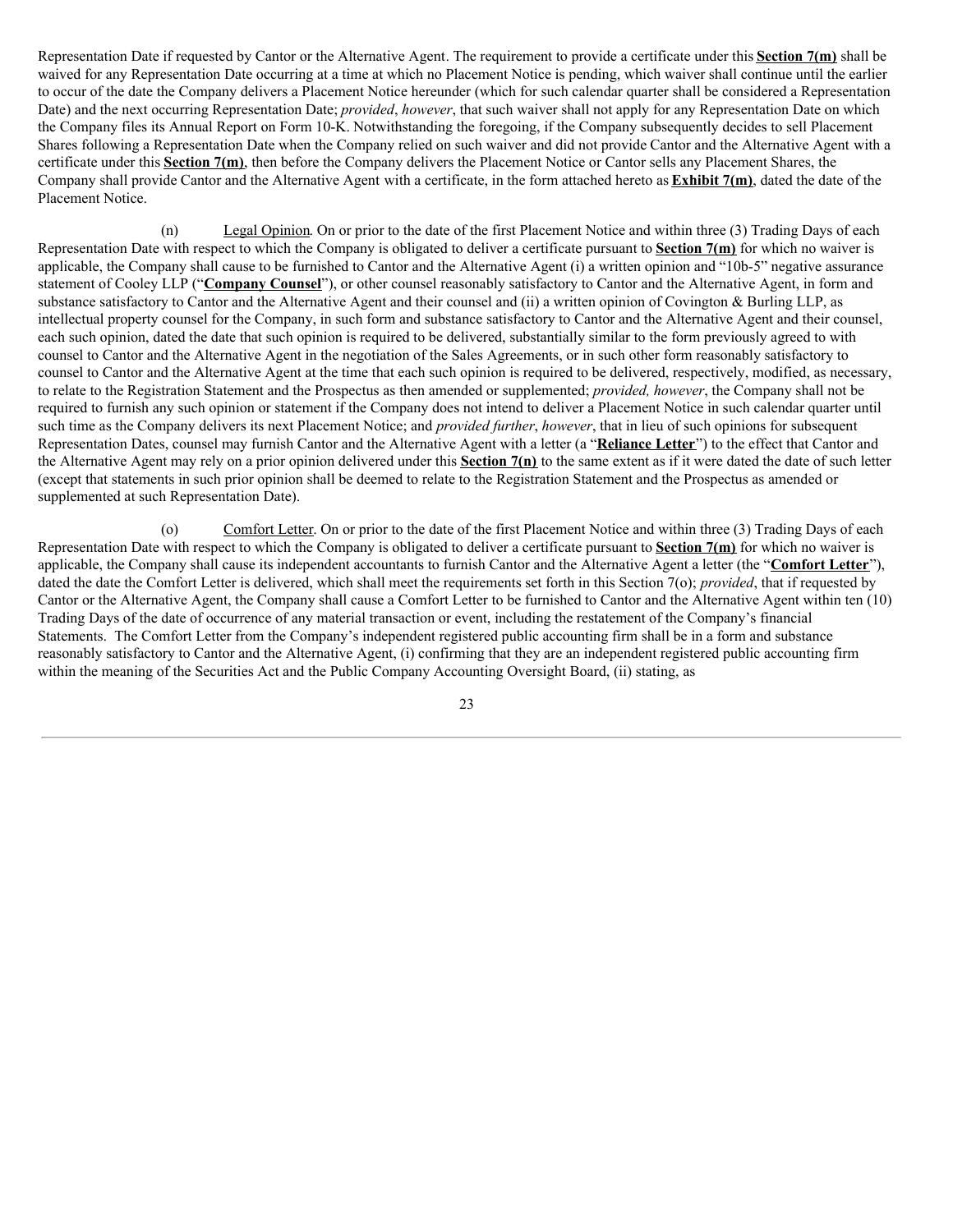of such date, the conclusions and findings of such firm with respect to the financial information and other matters ordinarily covered by accountants' "comfort letters" to Cantor and the Alternative Agent in connection with registered public offerings (the first such letter, the "**Initial Comfort Letter**") and (iii) updating the Initial Comfort Letter with any information that would have been included in the Initial Comfort Letter had it been given on such date and modified as necessary to relate to the Registration Statement and the Prospectus, as amended and supplemented to the date of such letter.

(p) Market Activities. The Company will not, directly or indirectly, (i) take any action designed to cause or result in, or that constitutes or might reasonably be expected to constitute, the stabilization or manipulation of the price of any security of the Company to facilitate the sale or resale of the Placement Shares or (ii) sell, bid for, or purchase the Common Stock in violation with Regulation M, or pay anyone any compensation for soliciting purchases of the Placement Shares other than Cantor or the Alternative Agent; provided, however, that the Company may bid for and purchase shares of its common stock in accordance with Rule 10b-18 under the Exchange Act.

(q) Insurance. During the term of this Agreement, the Company shall maintain, or cause to be maintained, insurance in such amounts and covering such risks as is reasonable and customary for the business for which it is engaged.

(r) Compliance with Laws. The Company shall maintain, or cause to be maintained, all material environmental permits, licenses and other authorizations required by federal, state and local law in order to conduct its business as described in the Prospectus, and the Company shall conduct its business, or cause its business to be conducted, in substantial compliance with such permits, licenses and authorizations and with applicable environmental laws, except where the failure to maintain or be in compliance with such permits, licenses and authorizations could not reasonably be expected to result in a Material Adverse Change.

(s) Investment Company Act. During the term of this Agreement, the Company will conduct its affairs in such a manner so as to reasonably ensure that neither it nor or any of its Subsidiaries will be or become, at any time prior to the termination of this Agreement, an "investment company," as such term is defined in the Investment Company Act, assuming no change in the Commission's current interpretation as to entities that are not considered an investment company.

(t) Securities Act and Exchange Act. The Company will use its best efforts to comply with all requirements imposed upon it by the Securities Act and the Exchange Act as from time to time in force, so far as necessary to permit the continuance of sales of, or dealings in, the Placement Shares as contemplated by the provisions hereof and the Prospectus.

(u) No Offer to Sell. Other than a free writing prospectus (as defined in Rule 405 under the Act) approved in advance by the Company and Cantor in its capacity as principal or agent hereunder, neither Cantor nor the Company (including its agents and representatives, other than Cantor in its capacity as such) will make, use, prepare, authorize, approve or refer to any written communication (as defined in Rule 405 under the Act), required to be filed with the Commission, that constitutes an offer to sell or solicitation of an offer to buy Common Stock hereunder.

(v) Sarbanes-Oxley Act. During the term of this Agreement, the Company will use its best efforts to comply with all effective applicable provisions of the Sarbanes-Oxley Act.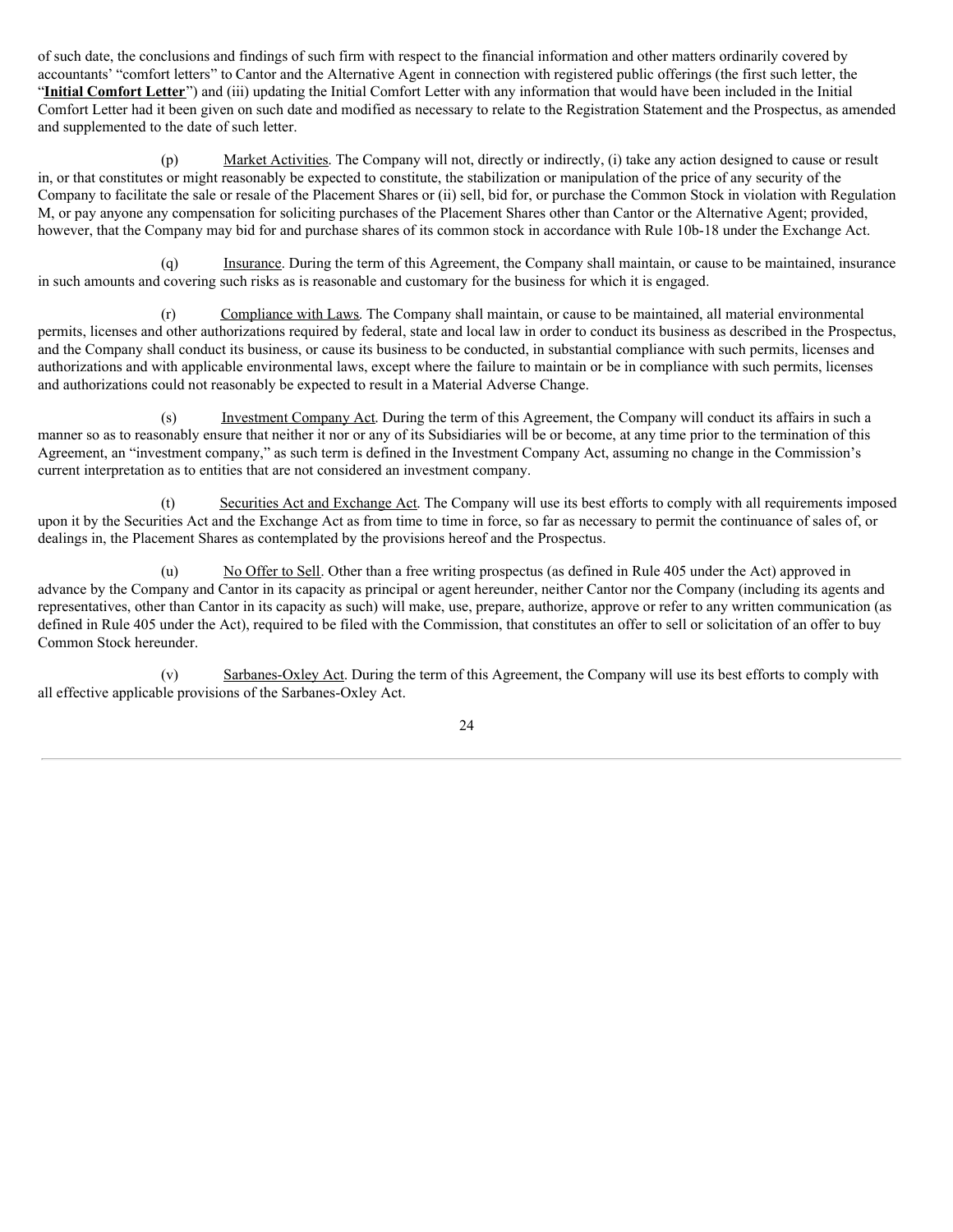(w) Secretary's Certificate; Further Documentation. On or prior to the date of the first Placement Notice, the Company shall deliver to Cantor and the Alternative Agent a certificate of the Secretary of the Company and attested to by an executive officer of the Company, dated as of such date, certifying as to (i) the Certificate of Incorporation of the Company, (ii) the By-laws of the Company, (iii) the resolutions of the Board of Directors of the Company authorizing the execution, delivery and performance of this Agreement and the issuance of the Placement Shares and (iv) the incumbency of the officers duly authorized to execute this Agreement and the other documents contemplated by this Agreement. Within five (5) Trading Days of each Representation Date, the Company shall have furnished to Cantor such further information, certificates and documents as Cantor may reasonably request.

8. Conditions to Cantor's Obligations. The obligations of Cantor hereunder with respect to a Placement will be subject to the continuing accuracy and completeness of the representations and warranties made by the Company herein, to the due performance by the Company of its obligations hereunder, to the completion by Cantor of a due diligence review satisfactory to Cantor in its reasonable judgment, and to the continuing satisfaction (or waiver by Cantor in its sole discretion) of the following additional conditions:

(a) Registration Statement Effective. The Registration Statement shall be effective and shall be available for the sale of all Placement Shares contemplated to be issued by any Placement Notice.

(b) No Material Notices. None of the following events shall have occurred and be continuing: (i) receipt by the Company of any request for additional information from the Commission or any other federal or state Governmental Authority during the period of effectiveness of the Registration Statement, the response to which would require any post-effective amendments or supplements to the Registration Statement or the Prospectus; (ii) the issuance by the Commission or any other federal or state Governmental Authority of any stop order suspending the effectiveness of the Registration Statement or the initiation of any proceedings for that purpose; (iii) receipt by the Company of any notification with respect to the suspension of the qualification or exemption from qualification of any of the Placement Shares for sale in any jurisdiction or the initiation or threatening of any proceeding for such purpose; (iv) the occurrence of any event that makes any material statement made in the Registration Statement or the Prospectus or any material document incorporated or deemed to be incorporated therein by reference untrue in any material respect or that requires the making of any changes in the Registration Statement, the Prospectus or such documents so that, in the case of the Registration Statement, it will not contain any materially untrue statement of a material fact or omit to state any material fact required to be stated therein or necessary to make the statements therein not misleading and, that in the case of the Prospectus, it will not contain any materially untrue statement of a material fact or omit to state any material fact required to be stated therein or necessary to make the statements therein, in the light of the circumstances under which they were made, not misleading.

(c) No Misstatement or Material Omission. Cantor shall not have advised the Company that the Registration Statement or Prospectus, or any amendment or supplement thereto, contains an untrue statement of fact that in Cantor's reasonable opinion is material, or omits to state a fact that in Cantor's opinion is material and is required to be stated therein or is necessary to make the statements therein not misleading.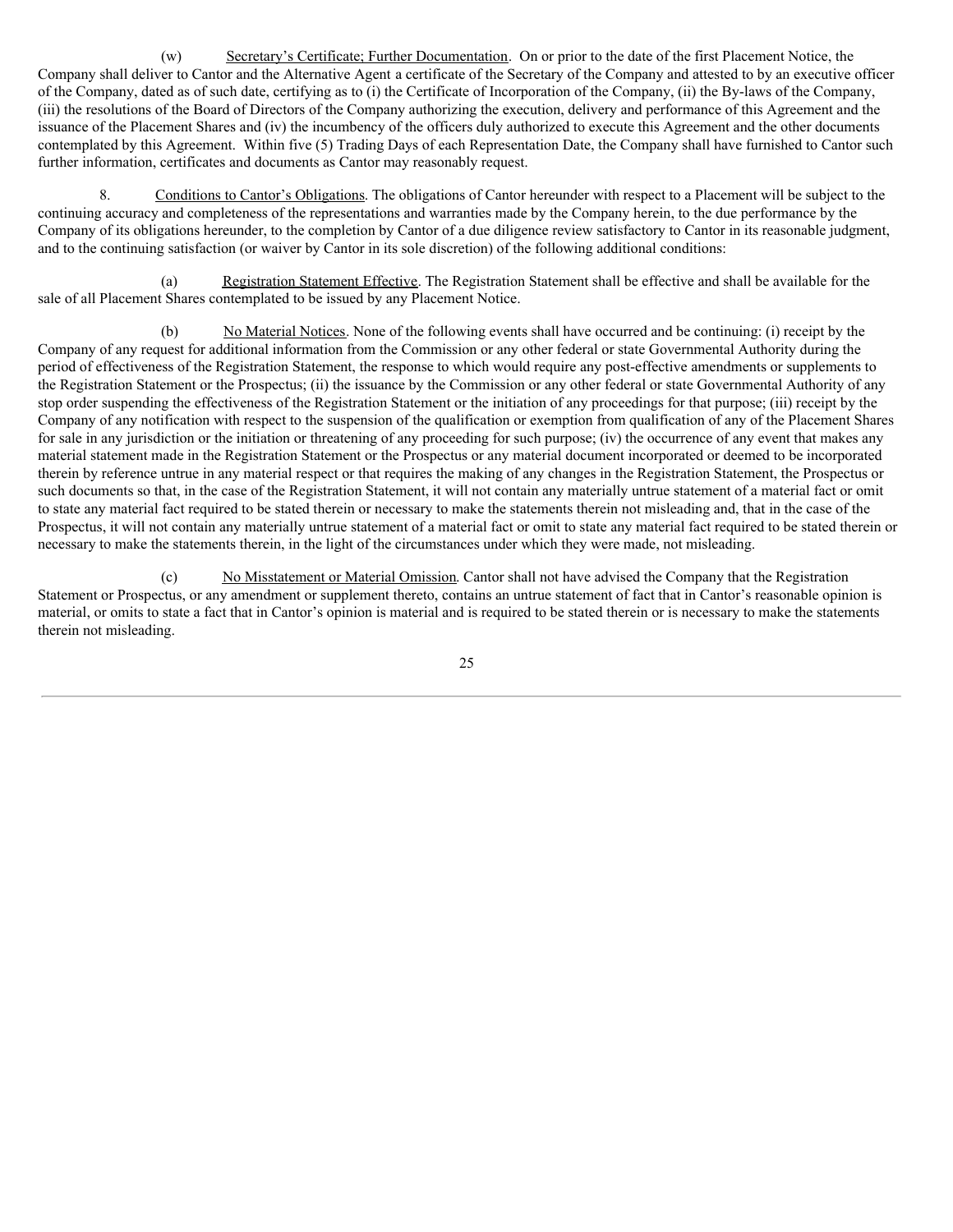(d) Material Changes. Except as contemplated in the Prospectus, or disclosed in the Company's reports filed with the Commission, there shall not have been any material adverse change, on a consolidated basis, in the authorized capital stock of the Company or any Material Adverse Change or any development that could reasonably be expected to result in a Material Adverse Change, or any downgrading in or withdrawal of the rating assigned to any of the Company's securities (other than asset backed securities) by any rating organization or a public announcement by any rating organization that it has under surveillance or review its rating of any of the Company's securities (other than asset backed securities), the effect of which, in the case of any such action by a rating organization described above, in the reasonable judgment of Cantor (without relieving the Company of any obligation or liability it may otherwise have), is so material as to make it impracticable or inadvisable to proceed with the offering of the Placement Shares on the terms and in the manner contemplated in the Prospectus.

(e) Representation Certificate. Cantor shall have received the certificate required to be delivered pursuant to **Section**  $7(m)$  on or before the date on which delivery of such certificate is required pursuant to **Section**  $7(m)$ .

(f) Company Counsel Legal Opinion. Cantor shall have received the opinions required to be delivered pursuant to **Section 7(n)** on or before the date on which such delivery of such opinions is required pursuant to **Section 7(n)**.

(g) Comfort Letter. Cantor shall have received the Comfort Letter required to be delivered pursuant to **Section 7(o)** on or before the date on which such delivery of such Comfort Letter is required pursuant to **Section 7(o)**.

(h) Secretary's Certificate. On or prior to the date of the first Placement Notice, Cantor shall have received a certificate, signed on behalf of the Company by its corporate Secretary, in form and substance satisfactory to Cantor and its counsel.

(i) No Suspension. Trading in the Common Stock shall not have been suspended on Nasdaq.

(j) Other Materials. On each date on which the Company is required to deliver a certificate pursuant to **Section 7(m)**, the Company shall have furnished to Cantor such appropriate further information, opinions, certificates and documents as Cantor may have reasonably requested. All such opinions, certificates, letters and other documents shall have been in compliance with the provisions hereof. The Company will furnish Cantor with such conformed copies of such opinions, certificates, letters and other documents as Cantor shall have reasonably requested.

(k) Securities Act Filings Made. All filings with the Commission required by Rule 424 under the Securities Act to have been filed prior to the issuance of any Placement Notice hereunder shall have been made within the applicable time period prescribed for such filing by Rule 424.

(l) Approval for Listing. The Placement Shares shall either have been (i) approved for listing on Nasdaq, subject only to notice of issuance, or (ii) the Company shall have filed an application for listing of the Placement Shares on Nasdaq at, or prior to, the issuance of any Placement Notice.

(m) FINRA. If applicable, FINRA shall have raised no objection to the terms of this offering and the amount of compensation allowable or payable to Cantor as described in the Prospectus.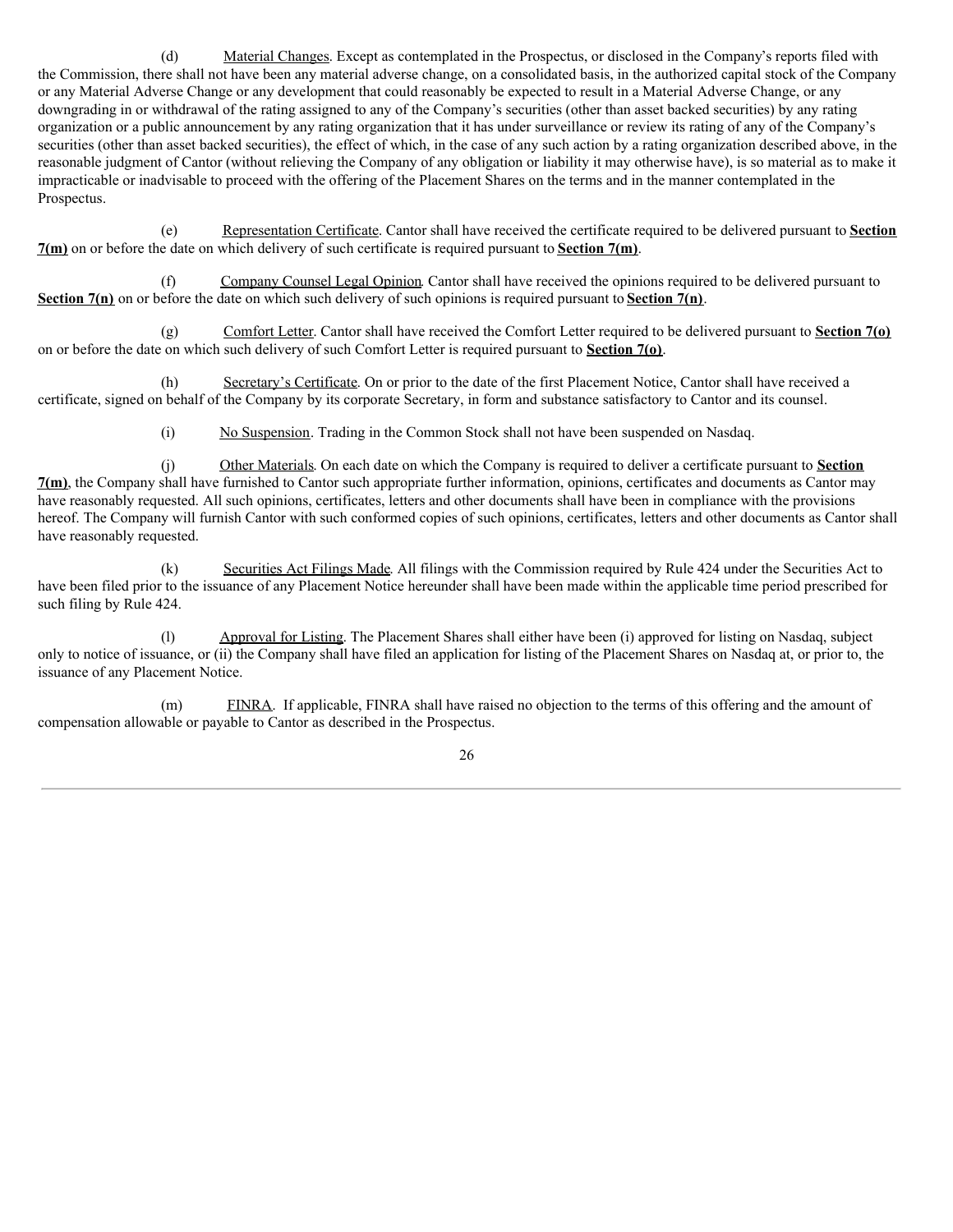(n) No Termination Event. There shall not have occurred any event that would permit Cantor to terminate this Agreement pursuant to **Section 11(a)**.

# 9. Indemnification and Contribution.

(a) Company Indemnification. The Company agrees to indemnify and hold harmless Cantor, the directors, officers, partners, employees and agents of Cantor and each person, if any, who (i) controls Cantor within the meaning of Section 15 of the Securities Act or Section 20 of the Exchange Act, or (ii) is controlled by or is under common control with Cantor (a "**Cantor Affiliate**") from and against any and all losses, claims, liabilities, expenses and damages (including, but not limited to, any and all reasonable investigative, legal and other expenses incurred in connection with, and any and all amounts paid in settlement (in accordance with **Section 9(c)**) of, any action, suit or proceeding between any of the indemnified parties and any indemnifying parties or between any indemnified party and any third party, or otherwise, or any claim asserted), as and when incurred, to which Cantor, or any such person, may become subject under the Securities Act, the Exchange Act or other federal or state statutory law or regulation, at common law or otherwise, insofar as such losses, claims, liabilities, expenses or damages arise out of or are based, directly or indirectly, on (x) any untrue statement or alleged untrue statement of a material fact contained in the Registration Statement or the Prospectus or any amendment or supplement to the Registration Statement or the Prospectus or in any free writing prospectus or in any application or other document executed by or on behalf of the Company or based on written information furnished by or on behalf of the Company filed in any jurisdiction in order to qualify the Common Stock under the securities laws thereof or filed with the Commission or (y) the omission or alleged omission to state in any such document a material fact required to be stated in it or necessary to make the statements in it not misleading; *provided*, *however*, that this indemnity agreement shall not apply to the extent that such loss, claim, liability, expense or damage arises from the sale of the Placement Shares pursuant to this Agreement and is caused directly or indirectly by an untrue statement or omission made in reliance upon and in conformity with the Agent's Information (as defined below). This indemnity agreement will be in addition to any liability that the Company might otherwise have.

Cantor Indemnification. Cantor agrees to indemnify and hold harmless the Company and its directors and each officer of the Company that signed the Registration Statement, and each person, if any, who controls the Company within the meaning of Section 15 of the Securities Act or Section 20 of the Exchange Act against any and all loss, liability, claim, damage and expense described in the indemnity contained in **Section 9(a)**, as incurred, but only with respect to untrue statements or omissions, or alleged untrue statements or omissions, made in the Registration Statement (or any amendments thereto), the Prospectus (or any amendment or supplement thereto) or any Issuer Free Writing Prospectus (or any amendment or supplement thereto) in reliance upon and in conformity with the Agent's Information. The Company hereby acknowledges that the only information that Cantor has furnished to the Company expressly for use in the Registration Statement, the Prospectus or any Issuer Free Writing Prospectus (or any amendment or supplement thereto) are the statements set forth in the last two paragraphs under the caption "Plan of Distribution" in the Prospectus (the "**Agent's Information**").

(c) Procedure. Any party that proposes to assert the right to be indemnified under this **Section 9** will, promptly after receipt of notice of commencement of any action against such party in respect of which a claim is to be made against an indemnifying party or parties under this **Section 9**, notify each such indemnifying party of the commencement of such action, enclosing a copy of all papers served, but the omission so to notify such indemnifying party will not relieve the indemnifying party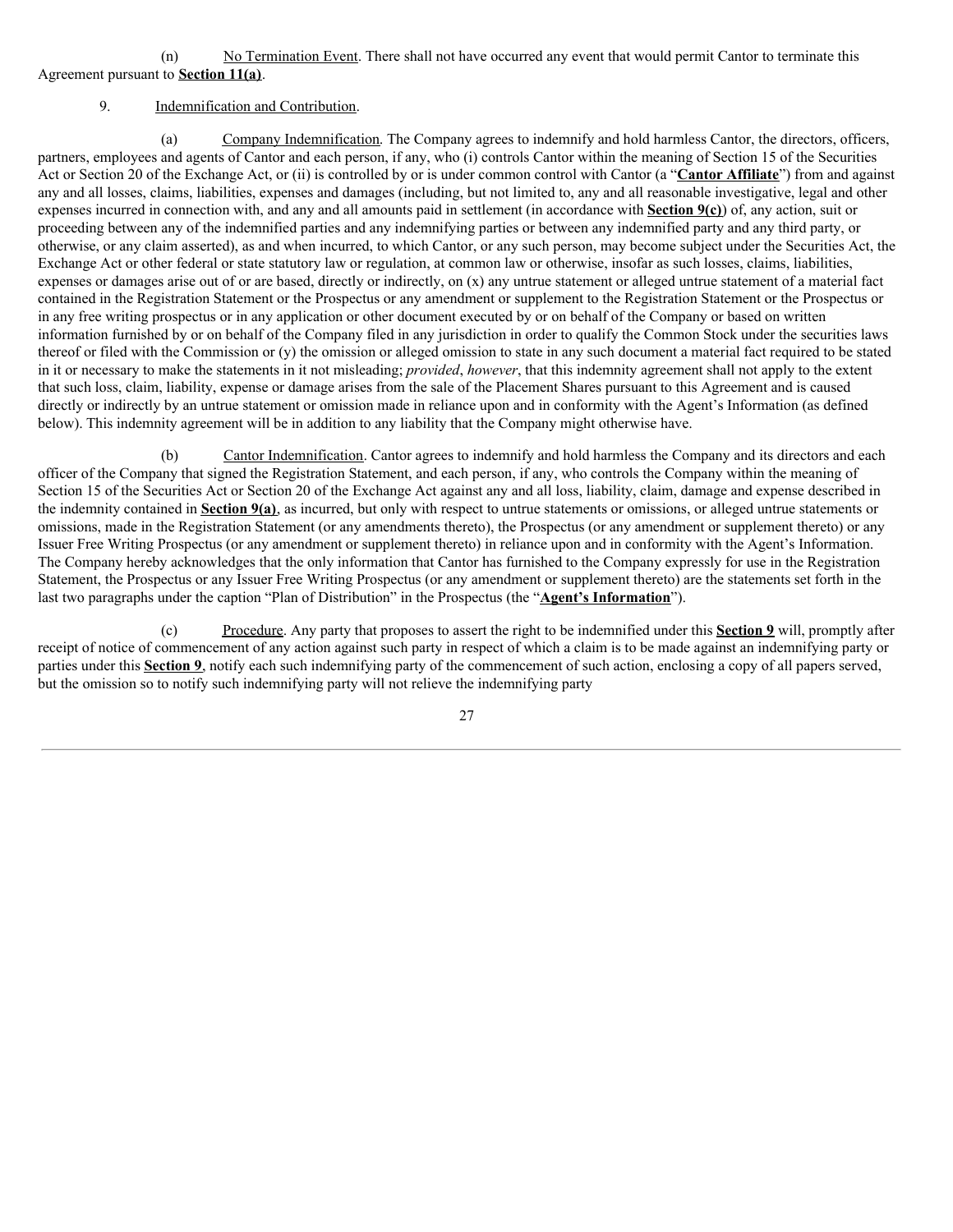from (i) any liability that it might have to any indemnified party otherwise than under this **Section 9** and (ii) any liability that it may have to any indemnified party under the foregoing provision of this **Section 9** unless, and only to the extent that, such omission results in the forfeiture of substantive rights or defenses by the indemnifying party. If any such action is brought against any indemnified party and it notifies the indemnifying party of its commencement, the indemnifying party will be entitled to participate in and, to the extent that it elects by delivering written notice to the indemnified party promptly after receiving notice of the commencement of the action from the indemnified party, jointly with any other indemnifying party similarly notified, to assume the defense of the action, with counsel reasonably satisfactory to the indemnified party, and after notice from the indemnifying party to the indemnified party of its election to assume the defense, the indemnifying party will not be liable to the indemnified party for any legal or other expenses except as provided below and except for the reasonable costs of investigation subsequently incurred by the indemnified party in connection with the defense. The indemnified party will have the right to employ its own counsel in any such action, but the fees, expenses and other charges of such counsel will be at the expense of such indemnified party unless (1) the employment of counsel by the indemnified party has been authorized in writing by the indemnifying party, (2) the indemnified party has reasonably concluded (based on advice of counsel) that there may be legal defenses available to it or other indemnified parties that are different from or in addition to those available to the indemnifying party, (3) a conflict or potential conflict exists (based on advice of counsel to the indemnified party) between the indemnified party and the indemnifying party (in which case the indemnifying party will not have the right to direct the defense of such action on behalf of the indemnified party) or (4) the indemnifying party has not in fact employed counsel to assume the defense of such action within a reasonable time after receiving notice of the commencement of the action, in each of which cases the reasonable fees, disbursements and other charges of counsel will be at the expense of the indemnifying party or parties. It is understood that the indemnifying party or parties shall not, in connection with any proceeding or related proceedings in the same jurisdiction, be liable for the reasonable fees, disbursements and other charges of more than one separate firm (plus local counsel) admitted to practice in such jurisdiction at any one time for all such indemnified party or parties. All such fees, disbursements and other charges will be reimbursed by the indemnifying party promptly as they are incurred after the indemnifying party receives a written invoice relating to fees, disbursements and other charges. An indemnifying party will not, in any event, be liable for any settlement of any action or claim effected without its written consent. No indemnifying party shall, without the prior written consent of each indemnified party, settle or compromise or consent to the entry of any judgment in any pending or threatened claim, action or proceeding relating to the matters contemplated by this **Section 9** (whether or not any indemnified party is a party thereto), unless such settlement, compromise or consent includes an express and unconditional release of each indemnified party, in form and substance reasonably satisfactory to such indemnified party,from all liability arising or that may arise out of such claim, action or proceeding.

(d) Contribution. In order to provide for just and equitable contribution in circumstances in which the indemnification provided for in the foregoing paragraphs of this **Section 9** is applicable in accordance with its terms but for any reason is held to be unavailable or insufficient from the Company or Cantor, the Company and Cantor will contribute to the total losses, claims, liabilities, expenses and damages (including any investigative, legal and other expenses reasonably incurred in connection with, and any amount paid in settlement of, any action, suit or proceeding or any claim asserted, but after deducting any contribution received by the Company from persons other than Cantor, such as persons who control the Company within the meaning of the Securities Act, officers of the Company who signed the Registration Statement and directors of the Company, who also may be liable for contribution) to which the Company and Cantor may be subject in such proportion as shall be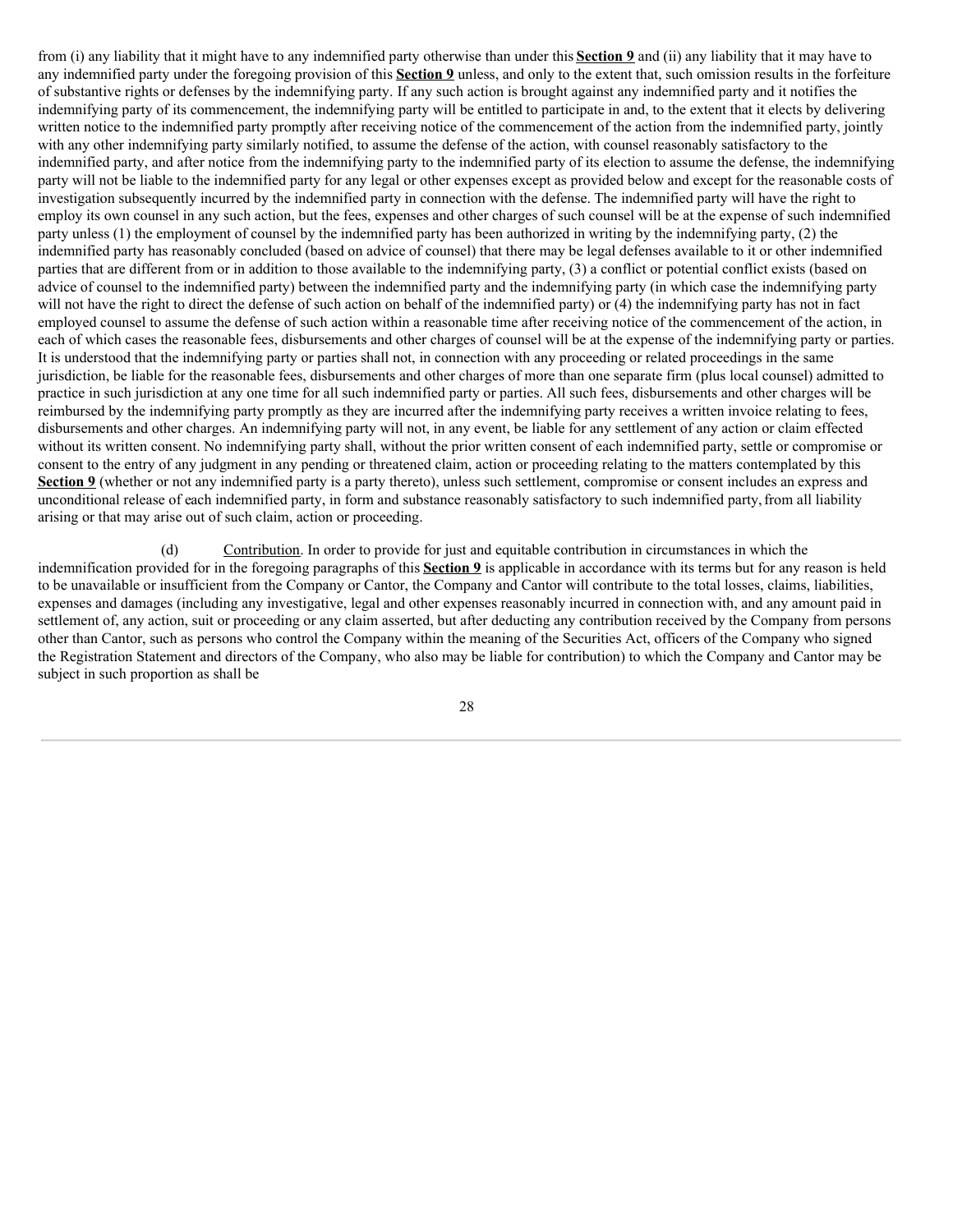appropriate to reflect the relative benefits received by the Company on the one hand and Cantor on the other. The relative benefits received by the Company on the one hand and Cantor on the other hand shall be deemed to be in the same proportion as the total Net Proceeds from the sale of the Placement Shares (before deducting expenses) received by the Company bear to the total compensation received by Cantor from the sale of Placement Shares on behalf of the Company. If, but only if, the allocation provided by the foregoing sentence is not permitted by applicable law, the allocation of contribution shall be made in such proportion as is appropriate to reflect not only the relative benefits referred to in the foregoing sentence but also the relative fault of the Company, on the one hand, and Cantor, on the other, with respect to the statements or omission that resulted in such loss, claim, liability, expense or damage, or action in respect thereof, as well as any other relevant equitable considerations with respect to such offering. Such relative fault shall be determined by reference to, among other things, whether the untrue or alleged untrue statement of a material fact or omission or alleged omission to state a material fact relates to information supplied by the Company or Cantor, the intent of the parties and their relative knowledge, access to information and opportunity to correct or prevent such statement or omission. The Company and Cantor agree that it would not be just and equitable if contributions pursuant to this **Section 9(d)** were to be determined by pro rata allocation or by any other method of allocation that does not take into account the equitable considerations referred to herein. The amount paid or payable by an indemnified party as a result of the loss, claim, liability, expense, or damage, or action in respect thereof, referred to above in this **Section 9(d)** shall be deemed to include, for the purpose of this **Section 9(d)**, any legal or other expenses reasonably incurred by such indemnified party in connection with investigating or defending any such action or claim to the extent consistent with **Section 9(c)** hereof. Notwithstanding the foregoing provisions of this **Section 9(d)**, Cantor shall not be required to contribute any amount in excess of the commissions received by it under this Agreement and no person found guilty of fraudulent misrepresentation (within the meaning of Section 11(f) of the Securities Act) will be entitled to contribution from any person who was not guilty of such fraudulent misrepresentation. For purposes of this **Section 9(d)**, any person who controls a party to this Agreement within the meaning of the Securities Act, and any officers, directors, partners, employees or agents of Cantor, will have the same rights to contribution as that party, and each officer of the Company who signed the Registration Statement will have the same rights to contribution as the Company, subject in each case to the provisions hereof. Any party entitled to contribution, promptly after receipt of notice of commencement of any action against such party in respect of which a claim for contribution may be made under this **Section 9(d)**, will notify any such party or parties from whom contribution may be sought, but the omission to so notify will not relieve that party or parties from whom contribution may be sought from any other obligation it or they may have under this **Section 9(d)** except to the extent that the failure to so notify such other party materially prejudiced the substantive rights or defenses of the party from whom contribution is sought. Except for a settlement entered into pursuant to the last sentence of **Section 9(c)** hereof, no party will be liable for contribution with respect to any action or claim settled without its written consent if such consent is required pursuant to **Section 9(c)** hereof.

10. Representations and Agreements to Survive Delivery. The indemnity and contribution agreements contained in **Section 9** of this Agreement and all representations and warranties of the Company herein or in certificates delivered pursuant hereto shall survive, as of their respective dates, regardless of (i) any investigation made by or on behalf of Cantor, any controlling persons, or the Company (or any of their respective officers, directors, employees or controlling persons), (ii) delivery and acceptance of the Placement Shares sold by Cantor and payment therefor or (iii) any termination of this Agreement.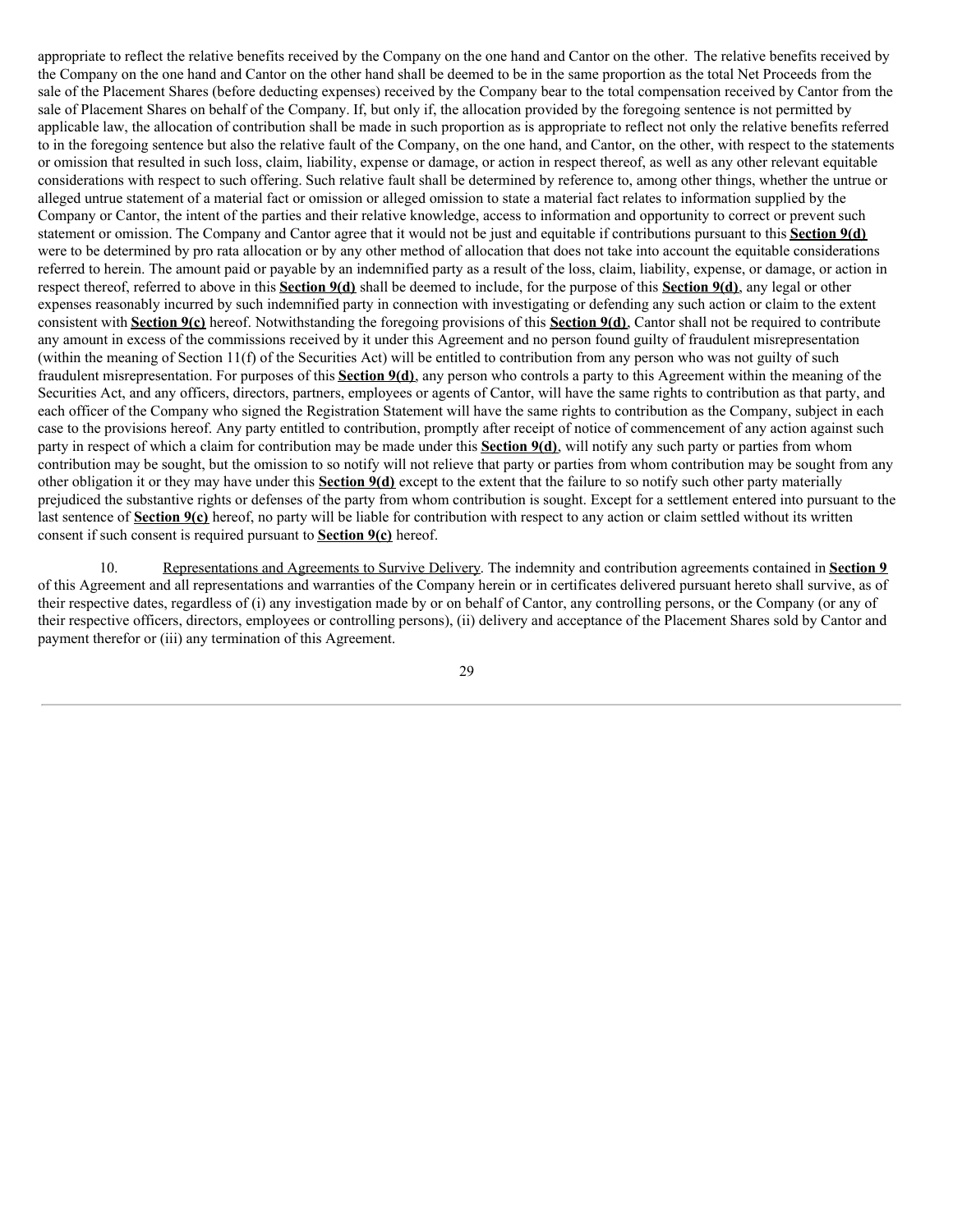# 11. Termination.

(a) Cantor shall have the right by giving notice as hereinafter specified at any time to terminate this Agreement if (i) any Material Adverse Change, or any development that could reasonably be expected to result in a Material Adverse Change has occurred that, in the reasonable judgment of Cantor, may materially impair the ability of Cantor to sell the Placement Shares hereunder, (ii) the Company shall have failed, refused or been unable to perform any agreement on its part to be performed hereunder; *provided, however,* in the case of any failure of the Company to deliver (or cause another person to deliver) any certification, opinion, or letter required under **Sections 7(m), 7(n)**, or **7(o)**, Cantor's right to terminate shall not arise unless such failure to deliver (or cause to be delivered) continues for more than thirty (30) days from the date such delivery was required; or (iii) any other condition of Cantor's obligations hereunder is not fulfilled, or (iv), any suspension or limitation of trading in the Placement Shares or in securities generally on Nasdaq shall have occurred. Any such termination shall be without liability of any party to any other party except that the provisions of **Section 7(g)**, **Section 9**, **Section 10, Section 16** and **Section 17** hereof shall remain in full force and effect notwithstanding such termination. If Cantor elects to terminate this Agreement as provided in this **Section 11(a)**, Cantor shall provide the required notice as specified in **Section 12**.

(b) The Company shall have the right, by giving ten (10) days' notice as hereinafter specified to terminate this Agreement in its sole discretion. Any such termination shall be without liability of any party to any other party except that the provisions of **Section 7(g)**, **Section 9**, **Section 10**, **Section 16** and **Section 17** hereof shall remain in full force and effect notwithstanding such termination.

(c) Cantor shall have the right, by giving ten (10) days' notice as hereinafter specified to terminate this Agreement in its sole discretion. Any such termination shall be without liability of any party to any other party except that the provisions of **Section 7(g)**, **Section 9**, **Section 10**, **Section 16** and **Section 17** hereof shall remain in full force and effect notwithstanding such termination.

(d) This Agreement shall remain in full force and effect unless terminated pursuant toSections 11(a), (b) or (c) above or otherwise by mutual agreement of the parties; *provided, however,* that any such termination by mutual agreement shall in all cases be deemed to provide that **Section 7(g), Section 9, Section 10, Section 16** and **Section 17** shall remain in full force and effect. Upon termination of this Agreement, the Company shall not have any liability to Cantor for any discount, commission or other compensation with respect to any Placement Shares not sold by Cantor under this Agreement, except with respect to reimbursement of expenses pursuant to Section 7(g).

(e) Any termination of this Agreement shall be effective on the date specified in such notice of termination; *provided, however,* that such termination shall not be effective until the close of business on the date of receipt of such notice by Cantor or the Company, as the case may be. If such termination shall occur prior to the Settlement Date for any sale of Placement Shares sold by Cantor, such Placement Shares shall settle in accordance with the provisions of this Agreement.

12. Notices. All notices or other communications required or permitted to be given by any party to any other party pursuant to the terms of this Agreement shall be in writing, unless otherwise specified in this Agreement, and if sent to Cantor, shall be delivered to Cantor at Cantor Fitzgerald & Co., 499 Park Avenue, New York, NY 10022, fax no. 212-829-4708, Attention: General Counsel, with a copy to Latham & Watkins LLP, 12670 High Bluff Drive, San Diego, CA 92130, fax no. 858-523-5450 Attention: Michael E. Sullivan, Esq.; or if sent to the Company, shall be delivered to SCYNEXIS, Inc. at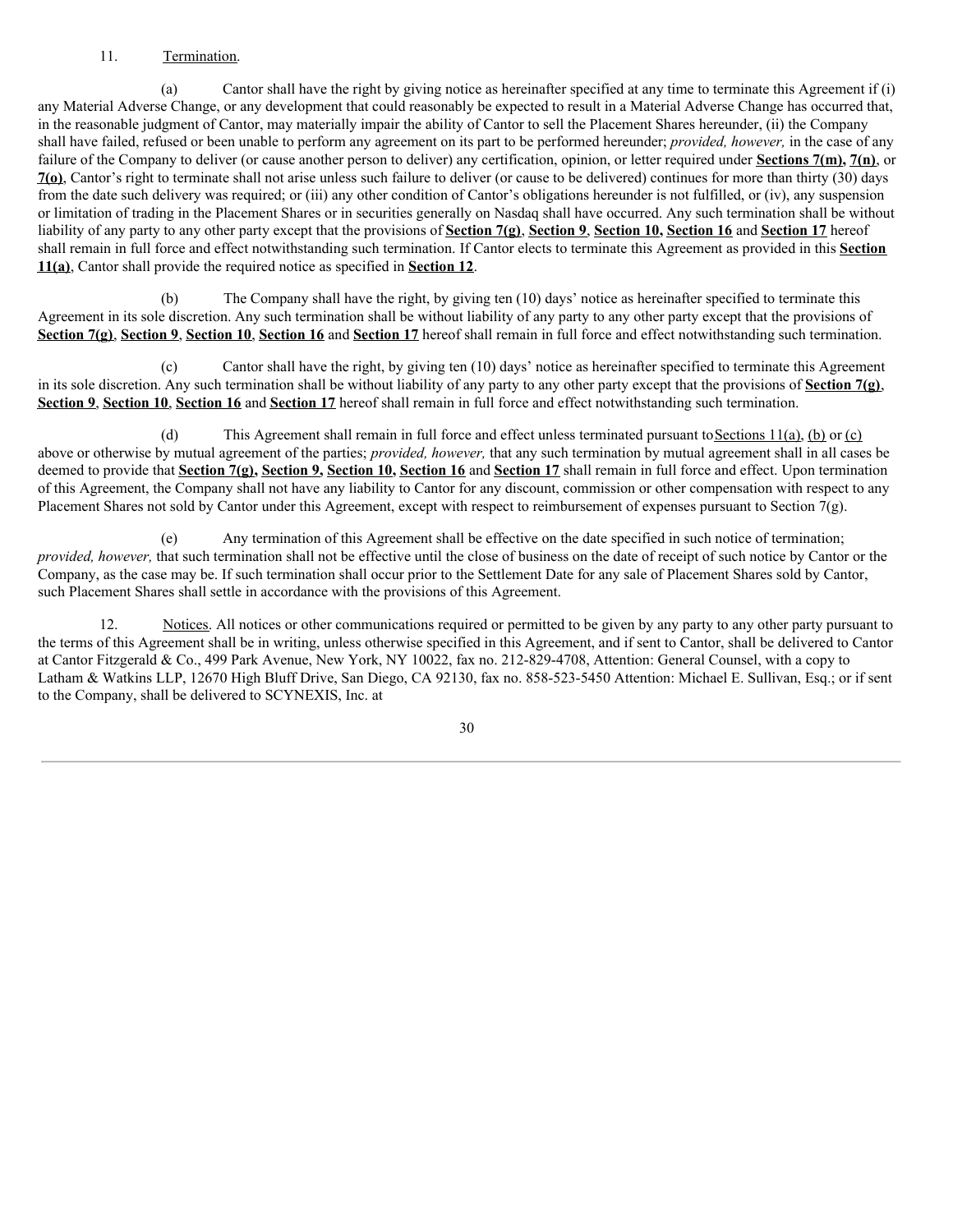101 Hudson Street, Suite 3610 Jersey City, NJ 07302, fax no. 919-544-8697, attention: Marco Taglietti, M.D., Chief Executive Officer, with a copy to Cooley LLP at 3175 Hanover Street, Palo Alto, CA 94304, fax no. (650) 849-7400, attention: Matthew B. Hemington. Each party to this Agreement may change such address for notices by sending to the parties to this Agreement written notice of a new address for such purpose. Each such notice or other communication shall be deemed given (i) when delivered personally or by verifiable facsimile transmission (with an original to follow) on or before 4:30 p.m., New York City time, on a Business Day (as defined below), or, if such day is not a Business Day on the next succeeding Business Day, (ii) by Electronic Notice (as defined below) as set forth in the next paragraph, (iii) on the next Business Day after timely delivery to a nationally-recognized overnight courier and (iv) on the Business Day actually received if deposited in the U.S. mail (certified or registered mail, return receipt requested, postage prepaid). For purposes of this Agreement, "**Business Day**" shall mean any day on which the NYSE and commercial banks in the City of New York are open for business.

An electronic communication ("**Electronic Notice**") shall be deemed written notice for purposes of this Section 12 if sent to the electronic mail address specified by the receiving party under separate cover. Electronic Notice shall be deemed received at the time the party sending Electronic Notice receives verification of receipt by the receiving party. Any party receiving Electronic Notice may request and shall be entitled to receive the notice on paper, in a nonelectronic form ("**Nonelectronic Notice**") which shall be sent to the requesting party within ten (10) days of receipt of the written request for Nonelectronic Notice.

13. Successors and Assigns. This Agreement shall inure to the benefit of and be binding upon the Company and Cantor and their respective successors and the parties referred to in **Section 9** hereof. References to any of the parties contained in this Agreement shall be deemed to include the successors and permitted assigns of such party. Nothing in this Agreement, express or implied, is intended to confer upon any party other than the parties hereto or their respective successors and permitted assigns any rights, remedies, obligations or liabilities under or by reason of this Agreement, except as expressly provided in this Agreement. Neither party may assign its rights or obligations under this Agreement without the prior written consent of the other party; *provided*, *however*, that Cantor may assign its rights and obligations hereunder to an affiliate of Cantor without obtaining the Company's consent.

14. Adjustments for Share Splits. The parties acknowledge and agree that all share-related numbers contained in this Agreement shall be adjusted to take into account any share split, share dividend or similar event effected with respect to the Common Stock.

15. Entire Agreement; Amendment; Severability. This Agreement (including all schedules and exhibits attached hereto and Placement Notices issued pursuant hereto) constitutes the entire agreement and supersedes all other prior and contemporaneous agreements and undertakings, both written and oral, among the parties hereto with regard to the subject matter hereof. Neither this Agreement nor any term hereof may be amended except pursuant to a written instrument executed by the Company and Cantor. In the event that any one or more of the provisions contained herein, or the application thereof in any circumstance, is held invalid, illegal or unenforceable as written by a court of competent jurisdiction, then such provision shall be given full force and effect to the fullest possible extent that it is valid, legal and enforceable, and the remainder of the terms and provisions herein shall be construed as if such invalid, illegal or unenforceable term or provision was not contained herein, but only to the extent that giving effect to such provision and the remainder of the terms and provisions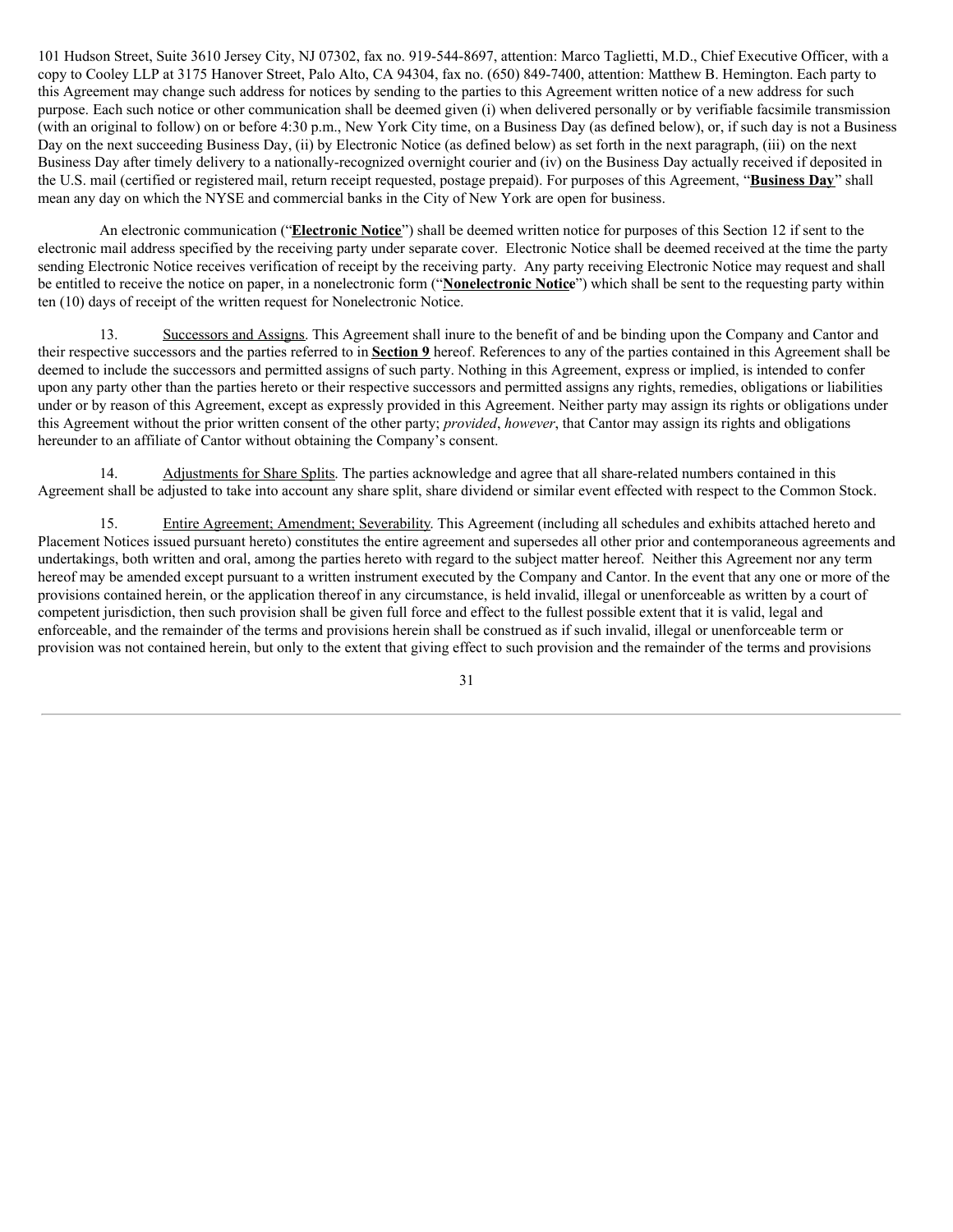hereof shall be in accordance with the intent of the parties as reflected in this Agreement. No implied waiver by a party shall arise in the absence of a waiver in writing signed by such party. No failure or delay in exercising any right, power, or privilege hereunder shall operate as a waiver thereof, nor shall any single or partial exercise thereof preclude any other or further exercise thereof or the exercise of any right, power, or privilege hereunder.

16. Applicable Law; Consent to Jurisdiction. This Agreement shall be governed by, and construed in accordance with, the internal laws of the State of New York without regard to the principles of conflicts of laws. Each party hereby irrevocably submits to the exclusive jurisdiction of the state and federal courts sitting in the City of New York, borough of Manhattan, for the adjudication of any dispute hereunder or in connection with any transaction contemplated hereby, and hereby irrevocably waives, and agrees not to assert in any suit, action or proceeding, any claim that it is not personally subject to the jurisdiction of any such court, that such suit, action or proceeding is brought in an inconvenient forum or that the venue of such suit, action or proceeding is improper. Each party hereby irrevocably waives personal service of process and consents to process being served in any such suit, action or proceeding by mailing a copy thereof (certified or registered mail, return receipt requested) to such party at the address in effect for notices to it under this Agreement and agrees that such service shall constitute good and sufficient service of process and notice thereof. Nothing contained herein shall be deemed to limit in any way any right to serve process in any manner permitted by law.

17. Waiver of Jury Trial. The Company and Cantor each hereby irrevocably waives any right it may have to a trial by jury in respect of any claim based upon or arising out of this Agreement or any transaction contemplated hereby.

18. Absence of Fiduciary Relationship. The Company acknowledges and agrees that:

(a) Cantor is acting solely as agent in connection with the public offering of the Placement Shares and in connection with each transaction contemplated by this Agreement and the process leading to such transactions, and no fiduciary or advisory relationship between the Company or any of its respective affiliates, stockholders (or other equity holders), creditors or employees or any other party, on the one hand, and Cantor, on the other hand, has been or will be created in respect of any of the transactions contemplated by this Agreement, irrespective of whether or not Cantor has advised or is advising the Company on other matters, and Cantor has no obligation to the Company with respect to the transactions contemplated by this Agreement except the obligations expressly set forth in this Agreement;

(b) it is capable of evaluating and understanding, and understands and accepts, the terms, risks and conditions of the transactions contemplated by this Agreement;

(c) neither Cantor nor its affiliates have provided any legal, accounting, regulatory or tax advice with respect to the transactions contemplated by this Agreement and it has consulted its own legal, accounting, regulatory and tax advisors to the extent it has deemed appropriate;

(d) it is aware that Cantor and its affiliates are engaged in a broad range of transactions which may involve interests that differ from those of the Company and Cantor and its affiliates have no obligation to disclose such interests and transactions to the Company by virtue of any fiduciary, advisory or agency relationship or otherwise; and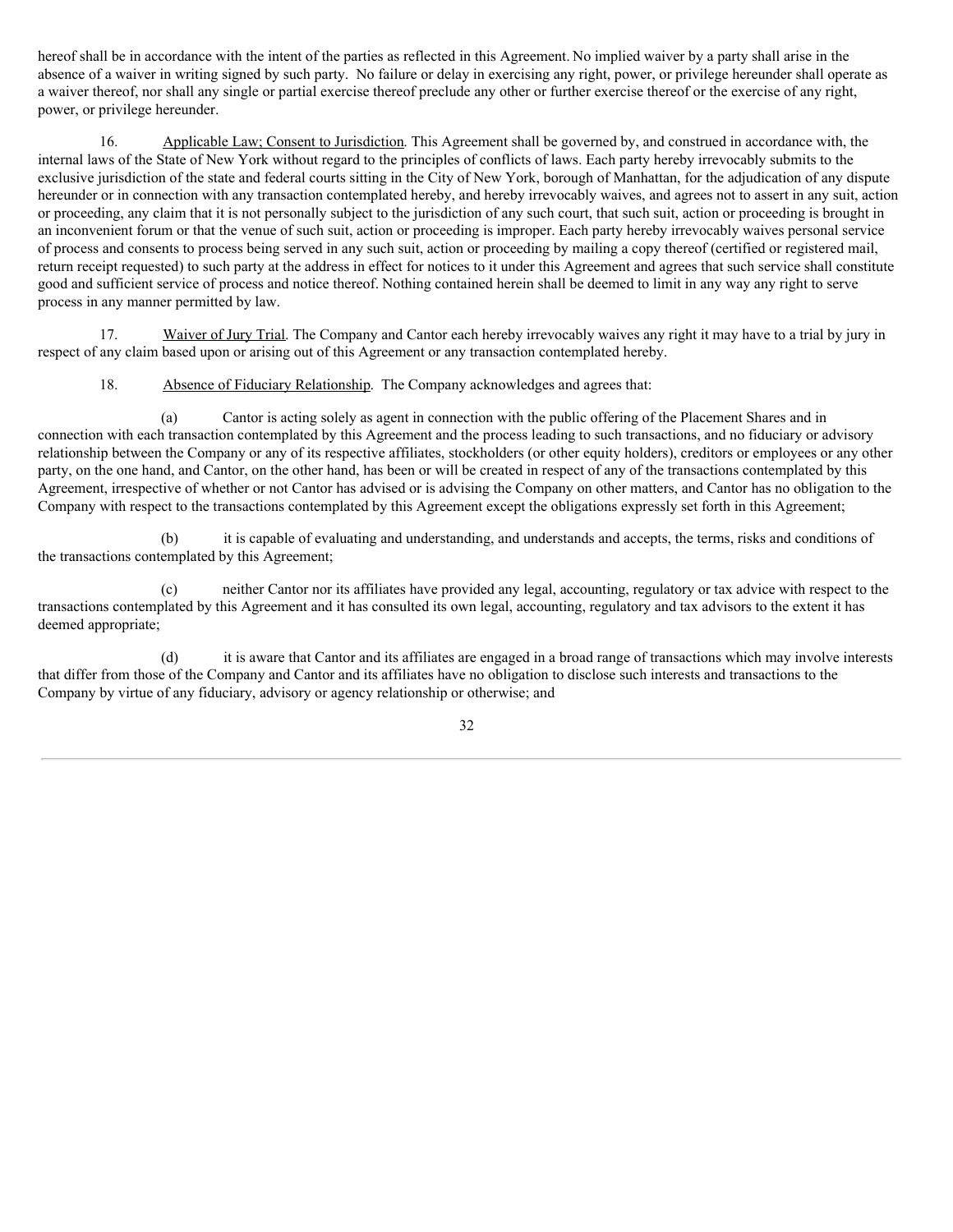(e) it waives, to the fullest extent permitted by law, any claims it may have against Cantor or its affiliates for breach of fiduciary duty or alleged breach of fiduciary duty in connection with the sale of Placement Shares under this Agreement and agrees that Cantor and its affiliates shall not have any liability (whether direct or indirect, in contract, tort or otherwise) to it in respect of such a fiduciary duty claim or to any person asserting a fiduciary duty claim on its behalf or in right of it or the Company, employees or creditors of Company, other than in respect of Cantor's obligations under this Agreement and to keep information provided by the Company to Cantor and Cantor's counsel confidential to the extent not otherwise publicly-available. Notwithstanding the foregoing or anything herein to the contrary, Cantor or its representatives, may, if requested by any governmental, regulatory or self-regulatory agency or authority having jurisdiction over such entity, disclose information provided by the Company without notice to or consent from the Company without causing a breach of this Agreement.

19. Counterparts. This Agreement may be executed in two or more counterparts, each of which shall be deemed an original, but all of which together shall constitute one and the same instrument. Delivery of an executed Agreement by one party to the other may be made by facsimile transmission.

# **[Remainder of Page Intentionally Blank]**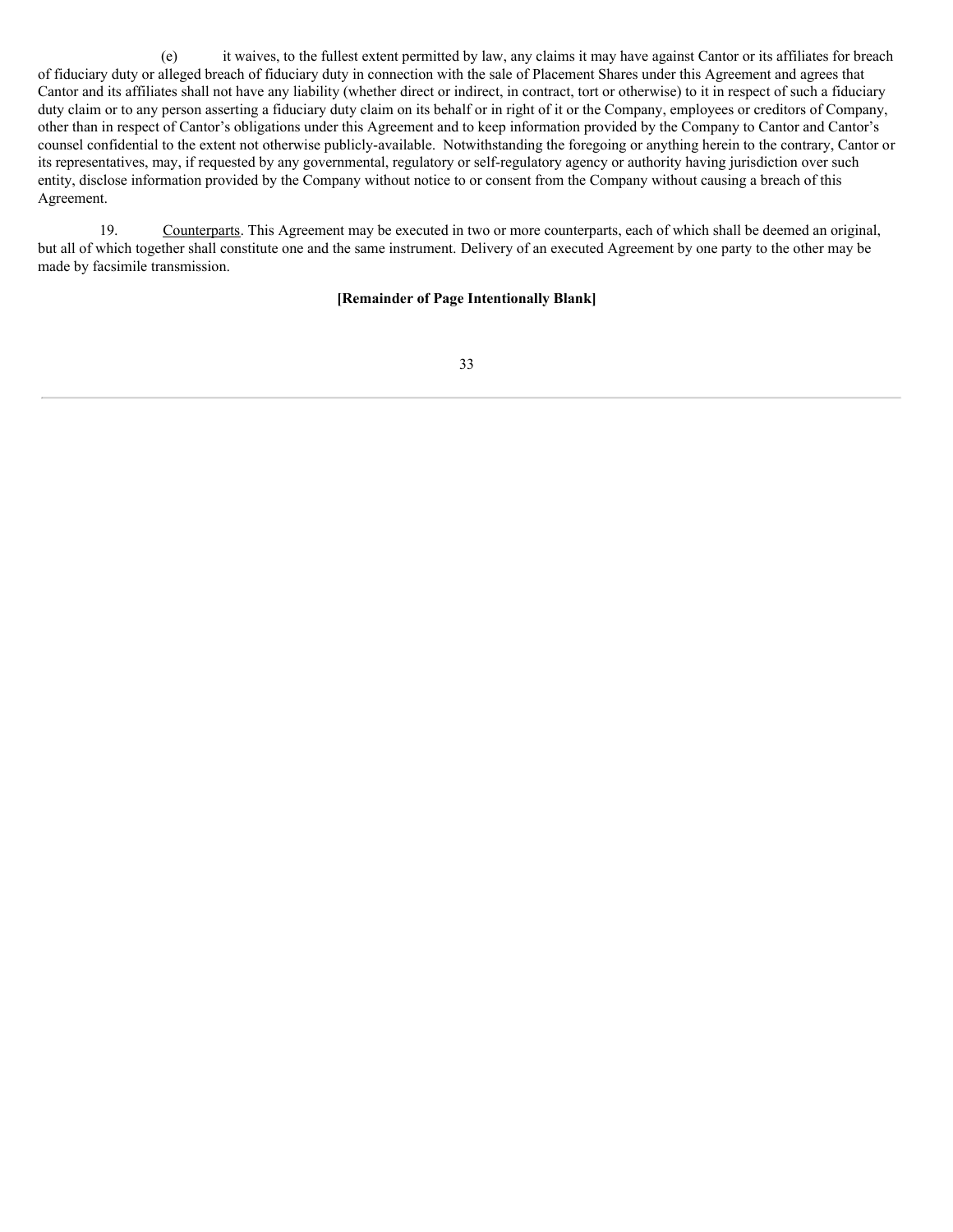If the foregoing correctly sets forth the understanding between the Company and Cantor, please so indicate in the space provided below for that purpose, whereupon this letter shall constitute a binding agreement between the Company and Cantor.

Very truly yours,

#### **CANTOR FITZGERALD & CO.**

| Bv:    | /s/ Sage Kelly                    |  |
|--------|-----------------------------------|--|
| Name:  | Sage Kelly                        |  |
| Title: | Global Head of Investment Banking |  |
|        |                                   |  |

#### **ACCEPTED as of the date first-above written:**

#### **SCYNEXIS, INC.**

| By:    | /s/ Eric Francois       |
|--------|-------------------------|
| Name:  | Eric Francois           |
| Title: | Chief Financial Officer |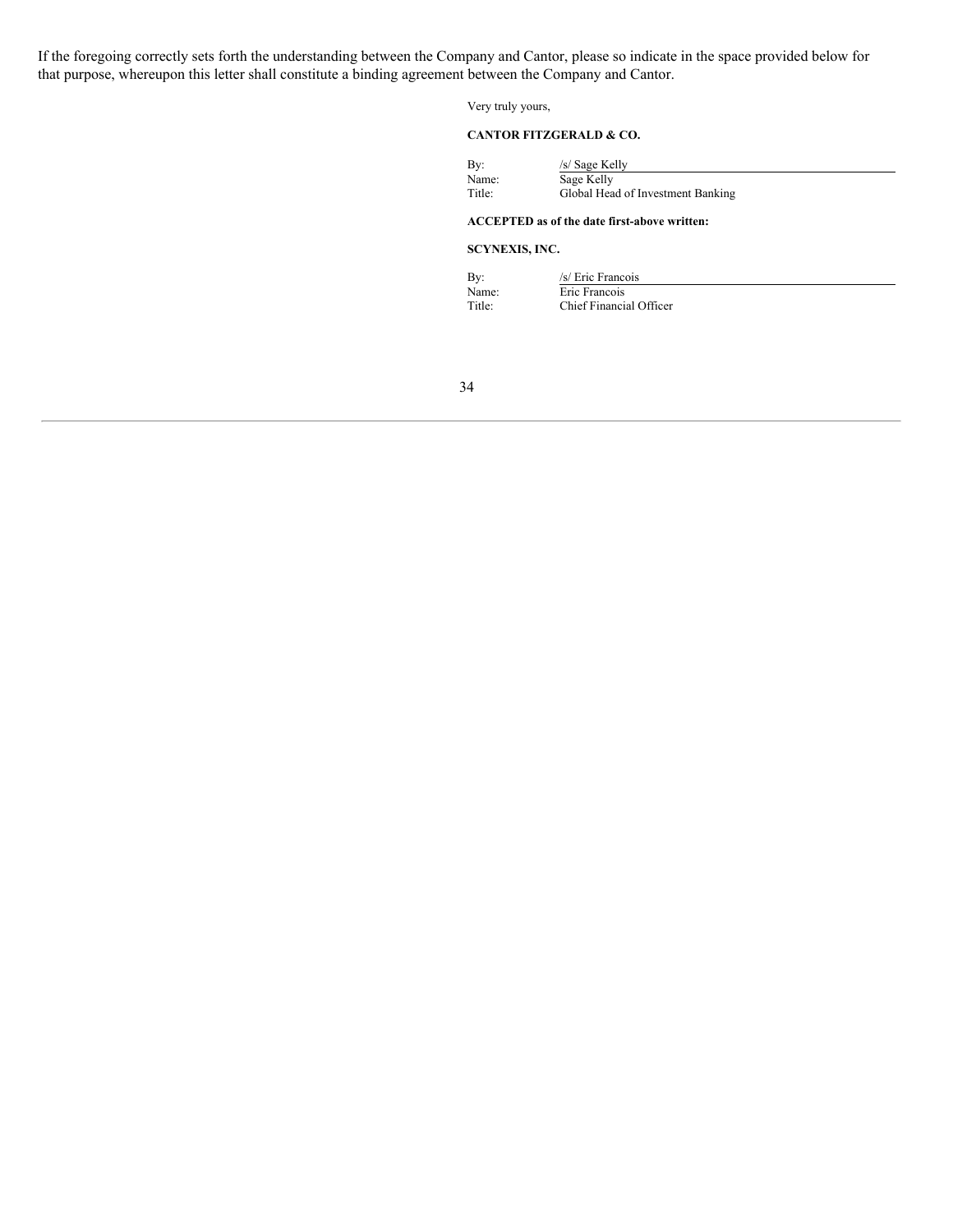#### **FORM OF PLACEMENT NOTICE**

| From:<br>Cc:<br>To: | SCYNEXIS, Inc.<br>Cantor Fitzgerald & Co.<br>Attention: [•] |
|---------------------|-------------------------------------------------------------|
| Subject:            | <b>Placement Notice</b>                                     |
| Date:               | $\begin{bmatrix} 1 & 202 \end{bmatrix}$                     |

Ladies and Gentlemen:

Pursuant to the terms and subject to the conditions contained in the Sales Agreement between SCYNEXIS, Inc. (the "Company"), and Cantor Fitzgerald & Co. ("Cantor") dated May 17, 2021 (the "Agreement"), the Company hereby requests that Cantor sell up to [ ] shares of the Company's common stock, par value \$0.001 per share, at a minimum market price of \$[ ] per share, during the time period beginning [month, day, time] and ending [month, day, time].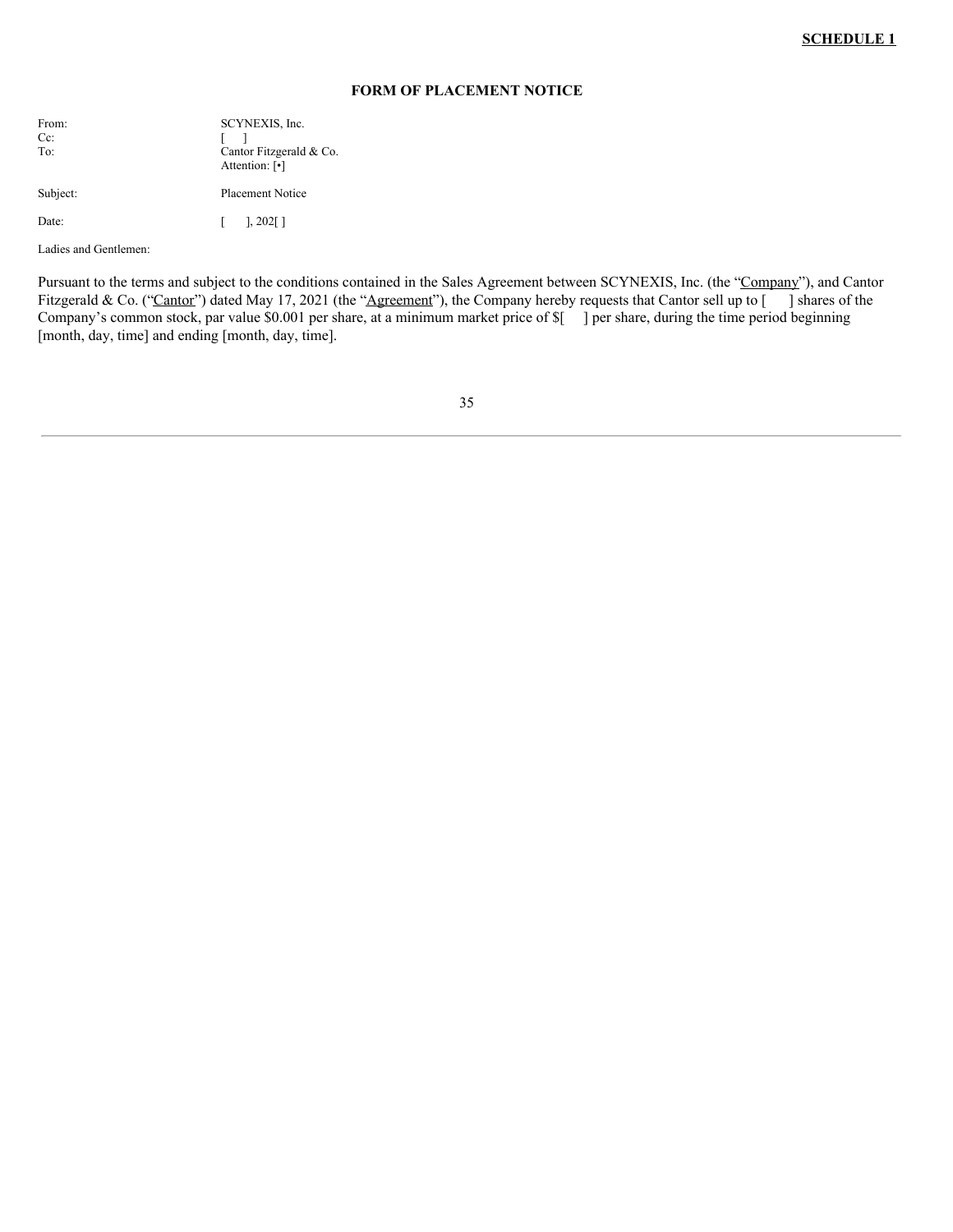# **SCYNEXIS, Inc.**

Marco Taglietti Eric Francois

# **Cantor Fitzgerald & Co.**

Sameer Vasudev (svasudev@cantor.com)

With copies to:

CFControlledEquityOffering@cantor.com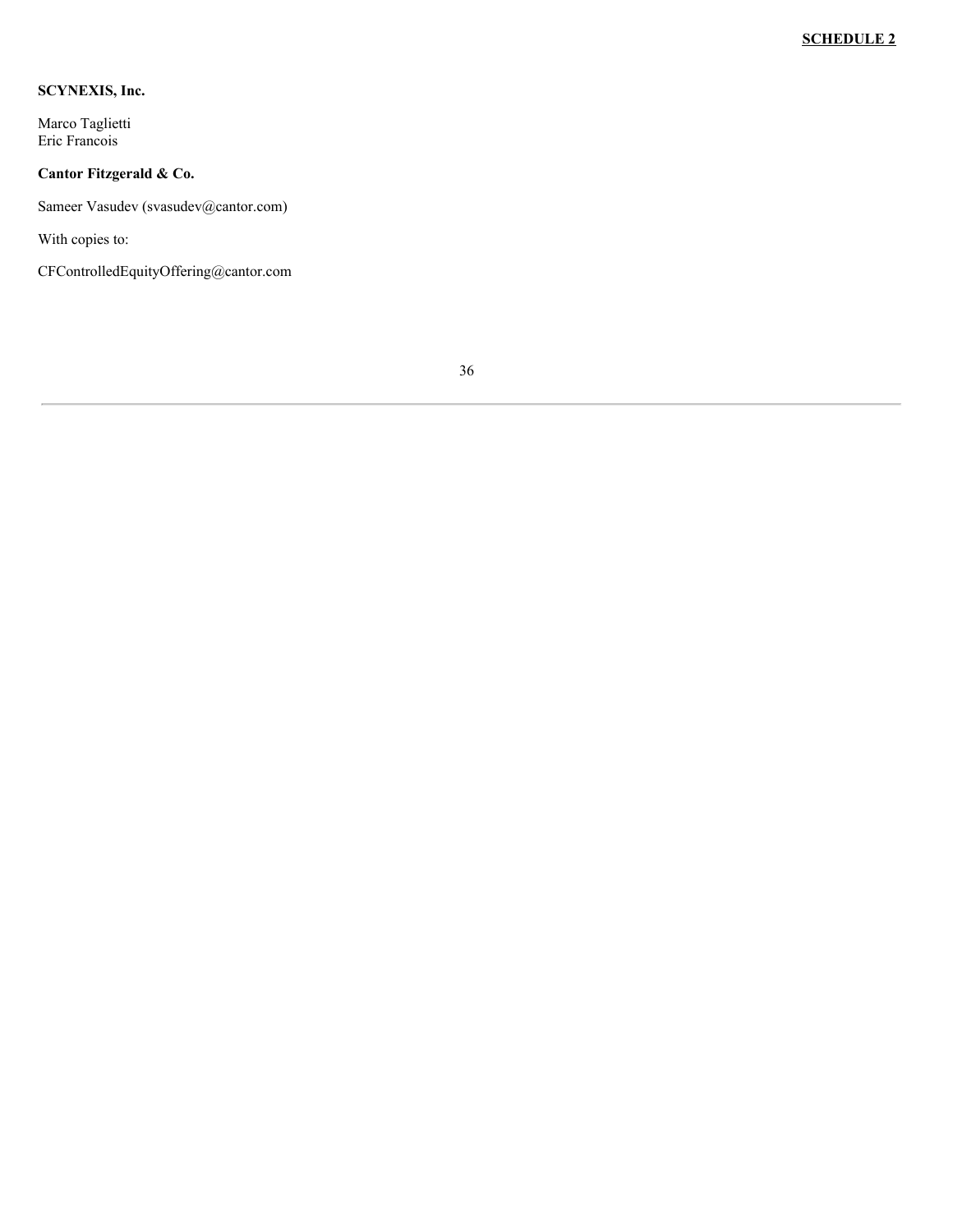# **Compensation**

Cantor shall be paid compensation equal to 3.0% of the gross proceeds from the sales of Common Stock pursuant to the terms of this Agreement.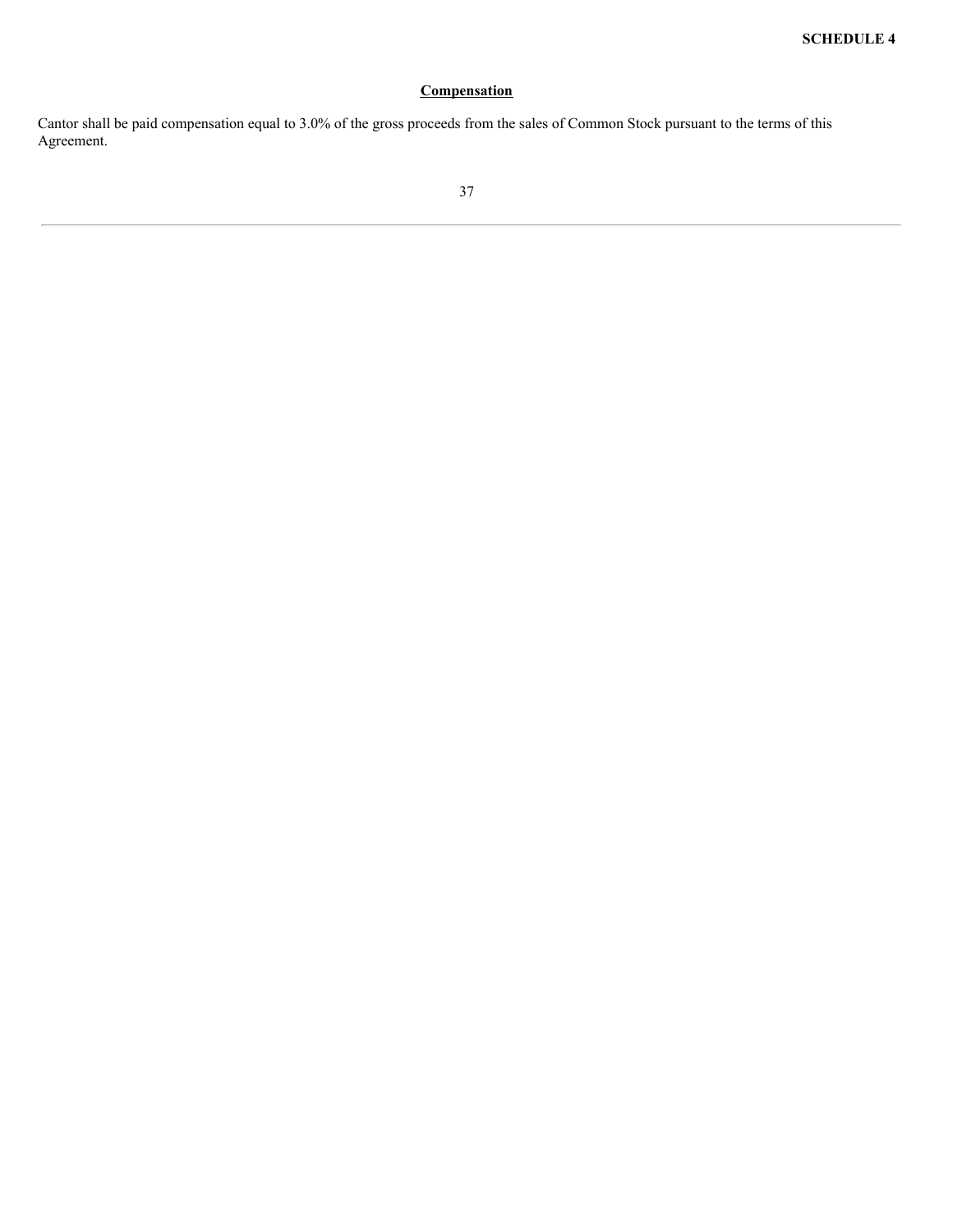# **Significant Subsidiaries**

None.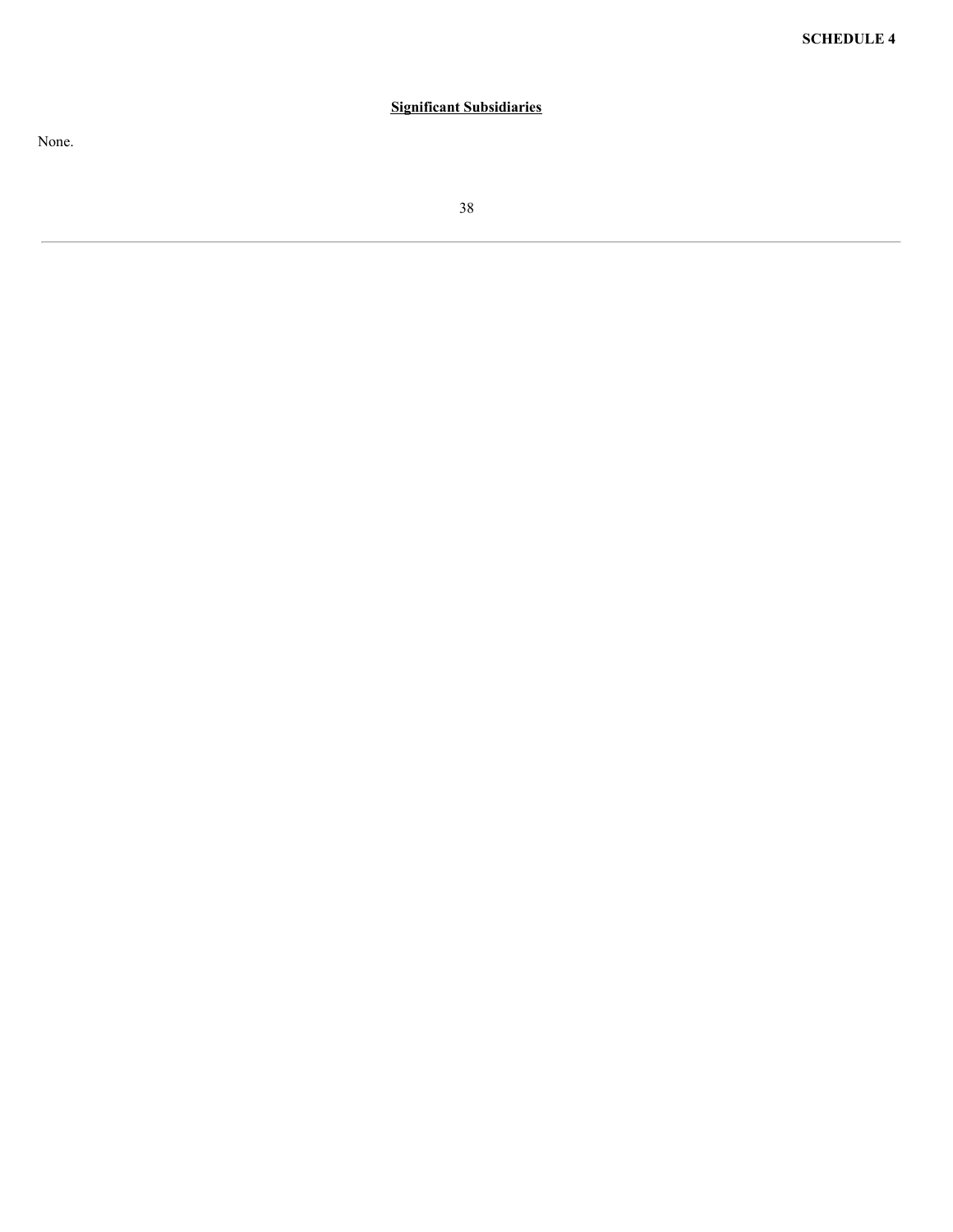### **OFFICER CERTIFICATE**

The undersigned, the duly qualified and elected [ ], of SCYNEXIS, Inc. ("**Company**"), a Delaware corporation, does hereby certify in such capacity and on behalf of the Company, pursuant to **Section 7(m)** of the Sales Agreement dated May 17, 2021 (the "**Sales Agreement**") between the Company and Cantor Fitzgerald & Co., that to the best of the knowledge of the undersigned.

(i) The representations and warranties of the Company in **Section 6** of the Sales Agreement (A) to the extent such representations and warranties are subject to qualifications and exceptions contained therein relating to materiality or Material Adverse Change, are true and correct on and as of the date hereof with the same force and effect as if expressly made on and as of the date hereof, except for those representations and warranties that speak solely as of a specific date and which were true and correct as of such date, and (B) to the extent such representations and warranties are not subject to any qualifications or exceptions, are true and correct in all material respects as of the date hereof as if made on and as of the date hereof with the same force and effect as if expressly made on and as of the date hereof except for those representations and warranties that speak solely as of a specific date and which were true and correct as of such date; and

(ii) The Company has complied with all agreements and satisfied all conditions on its part to be performed or satisfied pursuant to the Sales Agreement at or prior to the date hereof.

Capitalized terms used herein without definition shall have the meanings given to such terms in the Sales Agreement.

#### **SCYNEXIS, INC.**

By: Name: Title:

Date: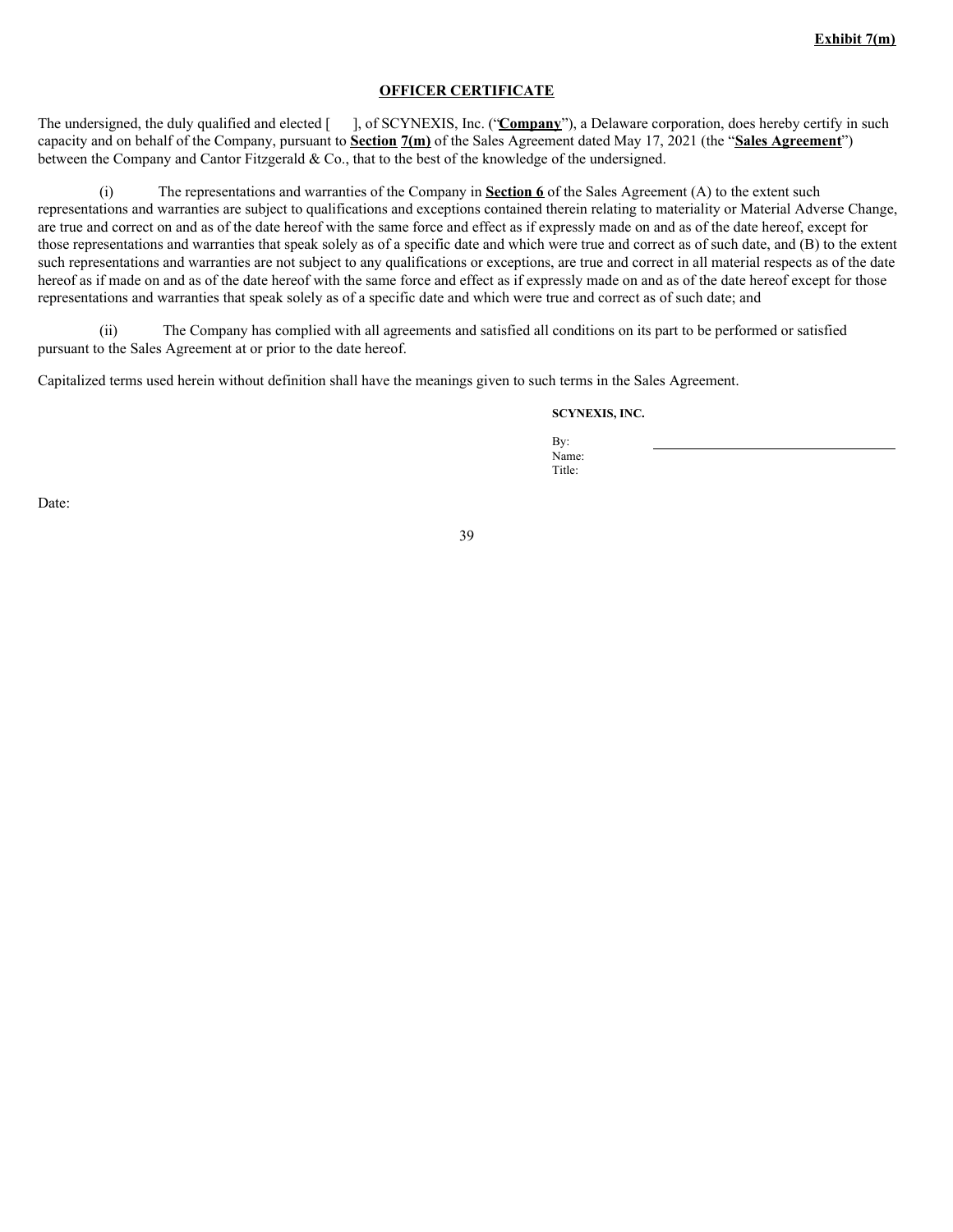## **SCYNEXIS, INC.**

Shares of Common Stock (par value \$0.001 per share)

#### **Controlled Equity OfferingSM**

#### **Sales Agreement**

May 17, 2021

Ladenburg Thalmann & Co. Inc. 277 Park Avenue, 26th Floor New York, New York 10172

#### Ladies and Gentlemen:

SCYNEXIS, Inc. (the "**Company**"), confirms its agreement (this "**Agreement**") with Ladenburg Thalmann & Co. Inc. ("**Ladenburg**"), as follows:

1. Issuance and Sale of Shares. The Company agrees that, from time to time during the term of this Agreement, on the terms and subject to the conditions set forth herein, it may issue and sell through Ladenburg, acting as agent, shares of the Company's common stock, par value \$0.001 per share (the "**Common Stock**"); *provided*, *however*, that in no event shall the Company issue or sell through Ladenburg such number or dollar amount of shares of Common Stock that would, together with sales of shares of Common Stock made pursuant to the Alternative Sales Agreement (as defined below) (the shares of Common Stock sold or to be sold pursuant to this Agreement and the Alternative Sales Agreement are collectively referred to herein as the **"Placement Shares"**) (a) exceed the number or dollar amount of shares of Common Stock registered on the effective Registration Statement (as defined below) pursuant to which the offering is being made, (b) exceed the number of authorized but unissued shares of Common Stock (less shares of Common Stock issuable upon exercise, conversion or exchange of any outstanding securities of the Company or otherwise reserved from the Company's authorized capital stock), (c) exceed the number or dollar amount of shares of Common Stock permitted to be sold under Form S-3 (including General Instruction I.B.6 thereof, if applicable) or (d) exceed the number or dollar amount of shares of Common Stock for which the Company has filed a Prospectus (as defined below) (the lesser of (a), (b), (c) and (d), the "**Maximum Amount**"). Notwithstanding anything to the contrary contained herein, the parties hereto agree that compliance with the limitation set forth in this **Sections 1** and **5(c)** on the number of shares of Common Stock issued and sold under the Sales Agreements (as defined below) shall be the sole responsibility of the Company, and Ladenburg shall have no obligation in connection with such compliance. The offer and sale of Placement Shares through Ladenburg will be effected pursuant to the Registration Statement filed or to be filed by the Company and which has been or will be declared effective by the Securities and Exchange Commission (the "**Commission**"), although nothing in this Agreement shall be construed as requiring the Company to use the Registration Statement to issue the Common Stock.

The Company has also entered into a sales agreement (the "**Alternative Sales Agreement**") of even date herewith with Cantor Fitzgerald & Co. (the "**Alternative Agent**") for the issuance and sale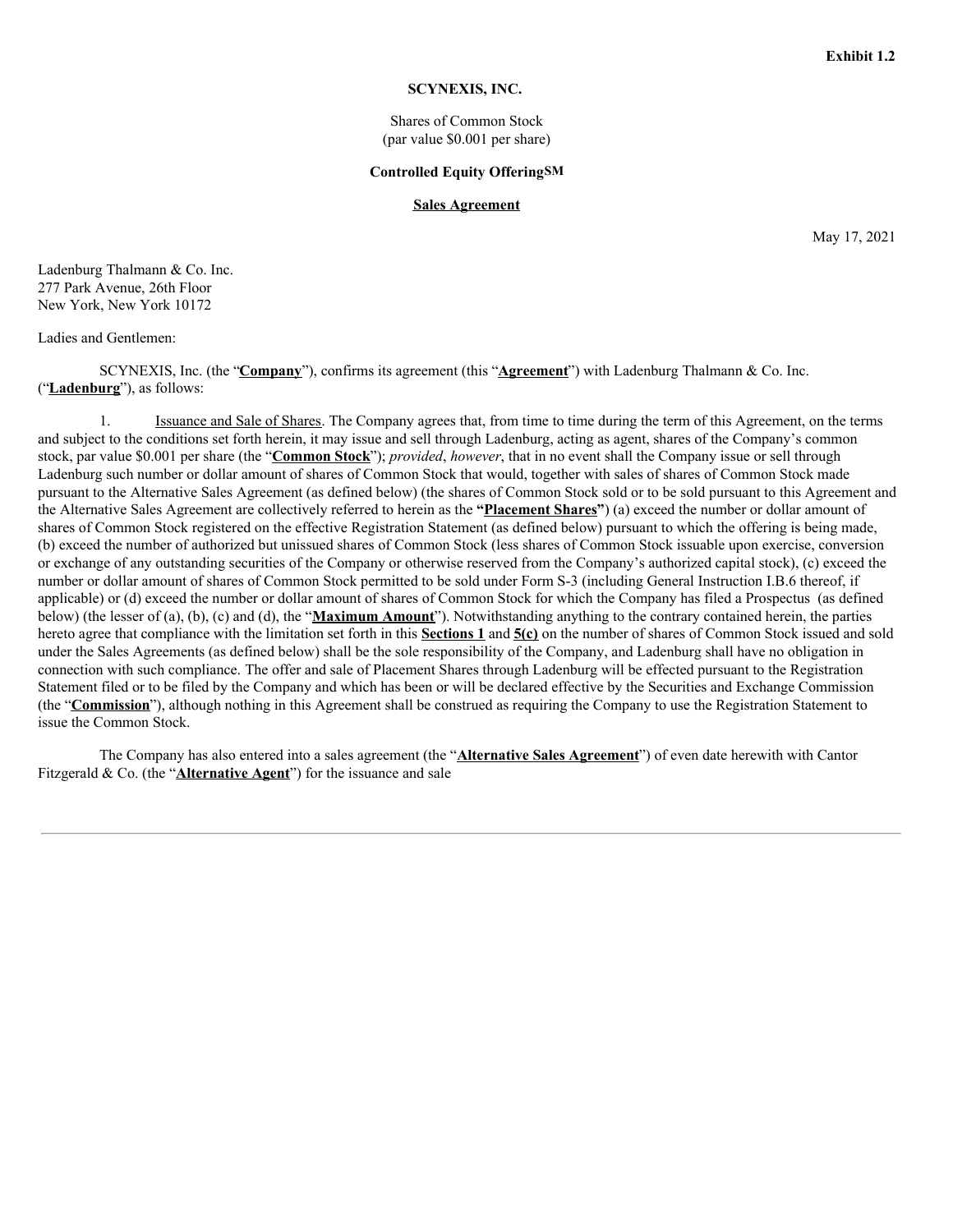from time to time to or through the Alternative Agent of Placement Shares on the terms set forth in the Alternative Sales Agreement. Ladenburg and the Alternative Agent are collectively referred to herein as the "**Agents**." This Agreement and the Alternative Sales Agreement are collectively referred to herein as the "**Sales Agreements**."

The Company has filed or will file, in accordance with the provisions of the Securities Act of 1933, as amended, and the rules and regulations thereunder (collectively, the "**Securities Act**"), with the Commission a registration statement on Form S-3, including a base prospectus, relating to certain securities, including the Common Stock, to be issued from time to time by the Company, each of which incorporates by reference documents that the Company has filed or will file in accordance with the provisions of the Securities Exchange Act of 1934, as amended, and the rules and regulations thereunder (collectively, the "**Exchange Act**"). The Company has prepared or will prepare a prospectus or a prospectus supplement to the base prospectus included as part of the registration statement, which prospectus or prospectus supplement relates to the Placement Shares to be issued from time to time by the Company. The Company has furnished or will furnish to Ladenburg, for use by Ladenburg, copies of the prospectus or prospectus supplement and related base prospectus relating to the Placement Shares included as part of such registration statement. The Company may file one or more additional registration statements from time to time that will contain a prospectus or a base prospectus and related prospectus supplement, if applicable, with respect to the Placement Shares. Except where the context otherwise requires, such registration statement(s), including all documents filed as part thereof or incorporated by reference therein, and including any information contained in a Prospectus (as defined below) subsequently filed with the Commission pursuant to Rule 424(b) under the Securities Act or deemed to be a part of such registration statement pursuant to Rule 430B or 462(b) of the Securities Act, is herein called the "**Registration Statement.**" The prospectus, or the base prospectus or base prospectuses and related prospectus supplement or prospectus supplements, as applicable, including all documents incorporated therein by reference, included in the Registration Statement, as it may be supplemented, if necessary, by any prospectus supplement or prospectus supplements, as applicable, relating to the Placement Shares, in the form in which such prospectus or prospectuses and/or prospectus supplement or prospectus supplements and related base prospectus, have most recently been filed by the Company with the Commission pursuant to Rule 424(b) under the Securities Act, together with the then issued Issuer Free Writing Prospectus(es) (as defined below), is herein called the "**Prospectus**." Any "issuer free writing prospectus," as defined in Rule 433 of the Securities Act ("**Rule 433**"), relating to the Placement Shares that (i) is required to be filed with the Commission by the Company or (ii) is exempt from filing pursuant to Rule 433(d)(5)(i), in each case in the form filed or required to be filed with the Commission or, if not required to be filed, in the form retained in the Company's records pursuant to Rule 433(g), is herein called an "**Issuer Free Writing Prospectus**." Any reference herein to the Registration Statement, any Prospectus, Issuer Free Writing Prospectus or any amendment or supplement thereto shall be deemed to refer to and include the documents incorporated by reference therein, and any reference herein to the terms "amend," "amendment" or "supplement" with respect to the Registration Statement, any Prospectus or any Issuer Free Writing Prospectus shall be deemed to refer to and include the filing after the execution hereof of any document with the Commission deemed to be incorporated by reference therein. For purposes of this Agreement, all references to the Registration Statement, any Prospectus or to any amendment or supplement thereto shall be deemed to include any copy filed with the Commission pursuant to the Electronic Data Gathering Analysis and Retrieval system ("**EDGAR**").

2. Placements. Each time that the Company wishes to issue and sell the Placement Shares to Ladenburg hereunder (each, a "**Placement**"), it will notify Ladenburg by email notice (or other method mutually agreed to in writing by the parties) (a "**Placement Notice**") containing the parameters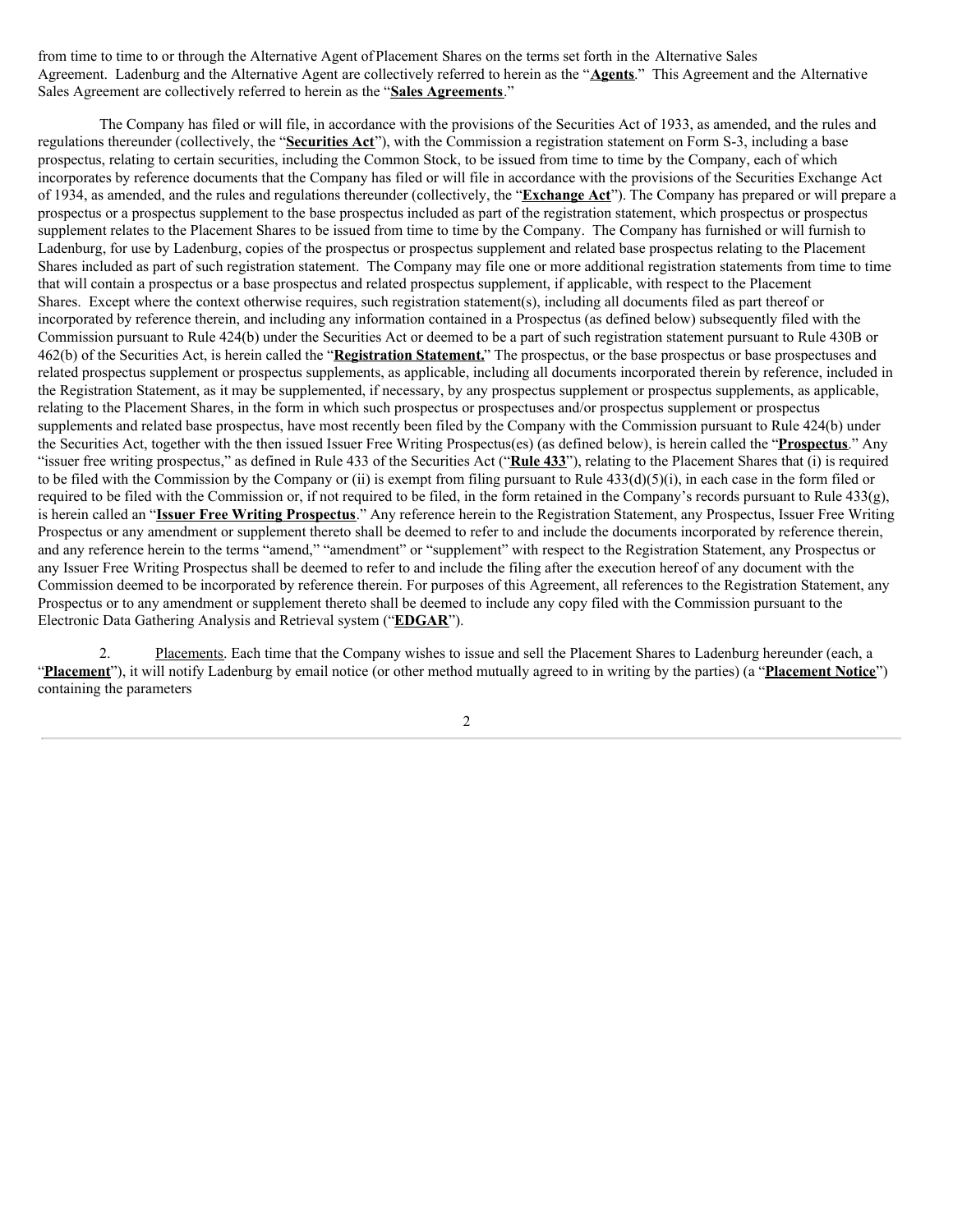in accordance with which it desires such Placement Shares to be sold, which shall at a minimum include the number of Placement Shares to be issued, the time period during which sales are requested to be made, any limitation on the number of Placement Shares that may be sold in any one Trading Day (as defined in **Section 3**) and any minimum price below which sales may not be made, a form of which containing such minimum sales parameters necessary is attached hereto as **Schedule 1**. The Placement Notice shall originate from any of the individuals from the Company set forth on **Schedule 2** (with a copy to each of the other individuals from the Company listed on such schedule), and shall be addressed to each of the individuals from Ladenburg set forth on **Schedule 2**, as such **Schedule 2** may be amended in writing from time to time. The Placement Notice shall be effective upon receipt by Ladenburg unless and until (i) in accordance with the notice requirements set forth in **Section 4**, Ladenburg declines to accept the terms contained therein for any reason, in its sole discretion, (ii) the entire amount of such Placement Shares have been sold, (iii) in accordance with the notice requirements set forth in **Section 4**, the Company suspends or terminates the Placement Notice, (iv) the Company issues a subsequent Placement Notice with parameters superseding those on the earlier dated Placement Notice, or (v) the Agreement has been terminated under the provisions of **Section 11**. The amount of any discount, commission or other compensation to be paid by the Company to Ladenburg in connection with the sale of such Placement Shares shall be calculated in accordance with the terms set forth in **Schedule 3.** It is expressly acknowledged and agreed that neither the Company nor Ladenburg will have any obligation whatsoever with respect to a Placement or any Placement Shares unless and until the Company delivers a Placement Notice to Ladenburg and Ladenburg does not decline such Placement Notice pursuant to the terms set forth above, and then only upon the terms specified therein and herein. In the event of a conflict between the terms of this Agreement and the terms of a Placement Notice, the terms of the Placement Notice will control.

3. Sale of Placement Shares by Ladenburg. Subject to the terms and conditions herein set forth, upon the Company's delivery of a Placement Notice, and unless the sale of the Placement Shares described therein has been declined, suspended, or otherwise terminated in accordance with the terms of this Agreement, Ladenburg, for the period specified in the Placement Notice, will use its commercially reasonable efforts consistent with its normal trading and sales practices and applicable state and federal laws, rules and regulations and the rules of the Nasdaq Stock Market, Inc. ("**Nasdaq**") to sell such Placement Shares up to the amount specified in, and otherwise in accordance with the terms of, such Placement Notice. Ladenburg will provide written confirmation to the Company (including by email correspondence to each of the individuals of the Company set forth on **Schedule 2**, if receipt of such correspondence is actually acknowledged by any of the individuals to whom the notice is sent, other than via auto-reply) no later than the opening of the Trading Day (as defined below) immediately following the Trading Day on which it has made sales of Placement Shares hereunder setting forth the number of Placement Shares sold on such day, the volume-weighted average price of the Placement Shares sold, and the Net Proceeds (as defined below) payable to the Company. Ladenburg may sell Placement Shares by any method permitted by law deemed to be an "at the market offering" as defined in Rule 415(a)(4) of the Securities Act, including sales made directly on or through Nasdaq, on any other existing trading market for the Common Stock or to or through a market maker. If expressly authorized by the Company in a Placement Notice, Ladenburg may also sell Placement Shares in negotiated transactions. Notwithstanding the provisions of **Section 6(aaa)**, Ladenburg shall not purchase Placement Shares for its own account as principal unless expressly authorized to do so by the Company in a Placement Notice. The Company acknowledges and agrees that (i) there can be no assurance that Ladenburg will be successful in selling Placement Shares, and (ii) Ladenburg will incur no liability or obligation to the Company or any other person or entity if it does not sell Placement Shares for any reason other than a failure by Ladenburg to use its commercially reasonable efforts consistent with its normal trading and sales practices to sell such Placement Shares as required under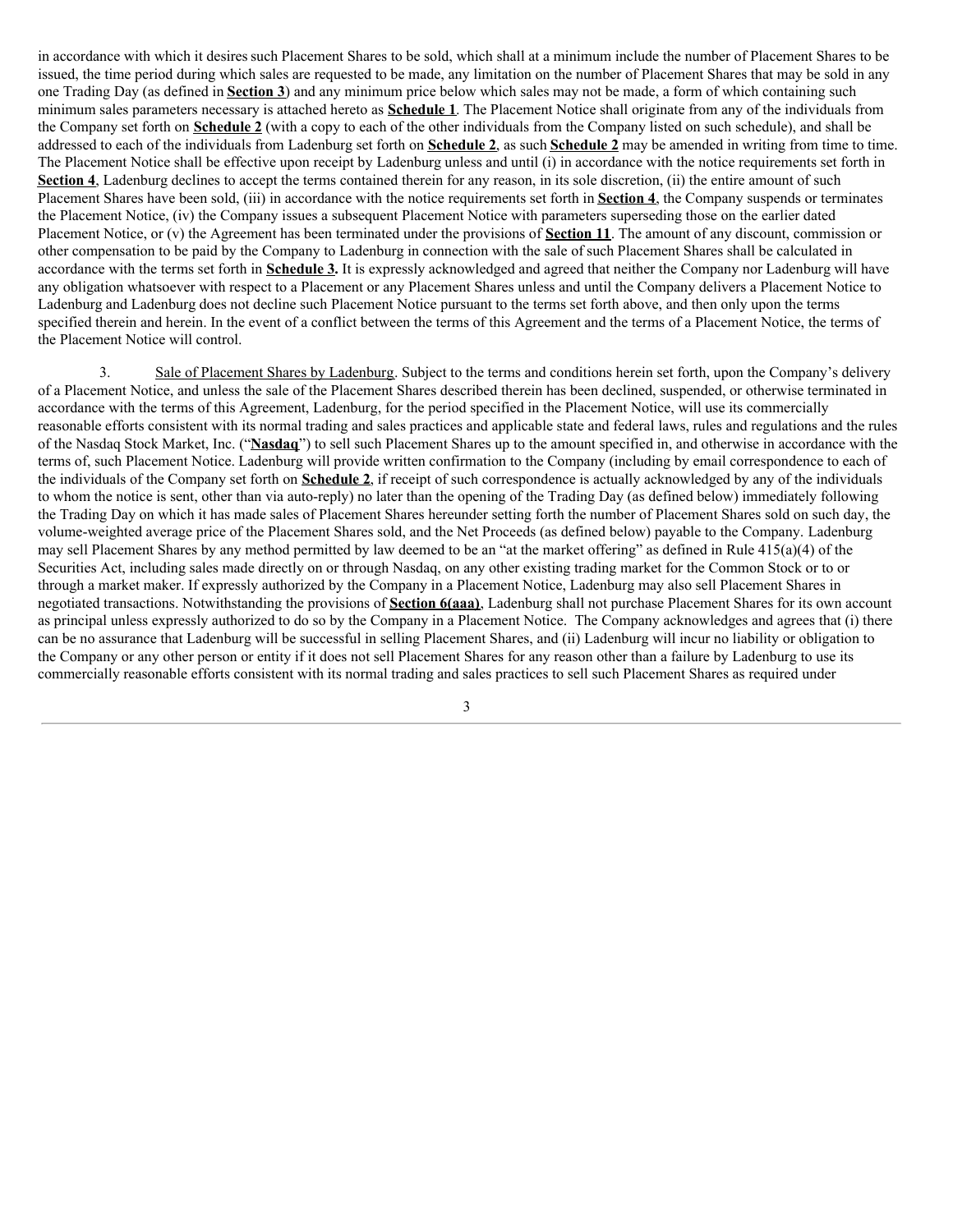this **Section 3**. For the purposes hereof, "**Trading Day**" means any day on which the Company's Common Stock is purchased and sold on the principal market on which the Common Stock is listed or quoted.

# 4. Suspension of Sales.

(i) The Company or Ladenburg may, upon notice to the other party in writing (including by email correspondence to each of the individuals of the other party set forth on **Schedule 2**, if receipt of such correspondence is actually acknowledged by any of the individuals to whom the notice is sent, other than via auto-reply) or by telephone (confirmed immediately by verifiable facsimile transmission or email correspondence to each of the individuals of the other party set forth on **Schedule 2**), suspend any sale of Placement Shares; *provided, however*, that such suspension shall not affect or impair either party's obligations with respect to any Placement Shares sold hereunder prior to the receipt of such notice. Each of the parties agrees that no such notice under this **Section 4** shall be effective against the other unless it is made to one of the individuals named on **Schedule 2** hereto, as such schedule may be amended in writing from time to time.

(b) Notwithstanding any other provision of this Agreement, during any period in which the Company is in possession of material non-public information, the Company and Ladenburg agree that (i) no sale of Placement Shares will take place, (ii) the Company shall not request the sale of any Placement Shares, and (iii) Ladenburg shall not be obligated to sell or offer to sell any Placement Shares.

(c) If, any time after the exemptive provisions set forth in Rule  $101(c)(1)$  of Regulation M under the Exchange Act ("Regulation M") become applicable to the Company, either Ladenburg or the Company has reason to believe that such exemptive provisions are not satisfied with respect to the Common Stock, it shall promptly notify the other party, and Ladenburg may, at its sole discretion, suspend sales of the Placement Shares under this Agreement.

### 5. Settlement.

(a) Settlement of Placement Shares. Unless otherwise specified in the applicable Placement Notice, settlement for sales of Placement Shares by Ladenburg will occur on the second (2nd) Trading Day (or such earlier day as is industry practice for regular-way trading) following the date on which such sales are made (each, a "**Settlement Date**"). The amount of proceeds to be delivered to the Company on a Settlement Date against receipt of such Placement Shares sold (the "**Net Proceeds**") will be equal to the aggregate sales price received by Ladenburg at which such Placement Shares were sold, after deduction for (i) Ladenburg's commission, discount or other compensation for such sales payable by the Company pursuant to **Section 2** hereof, (ii) any other amounts due and payable by the Company to Ladenburg hereunder pursuant to **Section 7(g)** (Expenses) hereof, and (iii) any transaction fees imposed by any Governmental Authority (as defined below) in respect of such sales.

(b) Delivery of Placement Shares. On or before each Settlement Date, the Company will, or will cause its transfer agent to, electronically transfer the Placement Shares being sold by Ladenburg by crediting Ladenburg's or its designee's account (provided Ladenburg shall have given the Company written notice of such designee at least one Trading Day prior to the Settlement Date) at The Depository Trust Company through its Deposit and Withdrawal at Custodian System or by such other means of delivery as may be mutually agreed upon by the parties hereto which in all cases shall be freely tradeable, transferable, registered shares in good deliverable form. On each Settlement Date,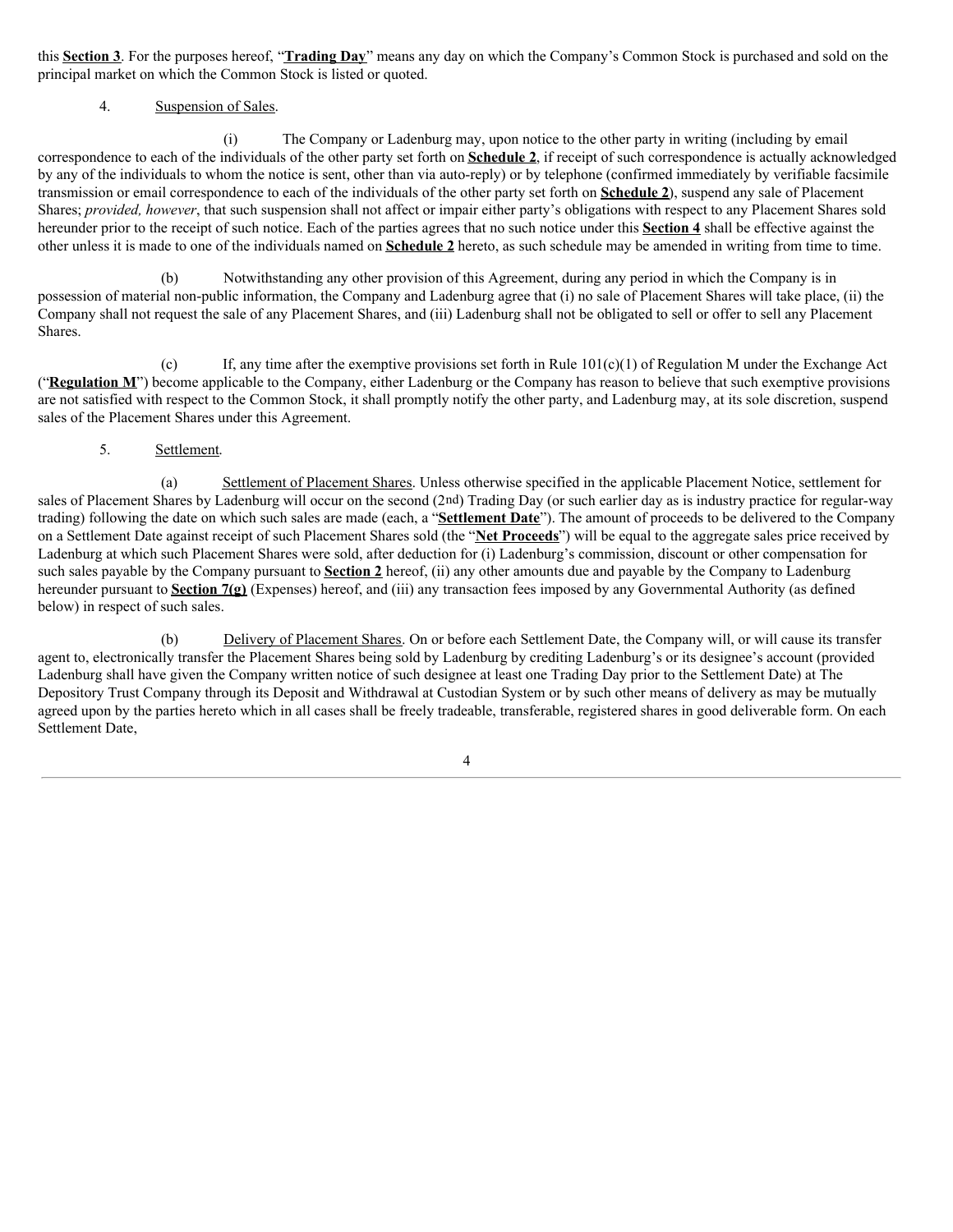Ladenburg will deliver the related Net Proceeds in same day funds to an account designated by the Company on, or prior to, the Settlement Date. Ladenburg will be responsible for providing DWAC instructions or instructions for delivery by other means with regard to the transfer of such Placement Shares being sold. The Company agrees that if the Company, or its transfer agent (if applicable), defaults in its obligation to deliver duly authorized Placement Shares on a Settlement Date (other than as a result of a failure by Ladenburg to provide instructions for delivery), the Company agrees that in addition to and in no way limiting the rights and obligations set forth in **Section 9(a)** (Indemnification and Contribution) hereto, it will (i) hold Ladenburg harmless against any loss, claim, damage, or reasonable, documented expense (including reasonable and documented legal fees and expenses), as incurred, arising out of or in connection with such default by the Company and (ii) pay to Ladenburg (without duplication) any commission, discount, or other compensation to which it would otherwise have been entitled absent such default.

(c) One Agent. The Company agrees that any offer to sell Placement Shares, any solicitation of an offer to buy Placement Shares, or any sales of Placement Shares shall only be effected by or through only one of the Agents on any single given day and the Company shall in no event request that both Ladenburg and the Alternative Agent offer or sell Placement Shares on the same day.

(d) Limitations on Offering Size. In no event shall the Company issue or sell through Ladenburg and the Alternative Agent such number or dollar amount of Placement Shares that would exceed the lesser of (A) together with all sales of Placement Shares under the Sales Agreements, the Maximum Amount and (B) the amount authorized from time to time to be issued and sold under the Sales Agreements by the Company's board of directors, a duly authorized committee thereof or a duly authorized executive committee, and notified to Ladenburg and the Alternative Agent in writing. Further, under no circumstances shall the Company cause or permit the aggregate offering amount of Placement Shares sold pursuant to the Sales Agreements to exceed the Maximum Amount.

6. Representations and Warranties of the Company. The Company represents and warrants to, and agrees with, Ladenburg that as of the date of this Agreement (other than with respect to the Registration Statement and the Prospectus, each representations are made as of the effective date of the Registration Statement), each Representation Date (as defined in **Section 7(m)**), each date on which a Placement Notice is given, and any date on which Placement Shares are sold hereunder:

(a) Compliance with Registration Requirements. The Registration Statement and any Rule 462(b) Registration Statement have been or will be declared effective by the Commission under the Securities Act. The Company has complied with all requests of the Commission for additional or supplemental information. No stop order suspending the effectiveness of the Registration Statement or any Rule 462(b) Registration Statement is in effect and no proceedings for such purpose have been instituted or are pending or, to the best knowledge of the Company, contemplated or threatened by the Commission. The Company meets the requirements for use of Form S-3 under the Securities Act. The sale of the Placement Shares hereunder meets the requirements or General Instruction I.B.1 of Form S-3.

(b) No Misstatement or Omission. The Prospectus as of its date and, as amended or supplemented, if applicable, will comply in all material respects with the Securities Act. Each of the Registration Statement, any Rule 462(b) Registration Statement, the Prospectus and any post-effective amendments or supplements thereto, at the time it becomes or became effective or its date, as applicable, complied or will comply and as of each of the Settlement Dates, if any, complied or will comply in all material respects with the Securities Act and did not or will not and, as of each Settlement Date, if any, did not or will not contain any untrue statement of a material fact or omit to state a material fact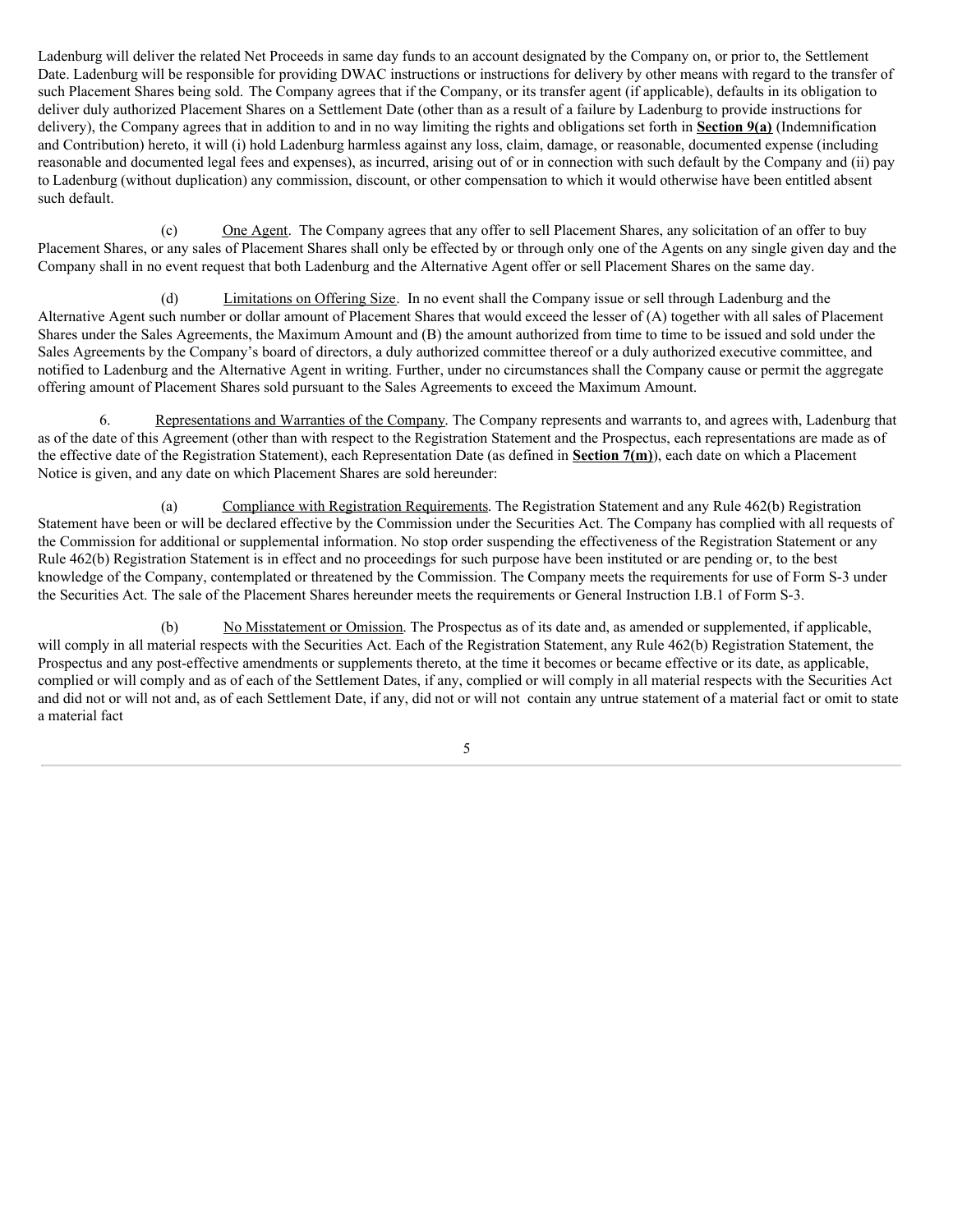required to be stated therein or necessary to make the statements therein not misleading.The Prospectus, as amended or supplemented, as of its date, did not or will not and, as of each of the Settlement Dates, if any, will not contain any untrue statement of a material fact or omit to state a material fact necessary in order to make the statements therein, in the light of the circumstances under which they were made, not misleading. The representations and warranties set forth in the two immediately preceding sentences do not apply to statements in or omissions from the Registration Statement, any Rule 462(b) Registration Statement, or any post-effective amendment thereto, or the Prospectus, or any amendments or supplements thereto, made in reliance upon and in conformity with information relating to Ladenburg furnished to the Company in writing by Ladenburg expressly for use therein. There are no contracts or other documents required to be described in the Prospectus or to be filed as exhibits to the Registration Statement which have not been described or filed as required.

(c) Offering Materials Furnished to Ladenburg. The Company has delivered or will deliver to Ladenburg one complete copy of the Registration Statement and a copy of each consent and certificate of experts filed as a part thereof, and conformed copies of the Registration Statement (without exhibits) and the Prospectus, as amended or supplemented, in such quantities and at such places as Ladenburg has reasonably requested.

(d) Conformity with Securities Act and Exchange Act. The Registration Statement, the Prospectus, any Issuer Free Writing Prospectus or any amendment or supplement thereto, and the documents incorporated by reference in the Registration Statement, the Prospectus or any amendment or supplement thereto, when such documents were or are filed with the Commission under the Securities Act or the Exchange Act or became or become effective under the Securities Act, as the case may be, conformed or will conform in all material respects with the requirements of the Securities Act and the Exchange Act, as applicable.

(e) Not an Ineligible Issuer. The Company currently is not an "ineligible issuer," as defined in Rule 405 of the rules and regulation of the Commission. The Company agrees to notify Ladenburg promptly upon the Company becoming an "ineligible issuer."

(f) Distribution of Offering Material By the Company. The Company has not distributed and will not distribute, prior to the completion of Ladenburg's distribution of the Placement Shares, any offering material in connection with the offering and sale of the Placement Shares other than the Prospectus or the Registration Statement or any free writing prospectus (as defined in Rule 405 under the Securities Act) prepared by it and reviewed and consented to in advance in writing by Ladenburg, such free writing prospectus a "Permitted Free Writing Prospectus." The Company represents and warrants that it has treated and agrees that it will treat each Permitted Free Writing Prospectus as an "issuer free writing prospectus," as defined in Rule 433, and has complied and will comply with the requirements of Rule 433 applicable to any Permitted Free Writing Prospectus, including timely filing with the Commission where required, legending and record keeping.

(g) The Sales Agreement. This Agreement has been duly authorized, executed and delivered by, and is a valid and binding agreement of, the Company, enforceable against the Company in accordance with its terms, except as rights to indemnification hereunder may be limited by applicable law and except as the enforcement hereof may be limited by bankruptcy, insolvency, reorganization, moratorium or other similar laws relating to or affecting the rights and remedies of creditors or by general equitable principles.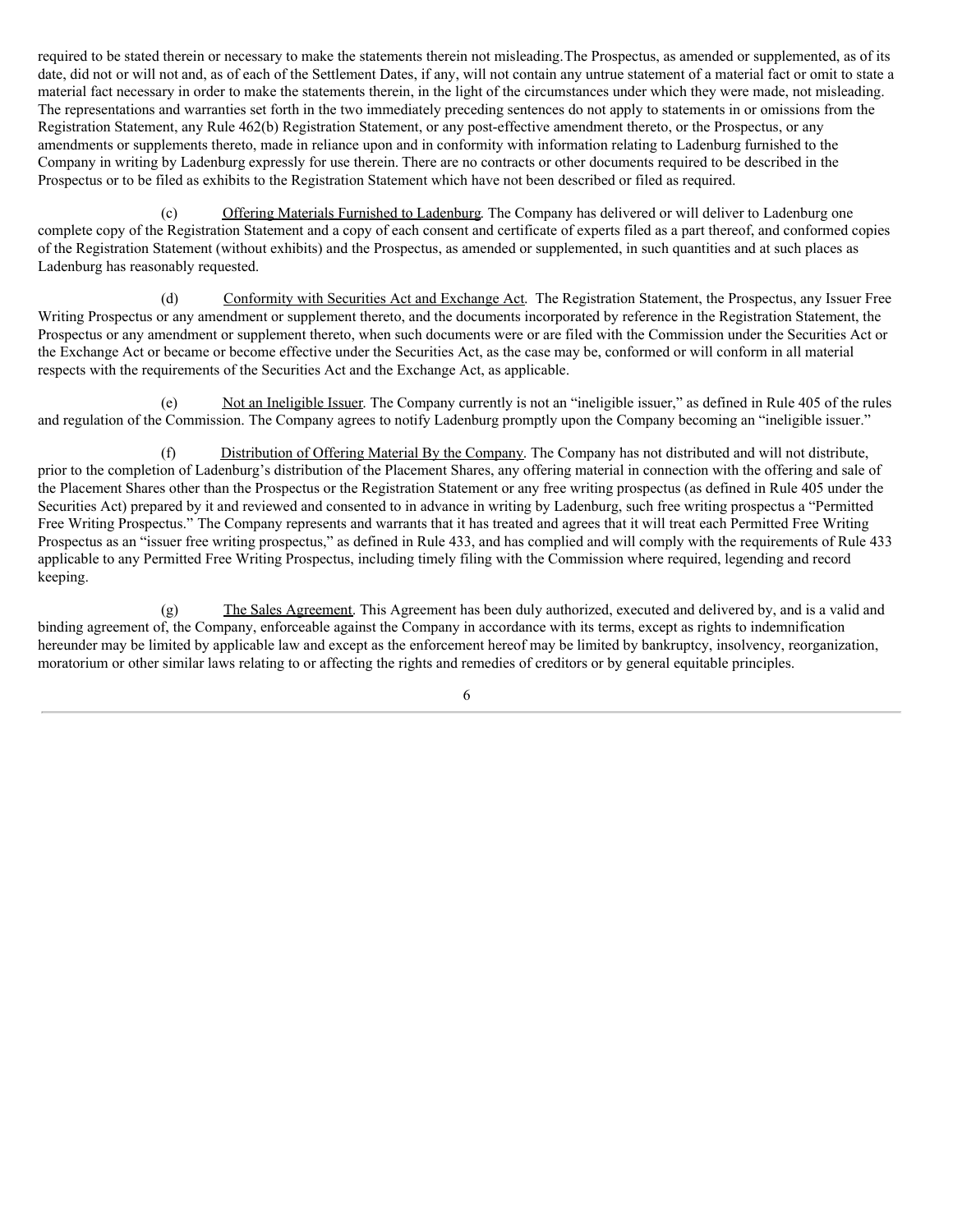(h) Authorization of the Common Stock. The Placement Shares to be sold by Ladenburg, when issued and delivered, will be duly authorized for issuance and sale pursuant to this Agreement and, when issued and delivered by the Company against payment therefor pursuant to this Agreement, will be duly authorized, validly issued, fully paid and nonassessable.

(i) No Applicable Registration or Other Similar Rights. There are no persons with registration or other similar rights to have any equity or debt securities registered for sale under the Registration Statement or included in the offering contemplated by this Agreement, except for such rights as have been duly waived.

(j) No Material Adverse Change. Except as otherwise disclosed in the Prospectus or in any Issuer Free Writing Prospectus, subsequent to the respective dates as of which information is given in the Prospectus: (i) there has been no material adverse change, or any development that could reasonably be expected to result in a material adverse change, in the condition, financial or otherwise, or in the earnings, business, operations or prospects, whether or not arising from transactions in the ordinary course of business, of the Company and its Subsidiaries (as defined below), considered as one entity (any such change is called a "**Material Adverse Change**"); (ii) neither the Company nor any of its Subsidiaries has incurred any material liability or obligation which is material to the Company and its Subsidiaries taken as a whole, indirect, direct or contingent, not in the ordinary course of business nor entered into any transaction or agreement not in the ordinary course of business which is material to the Company and its Subsidiaries taken as a whole: and (iii) there has been no dividend or distribution of any kind declared, paid or made by the Company.

(k) Independent Accountants. Deloitte & Touche LLP, who has expressed its opinion with respect to the financial statements (which term as used in this Agreement includes the related notes thereto) and supporting schedules filed with the Commission or incorporated by reference as a part of the Registration Statement and included in the Prospectus, is, to the knowledge of the Company, an independent registered public accounting firm as required by the Securities Act and the Exchange Act.

(l) Preparation of the Financial Statements. The consolidated financial statements of the Company, together with related notes and schedules as set forth in or incorporated by reference in the Registration Statement and the Prospectus, present fairly in all material respects the consolidated financial position and the results of operations and cash flows of the Company and its Subsidiaries, at the indicated dates and for the indicated periods. Such financial statements and related schedules have been prepared in accordance with U.S. generally accepted principles of accounting ("**GAAP**"), consistently applied throughout the periods involved, except as disclosed therein, and all adjustments necessary for a fair presentation of results for such periods have been made. There are no financial statements (historical or pro forma) that are required to be included in the Registration Statement or the Prospectus that are not included as required. The pro forma financial statements, including the notes thereto, included in the Registration Statement and the Prospectus include assumptions that provide a reasonable basis for presenting the significant effects directly attributable to the transactions and events described therein, the related pro forma adjustments give appropriate effect to those assumptions, and the pro forma adjustments reflect the proper application of those adjustments to the historical financial statement amounts in the pro forma financial statements included in the Registration Statements and the Prospectus. The pro forma financial statements, including the notes thereto, included in the Registration Statement and the Prospectus comply as to form in all material respects with the applicable accounting requirements of Regulation S-X under the Securities Act and the pro forma adjustments have been properly applied to the historical amounts in the compilation of those statements. No other financial statements are required to be included in the Registration Statement or the Prospectus.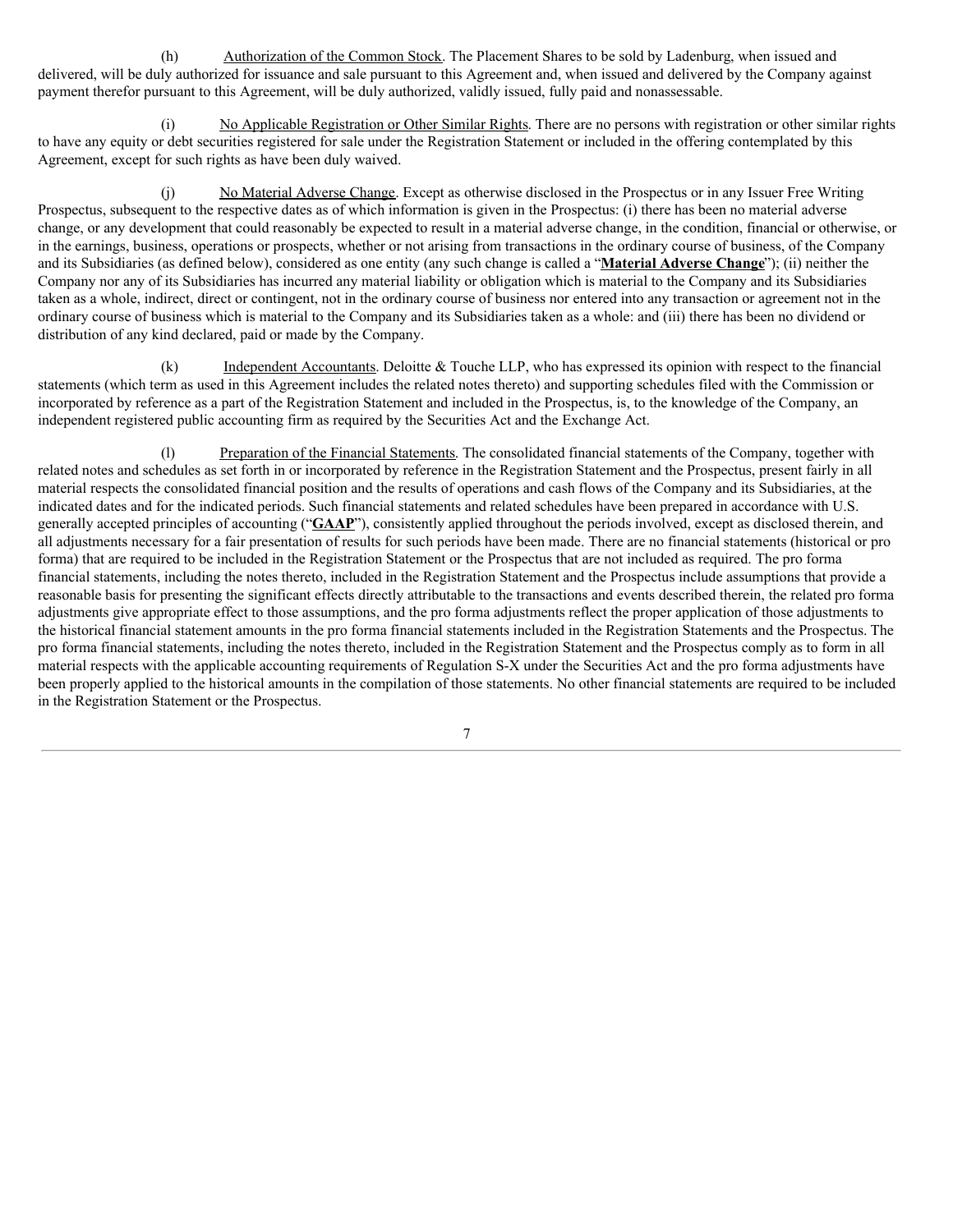(m) XBRL. The interactive data in eXtensible Business Reporting Language included or incorporated by reference in each Registration Statement and Prospectus fairly presents the information called for in all material respects and has been prepared in accordance with the Commission's rules and guidelines applicable thereto.

(n) Title to Assets. The Company and its Subsidiaries have good and marketable title to all of the properties and assets reflected in the financial statements (or as described in the Prospectus) hereinabove described, subject to no lien, mortgage, pledge, charge or encumbrance of any kind except those reflected in such financial statements (or as described in the Prospectus) or which are not material in amount. The Company and its Subsidiaries occupy their leased properties under valid and binding leases conforming in all material respects to the description thereof set forth in the Prospectus.

(o) Incorporation and Good Standing of the Company. Each of the Company and its Subsidiaries has been duly incorporated and is validly existing as a corporation in good standing under the laws of its jurisdiction of organization and has corporate power and authority to own, lease and operate its properties and to conduct its business as described in the Prospectus and to enter into and perform its obligations under this Agreement, as applicable. The Company and its Subsidiaries are each duly qualified as a foreign corporation or foreign partnership to transact business and is in good standing in each jurisdiction in which such qualification is required, whether by reason of the ownership or leasing of property or the conduct of business, except for such jurisdictions where the failure to so qualify or to be in good standing would not, individually or in the aggregate, result in a Material Adverse Change.

(p) Subsidiaries. The subsidiaries set forth on Schedule 4 (collectively, the "**Subsidiaries**"), are the Company's only significant subsidiaries (as such term is defined in Rule 1‑02 of Regulation S‑X promulgated by the Commission). Except as set forth in the Registration Statement and in the Prospectus, the Company owns, directly or indirectly, all of the equity interests of the Subsidiaries free and clear of any lien, charge, security interest, encumbrance, right of first refusal or other restriction, and all the equity interests of the Subsidiaries are validly issued and are fully paid, nonassessable and free of preemptive and similar rights. No Subsidiary is currently prohibited, directly or indirectly, from paying any dividends to the Company, from making any other distribution on such Subsidiary's capital stock, from repaying to the Company any loans or advances to such Subsidiary from the Company or from transferring any of such Subsidiary's property or assets to the Company or any other Subsidiary of the Company.

(q) Capital Stock Matters. The Common Stock conforms in all material respects to the description thereof contained in the Prospectus. All of the issued and outstanding shares of Common Stock have been duly authorized and validly issued, are fully paid and nonassessable and have been issued in compliance with federal and state securities laws. None of the outstanding shares of Common Stock were issued in violation of any preemptive rights, rights of first refusal or other similar rights to subscribe for or purchase securities of the Company. There are no authorized or outstanding options, warrants, preemptive rights, rights of first refusal or other rights to purchase, or equity or debt securities convertible into or exchangeable or exercisable for, any capital stock of the Company other than those accurately described in all material respects in the Prospectus. The description of the Company's stock option, stock bonus and other stock plans or arrangements, and the options or other rights granted thereunder, set forth in the Prospectus accurately and fairly presents in all material respects the information required to be shown with respect to such plans, arrangements, options and rights.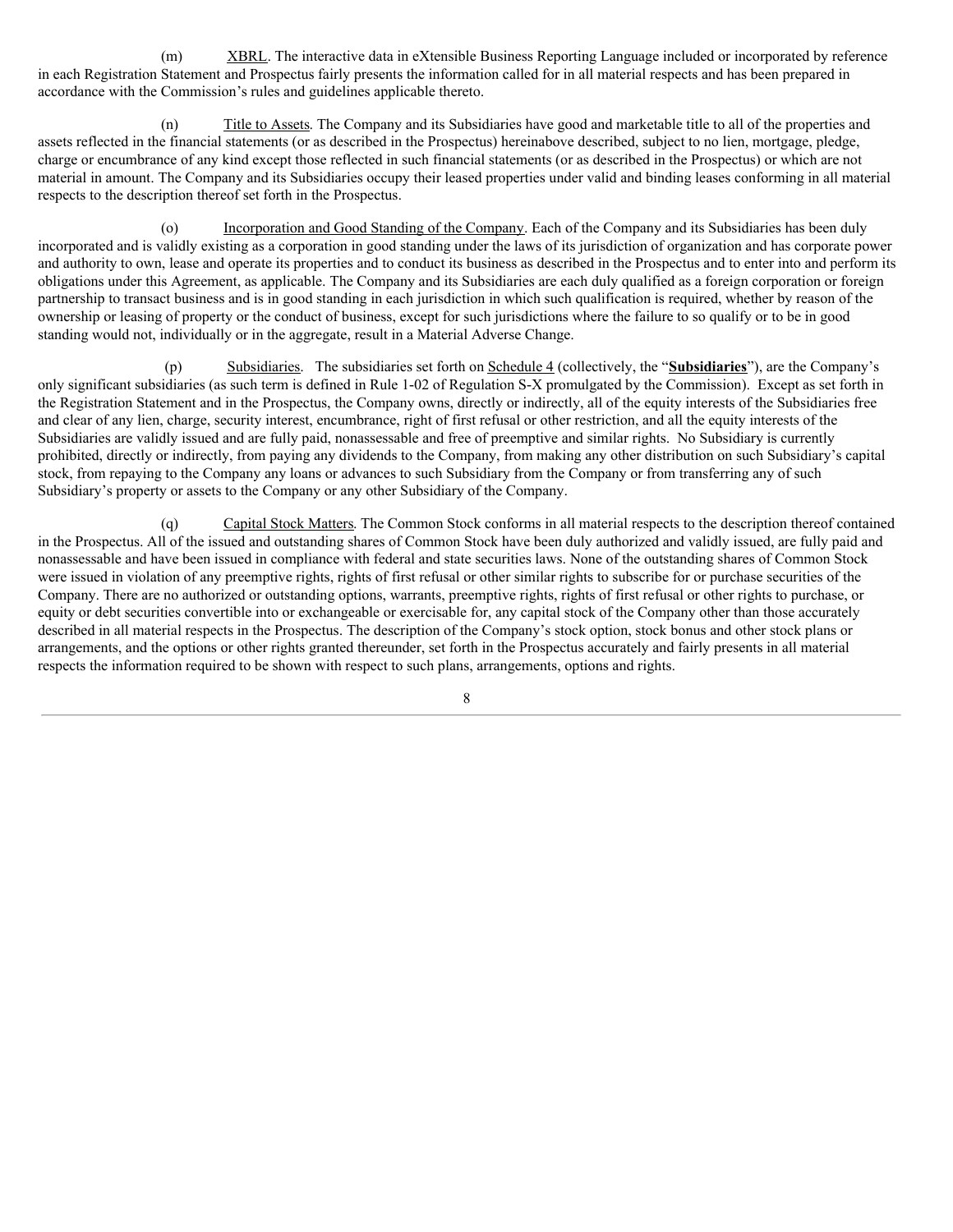(r) Non-Contravention of Existing Instruments; No Further Authorizations or Approvals Required. Neither the Company nor any of its Subsidiaries is in violation of its charter or by-laws or is in default (or, with the giving of notice or lapse of time, would be in default) ("**Default**") under any indenture, mortgage, loan or credit agreement, note, contract, franchise, lease or other instrument to which the Company or any of its Subsidiariesis a party or by which it may be bound, or to which any of the property or assets of the Company or any of its Subsidiaries is subject (each, an "**Existing Instrument**"), except for such Defaults as would not, individually or in the aggregate, result in a Material Adverse Change. The Company's execution, delivery and performance of this Agreement and consummation of the transactions contemplated hereby and by the Prospectus (i) have been duly authorized by all necessary corporate action and will not result in any violation of the provisions of the charter or by-laws of the Company or any of its Subsidiaries, (ii) will not conflict with or constitute a breach of, or Default under, or result in the creation or imposition of any lien, charge or encumbrance upon any property or assets of the Company or any of its Subsidiaries pursuant to, or require the consent of any other party to, any Existing Instrument, except for such conflicts, breaches, Defaults, liens, charges or encumbrances as would not, individually or in the aggregate, result in a Material Adverse Change and (iii) will not result in any violation of any law, administrative regulation or administrative or court decree applicable to the Company or any of its Subsidiaries. No consent, approval, authorization or other order of, or registration or filing with, any Governmental Authority, is required for the Company's execution, delivery and performance of this Agreement and consummation of the transactions contemplated hereby and by the Prospectus, except such as have been obtained or made by the Company and are in full force and effect under the Securities Act, applicable state securities or blue sky laws and from the Financial Industry Regulatory Authority ("**FINRA**"). "**Governmental Authority**" means (i) any federal, provincial, state, local, municipal, national or international government or governmental authority, regulatory or administrative agency, governmental commission, department, board, bureau, agency or instrumentality, court, tribunal, arbitrator or arbitral body (public or private); (ii) any self-regulatory organization; or (iii) any political subdivision of any of the foregoing.

(s) Enforceability of Agreements. All agreements between the Company or any of its Subsidiaries and third parties expressly referenced in the Prospectus are legal, valid and binding obligations of the Company or its Subsidiaries, as applicable, enforceable in accordance with their respective terms, except to the extent that (i) enforceability may be limited by bankruptcy, insolvency, reorganization, moratorium or similar laws affecting creditors' rights generally and by general equitable principles and (ii) the indemnification provisions of certain agreements may be limited by federal or state securities laws or public policy considerations in respect thereof.

(t) No Material Actions or Proceedings. Except as disclosed in the Registration Statement or the Prospectus, there are no legal or governmental actions, suits or proceedings pending or, to the best of the Company's knowledge, threatened (i) against or affecting the Company or any of its Subsidiaries, (ii) which has as the subject thereof any officer or director of, or property owned or leased by, the Company or any of its Subsidiaries or (iii) relating to environmental or discrimination matters, where in any such case would reasonably be expected to result in a Material Adverse Change or adversely affect the consummation of the transactions contemplated by this Agreement. No labor problem or dispute with the employees of the Company or any of its Subsidiaries exists or, to the Company's knowledge, is threatened or imminent, and the Company is not aware of any existing or imminent labor disturbance by the employees of any of its principal suppliers, manufacturers, contractors or customers, in each case that might, individually or in the aggregate, have a Material Adverse Change. To the Company's knowledge, no union organizing activities are currently taking place concerning the employees of the Company or any of its Subsidiaries, and there has been no material violation of any federal, state, local or foreign law relating to discrimination in the hiring,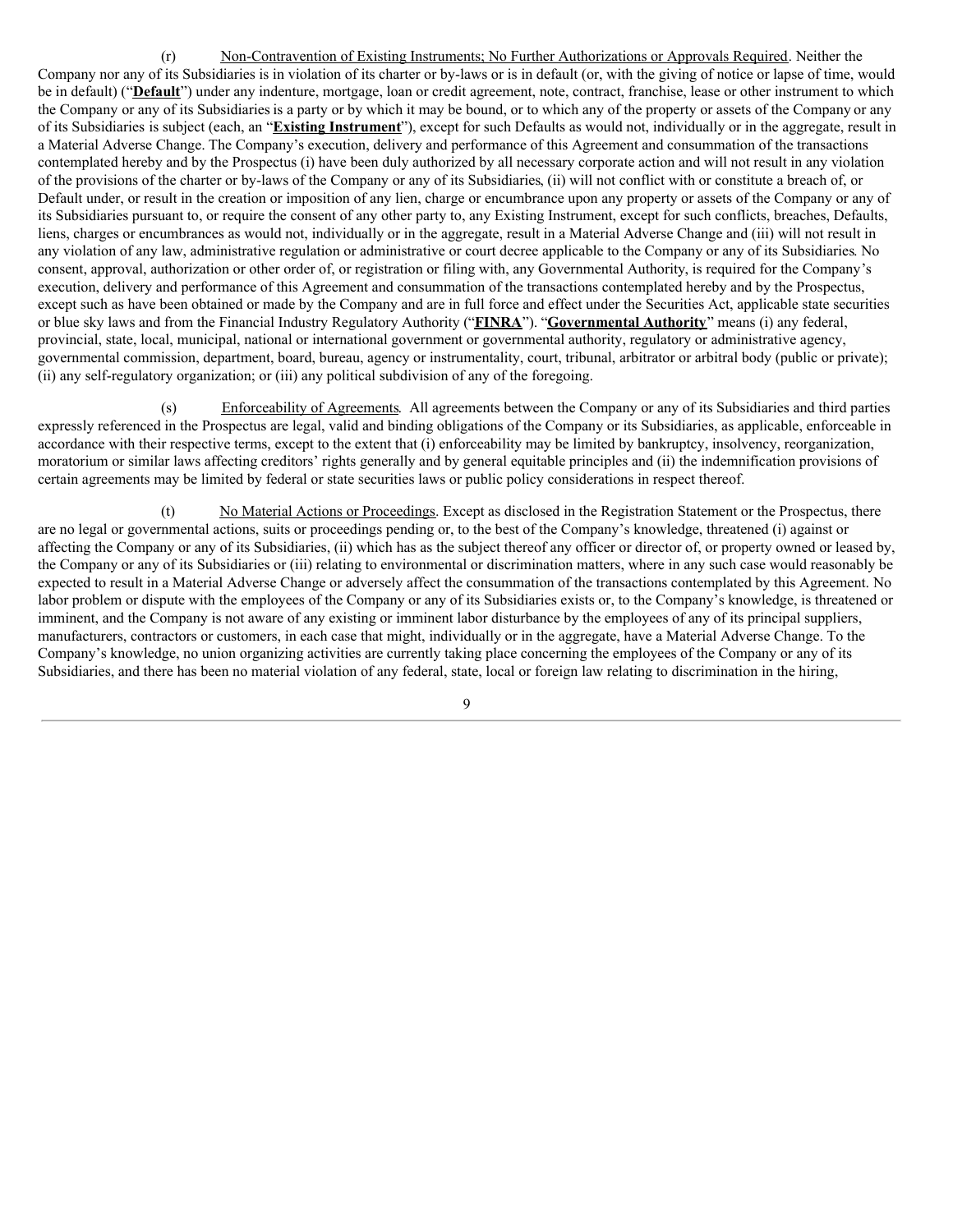promotion or pay of employees, any applicable wage or hour laws or any provision of the Employee Retirement Income Security Act of 1974, as amended, or the rules and regulations promulgated thereunder concerning the employees of the Company or any of its Subsidiaries.

(u) All Necessary Permits, etc. The Company and its Subsidiaries each have all licenses, certifications, permits, franchises, approvals, clearances, exemptions, registrations and other regulatory authorizations ("**Permits**") from governmental authorities as are necessary to conduct its businesses as currently conducted and to own, lease and operate its properties in the manner described in the Prospectus except for such, individually or in the aggregate, would reasonably be expected to have a Material Adverse Change. There is no claim, proceeding or controversy, pending or, to the knowledge of the Company, threatened, involving the status of or sanctions under any of the Permits which, individually or in the aggregate, would reasonably be expected to have a Material Adverse Change. The Company and its Subsidiaries (and to Company's knowledge, after reasonable inquiry, each third party carrying out activities on the Company's or its Subsidiaries' behalf) has fulfilled and performed all of its material obligations with respect to the Permits, and to the Company's knowledge, no event has occurred which allows, or after notice or lapse of time would reasonably be expected to allow, the revocation, termination, modification or other impairment of the rights of the Company or any of its Subsidiaries under such Permits or of any Permit of any third party carrying out activities on Company's behalf, except for such, individually or in the aggregate, would reasonably be expected to have a Material Adverse Change.

(v) Tax Law Compliance. Each of the Company and its Subsidiaries has filed, or has properly requested extensions for, all material federal, state, local, foreign and other tax returns which have been required to be filed by or with respect to it, and has paid all taxes shown on said tax returns and all written assessments received by it to the extent that such taxes have become due and payable, except for any such taxes as are being contested in good faith and for which adequate reserves for accrual have been established in accordance with GAAP. All material amounts of the tax liabilities of the Company and its Subsidiaries have been adequately provided for in the consolidated financial statements of the Company as required in accordance with GAAP, and the Company does not know of any actual or proposed additional material tax assessments.

(w) Transfer Taxes. There are no transfer taxes or other similar fees or charges under federal law or the laws of any state, or any political subdivision thereof, required to be paid in connection with the execution and delivery of this Agreement or the issuance by the Company or sale by the Company of the Placement Shares sold by Ladenburg.

(x) Company Not an "Investment Company". The Company has been advised of the rules and requirements under the Investment Company Act of 1940, as amended (the "**Investment Company Act**"). The Company is not, and after receipt of payment for the Common Stock will not be, an "investment company" within the meaning of Investment Company Act.

(y) Insurance. Except as otherwise described in the Prospectus, the Company and each of its Subsidiaries is insured by insurers of recognized financial responsibility with policies in such amounts and with such deductibles and covering such risks as are generally deemed prudent and customary for the business for which it is engaged including, but not limited to, policies covering real and personal property owned or leased by the against theft, damage, destruction, acts of vandalism and earthquakes. The Company has no reason to believe that it will not be able (i) to renew its existing insurance coverage as and when such policies expire or (ii) to obtain comparable coverage from similar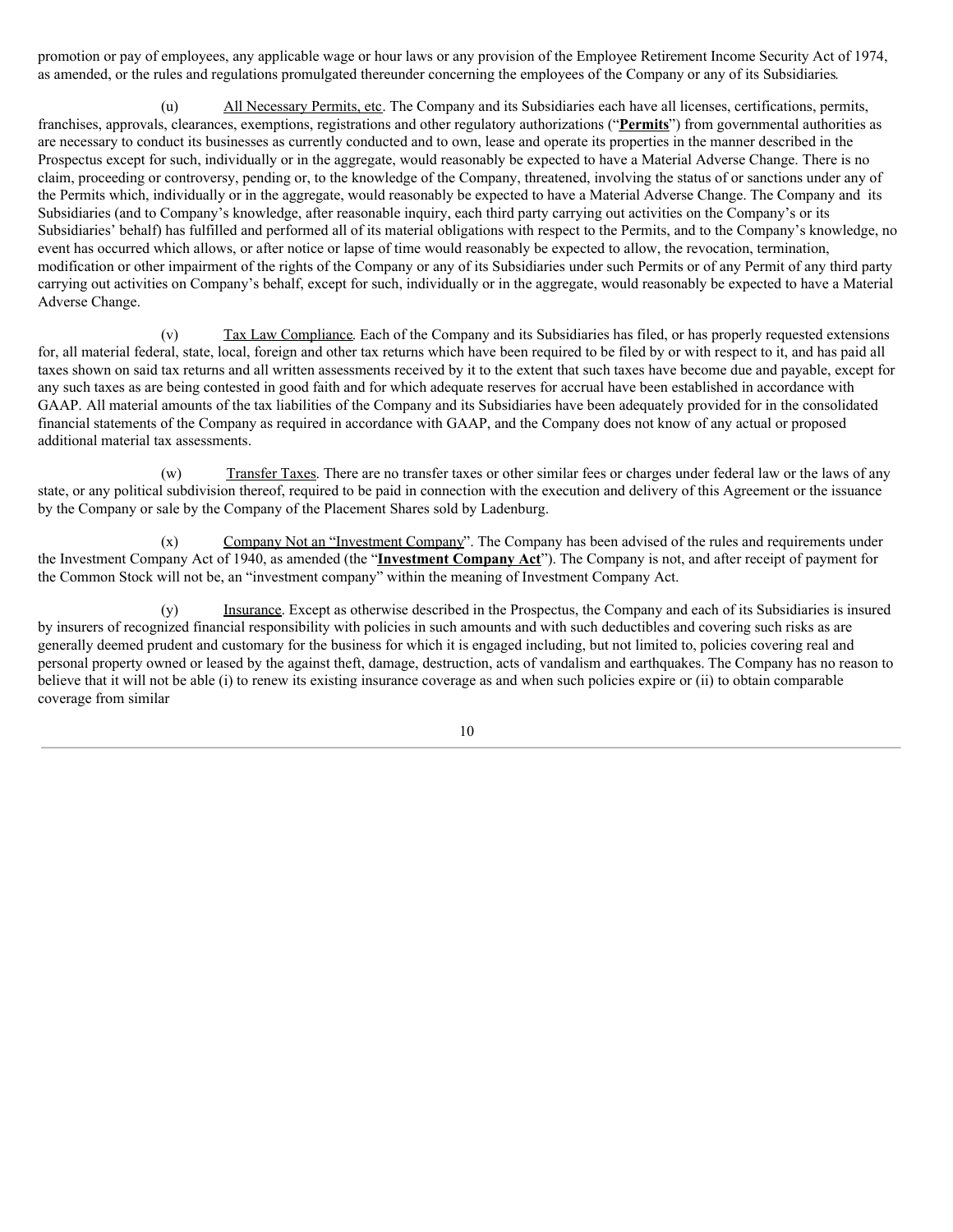institutions as may be necessary or appropriate to conduct its business as now conducted and at a cost that would not result in a Material Adverse Change.

(z) No Price Stabilization or Manipulation. Neither the Company, nor to the Company's knowledge, any of its affiliates, has taken or may take, directly or indirectly, any action designed to cause or result in, or which has constituted or which might reasonably be expected to constitute, the stabilization or manipulation of the price of the Placement Shares to facilitate the sale or resale of the Placement Shares. The Company acknowledges that Ladenburg may engage in passive market making transactions in the Placement Shares to be sold by Ladenburg on the Nasdaq Global Market in accordance with Regulation M.

(aa) Benefit Plans. The Company, each of its Subsidiaries and their applicable employee benefit plans are in compliance in all material respects with all presently applicable provisions of the Employee Retirement Income Security Act of 1974, as amended, including the regulations and published interpretations thereunder ("**ERISA**"); no "reportable event" (as defined in ERISA) has occurred with respect to any "pension plan" (as defined in ERISA) for which the Company or any of its Subsidiaries could have any material liability; neither the Company nor any of its Subsidiaries has incurred or expects to incur liability under (i) Title IV of ERISA with respect to termination of, or withdrawal from, any "pension plan" or (ii) Sections 412 or 4971 of the Internal Revenue Code of 1986, as amended, including the regulations and published interpretations thereunder (the "**Code**"); and each "pension plan" for which the Company or any of its Subsidiaries would have any liability that is intended to be qualified under Section 401(a) of the Code is so qualified and nothing has occurred, whether by action or by failure to act, which could reasonably be expected to cause the loss of such qualification.

(bb) No Changes. Since the date of the most recent consolidated financial statements of the Company included in each of the Registration Statement and the Prospectus (i) there has not been any change in the capital stock or long-term debt of the Company, or any dividend or distribution of any kind declared, set aside for payment, paid or made by the Company on any class of capital stock, or any material adverse change, or any development involving a prospective material adverse change, in or affecting the business, properties, prospects, earnings, rights, assets, management, financial position, or results of operations of the Company, other than stock issued, or equity awards granted, pursuant to the Company's equity incentive plans disclosed in the Prospectus; (ii) neither the Company nor any of its Subsidiaries has entered into any transaction or agreement that is material to the Company or incurred any liability or obligation, direct or contingent, that is material to the Company; and (iii) neither the Company nor any of its Subsidiaries has sustained any material loss or interference with its business from fire, explosion, flood or other calamity, whether or not covered by insurance, or from any labor disturbance or dispute or any action, order or decree of any Governmental Authority, except in each case as otherwise disclosed in each of the Registration Statement and the Prospectus.

(cc) Related Party Transactions. There are no business relationships or related-party transactions involving the Company or any of its Subsidiaries or any other person required to be described in the Prospectus which have not been described as required.

(dd) Exchange Act Compliance. The documents incorporated or deemed to be incorporated by reference in the Prospectus, at the time they were or hereafter are filed with the Commission, complied and will comply in all material respects with the requirements of the Exchange Act, and, when read together with the other information in the Prospectus, at the Settlement Dates, will not contain an untrue statement of a material fact or omit to state a material fact required to be stated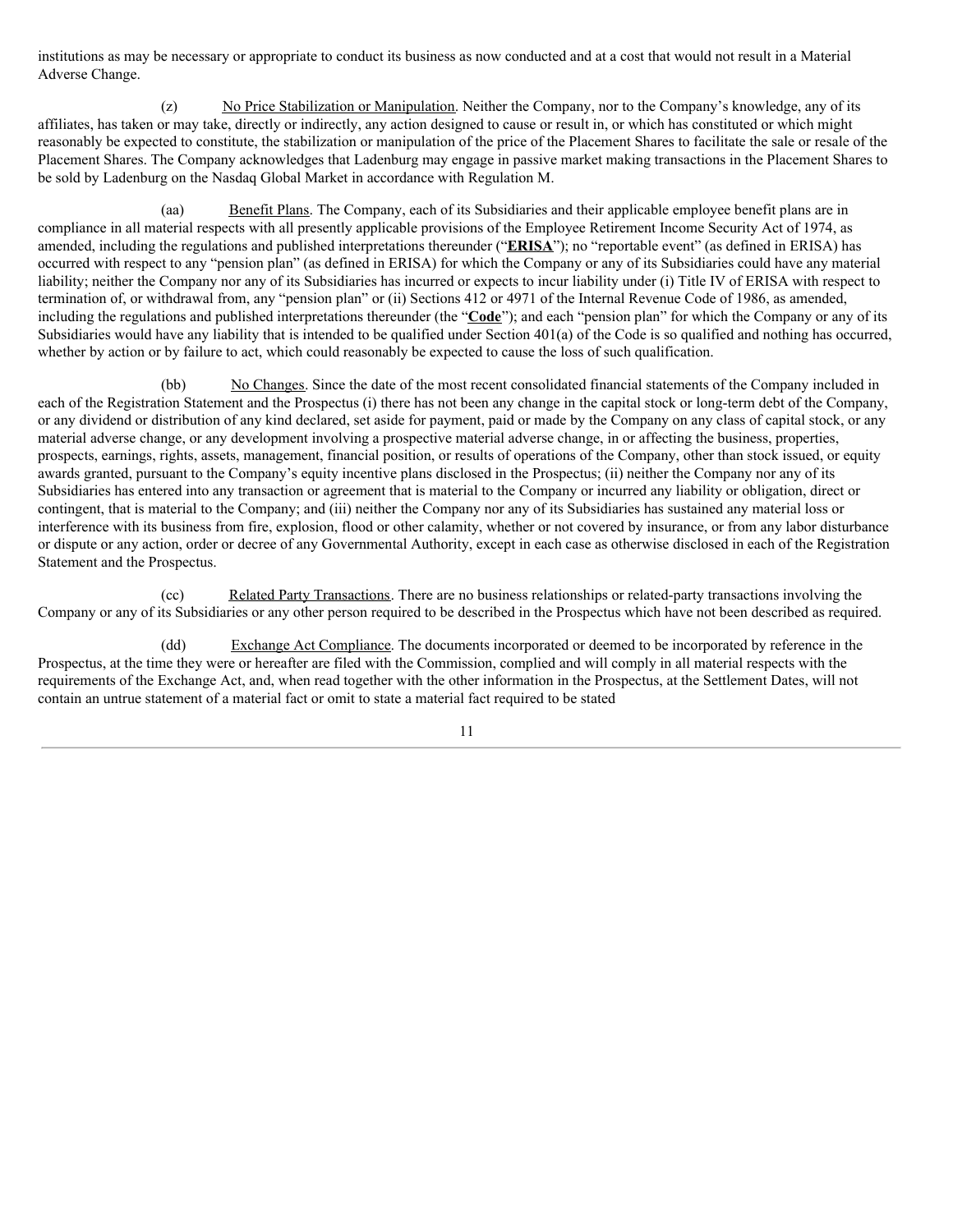therein or necessary to make the fact required to be stated therein or necessary to make the statements therein, in the light of the circumstances under which they were made, not misleading.

(ee) No Unlawful Contributions or Other Payments. No payments or inducements have been made or given, directly or indirectly, to any federal or local official or candidate for, any federal or state office in the United States or foreign offices by the Company or its Subsidiaries, by any of their respective officers, directors, employees or agents or, to the knowledge of the Company, by any other person in connection with any opportunity, contract, permit, certificate, consent, order, approval, waiver or other authorization relating to the business of the Company or its Subsidiaries, except for such payments or inducements as were lawful under applicable laws, rules and regulations. Neither the Company, nor its Subsidiaries, nor, to the knowledge of the Company, any director, officer, agent, employee or other person associated with or acting on behalf of the Company or its Subsidiaries has, (i) used any corporate funds for any unlawful contribution, gift, entertainment or other unlawful expense relating to political activity; (ii) made any direct or indirect unlawful payment to any government official or employee from corporate funds; (iii) violated or is in violation of any provision of the Foreign Corrupt Practices Act of 1977; or (iv) made any bribe, unlawful rebate, payoff, influence payment, kickback or other unlawful payment in connection with the business of the Company or its Subsidiaries.

(ff) Compliance with Money Laundering Laws. The operations of the Company and its Subsidiaries are and have been conducted at all times in compliance with applicable financial recordkeeping and reporting requirements of the USA Patriot Act, the Bank Secrecy Act of 1970, as amended, the money laundering statutes of all applicable jurisdictions, the rules and regulations thereunder and any related or similar rules, regulations or guidelines, issued, administered or enforced by any governmental agency (collectively, the "**Money Laundering Laws**") and no action, suit or proceeding by or before any court or governmental agency, authority or body or any arbitrator or non-governmental authority involving the Company or its Subsidiaries with respect to the Money Laundering Laws is pending or, to the Issuer's knowledge, threatened.

## (gg) Compliance with OFAC and Other Sanction Authorities.

(i) None of the Company, its Subsidiaries and, to the knowledge of the Company, any director, officer, agent, employee or affiliate of the Company is currently the subject or the target of any applicable sanctions administered or enforced by the U.S. Government (including, without limitation, the Office of Foreign Assets Control of the U.S. Department of the Treasury ("**OFAC**")), the United Nations Security Council ("**UNSC**"), the European Union, Her Majesty's Treasury ("**HMT**"), or other relevant sanctions authority (collectively, "**Sanctions**"), nor are the Company or its Subsidiaries located, organized or resident in a country or territory that is the subject or target of Sanctions; and the Company and its Subsidiaries will not directly or indirectly knowingly use the proceeds of the offering hereunder, or knowingly lend, contribute or otherwise make available such proceeds to any subsidiary, joint venture partner or other person or entity (i) to fund any activities of or business with any person, or in any country or territory, that, at the time of such funding, is the subject of Sanctions or (ii) in any other manner that will result in a violation by any person (including any person participating in the transaction, whether as underwriter, advisor, investor or otherwise) of Sanctions.

(ii) Neither the Company, nor its Subsidiaries, nor, to the knowledge of the Company, any director, officer, agent, employee or affiliate of the Company and its Subsidiaries, is a person that is, or is 50% or more owned or otherwise controlled by a person that is: (i) the subject of any Sanctions; or (ii) located, organized or resident in a country or territory that is, or whose government is,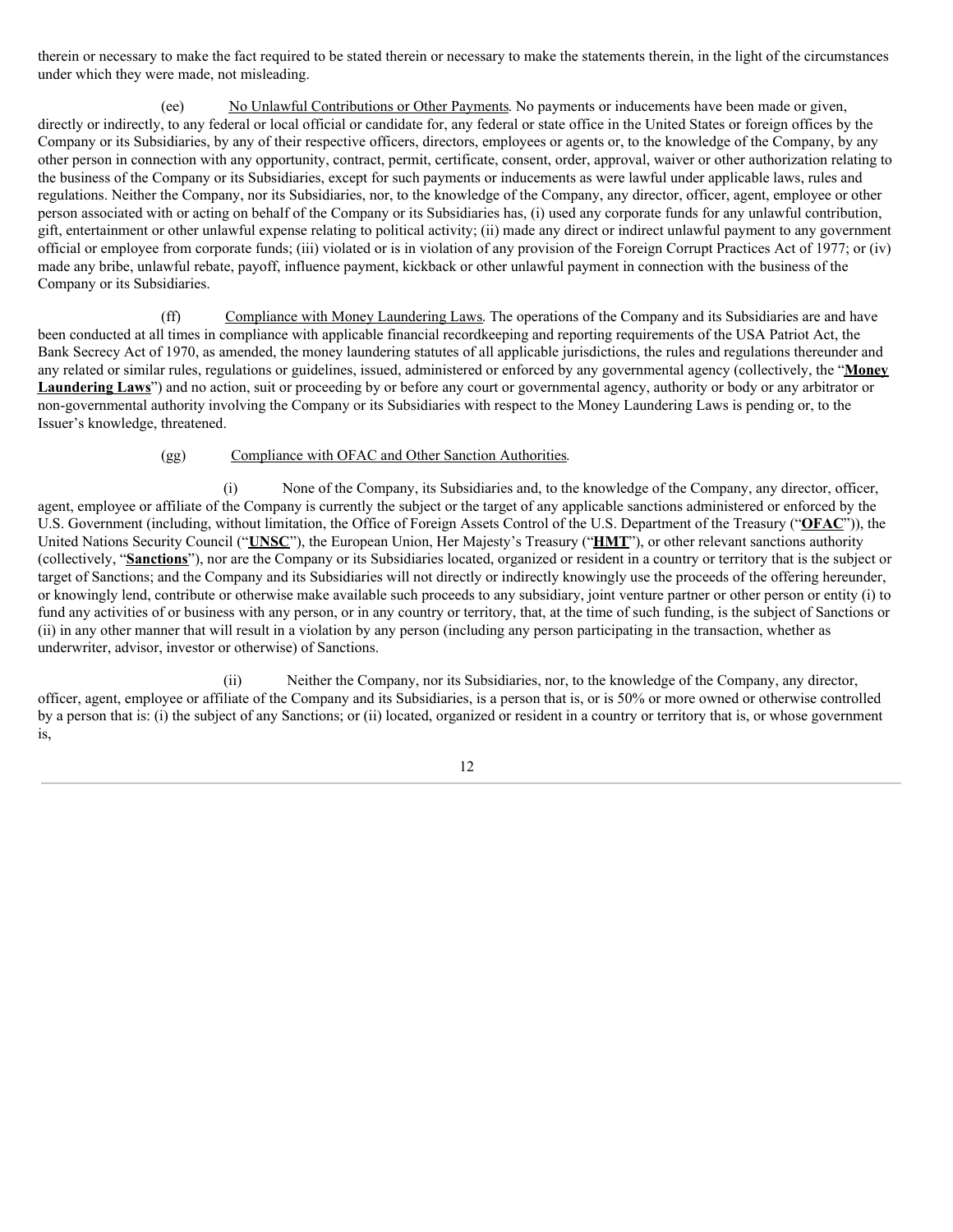the subject of Sanctions that broadly prohibit dealings with that country or territory (currently, the Crimea region of Ukraine, Cuba, Iran, North Korea, and Syria) (collectively, "**Sanctioned Countries**" and each, a "**Sanctioned Country**").

(iii) Except as has been disclosed to Ladenburg or is not material to the analysis under any Sanctions, to the Company's knowledge the Company and its Subsidiaries have not engaged in any dealings or transactions with or for the benefit of a Sanctioned Person, or with or in a Sanctioned Country, in the preceding five years, nor do the Company and its Subsidiaries have any plans to increase its dealings or transactions with Sanctioned Persons, or with or in Sanctioned Countries.

(hh) Company's Accounting System. The Company and each of its Subsidiaries maintains a system of "internal control over financial reporting" (as such term is defined in Rule 13a-15(f) of the General Rules and Regulations under the Exchange Act (the "**Exchange Act Rules**")) that complies with the requirements of the Exchange Act and has been designed by their respective principal executive and principal financial officers, or under their supervision, to provide reasonable assurances that (i) transactions are executed in accordance with management's general or specific authorizations; (ii) transactions are recorded as necessary to permit preparation of financial statements in conformity with GAAP and to maintain accountability for assets; (iii) access to assets is permitted only in accordance with management's general or specific authorization; and (iv) the recorded accountability for assets is compared with existing assets at reasonable intervals and appropriate action is taken with respect to any differences. The Company's internal control over financial reporting is effective at the reasonable assurance level. Except as described in the Prospectus, since the end of the Company's most recent audited fiscal year, there has been (A) no material weakness in the Company's internal control over financial reporting (whether or not remediated) and (B) no change in the Company's internal control over financial reporting that has materially affected, or is reasonably likely to materially affect, the Company's internal control over financial reporting.

(ii) Sarbanes-Oxley. There is and has been no failure on the part of the Company or any of the Company's directors or officers, in their capacities as such, to comply in all material respects with any applicable provisions of the Sarbanes-Oxley Act and the rules and regulations promulgated thereunder. Each of the principal executive officer and the principal financial officer of the Company (or each former principal executive officer of the Company and each former principal financial officer of the Company as applicable) has made all certifications required by Sections 302 and 906 of the Sarbanes-Oxley Act with respect to all reports, schedules, forms, statements and other documents required to be filed by it or furnished by it to the Commission. For purposes of the preceding sentence, "principal executive officer" and "principal financial officer" shall have the meanings given to such terms in the Sarbanes-Oxley Act.

(jj) Disclosure Controls. The Company maintains disclosure controls and procedures (as such is defined in Rule 13a-15 and 15d-15 of the Exchange Act Rules) that comply with the requirements of the Exchange Act; such disclosure controls and procedures have been designed to provide reasonable assurance that information required to be disclosed by the Company in reports that it files or submit under the Exchange Act is recorded, processed, summarized and reported within the time periods specified in the Commission's rules and forms, including controls and procedures designed to provide reasonable assurance that such information is accumulated and communicated to the Company's management to allow timely decisions regarding disclosures. The Company has conducted evaluations of the effectiveness of their disclosure controls as required by Rule 13a-15 of the Exchange Act.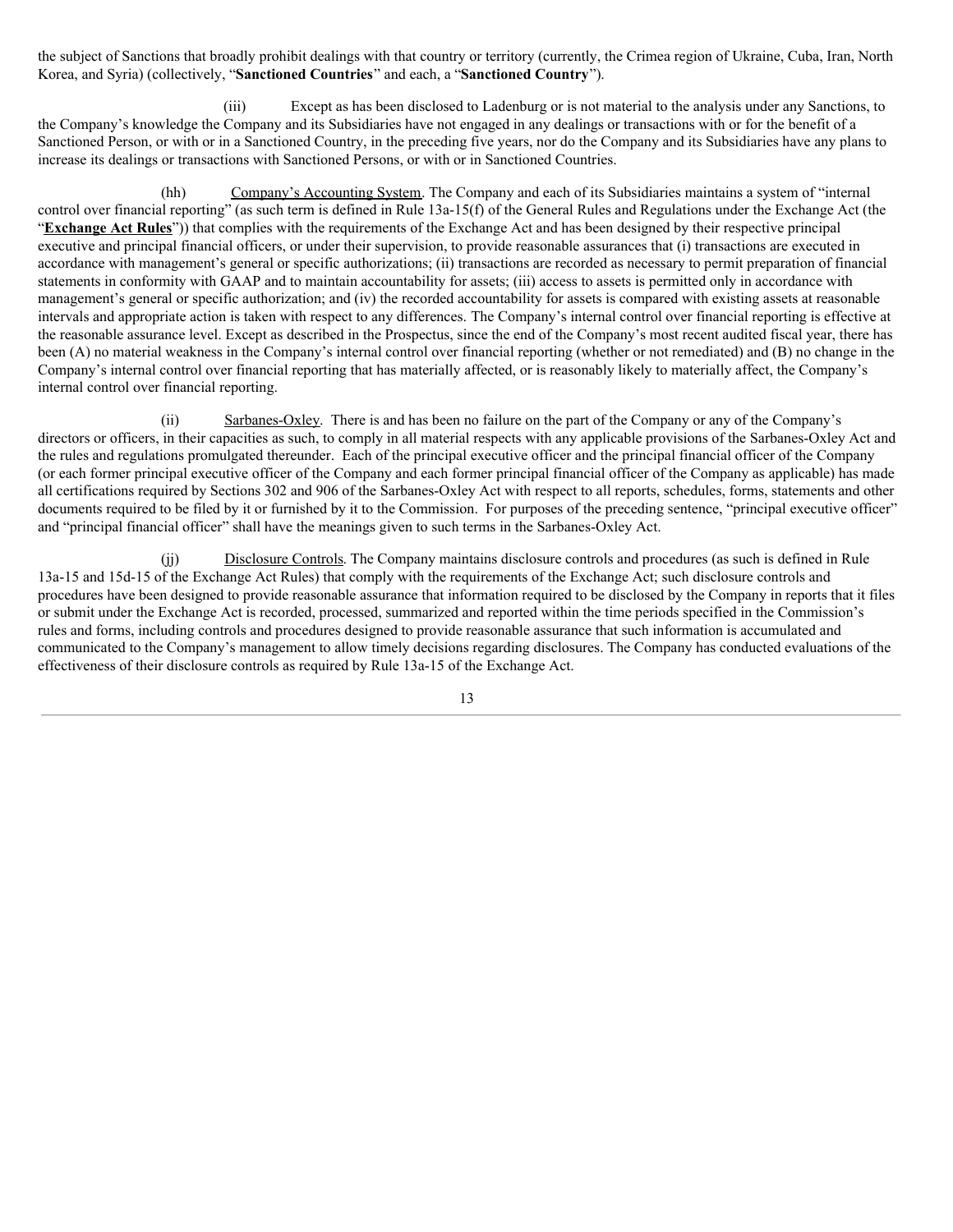(kk) Compliance with Environmental Laws. Neither the Company nor any of its Subsidiaries (A) is in violation of any statute, any rule, regulation, decision or order of any Governmental Authority, domestic or foreign, relating to the use, disposal or release of hazardous chemicals, toxic substances or radioactive and biological materials or relating to the protection or restoration of the environment or human exposure to hazardous chemicals, toxic substances or radioactive and biological materials (collectively, "**Environmental Laws**"), and (B) owns or operates any real property contaminated with any substance that is subject to any Environmental Laws, is not liable for any off-site disposal or contamination pursuant to any Environmental Laws, nor is subject to any claim relating to any Environmental Laws, which violation, contamination, liability or claim, in each case as would individually or in the aggregate have a Material Adverse Change; and the Company is not aware of any pending investigation which might lead to such a claim.

(ll) Intellectual Property. Except to the extent described in the Prospectus, the Company and each of its Subsidiaries owns, licenses, or otherwise has rights in all United States and foreign patents, trademarks, service marks, tradenames, copyrights, trade secrets and other proprietary rights necessary for the conduct of its business as currently carried on and as proposed to be carried on as described in the Prospectus (collectively and together with any applications or registrations for the foregoing, the "**Intellectual Property**"). Except as specifically described in the Prospectus, (i) no third parties have obtained, or will reasonably be expected to be able to establish, any interest in or rights to any such Intellectual Property from the Company or any of its Subsidiaries, other than licenses granted in the ordinary course; (ii) to the Company's knowledge, there is no infringement, misappropriation, or other violation by third parties of any such Intellectual Property; (iii) there is no pending or, to the Company's knowledge, threatened action, suit, proceeding or claim by others challenging the Company's or any of its Subsidiaries' rights in or to any such Intellectual Property, and the Company is unaware of any facts which would form a basis for any such claim; (iv) there is no pending or, to the Company's knowledge, threatened action, suit, proceeding or claim by others challenging the validity, enforceability, or scope of any such Intellectual Property, and the Company is unaware of any facts which would form a reasonable basis for any such claim; (v) there is no prior, pending or, to the Company's knowledge, threatened action, suit, proceeding or claim by others that the Company or any of its Subsidiaries has infringed, misappropriated or violated, does infringe, misappropriate or otherwise violate, or would upon further development or commercialization of any product, product candidates, or services described in the Prospectus as under development, infringe, misappropriate or violate, any Intellectual Property of others, and the Company is unaware of any facts which would form a reasonable basis for any such claim; (vi) to the Company's knowledge there is no patent or patent application that contains claims that would interfere with or cover (or may interfere with or cover) the claims of any patent or patent application included in the Company Intellectual Property described in the Prospectus or the Disclosure Package or that interferes with the issued or pending claims of any such Intellectual Property; (vii) there is no prior art or public or commercial activity of which the Company is aware that may render any patent held by the Company or any of its Subsidiaries invalid or that would preclude the issuance of any patent on any patent application held by the Company or any of its Subsidiaries unpatentable which has not been disclosed to the U.S. Patent and Trademark Office or, if required to be disclosed, to a relevant foreign patent authority, as the case may be; (viii) neither the Company nor any of its Subsidiaries has committed any act or omitted to undertake any act the effect of such commission or omission would render the Intellectual Property invalid or unenforceable in whole or in part; (ix) to the Company's knowledge, the claims of the issued patents included in its and its Subsidiaries' Intellectual Property are valid and enforceable and the Company is unaware of any facts that would preclude the issuance of a valid and enforceable patent on any pending application included in the Company's or any of its Subsidiaries' Intellectual Property; (x) the manufacture, use and sale of the products or product candidates described in the Prospectus as under development by the Company fall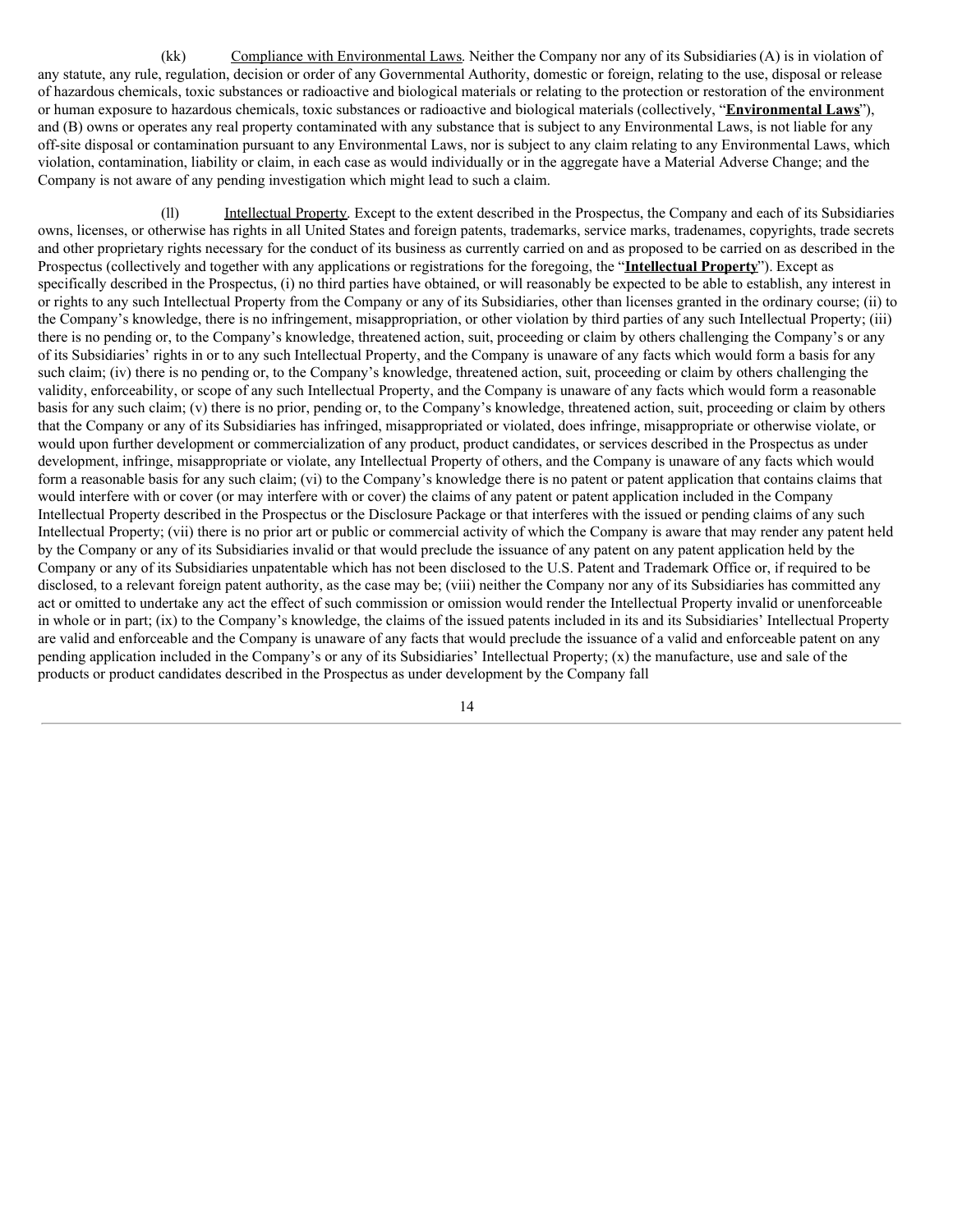within the scope of one or more claims of the patents or patent applications included in the Company's Intellectual Property; (xi) the Company has taken reasonable steps necessary to secure the interest of the Company and its Subsidiaries in their respective Intellectual Property purported to be owned by the Company or any of its Subsidiariesfrom any employees, consultants, agents or contractors that developed (in whole or in part) such Intellectual Property; (xii) there are no outstanding options, licenses or agreements of any kind relating to the Company's or any of its Subsidiaries' Intellectual Property or Intellectual Property of any other person or entity that are required to be described in the Prospectus that are not so described therein; and (xiii) no governmental agency, facilities or resources of a university, college, other educational institution or research center has asserted any claim or right in or to any such of the Company's or any of its Subsidiaries' Intellectual Property. To the Company's knowledge, none of the technology employed by the Company or any of its Subsidiaries has been obtained or is being used by the Company or any of its Subsidiariesin violation of the rights of any person or third party.

(mm) Compliance with Laws. The conduct of business by each of the Company and its Subsidiaries complies, and at all times has complied, in all material respects with federal, state, local and foreign laws (whether national or regional), statutes, ordinances, rules, regulations, decrees, orders, Permits and other similar items ("**Laws**") applicable to its business and operations, including, without limitation, (a) the Federal Food, Drug and Cosmetic Act (the "**FD&C Act**"), (b) the Occupational Safety and Health Act, (c) the Environmental Protection Act, the Toxic Substances Control Act and Laws applicable to hazardous or regulated substances and radioactive or biologic materials, (d) the federal Anti-Kickback Statute, (e) the False Claims Act, (f) the Physician Payment Sunshine Act, (g) the Health Insurance Portability and Accountability Act of 1996 as amended by the Health Information Technology for Economic and Clinical Health Act, (h) the federal False Statements Act, (i) the federal Program Fraud Civil Penalties Act, (j) the Public Health Service Act, (k) licensing and certification Laws covering any aspect of the business or operations of the Company or any of its Subsidiaries, (l) similar federal, state, local and foreign (whether national or regional) Laws and (m) the regulations promulgated pursuant to all such Laws. Neither the Company nor any of its Subsidiaries has received any written notification asserting, or has knowledge of, any present or past failure by it to comply with, or violation of, any such Laws.

(nn) Clinical Trials. Except to the extent disclosed in the Registration Statement and the Prospectus, the preclinical, clinical, and other studies, tests and research conducted by or on behalf of or sponsored by the Company (and with respect to such studies, tests, and research sponsored by third parties, to the Company's knowledge) are, and at all times have been, conducted in all material respects in accordance with the FD&C Act and the regulations and guidelines promulgated thereunder, including all U.S. Food and Drug Administration ("**FDA**") regulations and guidelines governing clinical trials, including good laboratory practice and good clinical practice regulations, as well as other applicable federal, state, local and foreign (whether national or regional) Laws, and consistent with the protocols submitted to the FDA or any other applicable regulatory authority and procedures and controls generally used by qualified experts in the preclinical and clinical development of drugs. The descriptions of the results of such trials, studies, tests and research are accurate and complete in all material respects and fairly present the data derived from such trials, studies, tests and research, and the Company does not have any knowledge of any other trials, studies, tests or research the results of which are materially inconsistent with or otherwise call into question the results described or referred to in the Registration Statement and the Prospectus. Except to the extent disclosed in the Registration Statement and the Prospectus, no safety concerns have emerged with respect to any clinical or pre-clinical trials, studies, tests or research that are described in the Registration Statement and the Prospectus, or the results of which are referred to in the Registration Statement and the Prospectus, and the Company has reported all adverse events and potential safety concerns that are required by Law to be reported to FDA or any other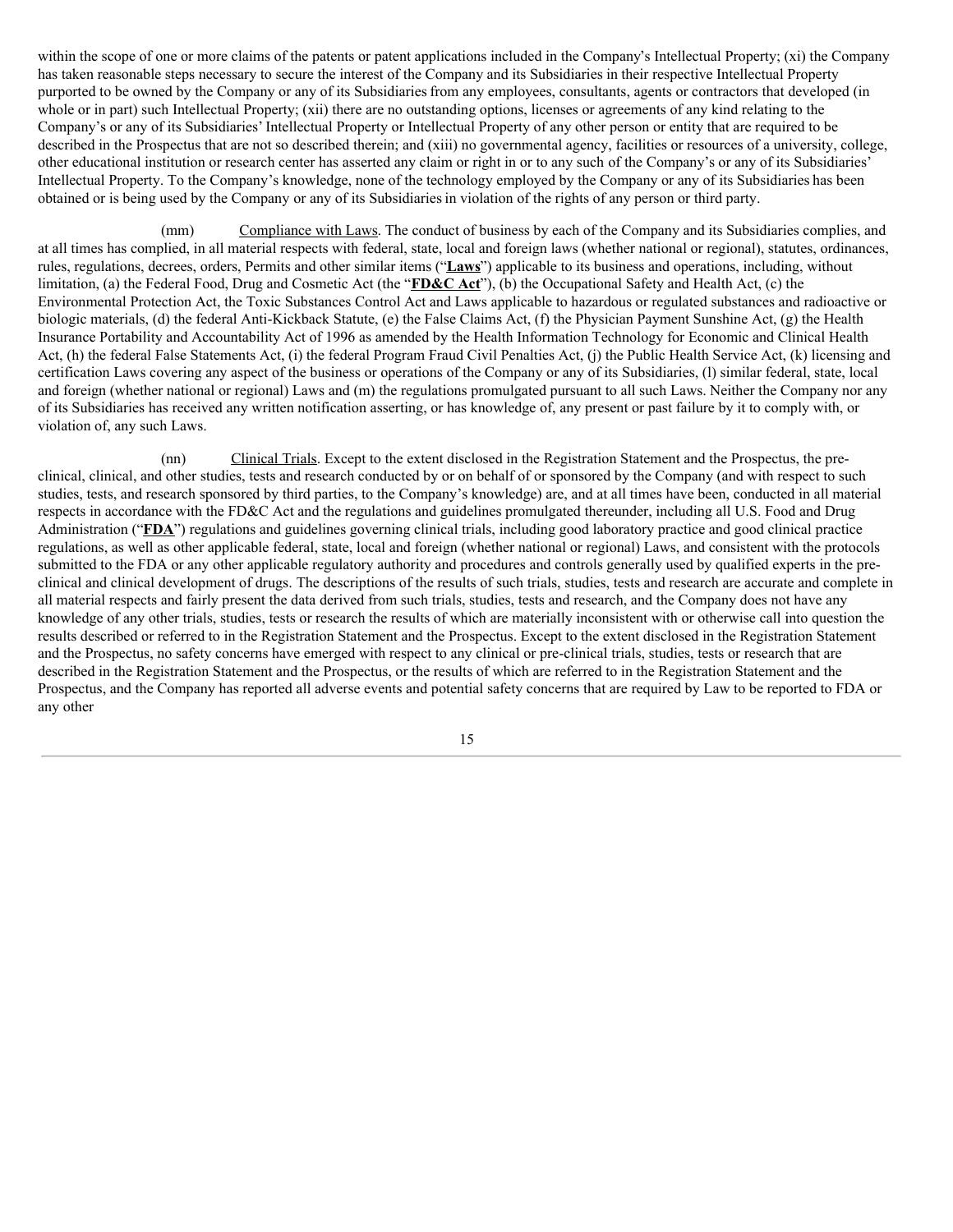applicable regulatory authority. Except to the extent disclosed in the Registration Statement and the Prospectus, neither the Company nor any of its Subsidiaries has received any notices or other correspondence from the FDA or any other Governmental Authority with respect to any clinical or pre-clinical trials, studies, tests or research that are described in the Registration Statement and the Prospectus or the results of which are referred to in the Registration Statement and the Prospectus that require the termination, suspension, delay or modification of such trials, studies, tests or research, otherwise require the Company or any of its Subsidiaries to engage in any remedial activities with respect to such trials, studies, tests or research, or threaten to impose or actually impose any fines or other disciplinary actions.

(oo) FDA. All the operations of the Company and its Subsidiaries, and, to the best of the Company's knowledge, all the manufacturing facilities and operations of the Company's and its Subsidiaries' suppliers and manufacturers of product candidates and the components thereof that are intended to be used in clinical trials are in compliance in all material respects with applicable FDA and other governmental regulations, including current good manufacturing practice regulations and applicable standards set forth in FDA guidance documents, the FD&C Act and other applicable federal, state, local or foreign (whether national or regional) Laws.

(pp) Market Capitalization. At the time the Registration Statement was or will be originally declared effective, and at the time the Company's most Annual Report on Form 10-K for the year ended December 31, 2020, was filed with the Commission, the Company met or will meet the then applicable requirements for the use of Form S-3 under the Securities Act, including, but not limited to, Instruction I.B.6 of Form S-3. The aggregate market value of the outstanding voting and non-voting common equity (as defined in Securities Act Rule 405) of the Company held by persons other than affiliates of the Company (pursuant to Securities Act Rule 144, those that directly, or indirectly through one or more intermediaries, control, or are controlled by, or are under common control with, the Company) (the "**Non-Affiliate Shares**"), at such times was equal to or greater than \$75 million (calculated by multiplying (x) the highest price at which the common equity of the Company closed on the Nasdaq Global Market within 60 days of such date of determination times (y) the number of Non-Affiliate Shares). The Company is not a shell company (as defined in Rule 405 under the Securities Act) and has not been a shell company for at least 12 calendar months previously and if it has been a shell company at any time previously, has filed current Form 10 information (as defined in Instruction I.B.6 of Form S-3) with the Commission at least 12 calendar months previously reflecting its status as an entity that is not a shell company.

(qq) Listing. The Company is subject to and in compliance in all material respects with the reporting requirements of Section 13 or Section 15(d) of the Exchange Act. The Common Stock is registered pursuant to Section 12(b) or Section 12(g) of the Exchange Act and is listed on the Nasdaq Global Market, and the Company has taken no action designed to, or reasonably likely to have the effect of, terminating the registration of the Common Stock under the Exchange Act or delisting the Common Stock from the Nasdaq Global Market, nor has the Company received any notification that the Commission or Nasdaq is contemplating terminating such registration or listing.

(rr) Brokers. Except for the Agents, there is no broker, finder or other party that is entitled to receive from the Company any brokerage or finder's fee or other fee or commission as a result of any transactions contemplated by the Sales Agreements.

(ss) Off-Balance Sheet Arrangements. There are no transactions, arrangements and other relationships between and/or among the Company or any of its Subsidiaries, and/or any of their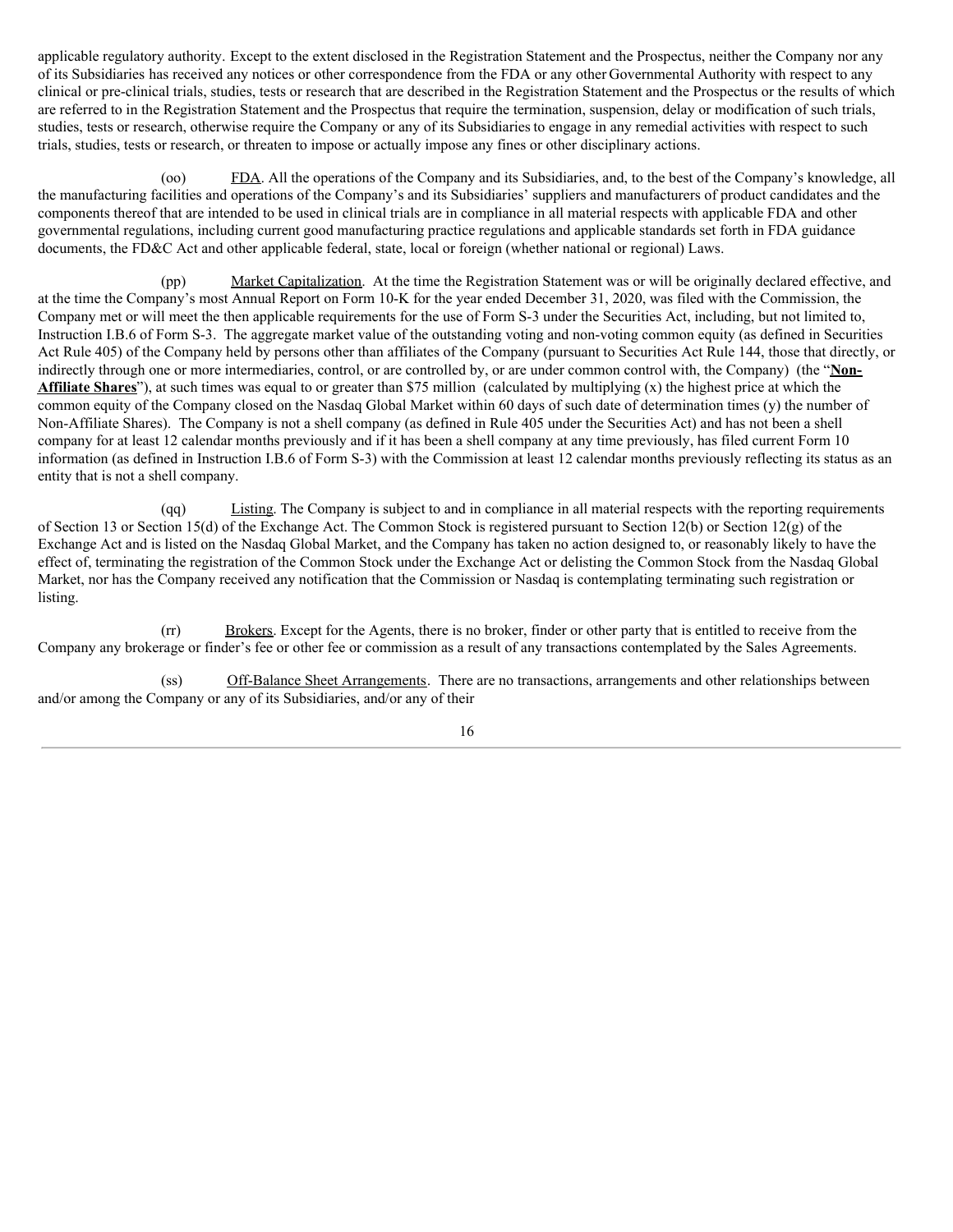respective affiliates and any unconsolidated entity, including, but not limited to, any structural finance, special purpose or limited purpose entity (each, an "**Off-Balance Sheet Transaction**") that could reasonably be expected to affect materially the Company's liquidity or the availability of or requirements for its capital resources, including those Off-Balance Sheet Transactions described in the Commission's Statement about Management's Discussion and Analysis of Financial Conditions and Results of Operations (Release Nos. 33‑8056; 34‑45321; FR‑61), required to be described in the Prospectus which have not been described as required.

(tt) Underwriter Agreements. The Company is not a party to any current agreement with an agent or underwriter for any other "at the market" or continuous equity transaction.

(uu) Forward-Looking Statements. The information contained in the Registration Statement and the Prospectus that constitutes "forward-looking" information within the meaning of the Securities Act was made by the Company on a reasonable basis and reflects the Company's good faith belief and/or estimate of the matters described therein.

(vv) Margin Rules. Neither the issuance, sale and delivery of the Placement Shares nor the application of the proceeds thereof by the Company as described in the Registration Statement and the Prospectus will violate Regulation T, U or X of the Board of Governors of the Federal Reserve System or any other regulation of such Board of Governors.

(ww) Market Data. All statistical or market-related data included in the Registration Statement and the Prospectus are based on or derived from sources that the Company reasonably and in good faith believes to be reliable and accurate.

(xx) No Outstanding Loans or Other Indebtedness. Except as described in the Prospectus, there are no outstanding loans, advances (except normal advances for business expenses in the ordinary course of business) or guarantees or indebtedness by the Company or any of its Subsidiaries to or for the benefit of any of the officers or directors of the Company or any of the members of any of them.

(yy) No Integration. Neither the Company nor any of its affiliates has, prior to the date hereof, made any offer or sale of any securities which could be "integrated" for purposes of the Securities Act or the rules and regulations promulgated thereunder with the offer and sale of the Placement Shares pursuant to the Registration Statement. Except as disclosed in the Prospectus, neither the Company nor any of its affiliates has sold or issued any security during the six–month period preceding the date of the Prospectus, including but not limited to any sales pursuant to Rule 144A or Regulation D or S under the Securities Act, other than (i) shares of Common Stock issued pursuant to employee benefit plans, qualified stock option plans or the employee compensation plans or pursuant to outstanding options, rights or warrants or (ii) as otherwise described in the Registration Statement and the Prospectus.

(zz) Broker/Dealer Relationships. The Company (i) is not required to register as a "broker" or "dealer" in accordance with the provisions of the Exchange Act and (ii) does not, directly or indirectly through one or more intermediaries, control and is not a "person associated with a member" or "associated person of a member" (within the meaning set forth in the FINRA Manual).

(aaa) No Reliance. The Company has not relied upon Ladenburg or legal counsel for Ladenburg for any legal, tax or accounting advice in connection with the offering and sale of the Placement Shares.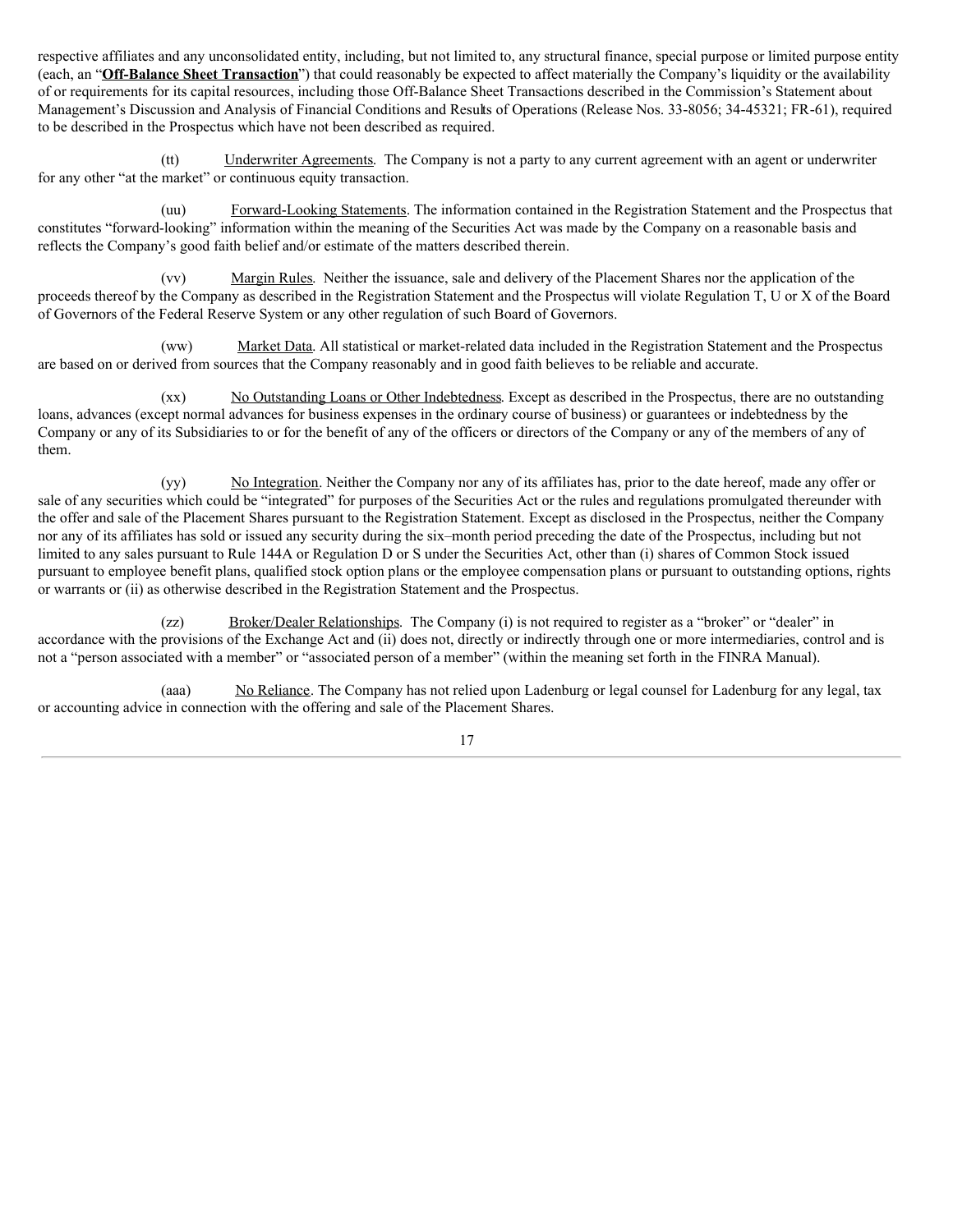(bbb) Ladenburg Purchases. The Company acknowledges and agrees that Ladenburg has informed the Company that Ladenburg may, to the extent permitted under the Securities Act and the Exchange Act, purchase and sell shares of Common Stock for its own account while this Agreement is in effect; this acknowledgment and agreement shall not be deemed to be an authorization or consent by the Company to such purchases or sales by Ladenburg.

(ccc) Cybersecurity. The Company and its Subsidiaries' information technology assets and equipment, computers, systems, networks, hardware, software, websites, applications, and databases (collectively, "**IT Systems**") are adequate for, and operate and perform in all material respects as required in connection with the operation of the business of the Company as currently conducted, free and clear of all material bugs, errors, defects, Trojan horses, time bombs, malware and other corruptants. The Company and its Subsidiaries have implemented and maintained commercially reasonable physical, technical and administrative controls, policies, procedures, and safeguards to maintain and protect their material confidential information and the integrity, continuous operation, redundancy and security of all IT Systems and data, including all "Personal Data" (defined below) and all sensitive, confidential or regulated data ("**Confidential Data**") used in connection with their businesses. "**Personal Data**" means (i) a natural person's name, street address, telephone number, e-mail address, photograph, social security number or tax identification number, driver's license number, passport number, credit card number, bank information, or customer or account number; (ii) any information which would qualify as "personally identifying information" under the Federal Trade Commission Act, as amended; (iii) "personal data" as defined by GDPR (as defined below); (iv) any information which would qualify as "protected health information" under the Health Insurance Portability and Accountability Act of 1996, as amended by the Health Information Technology for Economic and Clinical Health Act (collectively, "**HIPAA**"); (v) any "personal information" as defined by the California Consumer Privacy Act ("**CCPA**"); and (vi) any other piece of information that allows the identification of such natural person, or his or her family, or permits the collection or analysis of any data related to an identified person's health or sexual orientation. There have been no breaches, violations, outages or unauthorized uses of or accesses to same, except for those that have been remedied without material cost or liability or the duty to notify any other person, nor any incidents under internal review or investigations relating to the same. The Company and its Subsidiaries are presently in material compliance with all applicable laws or statutes and all judgments, orders, rules and regulations of any court or arbitrator or governmental or regulatory authority, internal policies and contractual obligations relating to the privacy and security of IT Systems, Confidential Data, and Personal Data and to the protection of such IT Systems, Confidential Data, and Personal Data from unauthorized use, access, misappropriation or modification.

(ddd) Compliance with Data Privacy Laws. The Company and its Subsidiaries are, and at all prior times were, in material compliance with all applicable state and federal data privacy and security laws and regulations, including without limitation HIPAA, CCPA, and the European Union General Data Protection Regulation ("**GDPR**") (EU 2016/679) (collectively, the "**Privacy Laws**"). To ensure compliance with the Privacy Laws, the Company has in place, complies with, and takes appropriate steps to ensure compliance in all material respects with their policies and procedures relating to data privacy and security and the collection, storage, use, processing, disclosure, handling, and analysis of Personal Data and Confidential Data (the "**Policies**"). The Company has at all times made all disclosures to users or customers required by applicable laws and regulatory rules or requirements, and none of such disclosures made or contained in any Policy have been inaccurate or in violation of any applicable laws and regulatory rules or requirements in any material respect. The Company further certifies that neither it nor any subsidiary: (i) has received notice of any actual or potential liability under or relating to, or actual or potential violation of, any of the Privacy Laws, and has no knowledge of any event or condition that would reasonably be expected to result in any such notice; (ii) is currently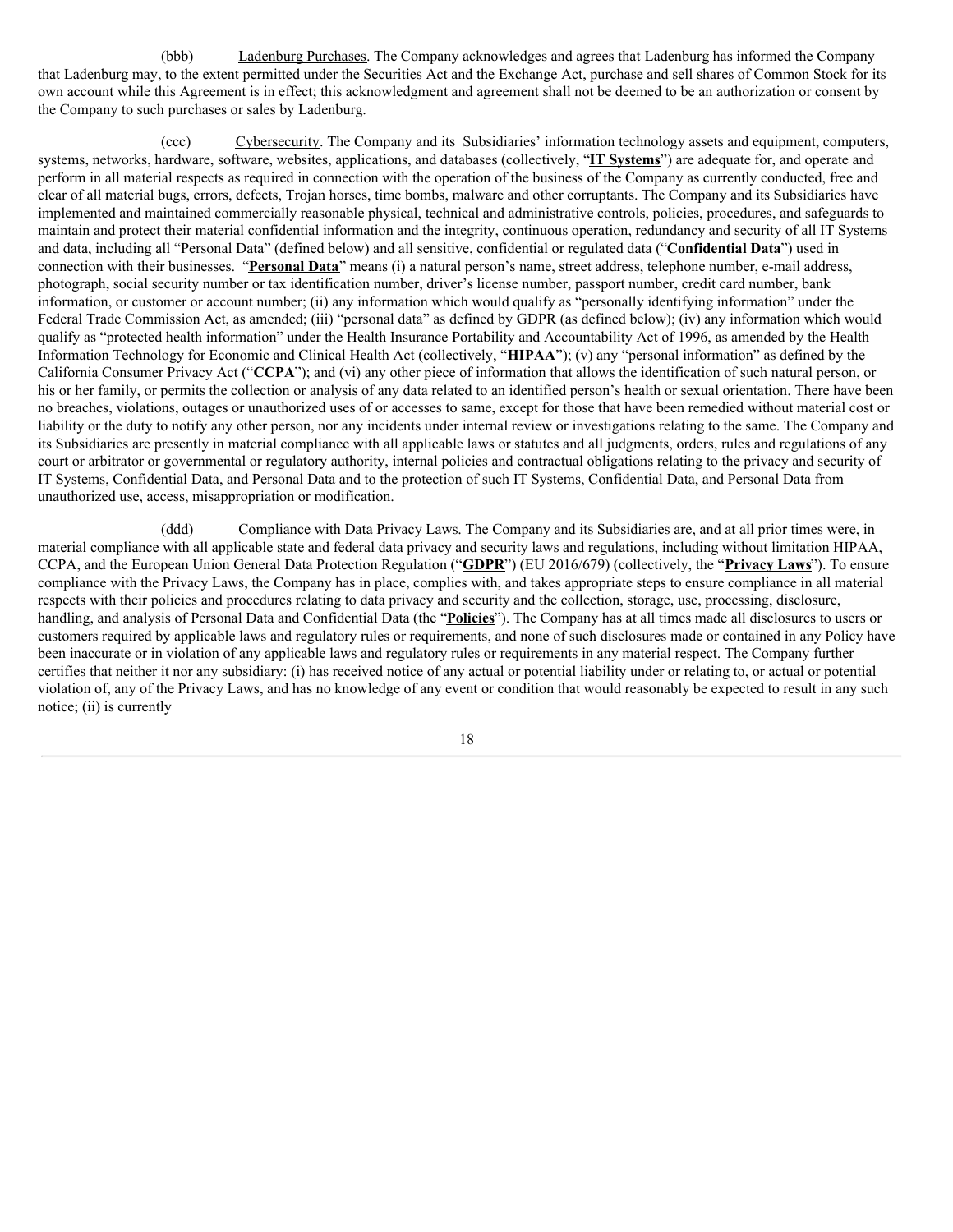conducting or paying for, in whole or in part, any investigation, remediation, or other corrective action pursuant to any Privacy Law; or (iii) is a party to any order, decree, or agreement that imposes any obligation or liability under any Privacy Law.

Any certificate signed by an officer of the Company and delivered to Ladenburg or to counsel for Ladenburg in connection with this Agreement shall be deemed to be a representation and warranty by the Company to Ladenburg as to the matters set forth therein.

The Company acknowledges that Ladenburg and, for purposes of the opinions to be delivered pursuant to **Section 7** hereof, counsel to the Company and counsel to Ladenburg, will rely upon the accuracy and truthfulness of the foregoing representations and hereby consents to such reliance.

7. Covenants of the Company. The Company covenants and agrees with Ladenburg that:

(a) Registration Statement Amendments. After the date of this Agreement and during any period in which a Prospectus relating to any Placement Shares is required to be delivered by Ladenburg under the Securities Act (including in circumstances where such requirement may be satisfied pursuant to Rule 172 under the Securities Act), (i) the Company will notify Ladenburg promptly of the time when any subsequent amendment to the Registration Statement has been filed with the Commission and/or has become effective or any subsequent supplement to the Prospectus has been filed and of any request by the Commission for any amendment or supplement to the Registration Statement or Prospectus or for additional information, (ii) the Company will prepare and file with the Commission, promptly upon Ladenburg's request, any amendments or supplements to the Registration Statement or Prospectus that, in Ladenburg's reasonable opinion, may be necessary or advisable in connection with the distribution of the Placement Shares by Ladenburg (*provided, however*, that the failure of Ladenburg to make such request shall not relieve the Company of any obligation or liability hereunder, or affect Ladenburg's right to rely on the representations and warranties made by the Company in this Agreement); (iii) the Company will not file any amendment or supplement to the Registration Statement or Prospectus, other than documents incorporated by reference, relating to the Placement Shares or a security convertible into the Placement Shares unless a copy thereof has been submitted to Ladenburg within a reasonable period of time before the filing and Ladenburg has not reasonably objected thereto (*provided, however*, that the failure of Ladenburg to make such objection shall not relieve the Company of any obligation or liability hereunder, or affect Ladenburg's right to rely on the representations and warranties made by the Company in this Agreement) and the Company will furnish to Ladenburg at the time of filing thereof a copy of any document that upon filing is deemed to be incorporated by reference into the Registration Statement or Prospectus, except for those documents available via EDGAR; and (iv) the Company will cause each amendment or supplement to the Prospectus, other than documents incorporated by reference, to be filed with the Commission as required pursuant to the applicable paragraph of Rule 424(b) of the Securities Act.

(b) Notice of Commission Stop Orders. The Company will advise Ladenburg, promptly after it receives notice or obtains knowledge thereof, of the issuance or threatened issuance by the Commission of any stop order suspending the effectiveness of the Registration Statement, of the suspension of the qualification of the Placement Shares for offering or sale in any jurisdiction, or of the initiation or threatening of any proceeding for any such purpose; and it will promptly use its commercially reasonable efforts to prevent the issuance of any stop order or to obtain its withdrawal if such a stop order should be issued. The Company will advise Ladenburg promptly after it receives any request by the Commission for any amendments to the Registration Statement or any amendment or supplements to the Prospectus or any Issuer Free Writing Prospectus or for additional information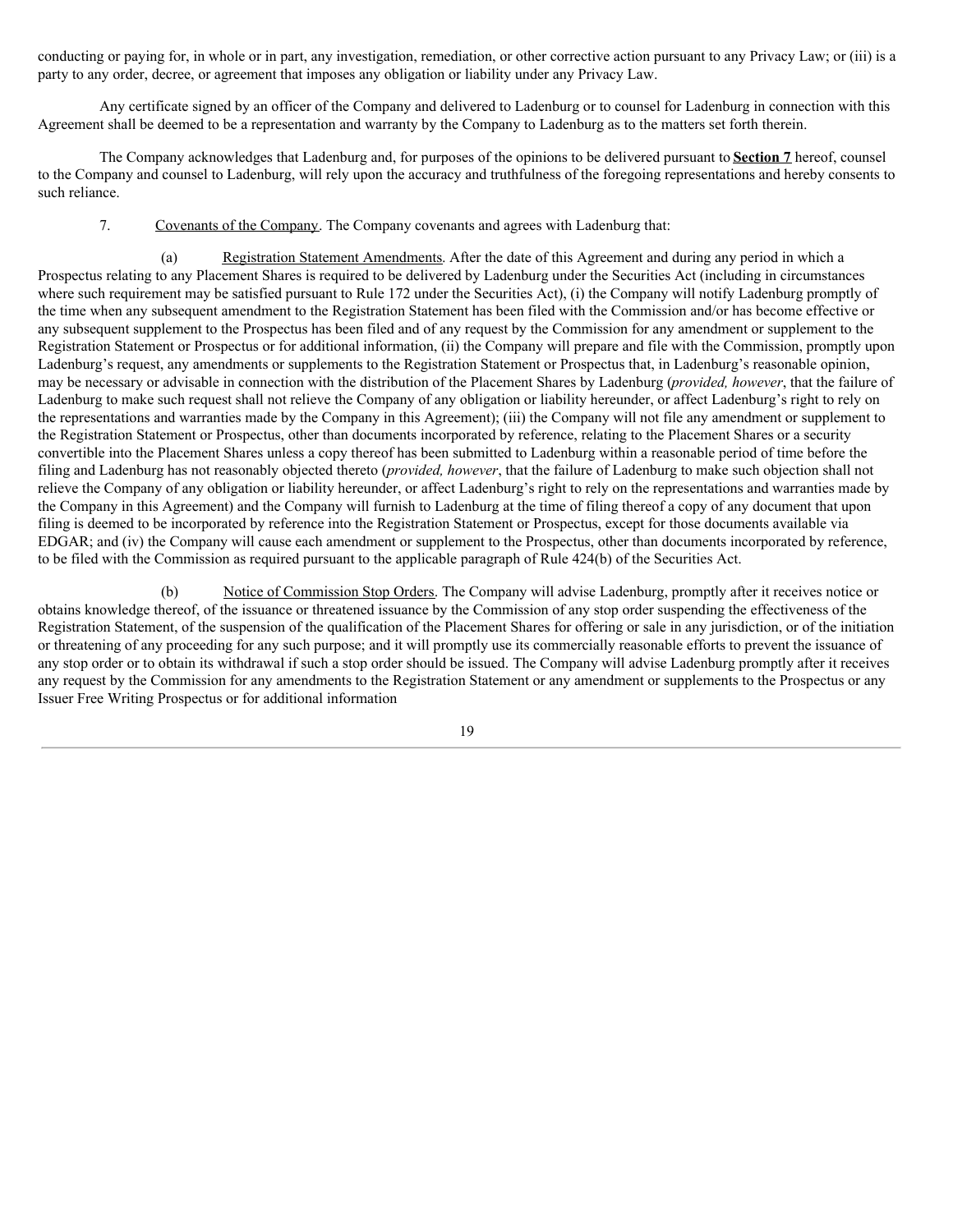related to the offering of the Placement Shares or for additional information related to the Registration Statement, the Prospectus or any Issuer Free Writing Prospectus.

(c) Delivery of Prospectus; Subsequent Changes. During any period in which a Prospectus relating to the Placement Shares is required to be delivered by Ladenburg under the Securities Act with respect to a pending sale of the Placement Shares, (including in circumstances where such requirement may be satisfied pursuant to Rule 172 under the Securities Act), the Company will comply with all requirements imposed upon it by the Securities Act, as from time to time in force, and to file on or before their respective due dates all reports and any definitive proxy or information statements required to be filed by the Company with the Commission pursuant to Sections 13(a), 13(c), 14, 15(d) or any other provision of or under the Exchange Act. If during such period any event occurs as a result of which the Prospectus as then amended or supplemented would include an untrue statement of a material fact or omit to state a material fact necessary to make the statements therein, in the light of the circumstances then existing, not misleading, or if during such period it is necessary to amend or supplement the Registration Statement or Prospectus to comply with the Securities Act, the Company will promptly notify Ladenburg to suspend the offering of Placement Shares during such period and the Company will promptly amend or supplement the Registration Statement or Prospectus (at the expense of the Company) so as to correct such statement or omission or effect such compliance.

(d) Listing of Placement Shares. During any period in which the Prospectus relating to the Placement Shares is required to be delivered by Ladenburg under the Securities Act with respect to a pending sale of the Placement Shares (including in circumstances where such requirement may be satisfied pursuant to Rule 172 under the Securities Act), the Company will use its commercially reasonable efforts to cause the Placement Shares to be listed on Nasdaq and to qualify the Placement Shares for sale under the securities laws of such jurisdictions as Ladenburg reasonably designates and to continue such qualifications in effect so long as required for the distribution of the Placement Shares; *provided, however,* that the Company shall not be required in connection therewith to qualify as a foreign corporation or dealer in securities or file a general consent to service of process in any jurisdiction.

(e) Delivery of Registration Statement and Prospectus. The Company will furnish to Ladenburg and its counsel (at the expense of the Company) copies of the Registration Statement, the Prospectus (including all documents incorporated by reference therein) and all amendments and supplements to the Registration Statement or Prospectus that are filed with the Commission during any period in which a Prospectus relating to the Placement Shares is required to be delivered under the Securities Act (including all documents filed with the Commission during such period that are deemed to be incorporated by reference therein), in each case as soon as reasonably practicable and in such quantities as Ladenburg may from time to time reasonably request and, at Ladenburg's request, will also furnish copies of the Prospectus to each exchange or market on which sales of the Placement Shares may be made; *provided, however,* that the Company shall not be required to furnish any document (other than the Prospectus) to Ladenburg to the extent such document is available on EDGAR.

Earnings Statement. The Company will make generally available to its security holders as soon as practicable, but in any event not later than 15 months after the end of the Company's current fiscal quarter, an earnings statement covering a 12-month period that satisfies the provisions of Section 11(a) and Rule 158 of the Securities Act.

(g) Expenses. The Company, whether or not the transactions contemplated hereunder are consummated or this Agreement is terminated, in accordance with the provisions of **Section 11**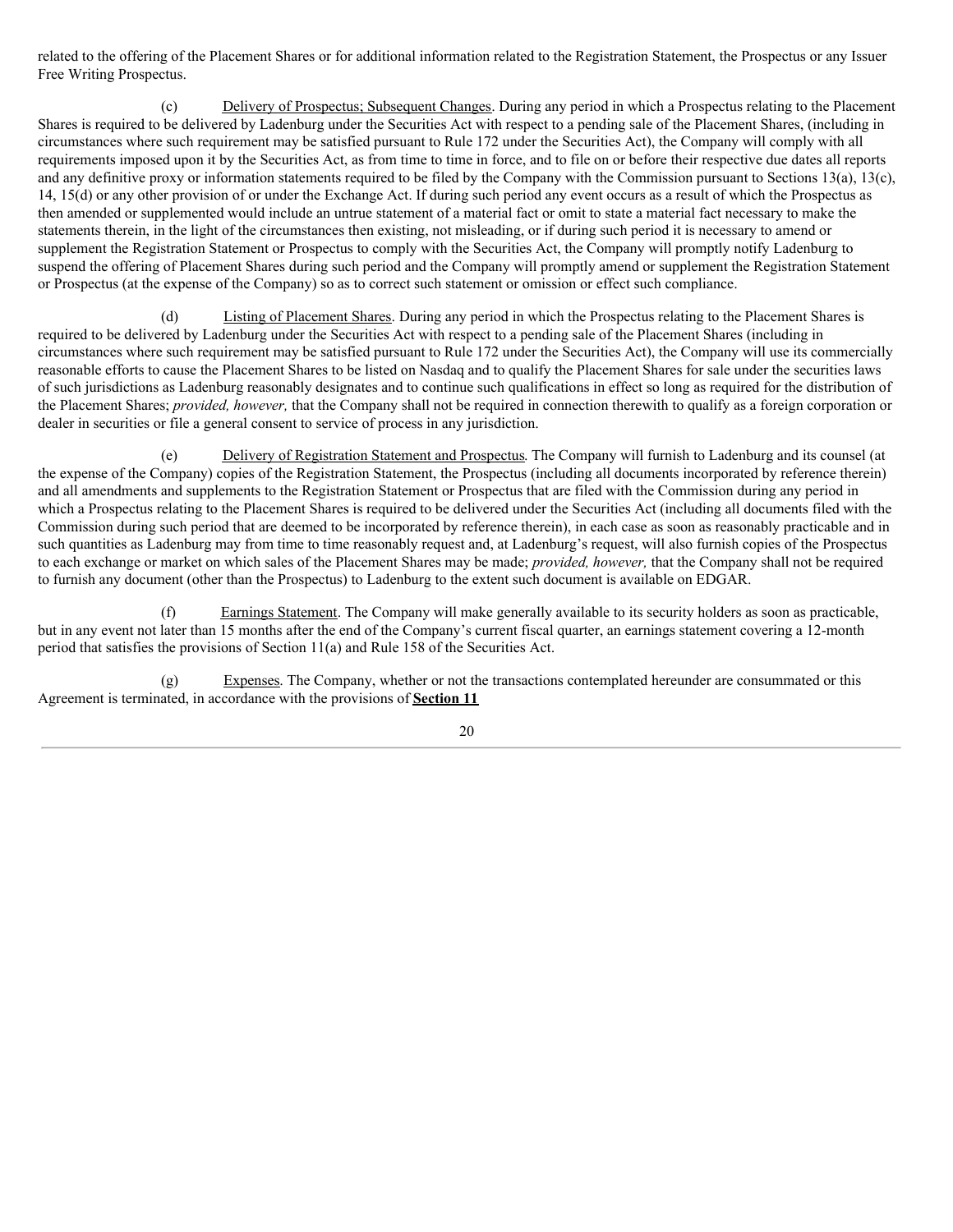hereunder, will pay the following expenses all incident to the performance of its obligations hereunder, including, but not limited to, expenses relating to (i) the preparation, printing and filing of the Registration Statement and each amendment and supplement thereto, of each Prospectus and of each amendment and supplement thereto, (ii) the preparation, issuance and delivery of the Placement Shares, (iii) the qualification of the Placement Shares under securities laws in accordance with the provisions of **Section 7(d)** of this Agreement, including filing fees (provided, however, that any fees or disbursements of counsel for Ladenburg in connection therewith shall be paid by Ladenburg except as set forth in (vii) below), (iv) the printing and delivery to Ladenburg of copies of the Prospectus and any amendments or supplements thereto, and of this Agreement, (v) the fees and expenses incurred in connection with the listing or qualification of the Placement Shares for trading on Nasdaq, (vi) the filing fees and expenses, if any, of the Commission, (vii) the filing fees and associated legal expenses of the Agents' outside counsel (not to exceed \$10,000, collectively) for filings with the FINRA Corporate Financing Department and, (viii) the reasonable fees and disbursements of the Agents' counsel in an amount not to exceed \$50,000 collectively.

(h) Use of Proceeds. The Company will use the Net Proceeds as described in the Prospectus in the section entitled "Use of Proceeds."

(i) Notice of and Consent to Other Sales. During the pendency of any Placement Notice given hereunder, and for five Trading Days following the termination of any Placement Notice given hereunder, the Company shall provide Ladenburg notice as promptly as reasonably possible before it offers to sell, contracts to sell, sells, grants any option to sell or otherwise disposes of any shares of Common Stock (other than Placement Shares offered pursuant to the provisions of the Sales Agreements) or securities convertible into or exchangeable for Common Stock, warrants or any rights to purchase or acquire Common Stock; and without the prior written consent of Ladenburg, the Company and will not directly or indirectly in any other "at the market" or continuous equity transaction offer to sell, sell, contract to sell, grant any option to sell or otherwise dispose of any Common Stock (other than the Placement Shares offered pursuant to the Sales Agreements) or securities convertible into or exchangeable for Common Stock, warrants or any rights to purchase or acquire, Common Stock prior to the later of the termination of this Agreement and the sixtieth (60th) day immediately following the final Settlement Date with respect to Placement Shares sold pursuant to such Placement Notice; *provided*, that such notice or restrictions shall not be required in connection with the (i) issuance, grant or sale of Common Stock, options or other equity awards to purchase or acquire shares of Common Stock or Common Stock issuable upon the exercise of options or vesting of other equity awards pursuant to any stock option, stock bonus or other stock plan or arrangement described in the Prospectus, (ii) the issuance of securities in connection with an acquisition, merger or sale or purchase of assets or (iii) the issuance or sale of Common Stock pursuant to any dividend reinvestment plan that the Company may adopt from time to time provided the implementation of such is disclosed to Ladenburg in advance or (iv) any shares of common stock issuable upon the exchange, conversion or redemption of securities or the exercise of warrants, options or other rights in effect or outstanding.

(j) Change of Circumstances. The Company will, prior to the delivery of a Placement Notice (or during the pendency of a Placement Notice if not known prior thereto), advise Ladenburg promptly after it shall have received notice or obtained knowledge thereof, of any information or fact that would alter or affect in any material respect any opinion, certificate, letter or other document provided to Ladenburg pursuant to this Agreement.

(k) Due Diligence Cooperation. The Company will cooperate with any reasonable due diligence review conducted by Ladenburg or its agents in connection with the transactions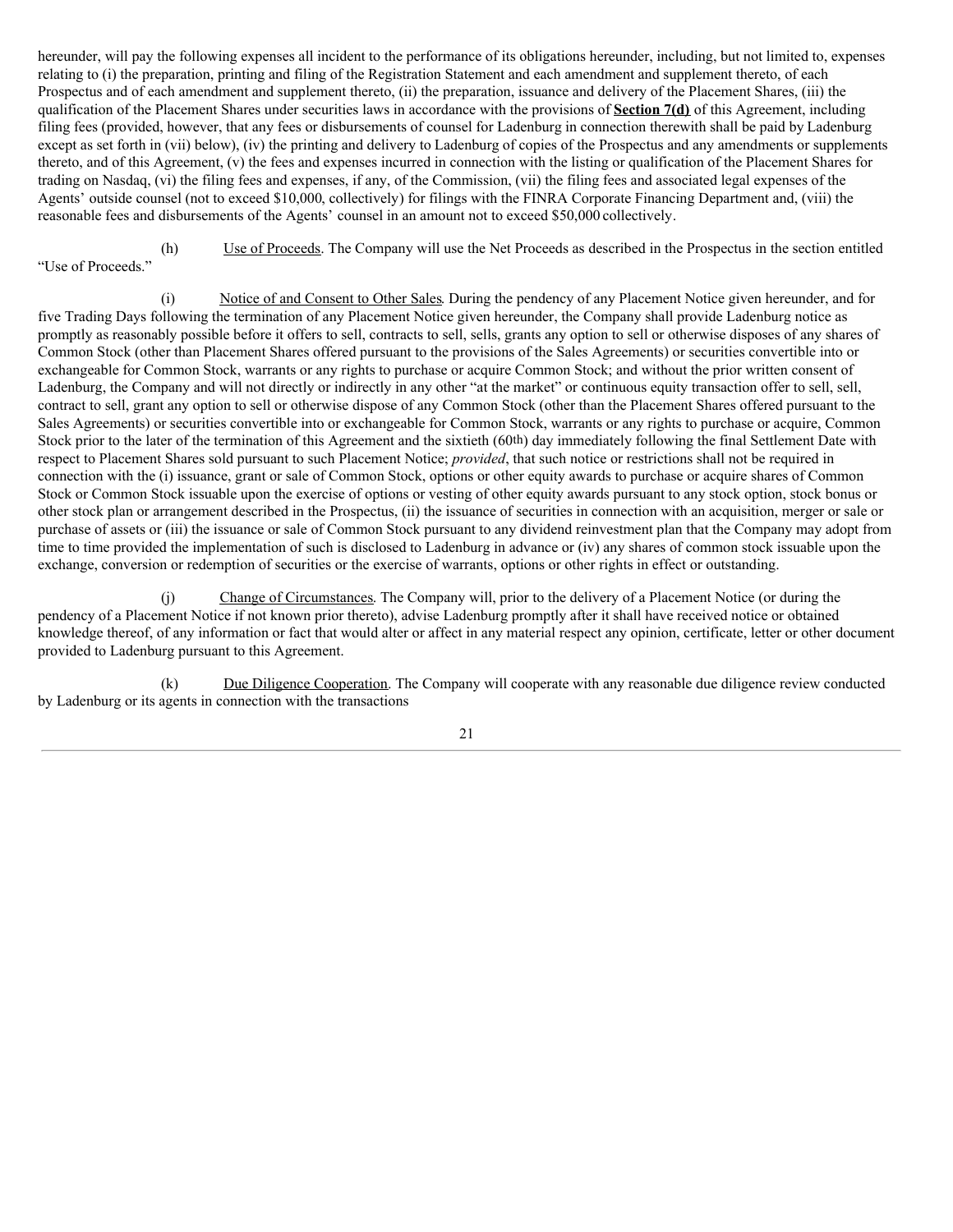contemplated hereby, including, without limitation, providing information and making available documents and senior corporate officers, during regular business hours and at the Company's principal offices, as Ladenburg may reasonably request.

(l) Required Filings Relating to Placement of Placement Shares. The Company agrees that on such dates as the Securities Act shall require, the Company will (i) file a prospectus supplement with the Commission under the applicable paragraph of Rule 424(b) under the Securities Act (each and every filing under Rule 424(b), a "**Filing Date**"), which prospectus supplement will set forth, within the relevant period, the amount of Placement Shares sold through Ladenburg, the Net Proceeds to the Company and the compensation payable by the Company to Ladenburg with respect to such Placement Shares, and (ii) deliver such number of copies of each such prospectus supplement to each exchange or market on which such sales were effected as may be required by the rules or regulations of such exchange or market.

(m) Representation Dates; Certificate. On or prior to the date of the first Placement Notice and each time during the term of this Agreement the Company (i) amends or supplements the Registration Statement or the Prospectus relating to the Placement Shares (other than a prospectus supplement filed in accordance with **Section 7(l)** of this Agreement) by means of a post-effective amendment, sticker, or supplement but not by means of incorporation of document(s) by reference to the Registration Statement or the Prospectus relating to the Placement Shares; (ii) files an Annual Report on Form 10-K under the Exchange Act; (iii) files its Quarterly Reports on Form 10-Q under the Exchange Act; or (iv) files a Current Report on Form 8-K containing amended financial information (other than an earnings release or other information "furnished" and not "filed") under the Exchange Act (each date of filing of one or more of the documents referred to in clauses (i) through (iv) shall be a "**Representation Date**"); the Company shall furnish Ladenburg and the Alternative Agent (but in the case of clause (iv) above only if (1) a Placement Notice is pending and (2) Ladenburg and the Alternative Agent reasonably determine that the information contained in such Form 8-K is material to a holder of Common Stock) with a certificate, in the form attached hereto as **Exhibit 7(m)** within three (3) Trading Days of any Representation Date if requested by Ladenburg or the Alternative Agent. The requirement to provide a certificate under this **Section 7(m)** shall be waived for any Representation Date occurring at a time at which no Placement Notice is pending, which waiver shall continue until the earlier to occur of the date the Company delivers a Placement Notice hereunder (which for such calendar quarter shall be considered a Representation Date) and the next occurring Representation Date; *provided*, *however*, that such waiver shall not apply for any Representation Date on which the Company files its Annual Report on Form 10-K. Notwithstanding the foregoing, if the Company subsequently decides to sell Placement Shares following a Representation Date when the Company relied on such waiver and did not provide Ladenburg and the Alternative Agent with a certificate under this **Section 7(m)**, then before the Company delivers the Placement Notice or Ladenburg sells any Placement Shares, the Company shall provide Ladenburg and the Alternative Agent with a certificate, in the form attached hereto as **Exhibit 7(m)**, dated the date of the Placement Notice.

(n) Legal Opinion. On or prior to the date of the first Placement Notice and within three (3) Trading Days of each Representation Date with respect to which the Company is obligated to deliver a certificate pursuant to **Section 7(m)** for which no waiver is applicable, the Company shall cause to be furnished to Ladenburg and the Alternative Agent (i) a written opinion and "10b-5" negative assurance statement of Cooley LLP ("**Company Counsel**"), or other counsel reasonably satisfactory to Ladenburg and the Alternative Agent, in form and substance satisfactory to Ladenburg and the Alternative Agent and their counsel and (ii) a written opinion of Covington & Burling LLP, as intellectual property counsel for the Company, in such form and substance satisfactory to Ladenburg and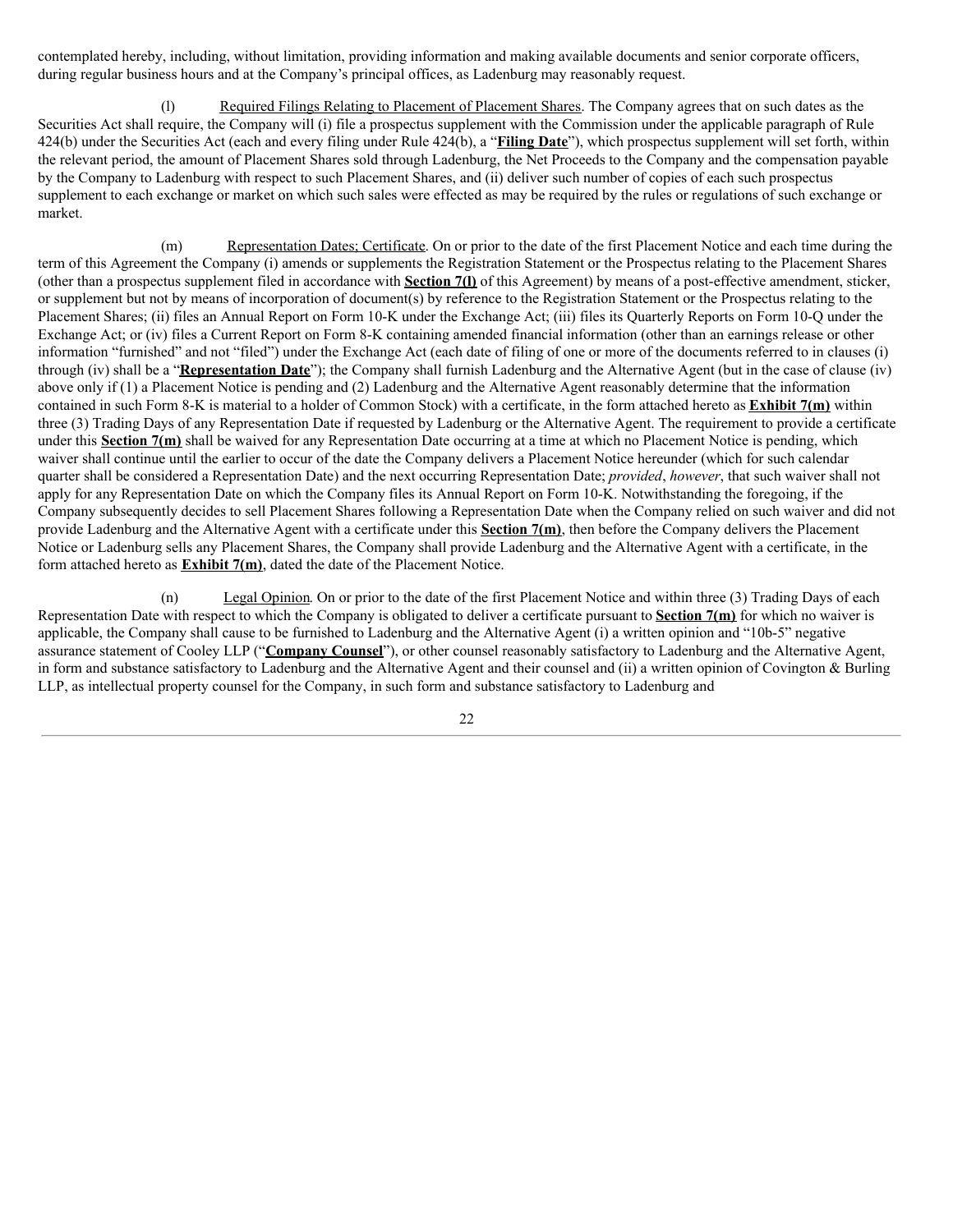the Alternative Agent and their counsel, each such opinion, dated the date that such opinion is required to be delivered, substantially similar to the form previously agreed to with counsel to Ladenburg and the Alternative Agent in the negotiation of the Sales Agreements, or in such other form reasonably satisfactory to counsel to Ladenburg and the Alternative Agent at the time that each such opinion is required to be delivered, respectively, modified, as necessary, to relate to the Registration Statement and the Prospectus as then amended or supplemented; *provided, however*, the Company shall not be required to furnish any such opinion or statement if the Company does not intend to deliver a Placement Notice in such calendar quarter until such time as the Company delivers its next Placement Notice; and *provided further*, *however*, that in lieu of such opinions for subsequent Representation Dates, counsel may furnish Ladenburg and the Alternative Agent with a letter (a "**Reliance Letter**") to the effect that Ladenburg and the Alternative Agent may rely on a prior opinion delivered under this **Section 7(n)** to the same extent as if it were dated the date of such letter (except that statements in such prior opinion shall be deemed to relate to the Registration Statement and the Prospectus as amended or supplemented at such Representation Date).

(o) Comfort Letter. On or prior to the date of the first Placement Notice and within three (3) Trading Days of each Representation Date with respect to which the Company is obligated to deliver a certificate pursuant to **Section 7(m)** for which no waiver is applicable, the Company shall cause its independent accountants to furnish Ladenburg and the Alternative Agent a letter (the "**Comfort Letter**"), dated the date the Comfort Letter is delivered, which shall meet the requirements set forth in this Section 7(o); *provided*, that if requested by Ladenburg or the Alternative Agent, the Company shall cause a Comfort Letter to be furnished to Ladenburg and the Alternative Agent within ten (10) Trading Days of the date of occurrence of any material transaction or event, including the restatement of the Company's financial Statements. The Comfort Letter from the Company's independent registered public accounting firm shall be in a form and substance reasonably satisfactory to Ladenburg and the Alternative Agent, (i) confirming that they are an independent registered public accounting firm within the meaning of the Securities Act and the Public Company Accounting Oversight Board, (ii) stating, as of such date, the conclusions and findings of such firm with respect to the financial information and other matters ordinarily covered by accountants' "comfort letters" to Ladenburg and the Alternative Agent in connection with registered public offerings (the first such letter, the "**Initial Comfort Letter**") and (iii) updating the Initial Comfort Letter with any information that would have been included in the Initial Comfort Letter had it been given on such date and modified as necessary to relate to the Registration Statement and the Prospectus, as amended and supplemented to the date of such letter.

(p) Market Activities. The Company will not, directly or indirectly, (i) take any action designed to cause or result in, or that constitutes or might reasonably be expected to constitute, the stabilization or manipulation of the price of any security of the Company to facilitate the sale or resale of the Placement Shares or (ii) sell, bid for, or purchase the Common Stock in violation with Regulation M, or pay anyone any compensation for soliciting purchases of the Placement Shares other than Ladenburg or the Alternative Agent; provided, however, that the Company may bid for and purchase shares of its common stock in accordance with Rule 10b-18 under the Exchange Act.

(q) Insurance. During the term of this Agreement, the Company shall maintain, or cause to be maintained, insurance in such amounts and covering such risks as is reasonable and customary for the business for which it is engaged.

(r) Compliance with Laws. The Company shall maintain, or cause to be maintained, all material environmental permits, licenses and other authorizations required by federal, state and local law in order to conduct its business as described in the Prospectus, and the Company shall conduct its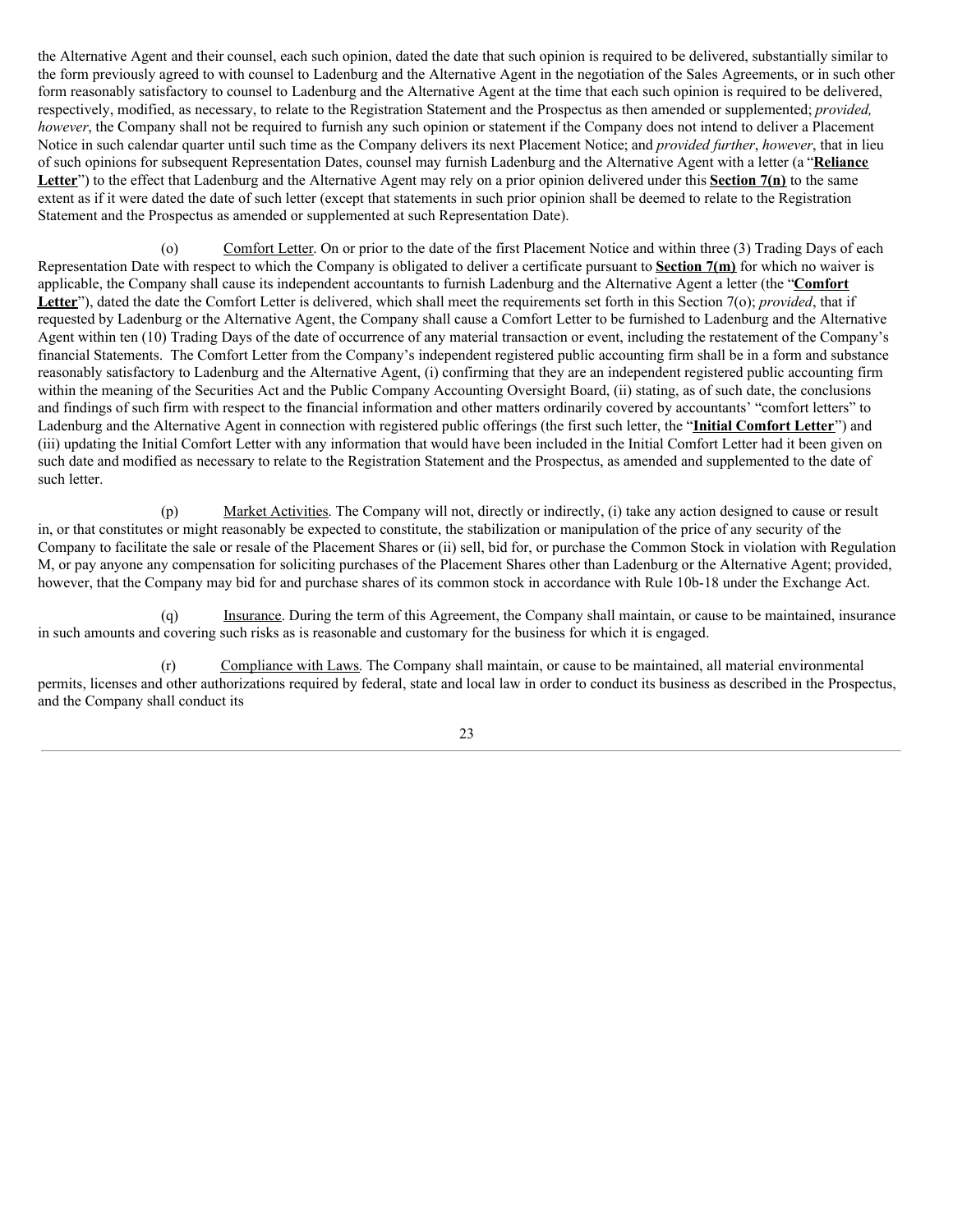business, or cause its business to be conducted, in substantial compliance with such permits, licenses and authorizations and with applicable environmental laws, except where the failure to maintain or be in compliance with such permits, licenses and authorizations could not reasonably be expected to result in a Material Adverse Change.

(s) Investment Company Act. During the term of this Agreement, the Company will conduct its affairs in such a manner so as to reasonably ensure that neither it nor or any of its Subsidiaries will be or become, at any time prior to the termination of this Agreement, an "investment company," as such term is defined in the Investment Company Act, assuming no change in the Commission's current interpretation as to entities that are not considered an investment company.

(t) Securities Act and Exchange Act. The Company will use its best efforts to comply with all requirements imposed upon it by the Securities Act and the Exchange Act as from time to time in force, so far as necessary to permit the continuance of sales of, or dealings in, the Placement Shares as contemplated by the provisions hereof and the Prospectus.

(u) No Offer to Sell. Other than a free writing prospectus (as defined in Rule 405 under the Act) approved in advance by the Company and Ladenburg in its capacity as principal or agent hereunder, neither Ladenburg nor the Company (including its agents and representatives, other than Ladenburg in its capacity as such) will make, use, prepare, authorize, approve or refer to any written communication (as defined in Rule 405 under the Act), required to be filed with the Commission, that constitutes an offer to sell or solicitation of an offer to buy Common Stock hereunder.

(v) Sarbanes-Oxley Act. During the term of this Agreement, the Company will use its best efforts to comply with all effective applicable provisions of the Sarbanes-Oxley Act.

(w) Secretary's Certificate; Further Documentation. On or prior to the date of the first Placement Notice, the Company shall deliver to Ladenburg and the Alternative Agent a certificate of the Secretary of the Company and attested to by an executive officer of the Company, dated as of such date, certifying as to (i) the Certificate of Incorporation of the Company, (ii) the By-laws of the Company, (iii) the resolutions of the Board of Directors of the Company authorizing the execution, delivery and performance of this Agreement and the issuance of the Placement Shares and (iv) the incumbency of the officers duly authorized to execute this Agreement and the other documents contemplated by this Agreement. Within five (5) Trading Days of each Representation Date, the Company shall have furnished to Ladenburg such further information, certificates and documents as Ladenburg may reasonably request.

8. Conditions to Ladenburg's Obligations. The obligations of Ladenburg hereunder with respect to a Placement will be subject to the continuing accuracy and completeness of the representations and warranties made by the Company herein, to the due performance by the Company of its obligations hereunder, to the completion by Ladenburg of a due diligence review satisfactory to Ladenburg in its reasonable judgment, and to the continuing satisfaction (or waiver by Ladenburg in its sole discretion) of the following additional conditions:

(a) Registration Statement Effective. The Registration Statement shall be effective and shall be available for the sale of all Placement Shares contemplated to be issued by any Placement Notice.

(b) No Material Notices. None of the following events shall have occurred and be continuing: (i) receipt by the Company of any request for additional information from the Commission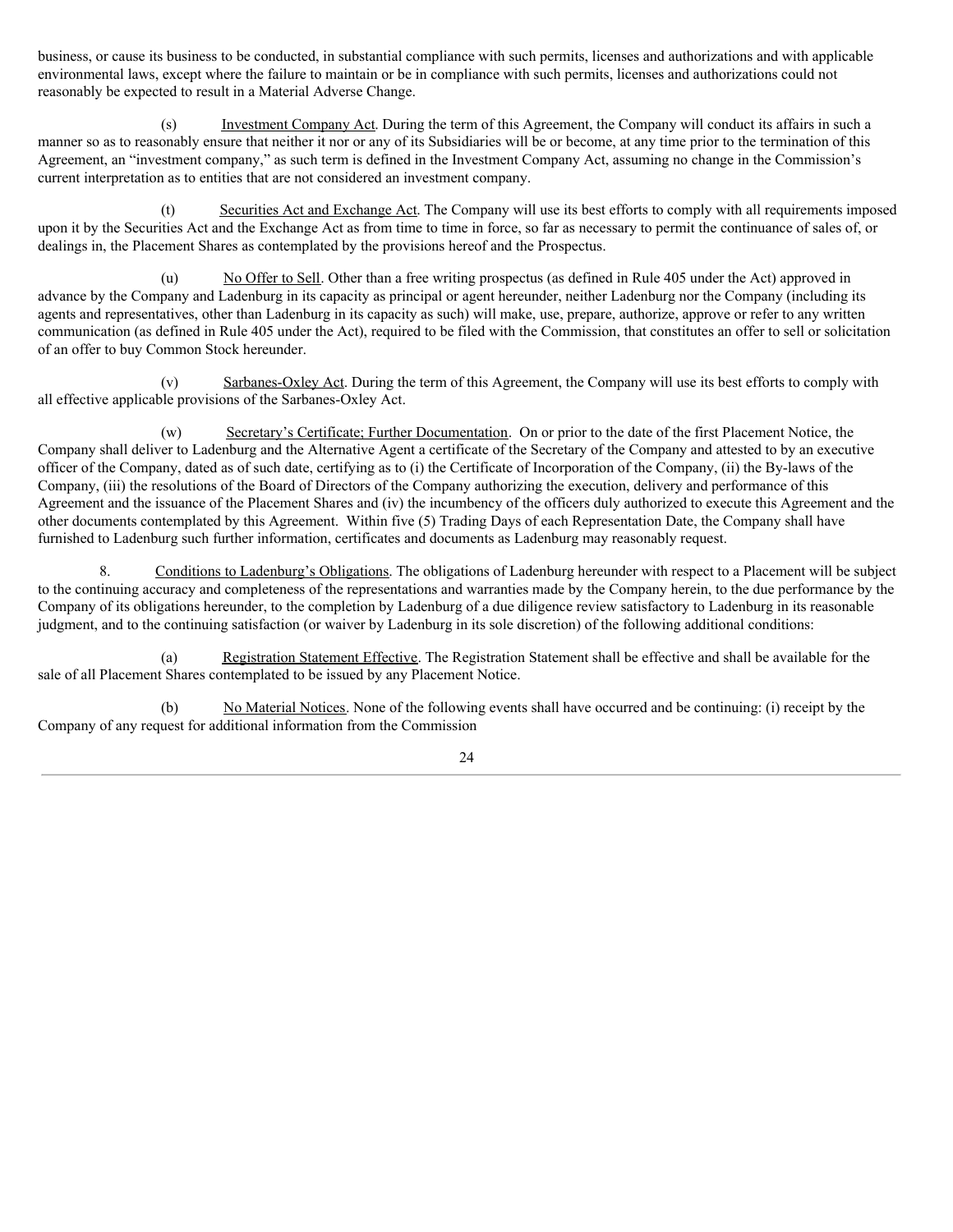or any other federal or state Governmental Authority during the period of effectiveness of the Registration Statement, the response to which would require any post-effective amendments or supplements to the Registration Statement or the Prospectus; (ii) the issuance by the Commission or any other federal or state Governmental Authority of any stop order suspending the effectiveness of the Registration Statement or the initiation of any proceedings for that purpose; (iii) receipt by the Company of any notification with respect to the suspension of the qualification or exemption from qualification of any of the Placement Shares for sale in any jurisdiction or the initiation or threatening of any proceeding for such purpose; (iv) the occurrence of any event that makes any material statement made in the Registration Statement or the Prospectus or any material document incorporated or deemed to be incorporated therein by reference untrue in any material respect or that requires the making of any changes in the Registration Statement, the Prospectus or such documents so that, in the case of the Registration Statement, it will not contain any materially untrue statement of a material fact or omit to state any material fact required to be stated therein or necessary to make the statements therein not misleading and, that in the case of the Prospectus, it will not contain any materially untrue statement of a material fact or omit to state any material fact required to be stated therein or necessary to make the statements therein, in the light of the circumstances under which they were made, not misleading.

(c) No Misstatement or Material Omission. Ladenburg shall not have advised the Company that the Registration Statement or Prospectus, or any amendment or supplement thereto, contains an untrue statement of fact that in Ladenburg's reasonable opinion is material, or omits to state a fact that in Ladenburg's opinion is material and is required to be stated therein or is necessary to make the statements therein not misleading.

(d) Material Changes. Except as contemplated in the Prospectus, or disclosed in the Company's reports filed with the Commission, there shall not have been any material adverse change, on a consolidated basis, in the authorized capital stock of the Company or any Material Adverse Change or any development that could reasonably be expected to result in a Material Adverse Change, or any downgrading in or withdrawal of the rating assigned to any of the Company's securities (other than asset backed securities) by any rating organization or a public announcement by any rating organization that it has under surveillance or review its rating of any of the Company's securities (other than asset backed securities), the effect of which, in the case of any such action by a rating organization described above, in the reasonable judgment of Ladenburg (without relieving the Company of any obligation or liability it may otherwise have), is so material as to make it impracticable or inadvisable to proceed with the offering of the Placement Shares on the terms and in the manner contemplated in the Prospectus.

(e) Representation Certificate. Ladenburg shall have received the certificate required to be delivered pursuant to **Section 7(m)** on or before the date on which delivery of such certificate is required pursuant to **Section 7(m)**.

(f) Company Counsel Legal Opinion. Ladenburg shall have received the opinions required to be delivered pursuant to **Section 7(n)** on or before the date on which such delivery of such opinions is required pursuant to **Section 7(n)**.

(g) Comfort Letter. Ladenburg shall have received the Comfort Letter required to be delivered pursuant to **Section 7(o)** on or before the date on which such delivery of such Comfort Letter is required pursuant to **Section 7(o)**.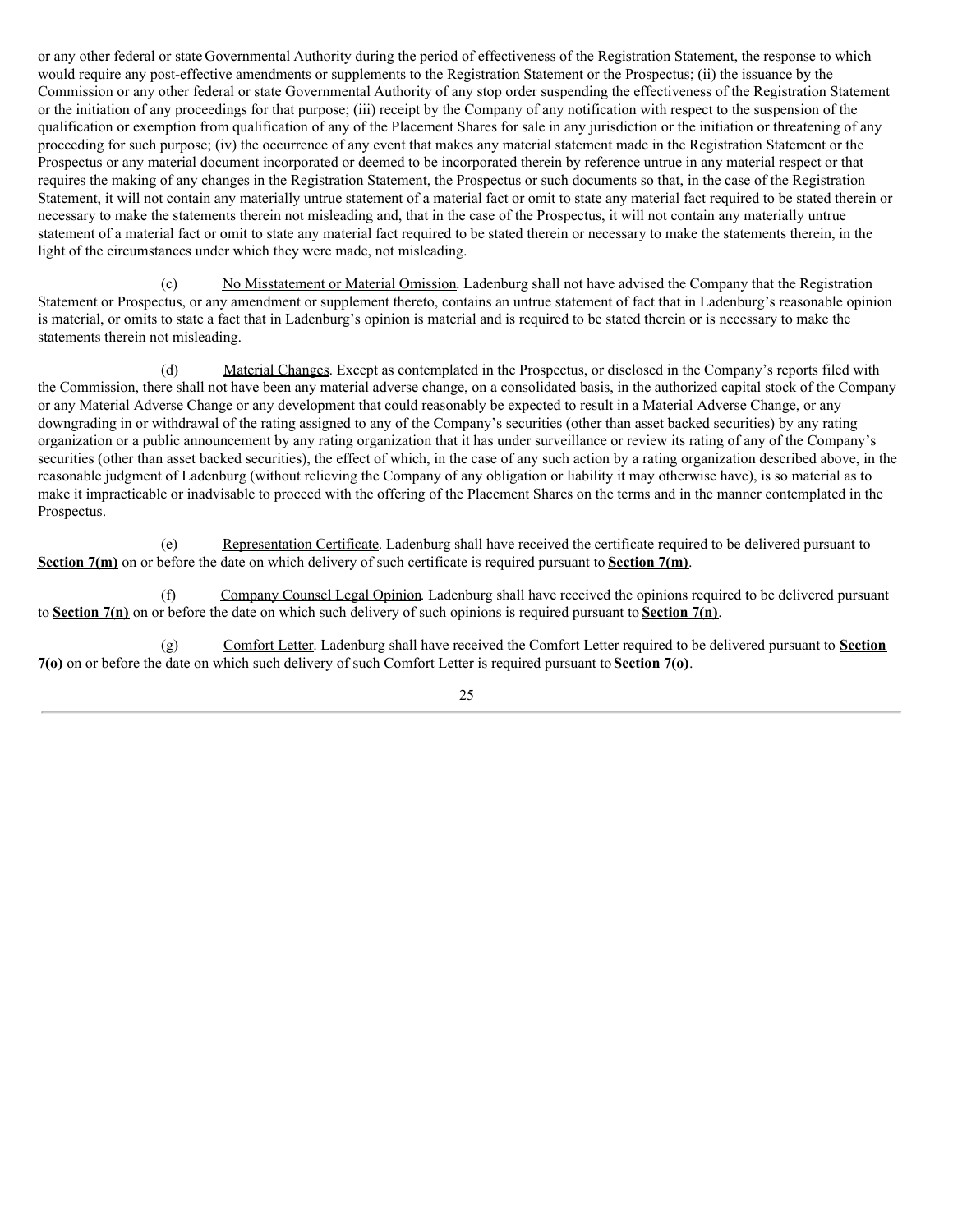(h) Secretary's Certificate. On or prior to the date of the first Placement Notice, Ladenburg shall have received a certificate, signed on behalf of the Company by its corporate Secretary, in form and substance satisfactory to Ladenburg and its counsel.

(i) No Suspension. Trading in the Common Stock shall not have been suspended on Nasdaq.

(j) Other Materials. On each date on which the Company is required to deliver a certificate pursuant to **Section 7(m)**, the Company shall have furnished to Ladenburg such appropriate further information, opinions, certificates and documents as Ladenburg may have reasonably requested. All such opinions, certificates, letters and other documents shall have been in compliance with the provisions hereof. The Company will furnish Ladenburg with such conformed copies of such opinions, certificates, letters and other documents as Ladenburg shall have reasonably requested.

(k) Securities Act Filings Made. All filings with the Commission required by Rule 424 under the Securities Act to have been filed prior to the issuance of any Placement Notice hereunder shall have been made within the applicable time period prescribed for such filing by Rule 424.

(l) Approval for Listing. The Placement Shares shall either have been (i) approved for listing on Nasdaq, subject only to notice of issuance, or (ii) the Company shall have filed an application for listing of the Placement Shares on Nasdaq at, or prior to, the issuance of any Placement Notice.

(m) FINRA. If applicable, FINRA shall have raised no objection to the terms of this offering and the amount of compensation allowable or payable to Ladenburg as described in the Prospectus.

(n) No Termination Event. There shall not have occurred any event that would permit Ladenburg to terminate this Agreement pursuant to **Section 11(a)**.

## 9. Indemnification and Contribution.

(a) Company Indemnification. The Company agrees to indemnify and hold harmless Ladenburg, the directors, officers, partners, employees and agents of Ladenburg and each person, if any, who (i) controls Ladenburg within the meaning of Section 15 of the Securities Act or Section 20 of the Exchange Act, or (ii) is controlled by or is under common control with Ladenburg (a "**Ladenburg Affiliate**") from and against any and all losses, claims, liabilities, expenses and damages (including, but not limited to, any and all reasonable investigative, legal and other expenses incurred in connection with, and any and all amounts paid in settlement (in accordance with **Section 9(c)**) of, any action, suit or proceeding between any of the indemnified parties and any indemnifying parties or between any indemnified party and any third party, or otherwise, or any claim asserted), as and when incurred, to which Ladenburg, or any such person, may become subject under the Securities Act, the Exchange Act or other federal or state statutory law or regulation, at common law or otherwise, insofar as such losses, claims, liabilities, expenses or damages arise out of or are based, directly or indirectly, on (x) any untrue statement or alleged untrue statement of a material fact contained in the Registration Statement or the Prospectus or any amendment or supplement to the Registration Statement or the Prospectus or in any free writing prospectus or in any application or other document executed by or on behalf of the Company or based on written information furnished by or on behalf of the Company filed in any jurisdiction in order to qualify the Common Stock under the securities laws thereof or filed with the Commission or (y) the omission or alleged omission to state in any such document a material fact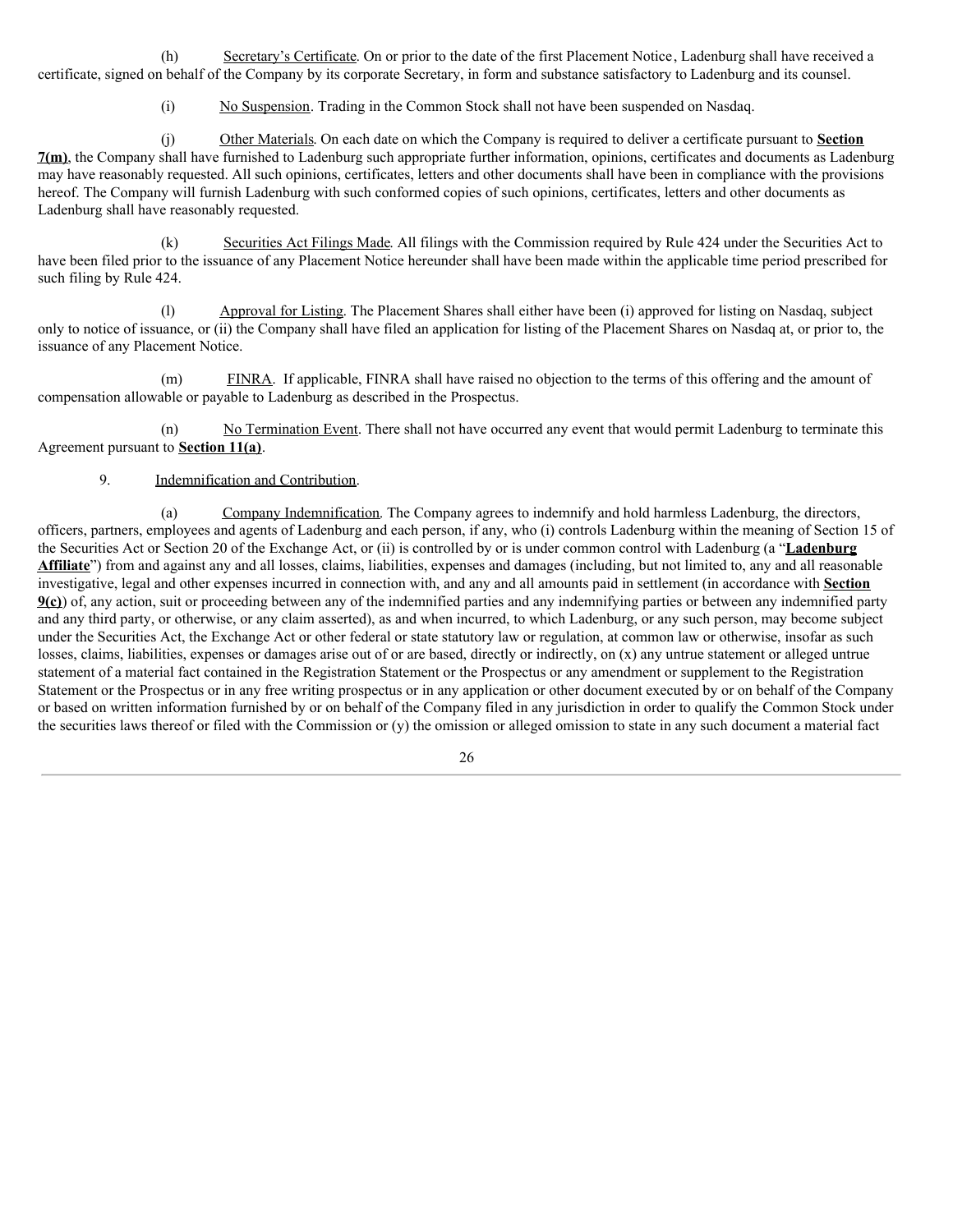required to be stated in it or necessary to make the statements in it not misleading;*provided*, *however*, that this indemnity agreement shall not apply to the extent that such loss, claim, liability, expense or damage arises from the sale of the Placement Shares pursuant to this Agreement and is caused directly or indirectly by an untrue statement or omission made in reliance upon and in conformity with the Agent's Information (as defined below). This indemnity agreement will be in addition to any liability that the Company might otherwise have.

(b) Ladenburg Indemnification. Ladenburg agrees to indemnify and hold harmless the Company and its directors and each officer of the Company that signed the Registration Statement, and each person, if any, who controls the Company within the meaning of Section 15 of the Securities Act or Section 20 of the Exchange Act against any and all loss, liability, claim, damage and expense described in the indemnity contained in **Section 9(a)**, as incurred, but only with respect to untrue statements or omissions, or alleged untrue statements or omissions, made in the Registration Statement (or any amendments thereto), the Prospectus (or any amendment or supplement thereto) or any Issuer Free Writing Prospectus (or any amendment or supplement thereto) in reliance upon and in conformity with the Agent's Information. The Company hereby acknowledges that the only information that Ladenburg has furnished to the Company expressly for use in the Registration Statement, the Prospectus or any Issuer Free Writing Prospectus (or any amendment or supplement thereto) are the statements set forth in the last two paragraphs under the caption "Plan of Distribution" in the Prospectus (the "**Agent's Information**").

(c) Procedure. Any party that proposes to assert the right to be indemnified under this **Section 9** will, promptly after receipt of notice of commencement of any action against such party in respect of which a claim is to be made against an indemnifying party or parties under this **Section 9**, notify each such indemnifying party of the commencement of such action, enclosing a copy of all papers served, but the omission so to notify such indemnifying party will not relieve the indemnifying party from (i) any liability that it might have to any indemnified party otherwise than under this **Section 9** and (ii) any liability that it may have to any indemnified party under the foregoing provision of this **Section 9** unless, and only to the extent that, such omission results in the forfeiture of substantive rights or defenses by the indemnifying party. If any such action is brought against any indemnified party and it notifies the indemnifying party of its commencement, the indemnifying party will be entitled to participate in and, to the extent that it elects by delivering written notice to the indemnified party promptly after receiving notice of the commencement of the action from the indemnified party, jointly with any other indemnifying party similarly notified, to assume the defense of the action, with counsel reasonably satisfactory to the indemnified party, and after notice from the indemnifying party to the indemnified party of its election to assume the defense, the indemnifying party will not be liable to the indemnified party for any legal or other expenses except as provided below and except for the reasonable costs of investigation subsequently incurred by the indemnified party in connection with the defense. The indemnified party will have the right to employ its own counsel in any such action, but the fees, expenses and other charges of such counsel will be at the expense of such indemnified party unless (1) the employment of counsel by the indemnified party has been authorized in writing by the indemnifying party, (2) the indemnified party has reasonably concluded (based on advice of counsel) that there may be legal defenses available to it or other indemnified parties that are different from or in addition to those available to the indemnifying party, (3) a conflict or potential conflict exists (based on advice of counsel to the indemnified party) between the indemnified party and the indemnifying party (in which case the indemnifying party will not have the right to direct the defense of such action on behalf of the indemnified party) or (4) the indemnifying party has not in fact employed counsel to assume the defense of such action within a reasonable time after receiving notice of the commencement of the action, in each of which cases the reasonable fees, disbursements and other charges of counsel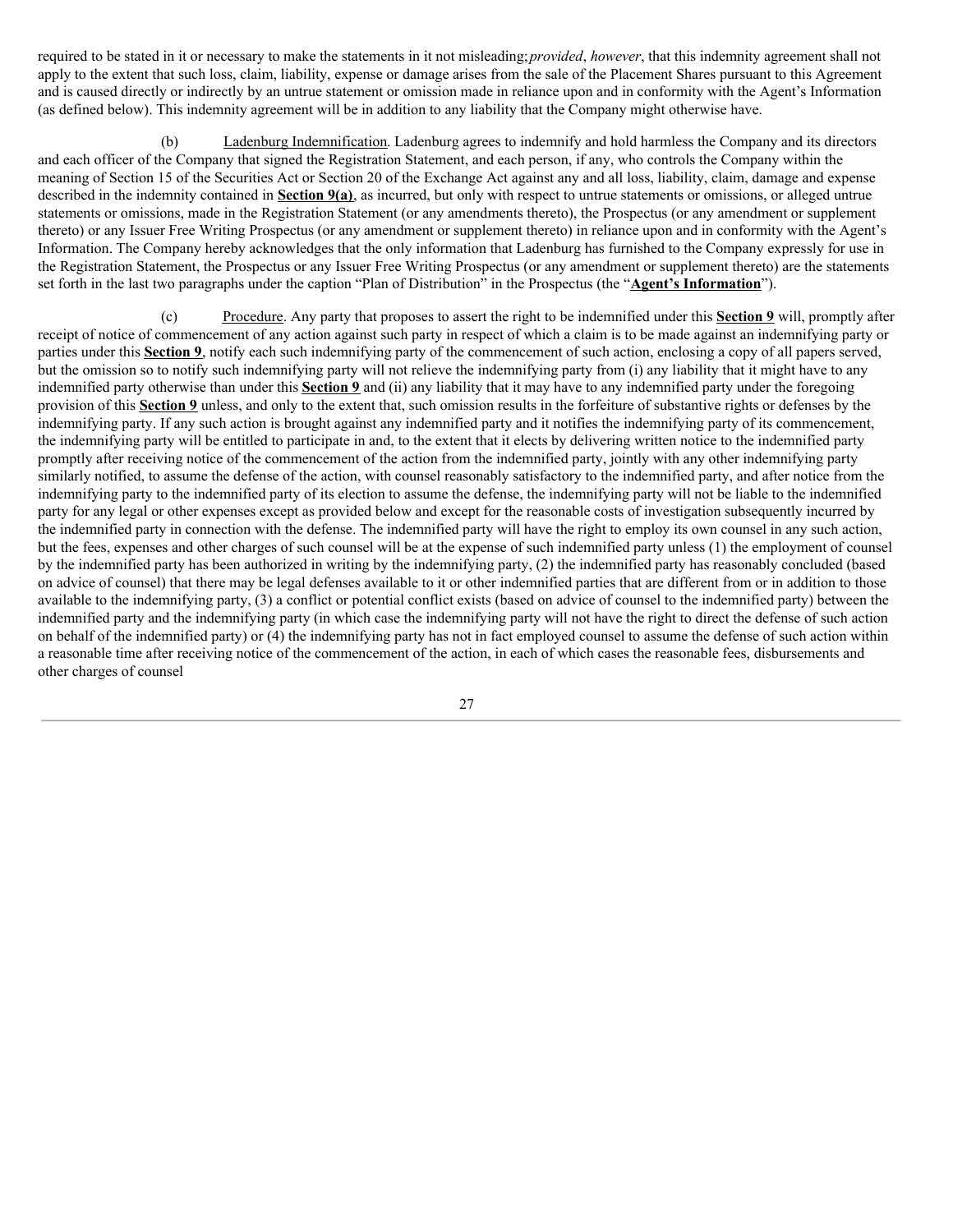will be at the expense of the indemnifying party or parties. It is understood that the indemnifying party or parties shall not, in connection with any proceeding or related proceedings in the same jurisdiction, be liable for the reasonable fees, disbursements and other charges of more than one separate firm (plus local counsel) admitted to practice in such jurisdiction at any one time for all such indemnified party or parties. All such fees, disbursements and other charges will be reimbursed by the indemnifying party promptly as they are incurred after the indemnifying party receives a written invoice relating to fees, disbursements and other charges. An indemnifying party will not, in any event, be liable for any settlement of any action or claim effected without its written consent. No indemnifying party shall, without the prior written consent of each indemnified party, settle or compromise or consent to the entry of any judgment in any pending or threatened claim, action or proceeding relating to the matters contemplated by this **Section 9** (whether or not any indemnified party is a party thereto), unless such settlement, compromise or consent includes an express and unconditional release of each indemnified party, in form and substance reasonably satisfactory to such indemnified party, from all liability arising or that may arise out of such claim, action or proceeding.

(d) Contribution. In order to provide for just and equitable contribution in circumstances in which the indemnification provided for in the foregoing paragraphs of this **Section 9** is applicable in accordance with its terms but for any reason is held to be unavailable or insufficient from the Company or Ladenburg, the Company and Ladenburg will contribute to the total losses, claims, liabilities, expenses and damages (including any investigative, legal and other expenses reasonably incurred in connection with, and any amount paid in settlement of, any action, suit or proceeding or any claim asserted, but after deducting any contribution received by the Company from persons other than Ladenburg, such as persons who control the Company within the meaning of the Securities Act, officers of the Company who signed the Registration Statement and directors of the Company, who also may be liable for contribution) to which the Company and Ladenburg may be subject in such proportion as shall be appropriate to reflect the relative benefits received by the Company on the one hand and Ladenburg on the other. The relative benefits received by the Company on the one hand and Ladenburg on the other hand shall be deemed to be in the same proportion as the total Net Proceeds from the sale of the Placement Shares (before deducting expenses) received by the Company bear to the total compensation received by Ladenburg from the sale of Placement Shares on behalf of the Company. If, but only if, the allocation provided by the foregoing sentence is not permitted by applicable law, the allocation of contribution shall be made in such proportion as is appropriate to reflect not only the relative benefits referred to in the foregoing sentence but also the relative fault of the Company, on the one hand, and Ladenburg, on the other, with respect to the statements or omission that resulted in such loss, claim, liability, expense or damage, or action in respect thereof, as well as any other relevant equitable considerations with respect to such offering. Such relative fault shall be determined by reference to, among other things, whether the untrue or alleged untrue statement of a material fact or omission or alleged omission to state a material fact relates to information supplied by the Company or Ladenburg, the intent of the parties and their relative knowledge, access to information and opportunity to correct or prevent such statement or omission. The Company and Ladenburg agree that it would not be just and equitable if contributions pursuant to this **Section 9(d)** were to be determined by pro rata allocation or by any other method of allocation that does not take into account the equitable considerations referred to herein. The amount paid or payable by an indemnified party as a result of the loss, claim, liability, expense, or damage, or action in respect thereof, referred to above in this **Section 9(d)** shall be deemed to include, for the purpose of this **Section 9(d)**, any legal or other expenses reasonably incurred by such indemnified party in connection with investigating or defending any such action or claim to the extent consistent with **Section 9(c)** hereof. Notwithstanding the foregoing provisions of this **Section 9(d)**, Ladenburg shall not be required to contribute any amount in excess of the commissions received by it under this Agreement and no person found guilty of fraudulent misrepresentation (within the meaning of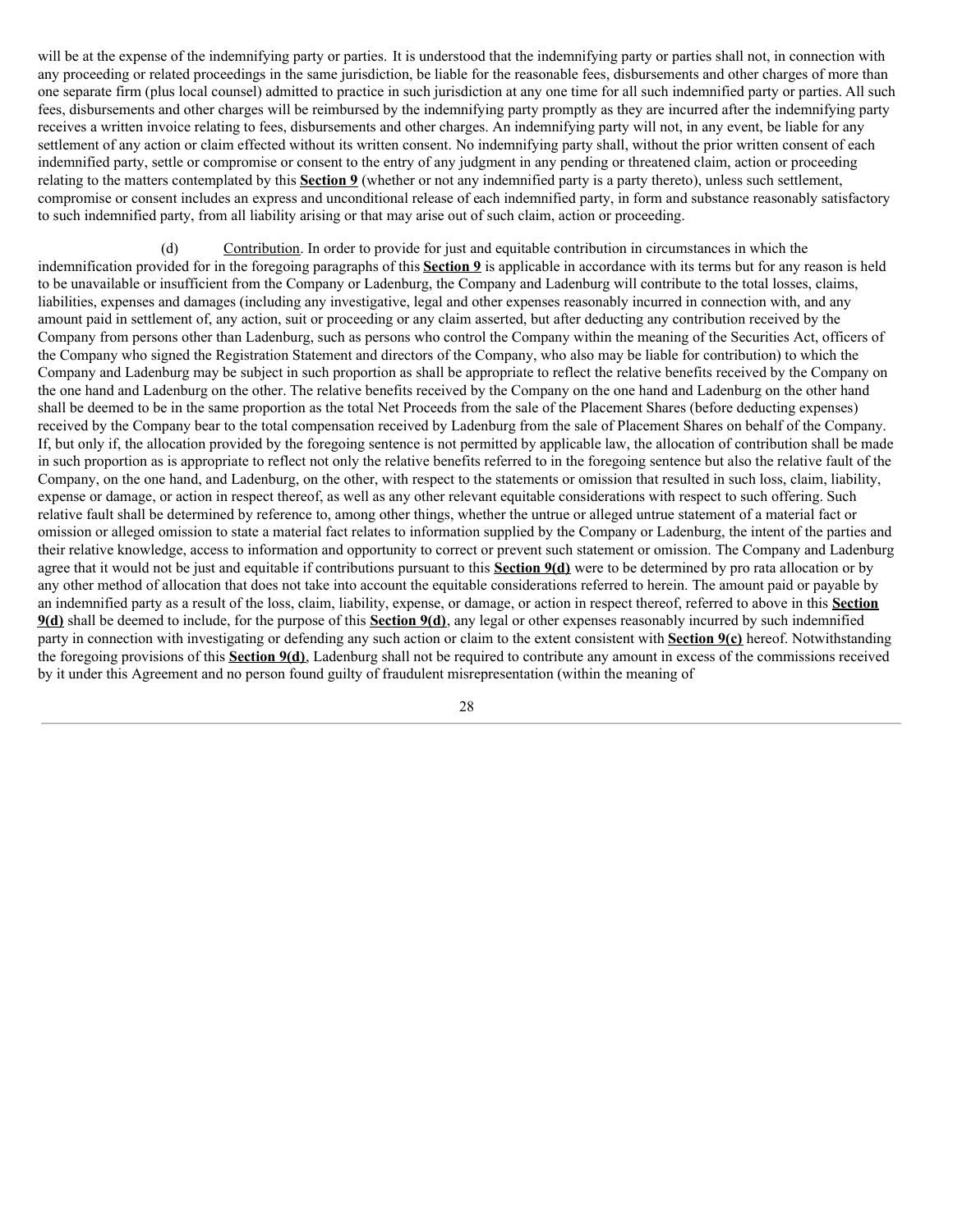Section 11(f) of the Securities Act) will be entitled to contribution from any person who was not guilty of such fraudulent misrepresentation. For purposes of this **Section 9(d)**, any person who controls a party to this Agreement within the meaning of the Securities Act, and any officers, directors, partners, employees or agents of Ladenburg, will have the same rights to contribution as that party, and each officer of the Company who signed the Registration Statement will have the same rights to contribution as the Company, subject in each case to the provisions hereof. Any party entitled to contribution, promptly after receipt of notice of commencement of any action against such party in respect of which a claim for contribution may be made under this **Section 9(d)**, will notify any such party or parties from whom contribution may be sought, but the omission to so notify will not relieve that party or parties from whom contribution may be sought from any other obligation it or they may have under this **Section 9(d)** except to the extent that the failure to so notify such other party materially prejudiced the substantive rights or defenses of the party from whom contribution is sought. Except for a settlement entered into pursuant to the last sentence of **Section 9(c)** hereof, no party will be liable for contribution with respect to any action or claim settled without its written consent if such consent is required pursuant to **Section 9(c)** hereof.

10. Representations and Agreements to Survive Delivery. The indemnity and contribution agreements contained in **Section 9** of this Agreement and all representations and warranties of the Company herein or in certificates delivered pursuant hereto shall survive, as of their respective dates, regardless of (i) any investigation made by or on behalf of Ladenburg, any controlling persons, or the Company (or any of their respective officers, directors, employees or controlling persons), (ii) delivery and acceptance of the Placement Shares sold by Ladenburg and payment therefor or (iii) any termination of this Agreement.

# 11. Termination.

(a) Ladenburg shall have the right by giving notice as hereinafter specified at any time to terminate this Agreement if (i) any Material Adverse Change, or any development that could reasonably be expected to result in a Material Adverse Change has occurred that, in the reasonable judgment of Ladenburg, may materially impair the ability of Ladenburg to sell the Placement Shares hereunder, (ii) the Company shall have failed, refused or been unable to perform any agreement on its part to be performed hereunder; *provided, however,* in the case of any failure of the Company to deliver (or cause another person to deliver) any certification, opinion, or letter required under **Sections 7(m), 7(n)**, or **7(o)**, Ladenburg's right to terminate shall not arise unless such failure to deliver (or cause to be delivered) continues for more than thirty (30) days from the date such delivery was required; or (iii) any other condition of Ladenburg's obligations hereunder is not fulfilled, or (iv), any suspension or limitation of trading in the Placement Shares or in securities generally on Nasdaq shall have occurred. Any such termination shall be without liability of any party to any other party except that the provisions of **Section 7(g)**, **Section 9**, **Section 10, Section 16** and **Section 17** hereof shall remain in full force and effect notwithstanding such termination. If Ladenburg elects to terminate this Agreement as provided in this **Section 11(a)**, Ladenburg shall provide the required notice as specified in **Section 12**.

(b) The Company shall have the right, by giving ten (10) days' notice as hereinafter specified to terminate this Agreement in its sole discretion. Any such termination shall be without liability of any party to any other party except that the provisions of **Section 7(g)**, **Section 9**, **Section 10**, **Section 16** and **Section 17** hereof shall remain in full force and effect notwithstanding such termination.

(c) Ladenburg shall have the right, by giving ten (10) days' notice as hereinafter specified to terminate this Agreement in its sole discretion. Any such termination shall be without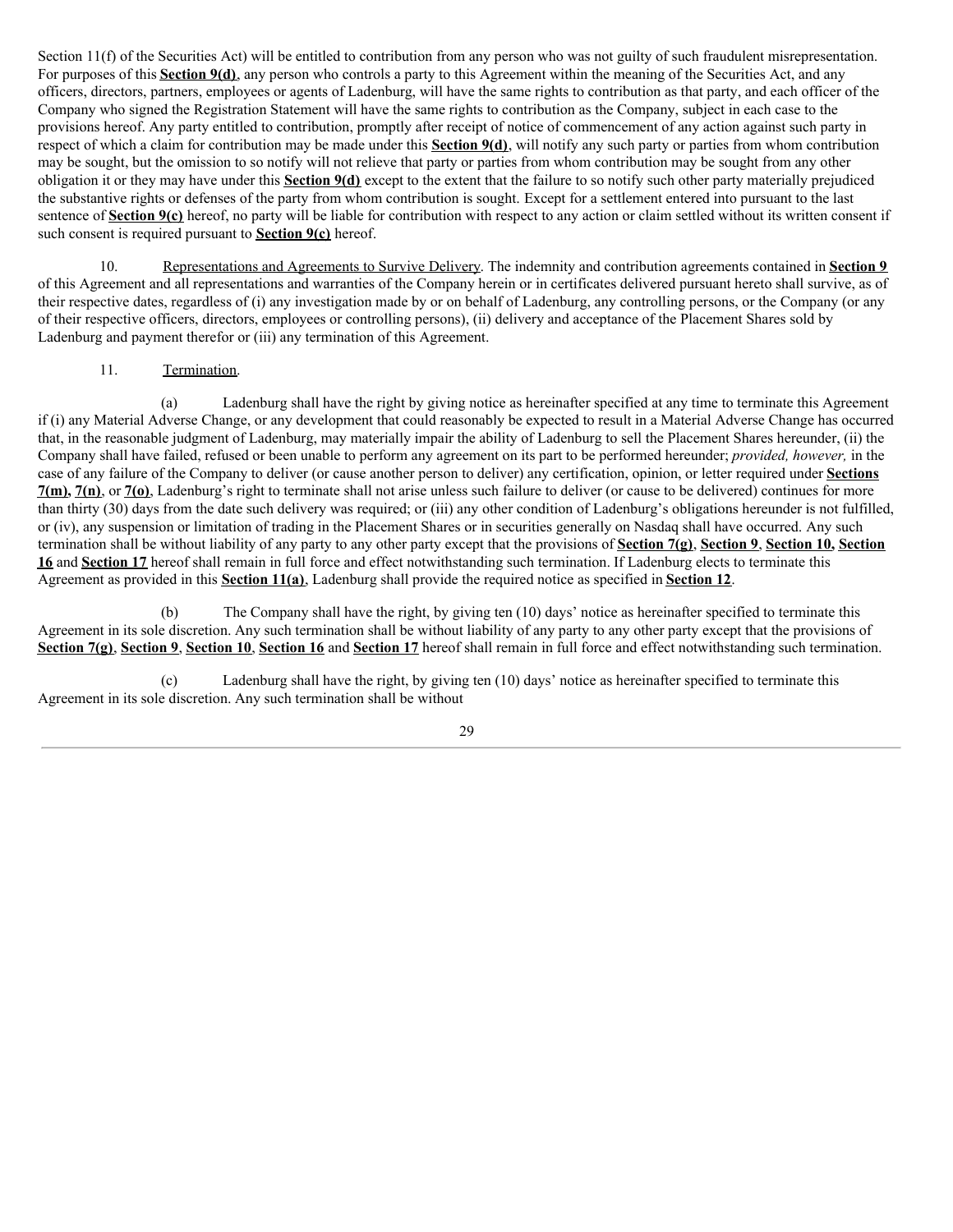liability of any party to any other party except that the provisions of **Section 7(g)**, **Section 9**, **Section 10**, **Section 16** and **Section 17** hereof shall remain in full force and effect notwithstanding such termination.

(d) This Agreement shall remain in full force and effect unless terminated pursuant to Sections  $11(a)$ , (b) or (c) above or otherwise by mutual agreement of the parties; *provided, however,* that any such termination by mutual agreement shall in all cases be deemed to provide that **Section 7(g), Section 9, Section 10, Section 16** and **Section 17** shall remain in full force and effect. Upon termination of this Agreement, the Company shall not have any liability to Ladenburg for any discount, commission or other compensation with respect to any Placement Shares not sold by Ladenburg under this Agreement, except with respect to reimbursement of expenses pursuant to Section 7(g).

(e) Any termination of this Agreement shall be effective on the date specified in such notice of termination; *provided, however,* that such termination shall not be effective until the close of business on the date of receipt of such notice by Ladenburg or the Company, as the case may be. If such termination shall occur prior to the Settlement Date for any sale of Placement Shares sold by Ladenburg, such Placement Shares shall settle in accordance with the provisions of this Agreement.

12. Notices. All notices or other communications required or permitted to be given by any party to any other party pursuant to the terms of this Agreement shall be in writing, unless otherwise specified in this Agreement, and if sent to Ladenburg, shall be delivered to Ladenburg at Ladenburg Thalmann & Co. Inc., 277 Park Avenue, 26th Floor, New York, New York 10172, , Attention: Counsel, with a copy to Latham & Watkins LLP, 12670 High Bluff Drive, San Diego, CA 92130, fax no. 858-523-5450 Attention: Michael E. Sullivan, Esq.; or if sent to the Company, shall be delivered to SCYNEXIS, Inc. at 101 Hudson Street, Suite 3610 Jersey City, NJ 07302, fax no. 919-544-8697, attention: Marco Taglietti, M.D., Chief Executive Officer, with a copy to Cooley LLP at 3175 Hanover Street, Palo Alto, CA 94304, fax no. (650) 849-7400, attention: Matthew B. Hemington. Each party to this Agreement may change such address for notices by sending to the parties to this Agreement written notice of a new address for such purpose. Each such notice or other communication shall be deemed given (i) when delivered personally or by verifiable facsimile transmission (with an original to follow) on or before 4:30 p.m., New York City time, on a Business Day (as defined below), or, if such day is not a Business Day on the next succeeding Business Day, (ii) by Electronic Notice (as defined below) as set forth in the next paragraph, (iii) on the next Business Day after timely delivery to a nationally-recognized overnight courier and (iv) on the Business Day actually received if deposited in the U.S. mail (certified or registered mail, return receipt requested, postage prepaid). For purposes of this Agreement, "**Business Day**" shall mean any day on which the NYSE and commercial banks in the City of New York are open for business.

An electronic communication ("**Electronic Notice**") shall be deemed written notice for purposes of this Section 12 if sent to the electronic mail address specified by the receiving party under separate cover. Electronic Notice shall be deemed received at the time the party sending Electronic Notice receives verification of receipt by the receiving party. Any party receiving Electronic Notice may request and shall be entitled to receive the notice on paper, in a nonelectronic form ("**Nonelectronic Notice**") which shall be sent to the requesting party within ten (10) days of receipt of the written request for Nonelectronic Notice.

13. Successors and Assigns. This Agreement shall inure to the benefit of and be binding upon the Company and Ladenburg and their respective successors and the parties referred to in **Section 9** hereof. References to any of the parties contained in this Agreement shall be deemed to include the successors and permitted assigns of such party. Nothing in this Agreement, express or implied, is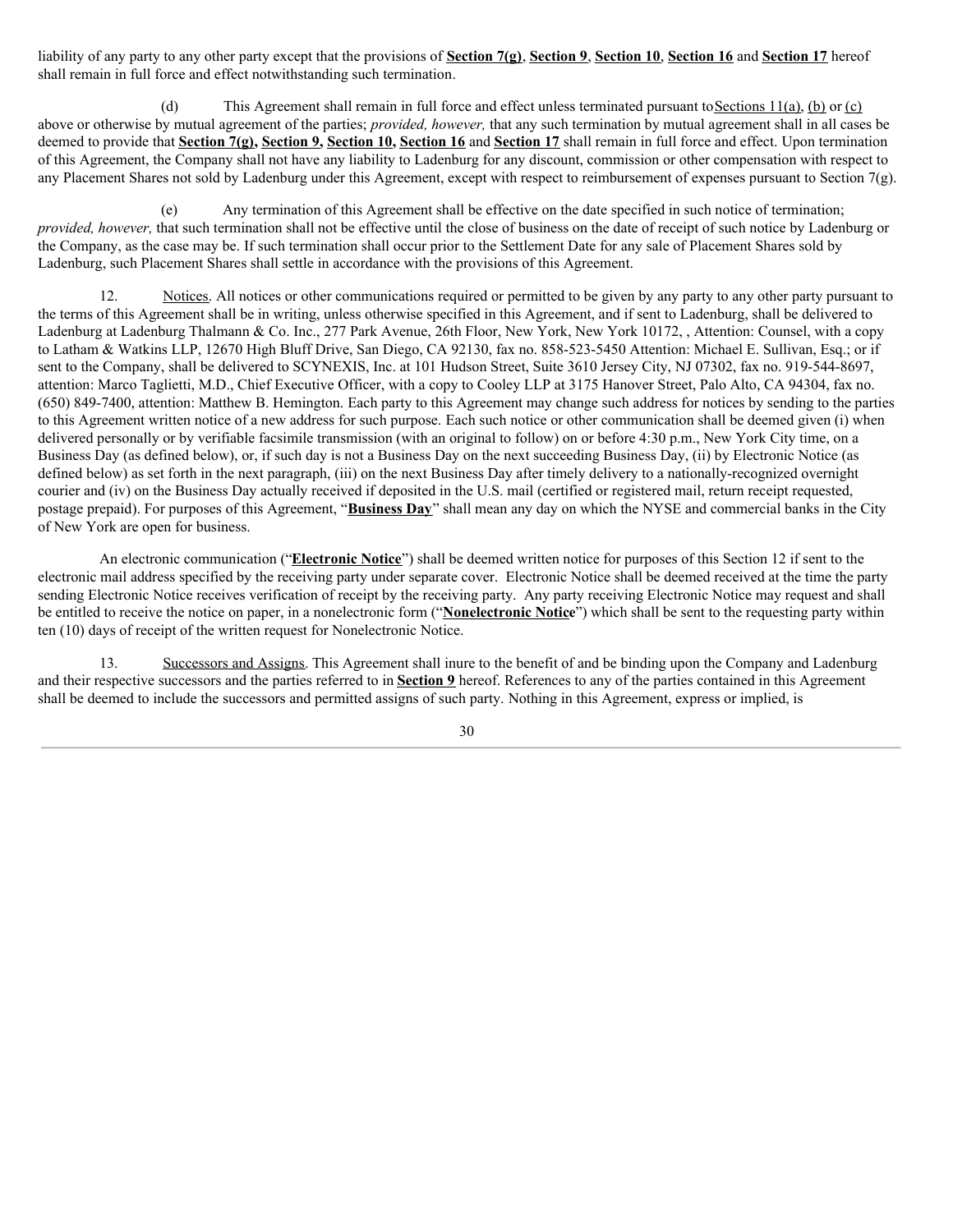intended to confer upon any party other than the parties hereto or their respective successors and permitted assigns any rights, remedies, obligations or liabilities under or by reason of this Agreement, except as expressly provided in this Agreement. Neither party may assign its rights or obligations under this Agreement without the prior written consent of the other party; *provided*, *however*, that Ladenburg may assign its rights and obligations hereunder to an affiliate of Ladenburg without obtaining the Company's consent.

14. Adjustments for Share Splits. The parties acknowledge and agree that all share-related numbers contained in this Agreement shall be adjusted to take into account any share split, share dividend or similar event effected with respect to the Common Stock.

15. Entire Agreement; Amendment; Severability. This Agreement (including all schedules and exhibits attached hereto and Placement Notices issued pursuant hereto) constitutes the entire agreement and supersedes all other prior and contemporaneous agreements and undertakings, both written and oral, among the parties hereto with regard to the subject matter hereof. Neither this Agreement nor any term hereof may be amended except pursuant to a written instrument executed by the Company and Ladenburg. In the event that any one or more of the provisions contained herein, or the application thereof in any circumstance, is held invalid, illegal or unenforceable as written by a court of competent jurisdiction, then such provision shall be given full force and effect to the fullest possible extent that it is valid, legal and enforceable, and the remainder of the terms and provisions herein shall be construed as if such invalid, illegal or unenforceable term or provision was not contained herein, but only to the extent that giving effect to such provision and the remainder of the terms and provisions hereof shall be in accordance with the intent of the parties as reflected in this Agreement. No implied waiver by a party shall arise in the absence of a waiver in writing signed by such party. No failure or delay in exercising any right, power, or privilege hereunder shall operate as a waiver thereof, nor shall any single or partial exercise thereof preclude any other or further exercise thereof or the exercise of any right, power, or privilege hereunder.

16. Applicable Law; Consent to Jurisdiction. This Agreement shall be governed by, and construed in accordance with, the internal laws of the State of New York without regard to the principles of conflicts of laws. Each party hereby irrevocably submits to the exclusive jurisdiction of the state and federal courts sitting in the City of New York, borough of Manhattan, for the adjudication of any dispute hereunder or in connection with any transaction contemplated hereby, and hereby irrevocably waives, and agrees not to assert in any suit, action or proceeding, any claim that it is not personally subject to the jurisdiction of any such court, that such suit, action or proceeding is brought in an inconvenient forum or that the venue of such suit, action or proceeding is improper. Each party hereby irrevocably waives personal service of process and consents to process being served in any such suit, action or proceeding by mailing a copy thereof (certified or registered mail, return receipt requested) to such party at the address in effect for notices to it under this Agreement and agrees that such service shall constitute good and sufficient service of process and notice thereof. Nothing contained herein shall be deemed to limit in any way any right to serve process in any manner permitted by law.

17. Waiver of Jury Trial. The Company and Ladenburg each hereby irrevocably waives any right it may have to a trial by jury in respect of any claim based upon or arising out of this Agreement or any transaction contemplated hereby.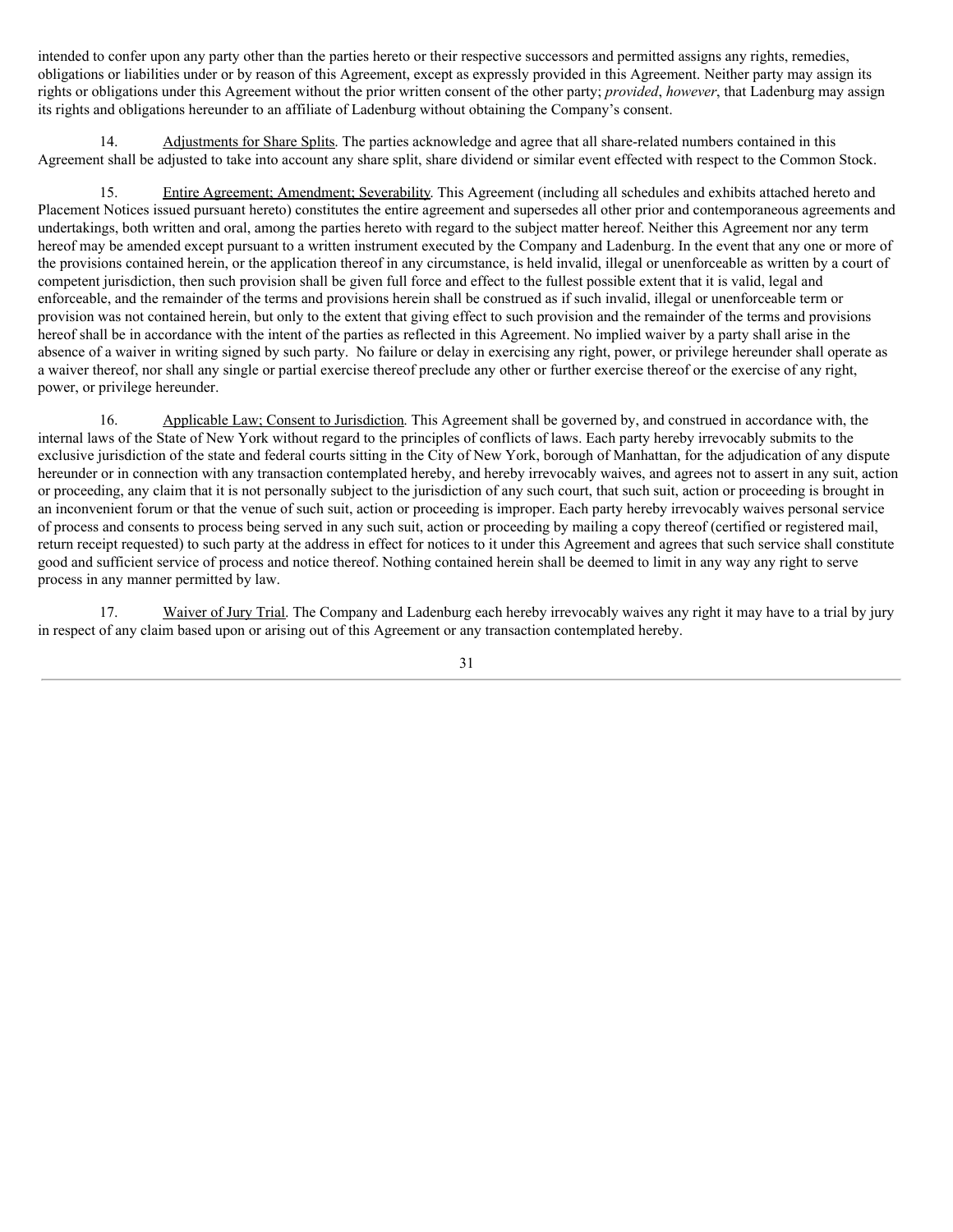18. Absence of Fiduciary Relationship. The Company acknowledges and agrees that:

(a) Ladenburg is acting solely as agent in connection with the public offering of the Placement Shares and in connection with each transaction contemplated by this Agreement and the process leading to such transactions, and no fiduciary or advisory relationship between the Company or any of its respective affiliates, stockholders (or other equity holders), creditors or employees or any other party, on the one hand, and Ladenburg, on the other hand, has been or will be created in respect of any of the transactions contemplated by this Agreement, irrespective of whether or not Ladenburg has advised or is advising the Company on other matters, and Ladenburg has no obligation to the Company with respect to the transactions contemplated by this Agreement except the obligations expressly set forth in this Agreement;

(b) it is capable of evaluating and understanding, and understands and accepts, the terms, risks and conditions of the transactions contemplated by this Agreement;

(c) neither Ladenburg nor its affiliates have provided any legal, accounting, regulatory or tax advice with respect to the transactions contemplated by this Agreement and it has consulted its own legal, accounting, regulatory and tax advisors to the extent it has deemed appropriate;

(d) it is aware that Ladenburg and its affiliates are engaged in a broad range of transactions which may involve interests that differ from those of the Company and Ladenburg and its affiliates have no obligation to disclose such interests and transactions to the Company by virtue of any fiduciary, advisory or agency relationship or otherwise; and

(e) it waives, to the fullest extent permitted by law, any claims it may have against Ladenburg or its affiliates for breach of fiduciary duty or alleged breach of fiduciary duty in connection with the sale of Placement Shares under this Agreement and agrees that Ladenburg and its affiliates shall not have any liability (whether direct or indirect, in contract, tort or otherwise) to it in respect of such a fiduciary duty claim or to any person asserting a fiduciary duty claim on its behalf or in right of it or the Company, employees or creditors of Company, other than in respect of Ladenburg's obligations under this Agreement and to keep information provided by the Company to Ladenburg and Ladenburg's counsel confidential to the extent not otherwise publicly-available. Notwithstanding the foregoing or anything herein to the contrary, Ladenburg or its representatives, may, if requested by any governmental, regulatory or self-regulatory agency or authority having jurisdiction over such entity, disclose information provided by the Company without notice to or consent from the Company without causing a breach of this Agreement.

Counterparts. This Agreement may be executed in two or more counterparts, each of which shall be deemed an original, but all of which together shall constitute one and the same instrument. Delivery of an executed Agreement by one party to the other may be made by facsimile transmission.

**[Remainder of Page Intentionally Blank]**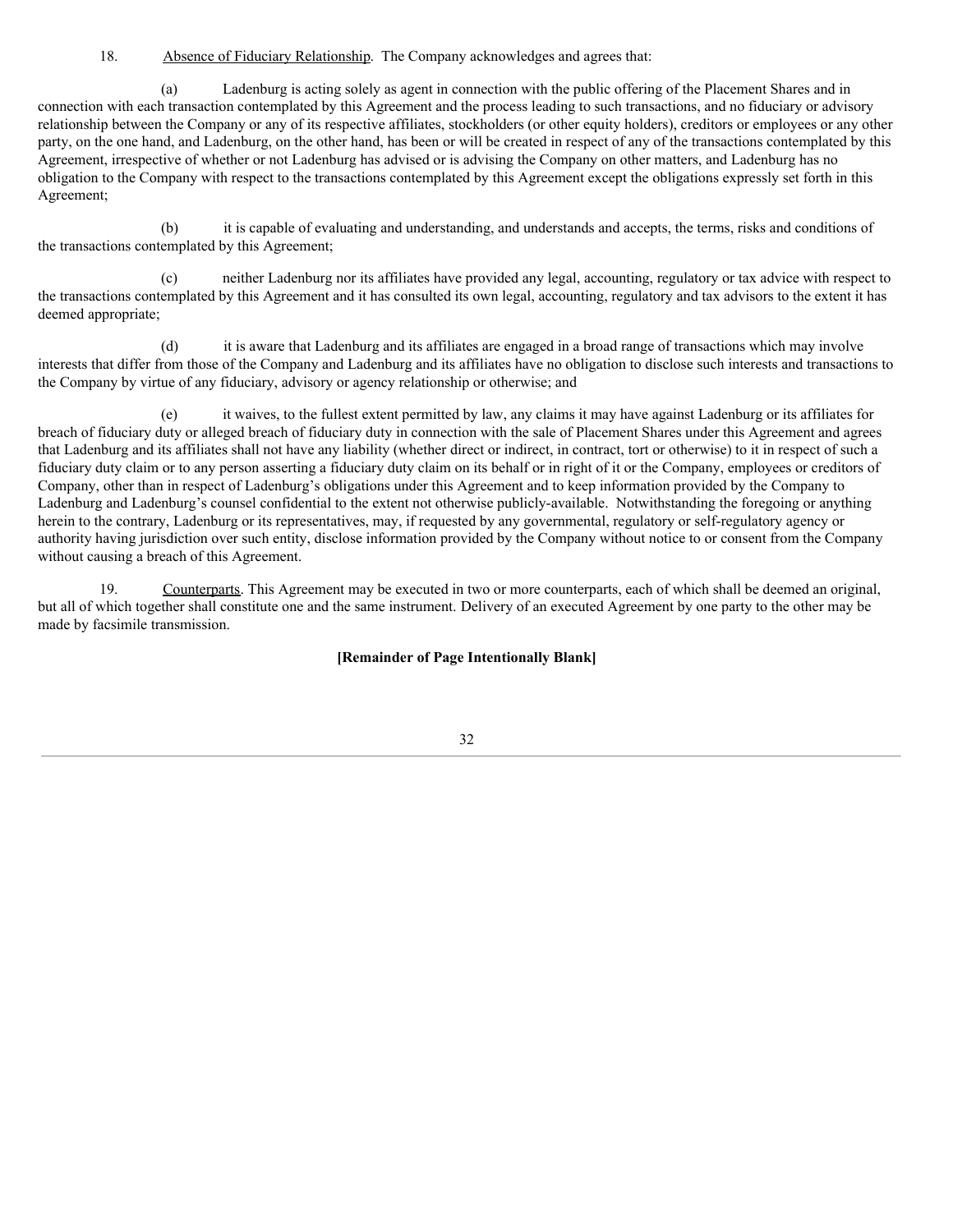If the foregoing correctly sets forth the understanding between the Company and Ladenburg, please so indicate in the space provided below for that purpose, whereupon this letter shall constitute a binding agreement between the Company and Ladenburg.

Very truly yours,

### **LADENBURG THALMANN & CO. INC.**

By: /s/ Vlad Ivanov Name: Vlad Ivanov Title: Managing Director

**ACCEPTED as of the date first-above written:**

#### **SCYNEXIS, INC.**

By: /s/ Eric Francois Name: Eric Francois Title: Chief Financial Officer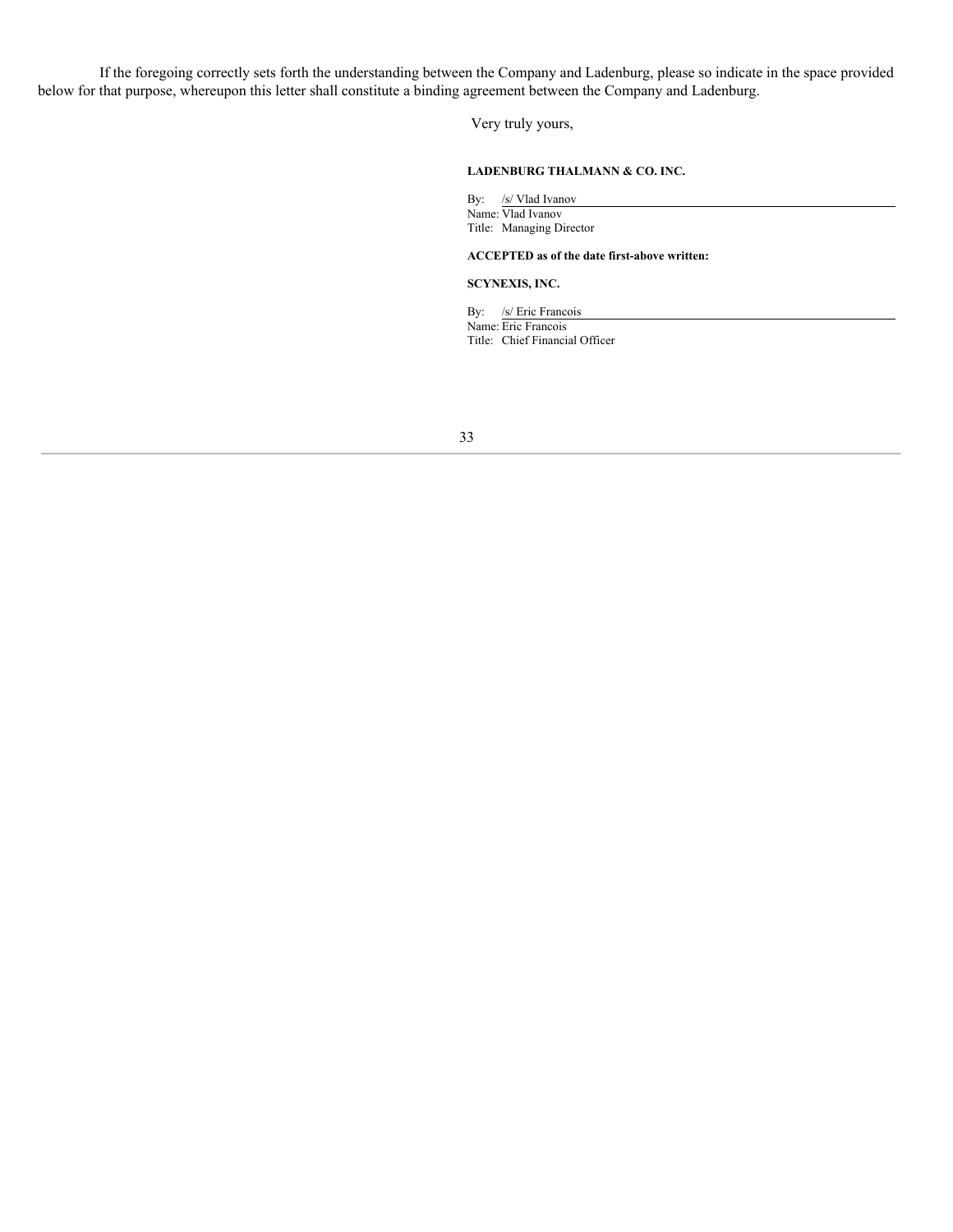### **FORM OF PLACEMENT NOTICE**

From: SCYNEXIS, Inc. Cc: [ ] To: Ladenburg Thalmann & Co. Inc. Attention: [•]

Subject: Placement Notice

Date: [ ], 202[]

Ladies and Gentlemen:

Pursuant to the terms and subject to the conditions contained in the Sales Agreement between SCYNEXIS, Inc. (the "Company"), and Ladenburg Thalmann & Co. Inc. ("Ladenburg") dated May 17, 2021 (the "Agreement"), the Company hereby requests that Ladenburg sell up to [ ] shares of the Company's common stock, par value \$0.001 per share, at a minimum market price of \$[ ] per share, during the time period beginning [month, day, time] and ending [month, day, time].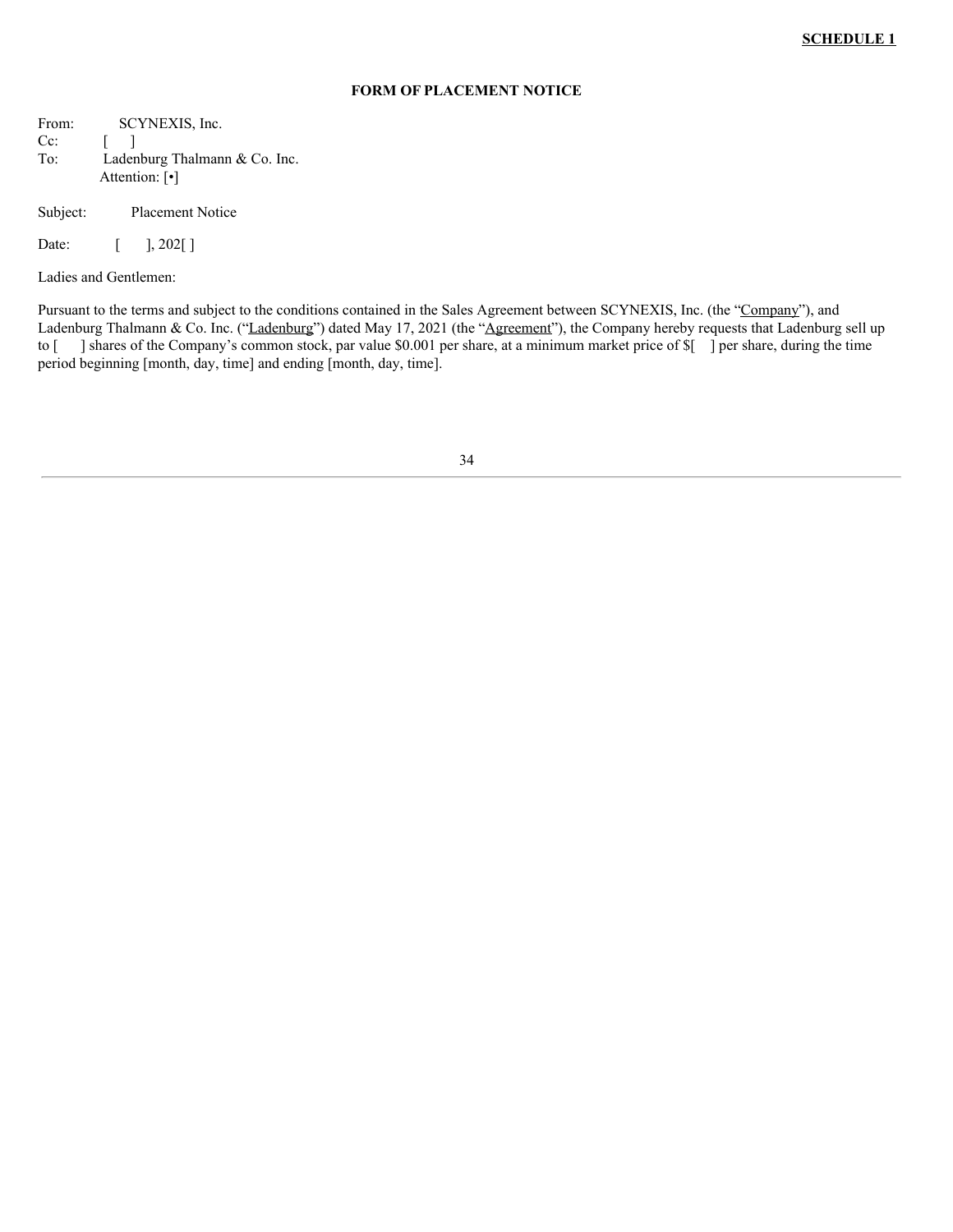## **SCYNEXIS, Inc.**

Marco Taglietti Eric Francois

## **Ladenburg Thalmann & Co. Inc.**

David Rosenberg – dr@ladenburg.com

David Strupp – dstrupp@ladenburg.com

Vlad Ivanov – vivanov@ladenburg.com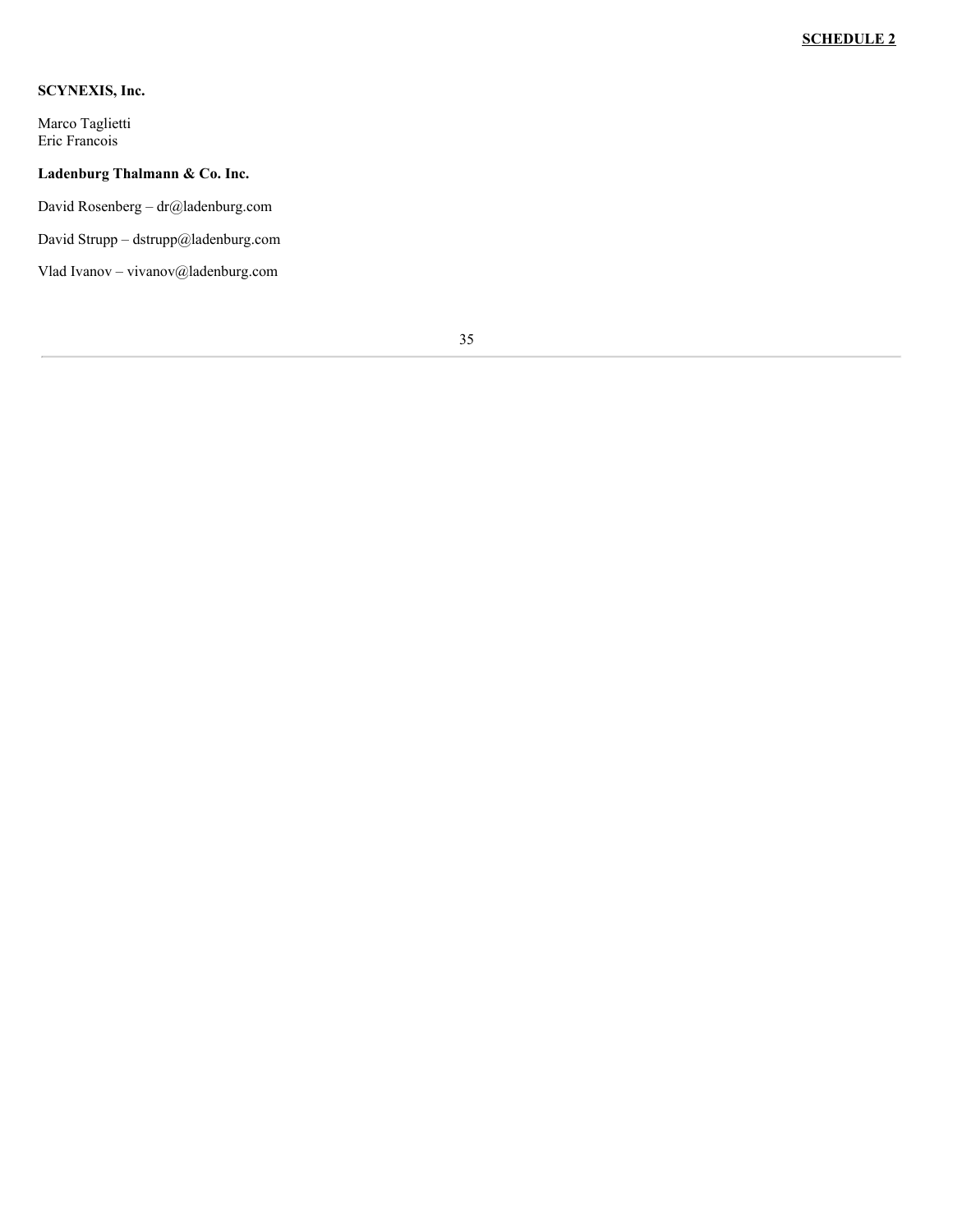## **Compensation**

Ladenburg shall be paid compensation equal to 3.0% of the gross proceeds from the sales of Common Stock pursuant to the terms of this Agreement.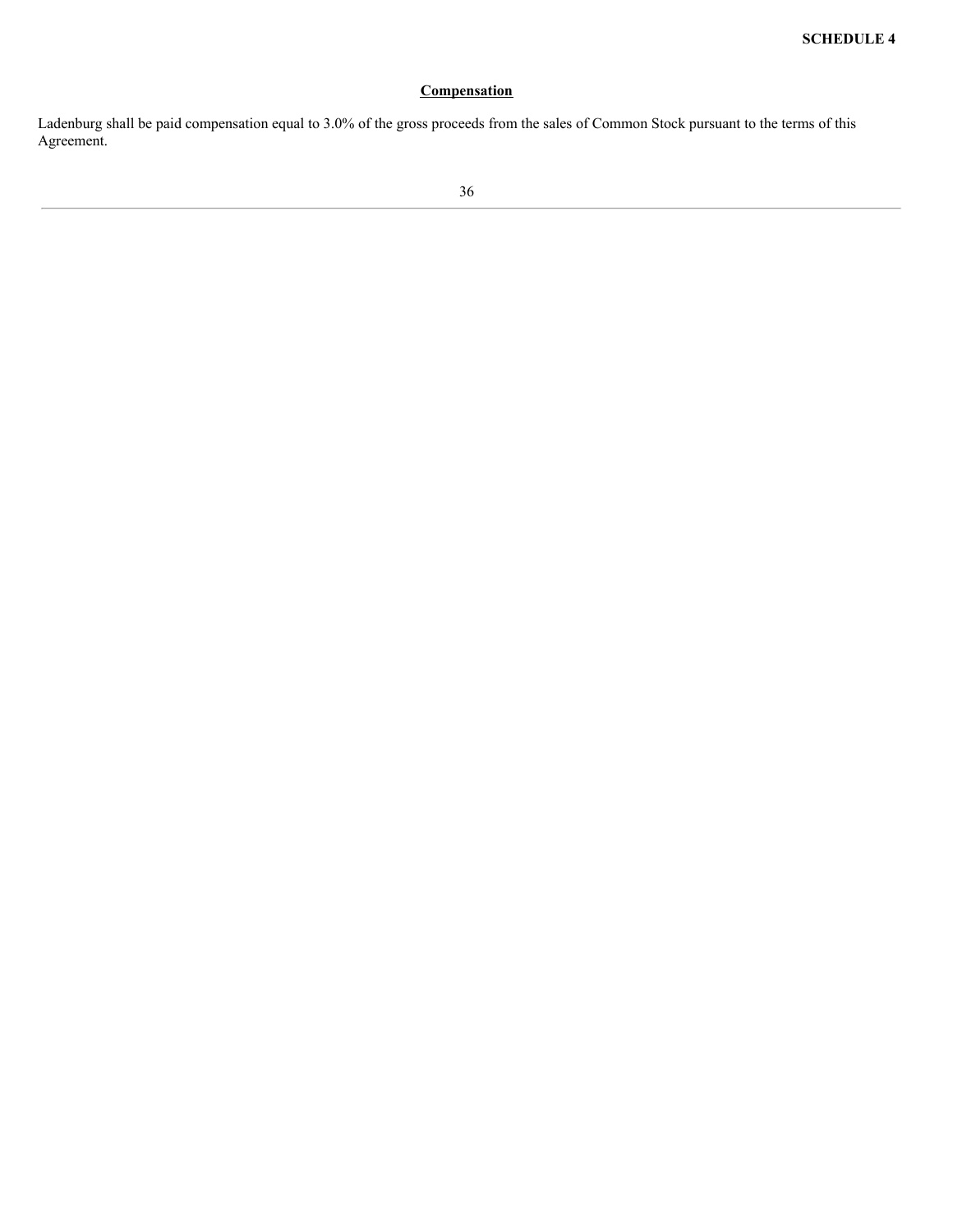# **Significant Subsidiaries**

None.

 $\perp$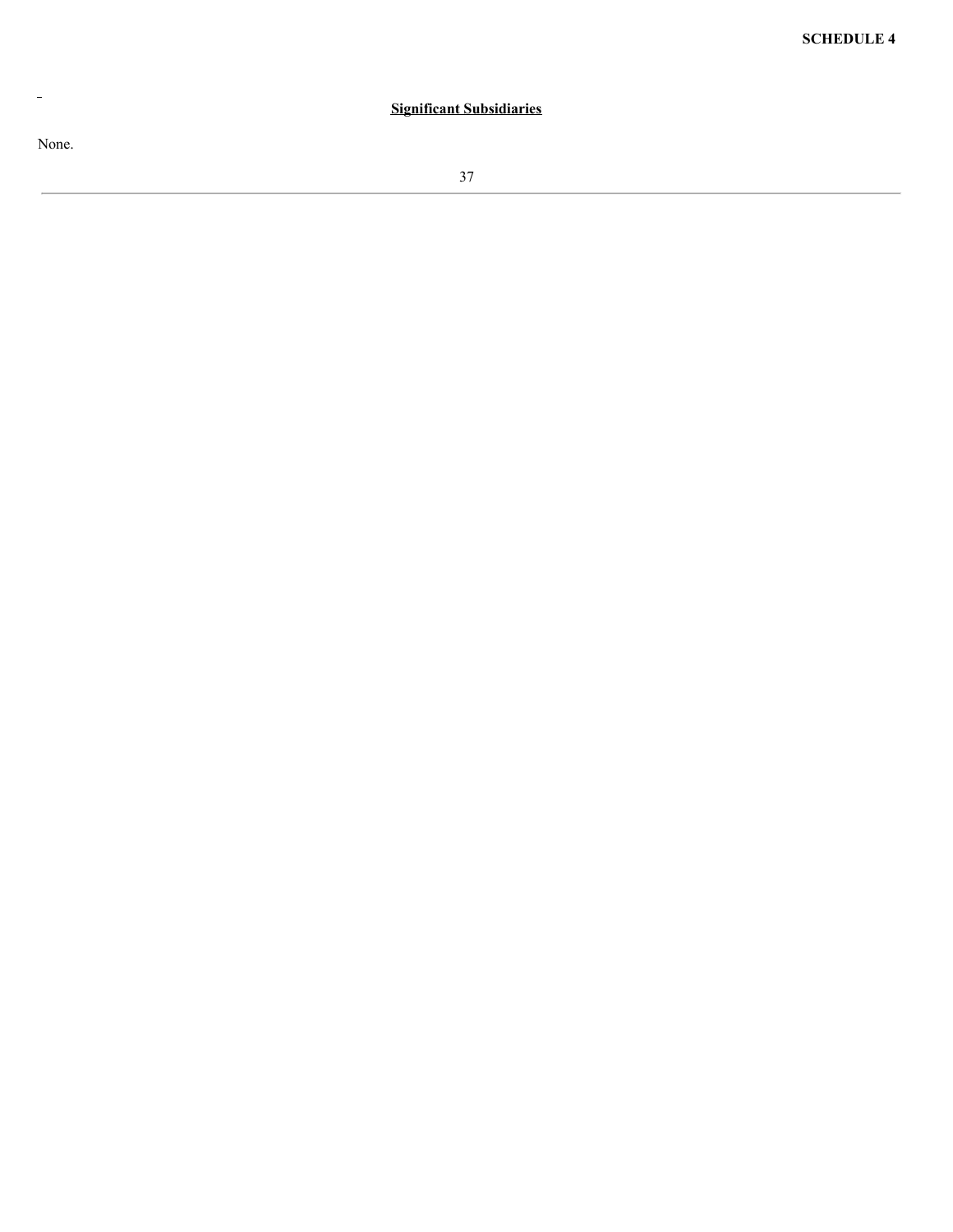### **OFFICER CERTIFICATE**

The undersigned, the duly qualified and elected [ ], of SCYNEXIS, Inc. ("**Company**"), a Delaware corporation, does hereby certify in such capacity and on behalf of the Company, pursuant to **Section 7(m)** of the Sales Agreement dated May 17, 2021 (the "**Sales Agreement**") between the Company and Ladenburg Thalmann & Co. Inc., that to the best of the knowledge of the undersigned.

- (i) The representations and warranties of the Company in **Section 6** of the Sales Agreement (A) to the extent such representations and warranties are subject to qualifications and exceptions contained therein relating to materiality or Material Adverse Change, are true and correct on and as of the date hereof with the same force and effect as if expressly made on and as of the date hereof, except for those representations and warranties that speak solely as of a specific date and which were true and correct as of such date, and (B) to the extent such representations and warranties are not subject to any qualifications or exceptions, are true and correct in all material respects as of the date hereof as if made on and as of the date hereof with the same force and effect as if expressly made on and as of the date hereof except for those representations and warranties that speak solely as of a specific date and which were true and correct as of such date; and
- (ii) The Company has complied with all agreements and satisfied all conditions on its part to be performed or satisfied pursuant to the Sales Agreement at or prior to the date hereof.

Capitalized terms used herein without definition shall have the meanings given to such terms in the Sales Agreement.

#### **SCYNEXIS, INC.**

By: Name: Title:

Date: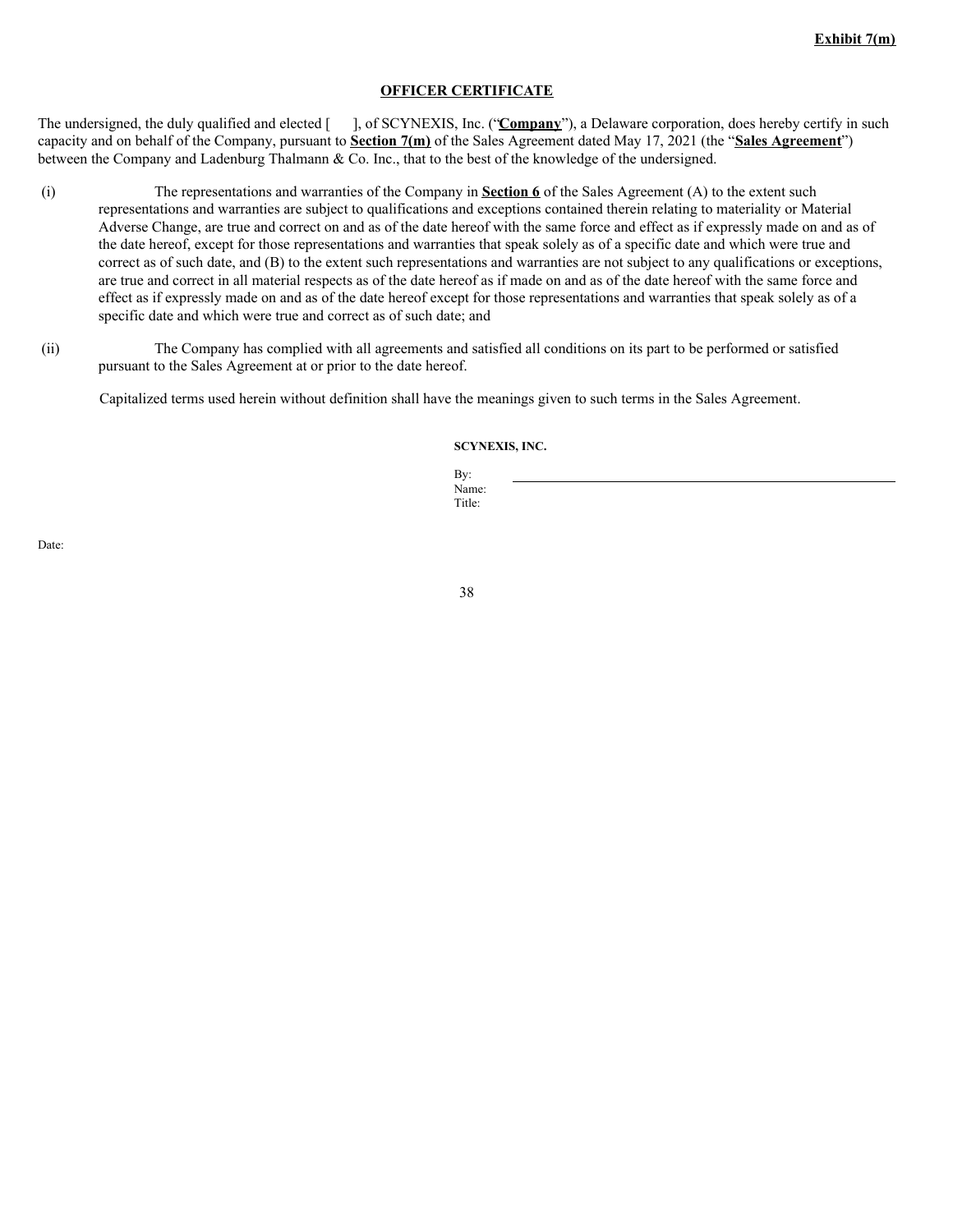

**Exhibit 5.1**

Matthew B. Hemington +1 650 843 5062 hhemingtonmb@cooley.com

May 17, 2021

SCYNEXIS, Inc. 1 Evertrust Plaza Jersey City, NJ 07302

Ladies and Gentlemen:

We have acted as counsel to SCYNEXIS, Inc., a Delaware corporation (the " **Company**"), in connection with the sale of shares of its common stock, par value \$0.001 per share (the "*Common Stock*"), having an aggregate offering price of up to \$50.0 million (the "*Shares*") pursuant to the Registration Statement on Form S-3 (File No. 333-251851) (the "*Registration Statement*") filed with the Securities and Exchange Commission (the " *Commission*") under the Securities Act of 1933, as amended (the "*Act*"), the prospectus included in the Registration Statement (the " *Base Prospectus*") and the prospectus supplement dated May 17, 2021 to be filed with the Commission pursuant to Rule 424(b) promulgated under the Act (together with the Base Prospectus, the "*Prospectus*"). The Shares are to be sold by the Company in accordance with that certain Controlled Equity OfferingSM Sales Agreement, dated May 17, 2021, by and between the Company and each of Cantor Fitzgerald & Co. and Ladenburg Thalmann & Co. Inc. (the "*Agreement*"), as described in the Prospectus.

In connection with this opinion, we have examined and relied upon the Registration Statement and the Prospectus, the Agreement, the Company's Certificate of Incorporation, as amended, and Amended and Restated Bylaws, each as currently in effect, and originals, or copies certified to our satisfaction, of such records, documents, certificates, memoranda and other instruments as in our judgment are necessary or appropriate to enable us to render the opinion expressed below. In rendering this opinion, we have assumed the genuineness of all signatures; the authenticity of all documents submitted to us as originals; the conformity to originals of all documents submitted to us as copies; the accuracy, completeness and authenticity of certificates of public officials; and the due authorization, execution and delivery by all persons other than the Company of all documents where authorization, execution and delivery are prerequisites to the effectiveness thereof. As to certain factual matters, we have relied upon a certificate of an officer of the Company and have not independently verified such matters.

We have assumed (i) that each sale of Shares will be duly authorized by the Board of Directors of the Company, a duly authorized committee thereof or a person or body pursuant to an authorization granted in accordance with Section 152 of the General Corporation Law of the State of Delaware (the "*DGCL*"), (ii) that no more than 7,032,348 Shares will be sold under the Agreement pursuant to the Prospectus and (iii) that the price at which the Shares are sold will equal or exceed the par value of the Common Stock. We express no opinion to the extent that future issuances of securities of the Company and/or anti-dilution adjustments to outstanding securities of the Company cause the number of shares of Common Stock outstanding or issuable upon conversion or exercise of outstanding securities of the Company to exceed the number of Shares then issuable under the Agreement.

Our opinion herein is expressed solely with respect to the DGCL. Our opinion is based on these laws as in effect on the date hereof. We express no opinion to the extent that any other laws are applicable to the subject matter hereof and express no opinion and provide no assurance as to compliance with any federal or state securities law, rule or regulation.

On the basis of the foregoing, and in reliance thereon, we are of the opinion that the Shares, when sold and issued against payment therefor in accordance with the Agreement, the Registration Statement and the Prospectus, will be validly issued, fully paid and nonassessable.

> Cooley LLP 3175 Hanover Street Palo Alto, CA 94304-1130 t: (650) 843-5000 f: (650) 849-7400 cooley.com